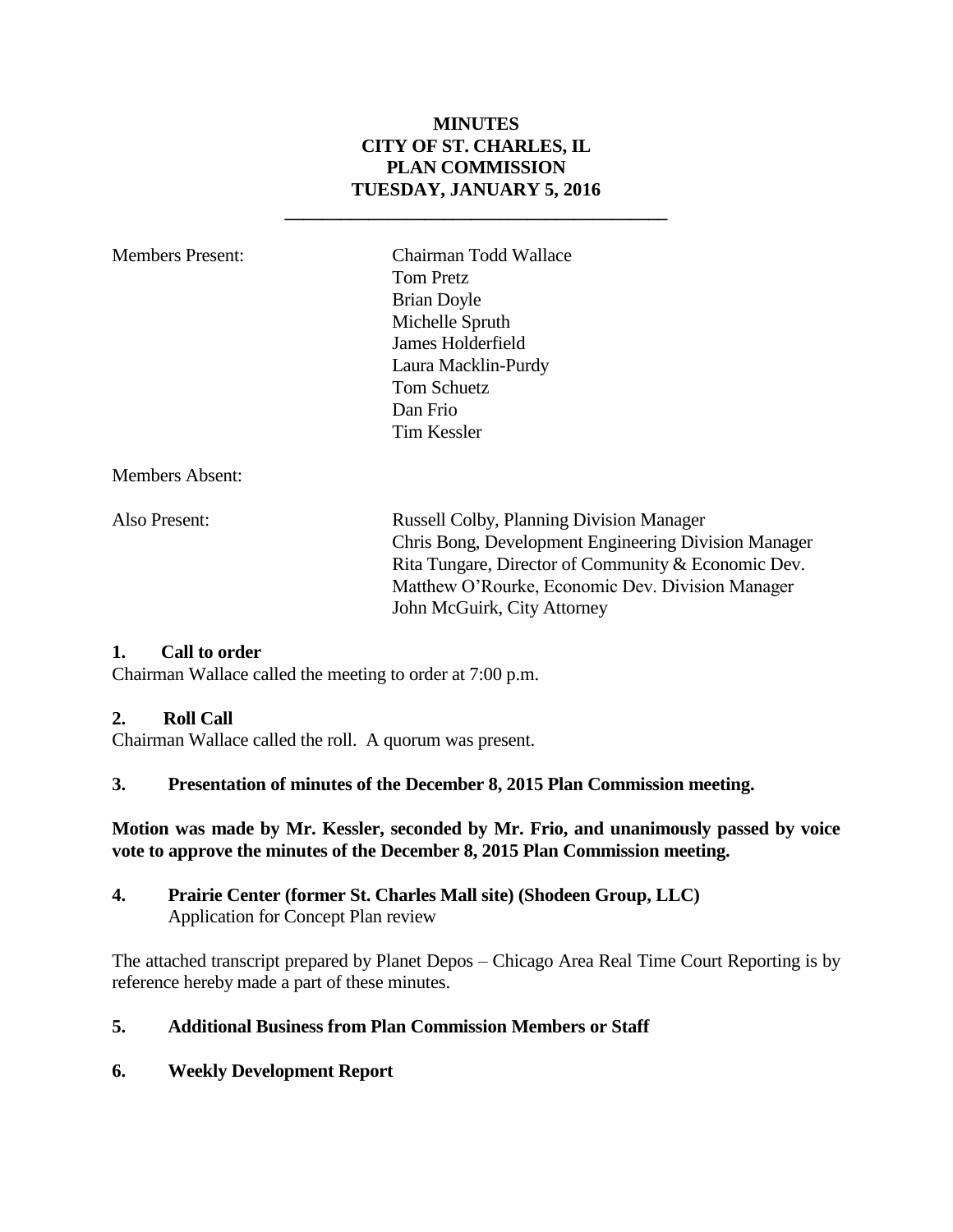#### **Minutes – St. Charles Plan Commission Tuesday, January 5, 2016 Page 2**

#### **7. Meeting Announcements**

- a. Plan Commission Tuesday, January 19, 2016 at 7:00pm Century Station Training Room – Cancelled Tuesday, February 2, 2016 at 7:00pm Council Chambers Tuesday, February 16, 2015 at 7:00pm Century Station Training Room
- b. Planning & Development Committee Monday, January 11, 2016 at 7:00pm Council Chambers Monday, February 8, 2016 at 7:00pm Council Chambers

#### **8. Public Comment**

#### **9. Adjournment at 9:19pm**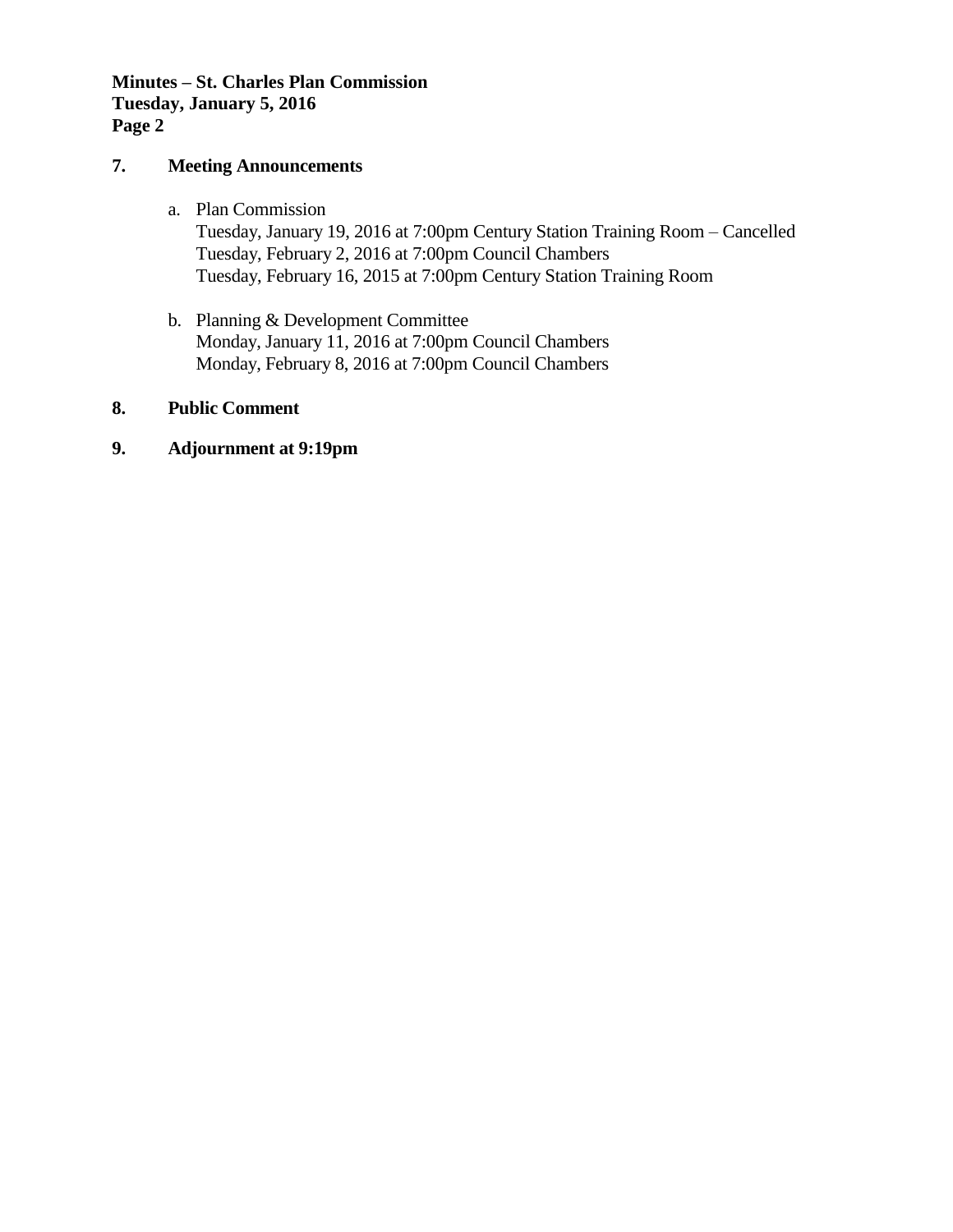1 BEFORE THE PLAN COMMISSION 2 OF THE CITY OF ST. CHARLES 3 4 ------------------------------x 5 In Re: : 6 Regular Meeting including : 7 Application for Concept : 8 Plan; Prairie Center : 9 (former St. Charles Mall site): 10 (Shodeen Group, LLC). : 11 ------------------------------x 12 13 REPORT OF PROCEEDINGS 14 St. Charles, Illinois 60174 15 Tuesday, January 5, 2016 16 7:01 p.m. 17 18 19 20 21 22 Job No.: 97777 23 Pages: 1 - 106 24 Reported by: Paula M. Quetsch, CSR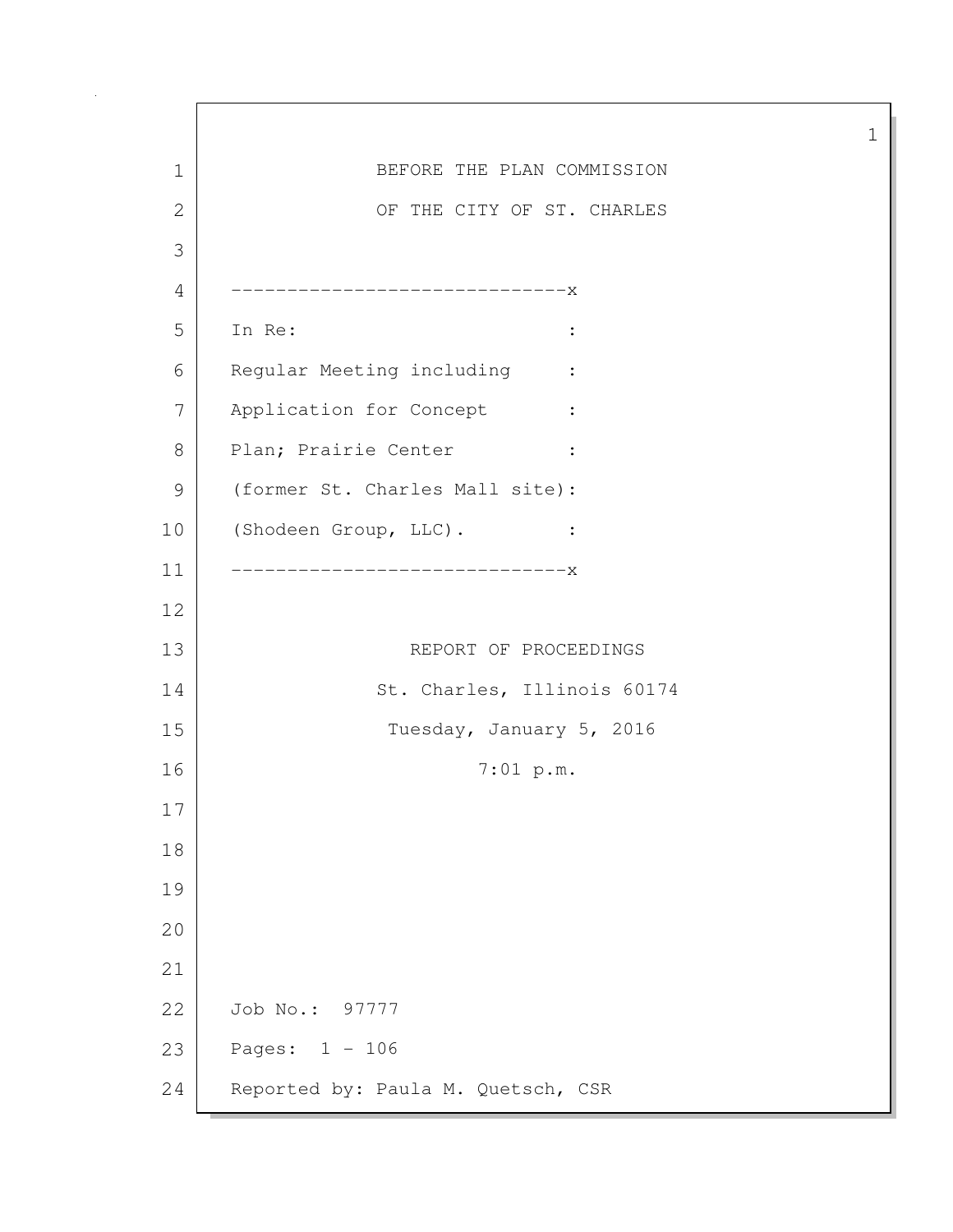$\mathsf{l}$ 

| $\mathbf 1$   | Report of proceedings held at the location of:       |
|---------------|------------------------------------------------------|
| $\mathbf{2}$  |                                                      |
| 3             | ST. CHARLES CITY HALL                                |
| 4             | 2 East Main Street                                   |
| 5             | St. Charles, Illinois 60174                          |
| 6             | $(630)$ 377-4400                                     |
| 7             |                                                      |
| $\,8\,$       |                                                      |
| $\mathcal{G}$ |                                                      |
| 10            | Before Paula M. Quetsch, a Certified Shorthand       |
| 11            | Reporter and a Notary Public in and for the State of |
| 12            | Illinois.                                            |
| 13            |                                                      |
| 14            |                                                      |
| 15            |                                                      |
| 16            |                                                      |
| 17            |                                                      |
| $1\,8$        |                                                      |
| 19            |                                                      |
| 20            |                                                      |
| 21            |                                                      |
| 22            |                                                      |
| 23            |                                                      |
| 24            |                                                      |
|               |                                                      |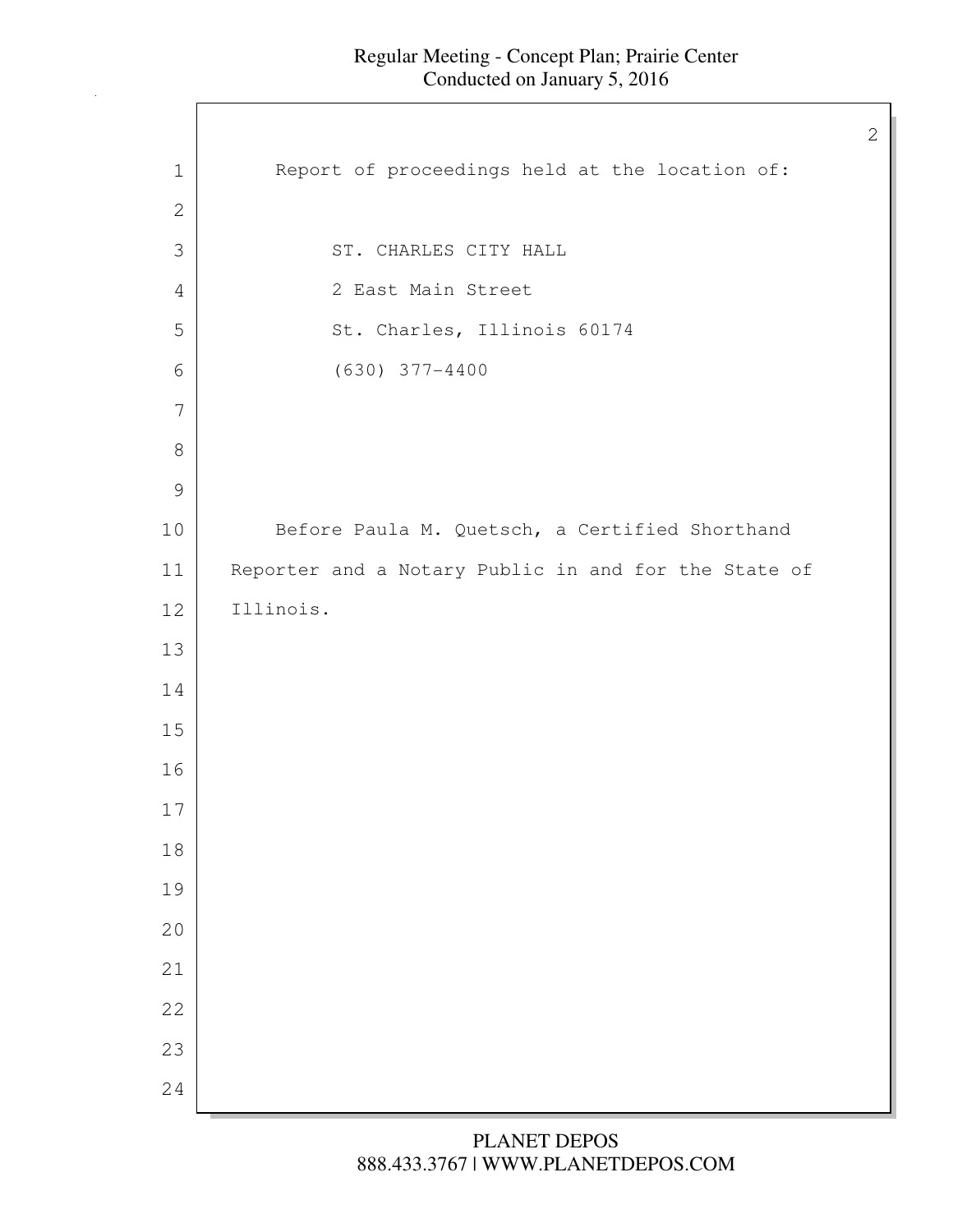3

| $\mathbf 1$ | PRESENT:                                    |
|-------------|---------------------------------------------|
| 2           | TODD WALLACE, Chairman                      |
| 3           | TIM KESSLER, Vice Chairman                  |
| 4           | BRIAN DOYLE, Member                         |
| 5           | DAN FRIO, Member                            |
| 6           | JIM HOLDERFIELD, Member                     |
| 7           | LAURA MACKLIN-PURDY, Member                 |
| 8           | TOM PRETZ, Member                           |
| 9           | TOM SCHUETZ, Member                         |
| 10          | MICHELLE SPRUTH, Member                     |
| 11          |                                             |
| 12          | ALSO PRESENT:                               |
| 13          | RUSS COLBY, Planning Division Manager       |
| 14          | CHRIS BONG, Development Engineering Manager |
| 15          | JOHN MC GUIRK, Legal Counsel                |
| 16          | DAVID SILVERMAN, Legal Counsel              |
| 17          | RITA TUNGARE, Community and Economic        |
| 18          | Development Director                        |
| 19          |                                             |
| 20          |                                             |
| 21          |                                             |
| 22          |                                             |
| 23          |                                             |
| 24          |                                             |
|             |                                             |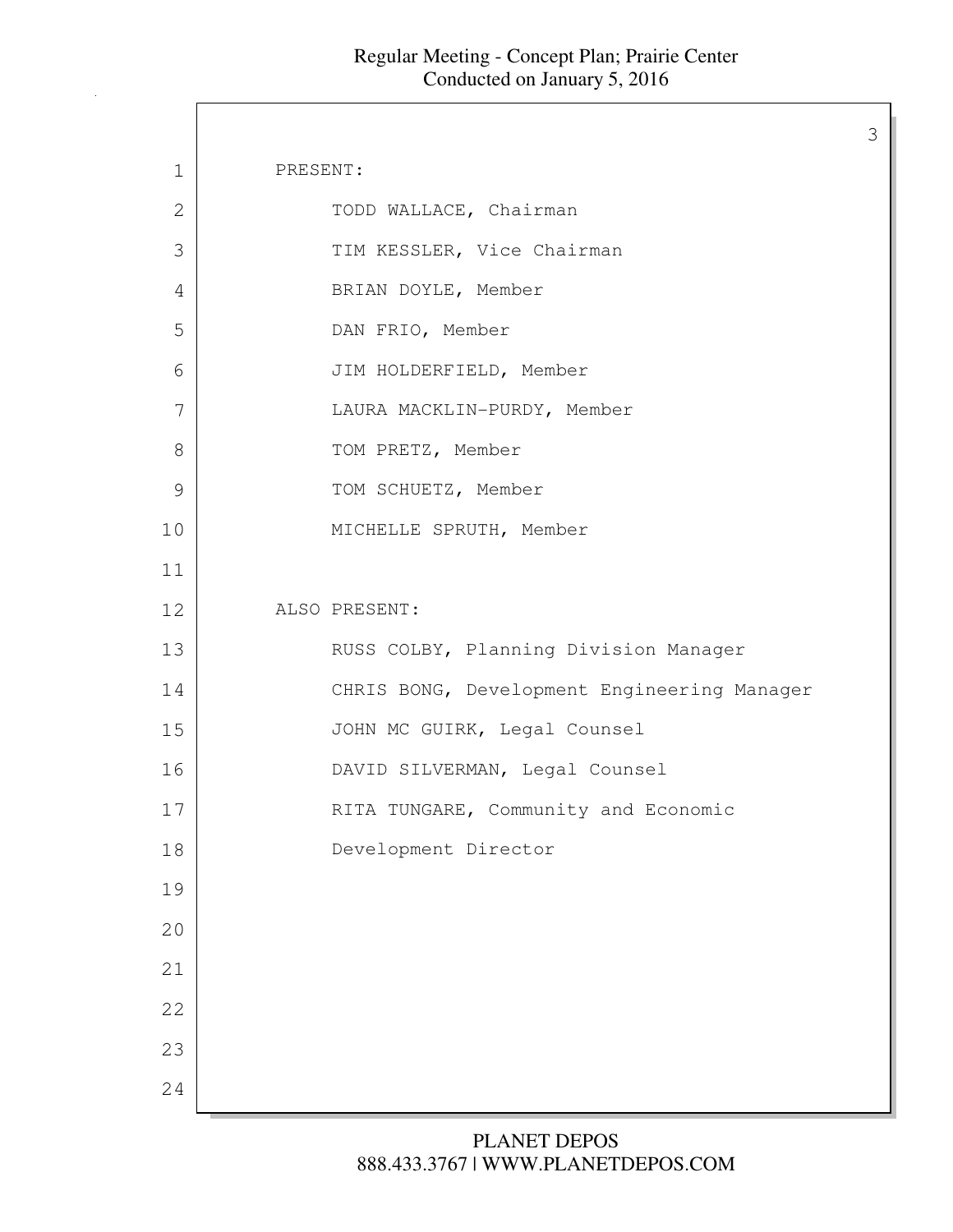4

1 P R O C E E D I N G S 2 CHAIRMAN WALLACE: City of St. Charles Plan 3 Commission will come to order. 4 Tim, roll call. 5 VICE CHAIRMAN KESSLER: Spruth. 6 MEMBER SPRUTH: Here. 7 VICE CHAIRMAN KESSLER: Holderfield. 8 MEMBER HOLDERFIELD: Here. 9 VICE CHAIRMAN KESSLER: Doyle. 10 MEMBER DOYLE: Here. 11 VICE CHAIRMAN KESSLER: Schuetz. 12 MEMBER SCHUETZ: Here. 13 VICE CHAIRMAN KESSLER: Pretz. 14 MEMBER PRETZ: Here. 15 VICE CHAIRMAN KESSLER: Frio. 16 MEMBER FRIO: Here. 17 VICE CHAIRMAN KESSLER: Purdy. 18 MEMBER MACKLIN-PURDY: Here. 19 VICE CHAIRMAN KESSLER: Wallace. 20 CHAIRMAN WALLACE: Here. 21 VICE CHAIRMAN KESSLER: Kessler, here. 22 CHAIRMAN WALLACE: Item 3 on the agenda is 23 presentation of the minutes of December 8th, 2015, 24 Plan Commission. Is there a motion to approve?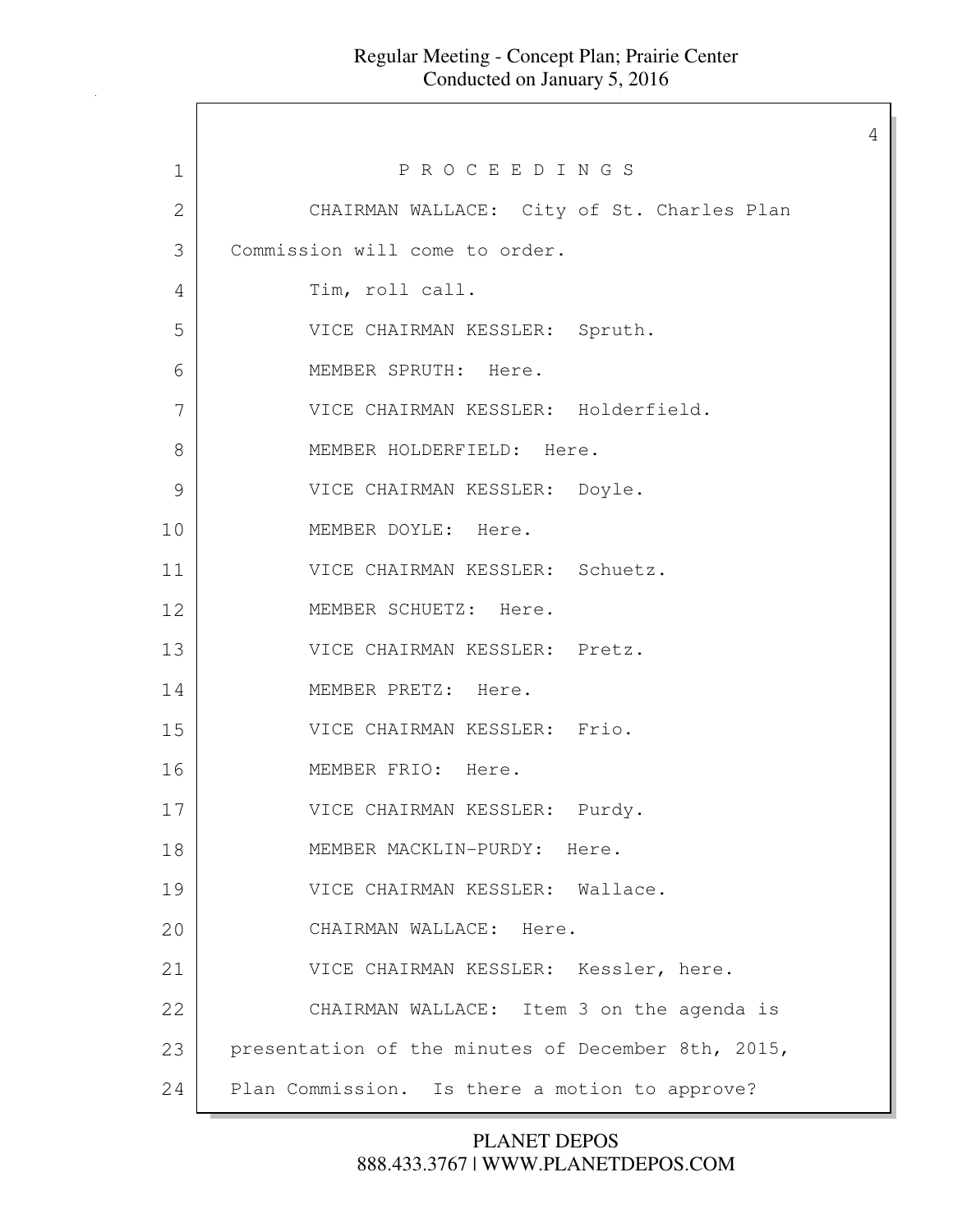| $\mathbf 1$ | VICE CHAIRMAN KESSLER: So moved.                    |
|-------------|-----------------------------------------------------|
| 2           | MEMBER FRIO: Second.                                |
| 3           | CHAIRMAN WALLACE: Moved and seconded.<br>In         |
| 4           | all favor.                                          |
| 5           | (Ayes heard.)                                       |
| 6           | CHAIRMAN WALLACE: Opposed.                          |
| 7           | (No response.)                                      |
| 8           | CHAIRMAN WALLACE: Motion passes unanimously.        |
| 9           | Item 4 on your agenda is Prairie Center             |
| 10          | (former St. Charles Mall site) (Shodeen Group, LLC) |
| 11          | application for concept plan review.                |
| 12          | This agenda item is before the Plan Commission      |
| 13          | tonight for a concept plan review. Before we begin  |
| 14          | I would like to provide an introduction to our      |
| 15          | procedure.                                          |
| 16          | The Plan Commission is a body of volunteers         |
| 17          | which analyze certain development applications and  |
| 18          | provides recommendations to the City Council. We do |
| 19          | this by means of public hearings. Before spending   |
| 20          | considerable time and money on architects and       |
| 21          | engineers, we encourage applicants to come before   |
| 22          | the Planning Commission for a concept plan review.  |
| 23          | At this point there is no formal application        |
| 24          | The process for approval has not even<br>pending.   |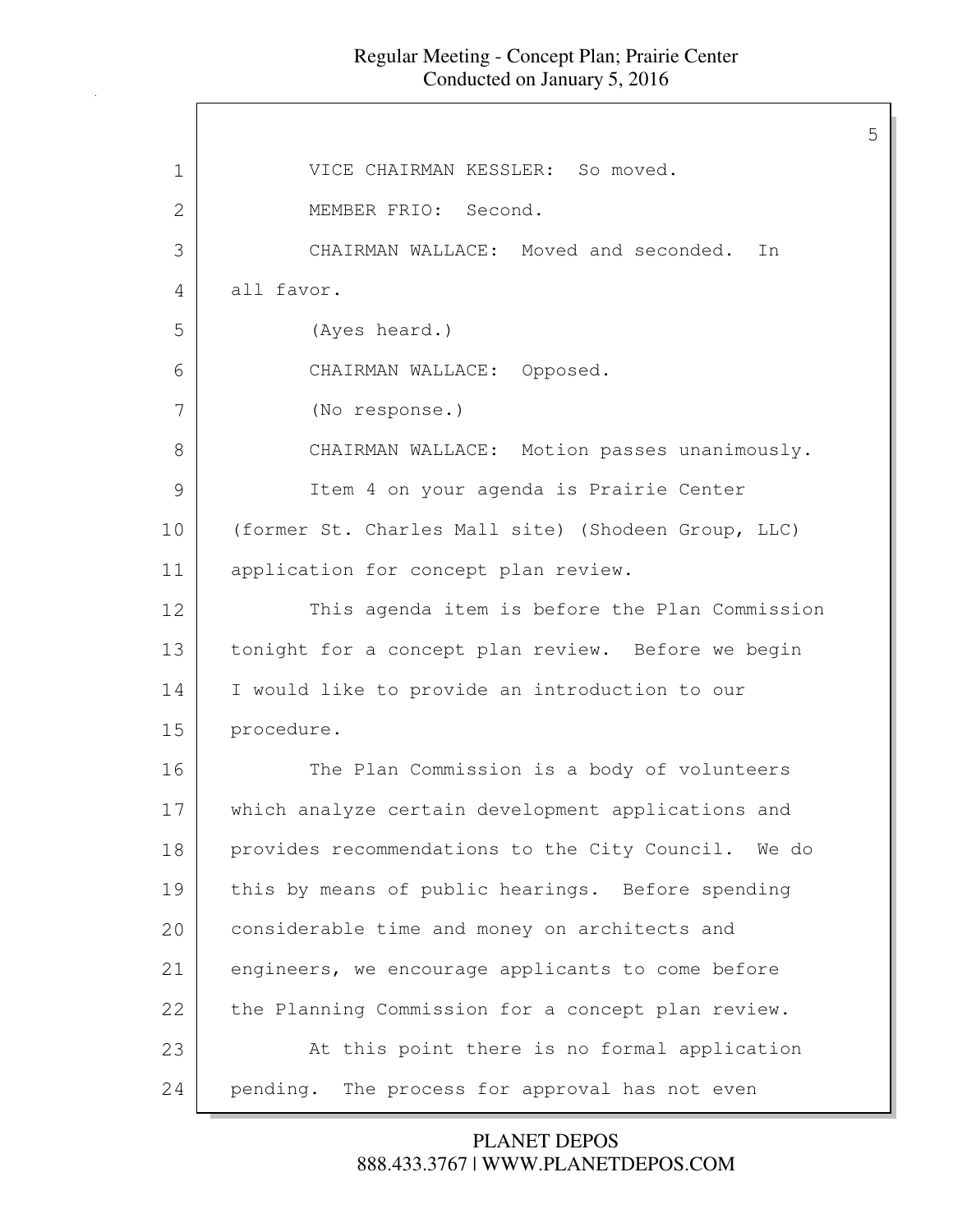| $\mathbf 1$  | begun. The concept will be reviewed within the       |
|--------------|------------------------------------------------------|
| $\mathbf{2}$ | framework of the City's policies, plans, and         |
| 3            | ordinances. This review gives the Plan Commission    |
| 4            | and the public an opportunity to analyze the concept |
| 5            | and provide feedback to the developer. The           |
| 6            | procedure results in a more informed public and      |
| 7            | provides valuable information to the potential       |
| 8            | applicant.                                           |
| 9            | The developer will begin with presentation           |
| 10           | about the project concept. After the presentation    |
| 11           | has been completed, the Commission members will have |
| 12           | the opportunity to ask questions about the proposal. |
| 13           | Following the Commission, members of the public will |
| 14           | have an opportunity to ask questions and offer       |
| 15           | comments regarding the proposal.                     |
| 16           | At the end of the discussion, I will poll            |
| 17           | the Plan Commission asking each member to advise the |
| 18           | developer as to which parts of the proposal that     |
| 19           | member viewed favorably and which parts require      |
| 20           | revision.                                            |
| 21           | A concept plan review does not include a             |
| 22           | formal vote. After tonight the City will not take    |
| 23           | any action on this proposal unless the developer     |
| 24           | submits a formal application to develop this         |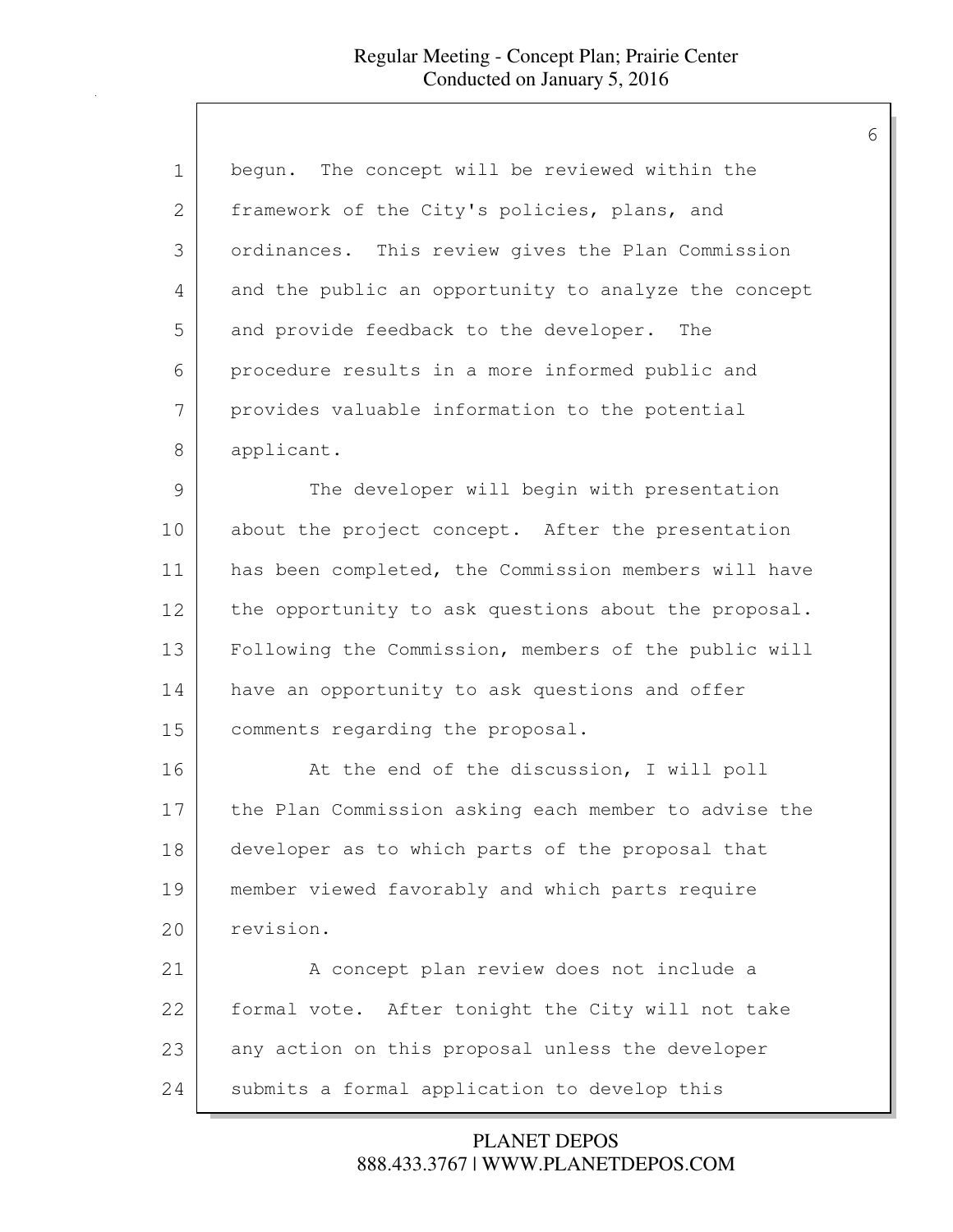1 property.

| 2             | At that point the Plan Commission will hold           |
|---------------|-------------------------------------------------------|
| 3             | a public hearing. All property owners within          |
| 4             | 250 feet will be informed of the meeting by certified |
| 5             | mail, and signs and notices will be posted as         |
| 6             | required by law. At the public hearing any person     |
| 7             | will be given the opportunity to ask questions and    |
| 8             | offer comments.                                       |
| $\mathcal{G}$ | I would like to emphasize the fact that               |
| 10            | there are issues the Planning Commission will         |
| 11            | consider when and if this matter comes before us for  |
| 12            | a public hearing following the filing of an           |
| 13            | application by the developer. Those issues include    |
| 14            | impact on surrounding property, traffic, et cetera.   |
| 15            | However, those issues are not being considered by     |
| 16            | the Plan Commission now.                              |
| 17            | The goal of tonight's meeting is to provide           |
| 18            | the developer with practical feedback about the       |
| 19            | proposed land use and the specific plan itself.       |
| 20            | Because that is our goal tonight, I implore upon you  |
| 21            | to reserve comments and questions about the impact    |
| 22            | of this development on surrounding properties and     |
| 23            | the community until after an application has been     |
| 24            | submitted.                                            |

# 888.433.3767 | WWW.PLANETDEPOS.COM PLANET DEPOS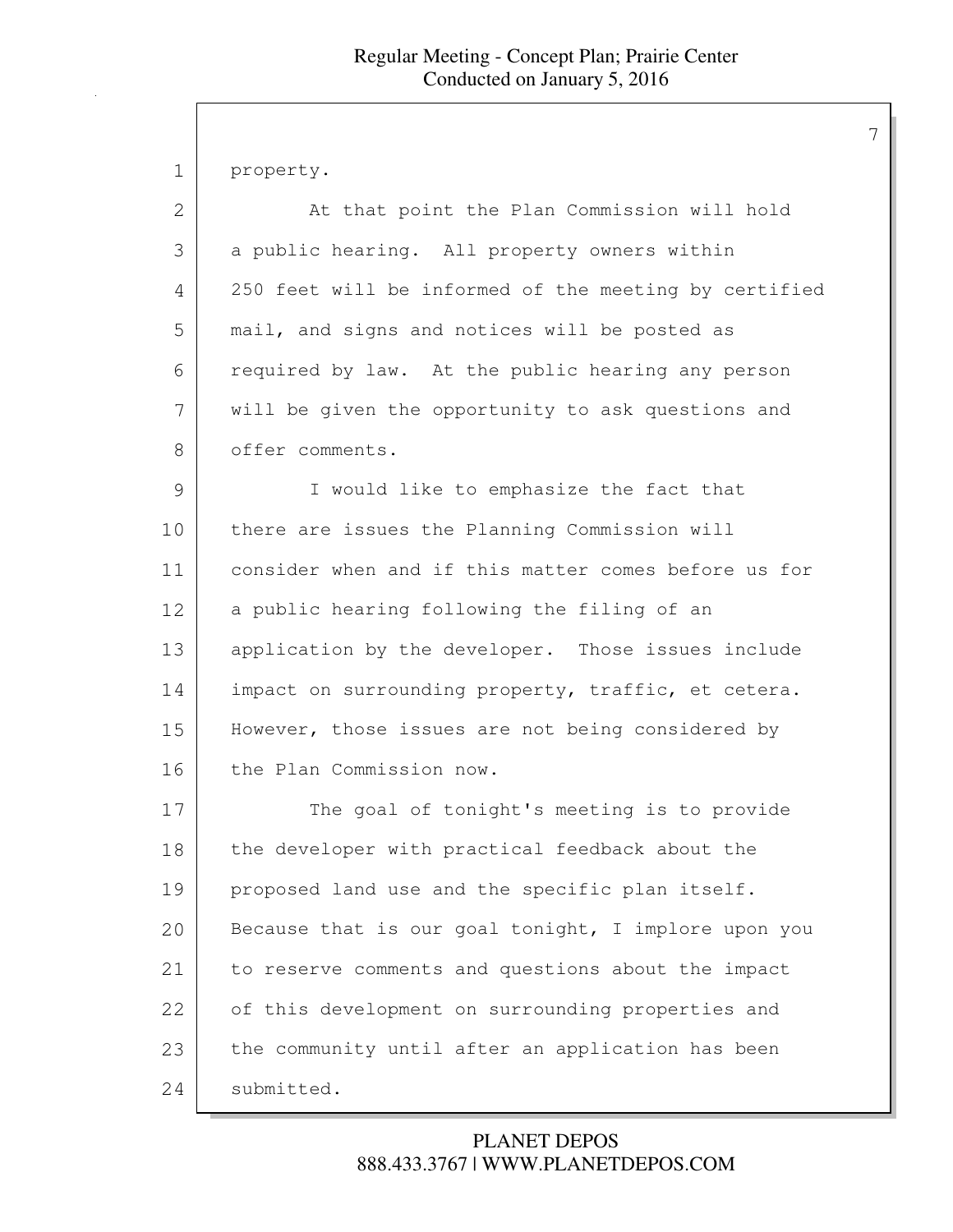| $\mathbf 1$ | There will be a time to be heard about those         |
|-------------|------------------------------------------------------|
| 2           | things but tonight is not time. Rather, I will       |
| 3           | limit the scope of our meeting tonight to a          |
| 4           | practical discussion about the specifics of this     |
| 5           | plan in order to identify issues for the developer   |
| 6           | to address moving forward.                           |
| 7           | Also, a concept plan review is not meant to          |
| 8           | be adversarial. We are not here tonight to attack    |
| 9           | the developer or the plan. Nor is it appropriate to  |
| 10          | present a different plan. We are here to review      |
| 11          | plans being presented by the developer, and comments |
| 12          | should be given within the context of the            |
| 13          | developer's plans.                                   |
| 14          | I would suggest that if there is something           |
| 15          | about the plan that you do not agree with that you   |
| 16          | focus comments on what you would like to see, not    |
| 17          | simply that you don't like it. That will help keep   |
| 18          | the discussion constructive.                         |
| 19          | Finally, Plan Commissioners, specifically, I         |
| 20          | would encourage you to inform the developer items of |
| 21          | evidence that you would like to be provided when an  |
| 22          | application comes before us that would help to       |
| 23          | answer questions about the development and how it    |
| 24          | complies with our comprehensive plan and zoning      |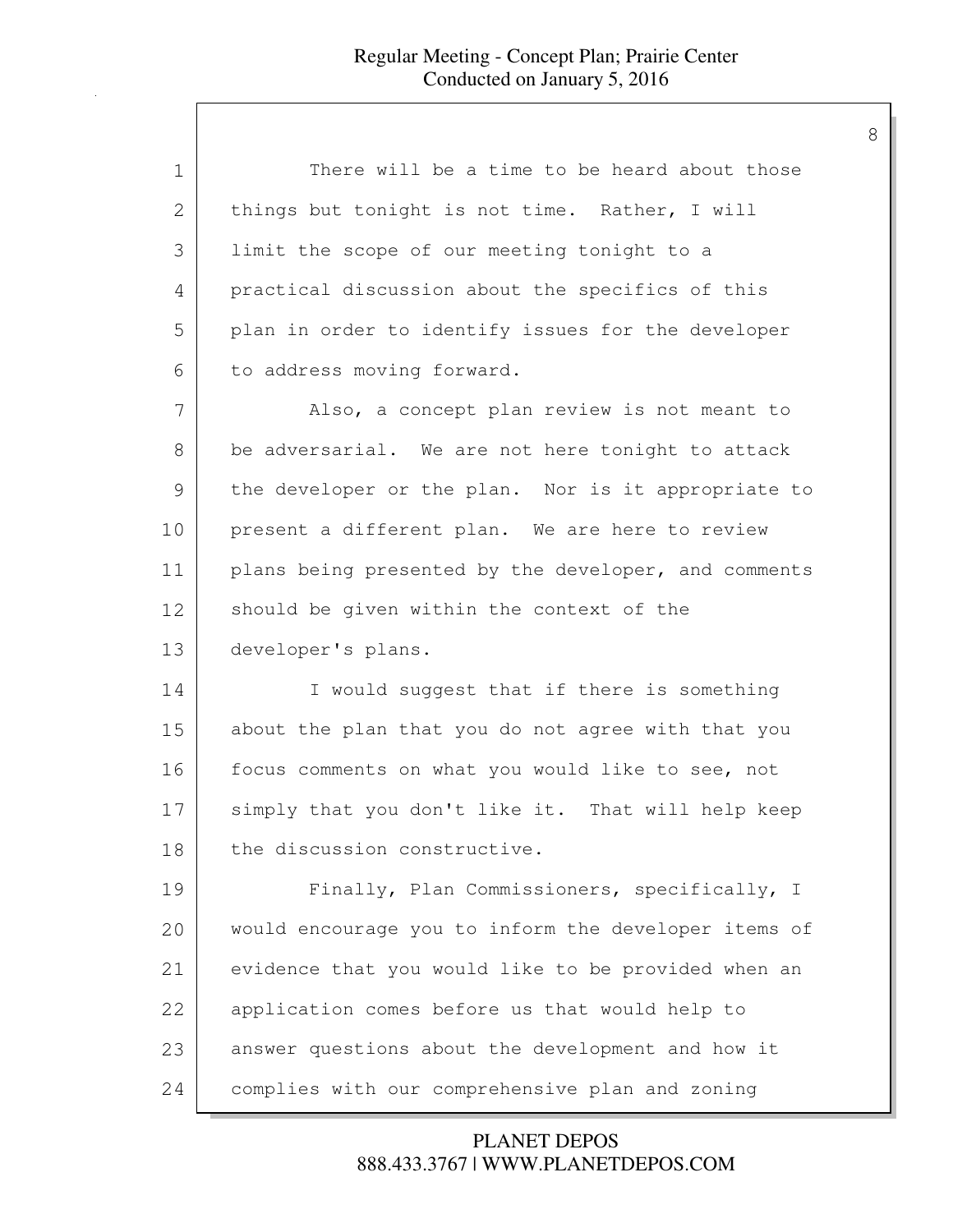| $\mathbf 1$ | ordinance. You are familiar with findings of fact,   |
|-------------|------------------------------------------------------|
| 2           | and if you feel the process would benefit from       |
| 3           | having a traffic study done, for example, then that  |
| 4           | is something the developer should know in order to   |
| 5           | prepare a future application.                        |
| 6           | In summary, we are not making a decision on          |
| 7           | anything tonight. The purpose of the consent plan    |
| 8           | review is to create a roadmap for the developer to   |
| 9           | effectively move a development plan forward. I would |
| 10          | ask that we all keep that in mind in formulating     |
| 11          | questions and comments on this plan.                 |
| 12          | Are there any questions?                             |
| 13          | (No response.)                                       |
| 14          | CHAIRMAN WALLACE: All right. Is the                  |
| 15          | developer ready?                                     |
| 16          | MR. SCHUSTER: Yes, sir.                              |
| 17          | CHAIRMAN WALLACE: One more thing that I'll           |
| 18          | note. Everything is being taken down by a court      |
| 19          | reporter tonight, and for that reason I would ask    |
| 20          | that only one person speak at a time and that you be |
| 21          | identified by me before you speak. Anyone who        |
| 22          | wishes to speak should stand at the lectern and      |
| 23          | state your name before you speak and also spell your |
| 24          | last name for the court reporter.                    |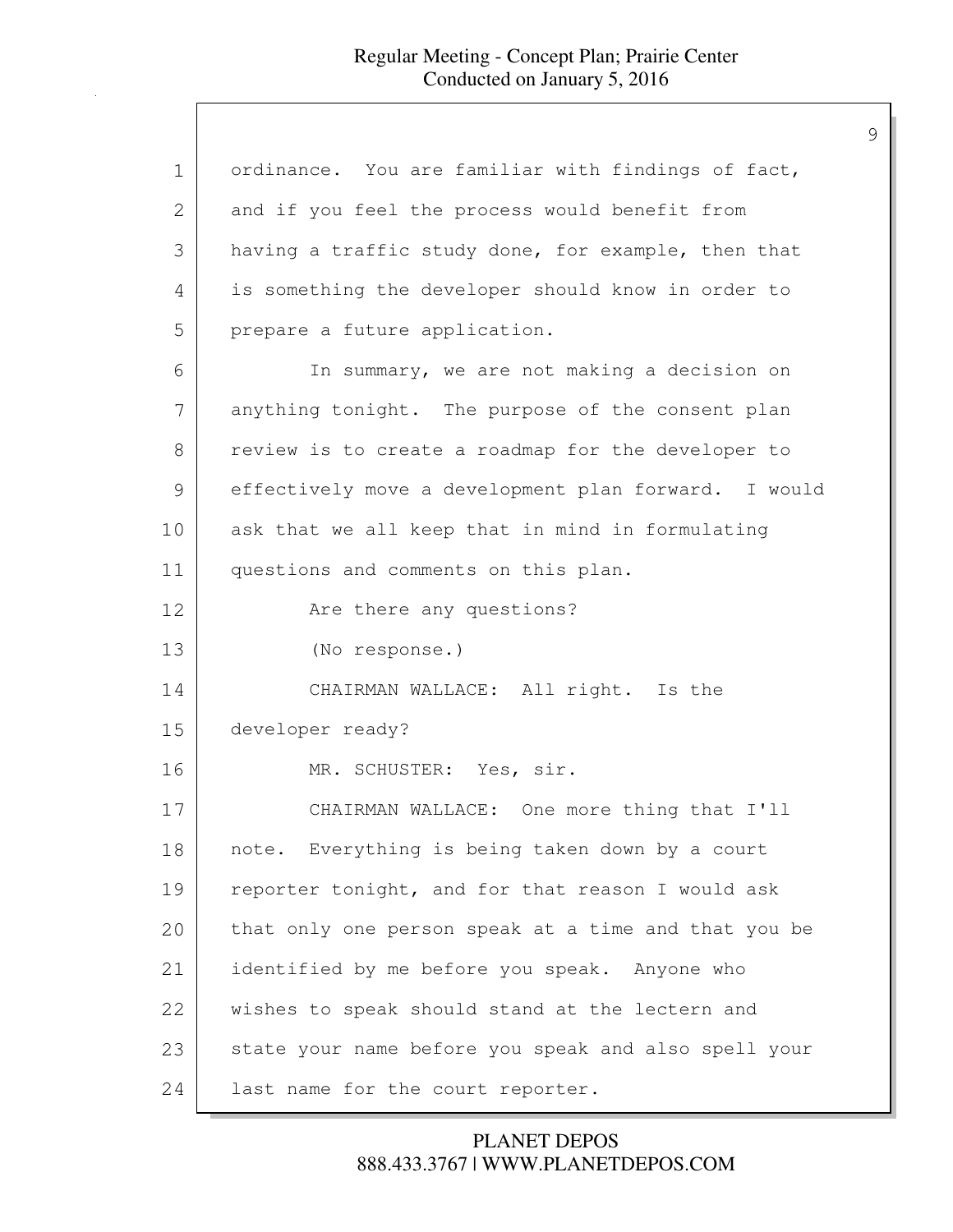| $\mathbf 1$ | All right. Go ahead.                                |
|-------------|-----------------------------------------------------|
| 2           | MR. SCHUSTER: Good evening, Mr. Chairman,           |
| 3           | members of the Plan Commission. I am Mark Schuster  |
| 4           | of the law firm of Bazos, Freeman, Kramer, Schuster |
| 5           | & Braithwaite in Elgin, Illinois. We represent the  |
| 6           | owners and prospective developer of the property    |
| 7           | before you this evening. As you know, that's the    |
| 8           | property between State Route 38 and Prairie Street  |
| 9           | and West 14th Street here in the city, the former   |
| 10          | St. Charles Mall site.                              |
| 11          | With me tonight is Mr. David Patzelt from           |
| 12          | Shodeen Group, Incorporated, here in St. Charles,   |
| 13          | and Mr. John McKay from the architectural firm of   |
| 14          | Nagle Hartray in Chicago.                           |
| 15          | Mr. McKay will take you through a PowerPoint        |
| 16          | presentation that summarizes the plan -- the three  |
| 17          | plans that have been submitted as alternatives for  |
| 18          | development of this site. We're available, of       |
| 19          | course, to answer any questions and provide any     |
| 20          | additional information you may require.             |
| 21          | So without anything further, here's Mr. McKay.      |
| 22          | MR. MC KAY: Good evening. I'm going to              |
| 23          | begin with an apology in advance. I'm supposed to   |
| 24          | be in another meeting in Highland Park at the same  |

888.433.3767 | WWW.PLANETDEPOS.COM PLANET DEPOS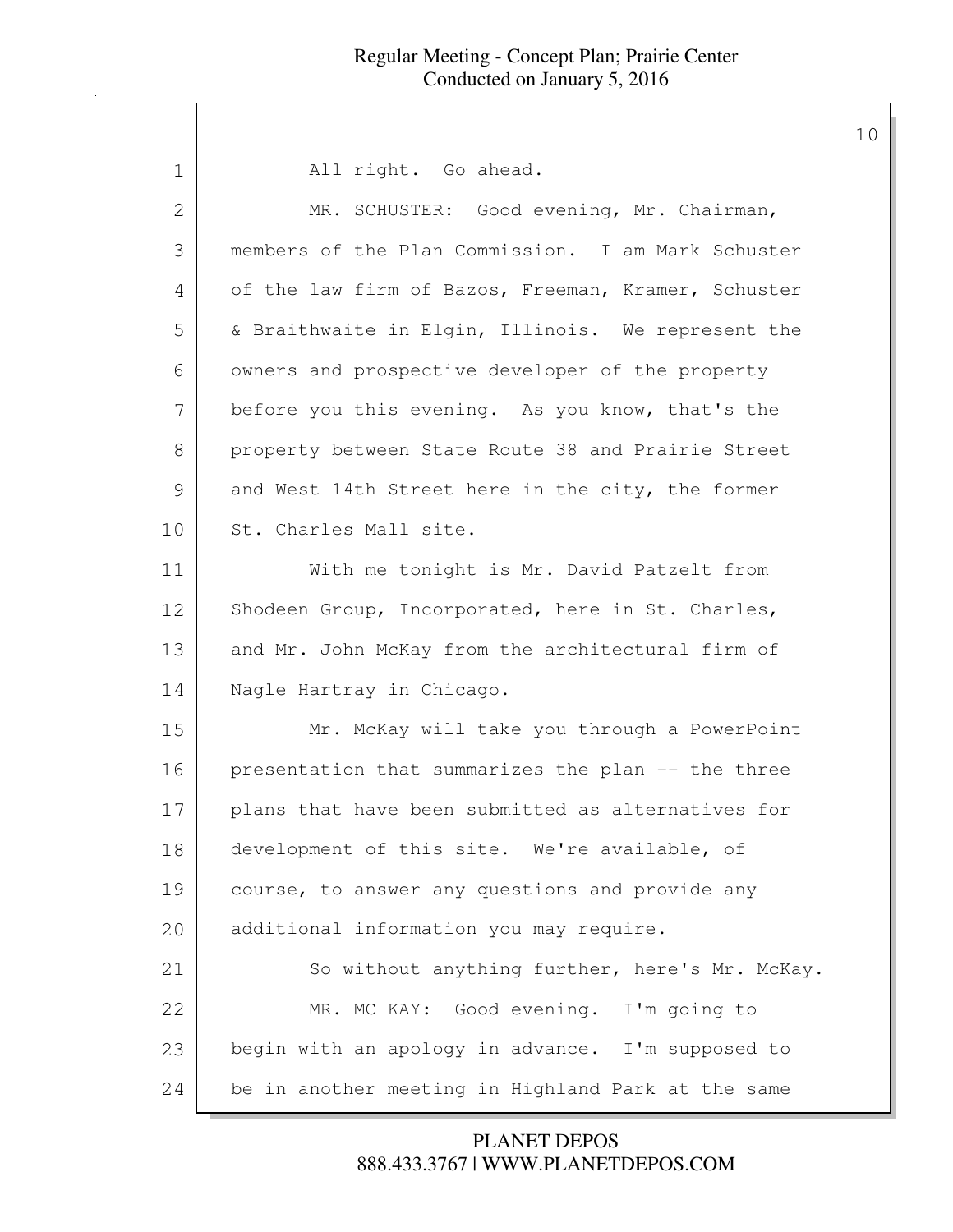| $\mathbf 1$ | time. So if I leave part way through the meeting, I  |
|-------------|------------------------------------------------------|
| 2           | mean no disrespect to the proceedings here tonight.  |
| 3           | I'm going to begin by telling you a little           |
| 4           | bit about Nagle Hartray. I know some of you are      |
| 5           | probably familiar with our work, especially the work |
| 6           | we've been doing for Shodeen in Geneva. That is      |
| 7           | Dodson Place -- the commercial portion of that is    |
| 8           | organized around the old Dodson house that's on the  |
| 9           | site -- it includes the residential directly across  |
| 10          | the street from that, as well as the Fox River       |
| 11          | Condominiums in downtown Geneva, and the residences  |
| 12          | at Mill Creek. We currently have another project     |
| 13          | under construction out at Mill Creek with Shodeen,   |
| 14          | as well.                                             |
| 15          | So while we are not the author of what               |
| 16          | you're going to see here tonight, if the project     |
| 17          | proceeds as the developer would like it to, we will  |
| 18          | be involved in the design of the project moving      |
| 19          | forward.                                             |
| 20          | Nagle Hartray is -- we are celebrating our           |
| 21          | 50th anniversary this year. We have a very good      |
| 22          | reputation, long-standing reputation in the          |
| 23          | architectural community in Chicago, recognized in    |
| 24          | 2009 with the Firm Award that was given by the       |

888.433.3767 | WWW.PLANETDEPOS.COM PLANET DEPOS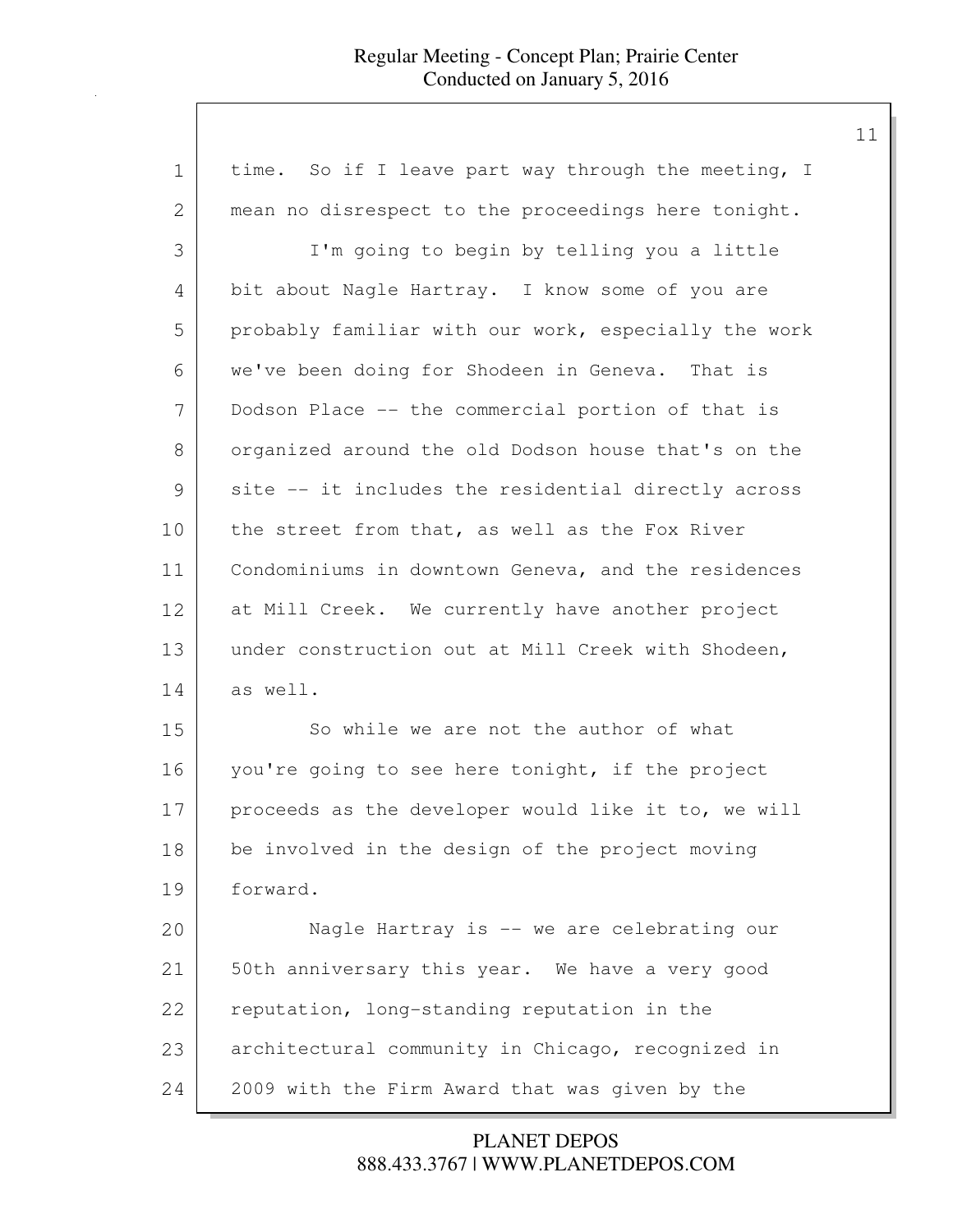1 Chicago chapter of the American Institute of 2 Architects.

 I've been with the firm for 31 years. It's 4 kind of typical of our firm; we have a lot of mature people in the firm. We are medium in size by intention. It allows people like me to actually work on projects. We enjoy practicing architecture 8 as opposed to just running a business.

9 We have an extensive portfolio that includes 10 both private and public architecture, including many 11 similar housing developments to those that we're 12 | going to be talking about here tonight. We've also 13 done a fair amount of work in the public sector, as 14 | well, designed village halls, public library 15 buildings, a few which you see illustrated here.

16 I would describe our approach to design as 17 being context sensitive and situational, and by that 18 | I mean if you look at the images on this board, 19 | hopefully there's enough there to illustrate that we 20 don't have a Nagle Hartray brand that we're going 21 around and putting on communities. What we're 22 | really interested in is trying to figure out what's 23 appropriate for the site, the community, the people 24 that we're designing for and coming up with

> 888.433.3767 | WWW.PLANETDEPOS.COM PLANET DEPOS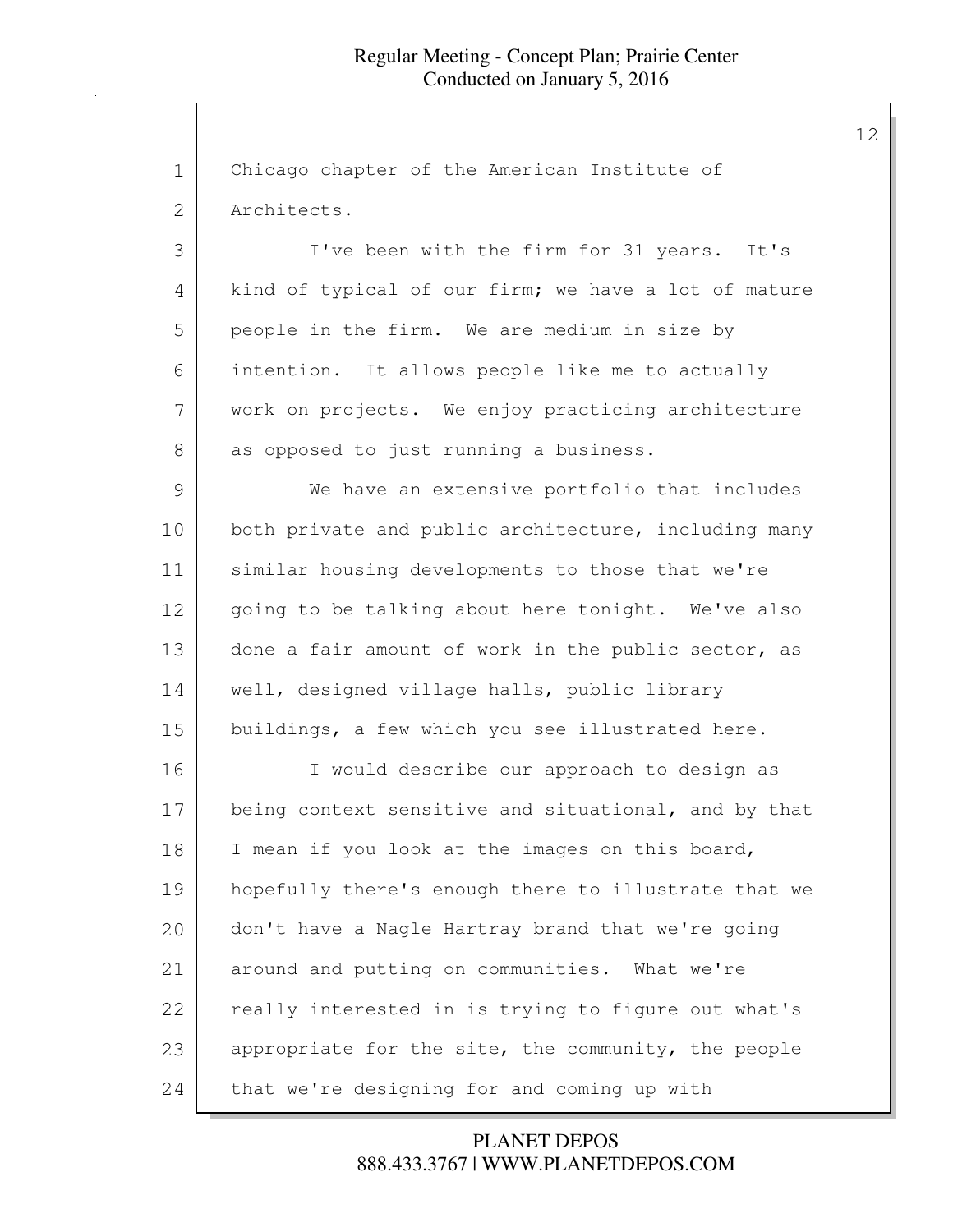| $\mathbf 1$   | something that really fosters those goals and       |
|---------------|-----------------------------------------------------|
| 2             | objectives in the places that we're designing for.  |
| 3             | So that's all I'm going to say about us.            |
| 4             | I'd be happy to answer any questions you have about |
| 5             | our firm as we go through this.                     |
| 6             | My presentation is divided into three parts.        |
| 7             | The first part is providing some context for the    |
| 8             | project. The second part will speak to the specific |
| $\mathcal{G}$ | development options that are being proposed -- and  |
| 10            | we would like your feedback on all three of the     |
| 11            | options here tonight -- and then the final part of  |
| 12            | the presentation will deal with a comparative       |
| 13            | analysis of the three options.                      |
| 14            | So the three options. As Mark indicated             |
| 15            | earlier, I think everybody by this time knows where |
| 16            | the site is located. It's shown here on the screen. |
| 17            | It's slightly less than 28 acres.                   |
| 18            | The underlying zoning for the site right now        |
| 19            | is regional business, which is the same zoning as   |
| 20            | the neighbors immediately to the south and to the   |
| 21            | southeast. The site is also surrounded by RM-3      |
| 22            | multifamily zoning and by the community business    |
| 23            | district that primarily has the Jewel Osco.         |
| 24            | There's a rather long history associated            |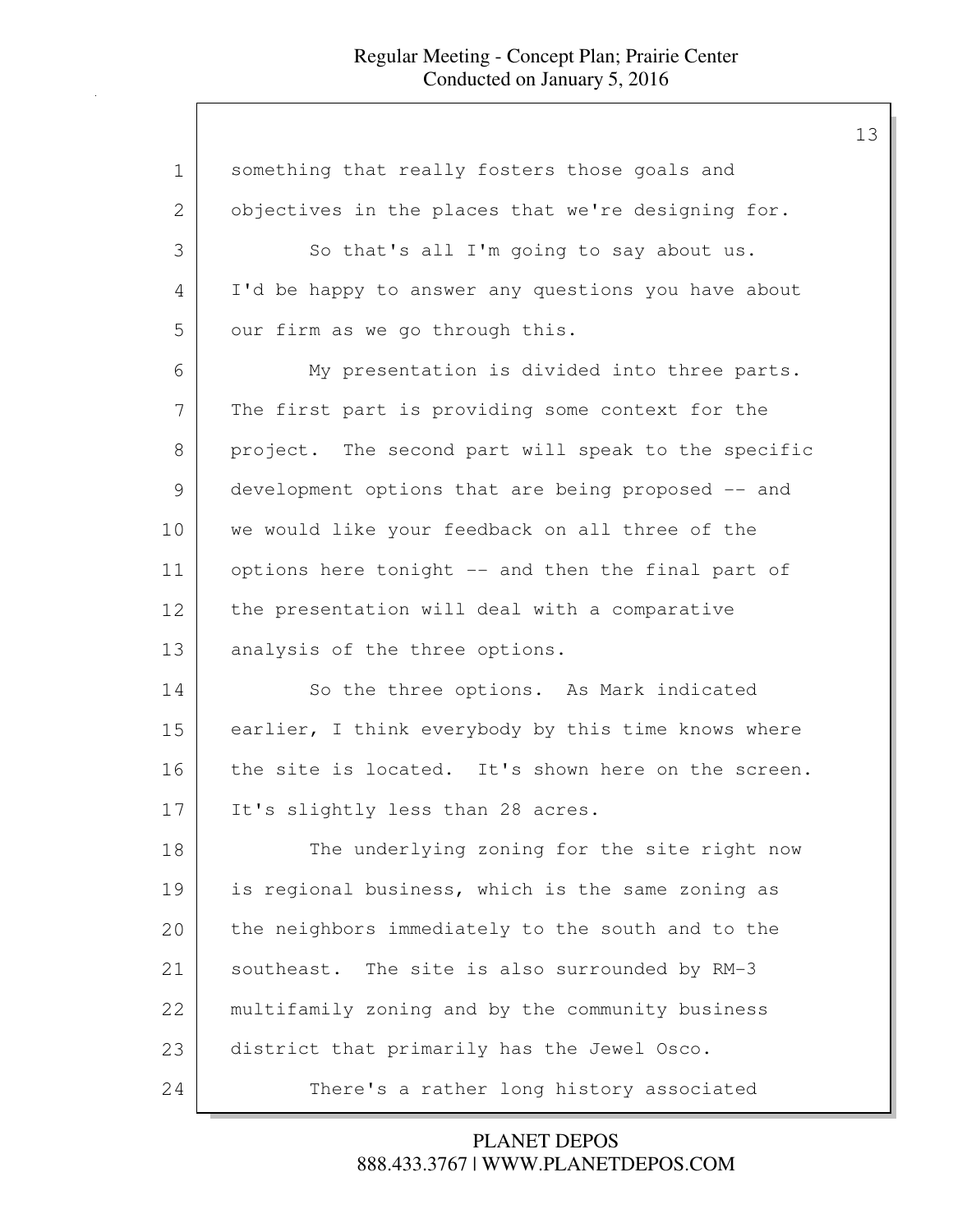| 1             | with this property. I'm not going to go through       |
|---------------|-------------------------------------------------------|
| 2             | everything that you see up here, but it begins with   |
| 3             | the closing of the St. Charles Mall in 1996, followed |
| 4             | by the establishment of a TIF district in 2000, and   |
| 5             | then most repeatedly the proposal for a town center   |
| 6             | plan that was recommended for approval by the Plan    |
| 7             | Commission and rejected by the City Council in 2010.  |
| 8             | More recently the plans that we're going to           |
| $\mathcal{G}$ | be presenting to you tonight have already been        |
| 10            | presented at two neighborhood meetings.               |
| 11            | I think when we talk about context,                   |
| 12            | oftentimes a site, the community values, things like  |
| 13            | that are really at the forefront. I think in this     |
| 14            | case, though, the history of this project is a very   |
| 15            | important contextual issue because I think in a way   |
| 16            | it really illustrates the fundamental problem with    |
| 17            | developing this site, and that is finding something   |
| 18            | that is both doable and realistic in terms of the     |
| 19            | marketplace and from the developer's point of view    |
| 20            | and at the same time something that is acceptable to  |
| 21            | the community, something that the community can       |
| 22            | embrace as a good addition to St. Charles.            |
| 23            | So the comprehensive plan I think that was            |
| 24            | done since the last proposal in 2010 does a pretty    |

888.433.3767 | WWW.PLANETDEPOS.COM PLANET DEPOS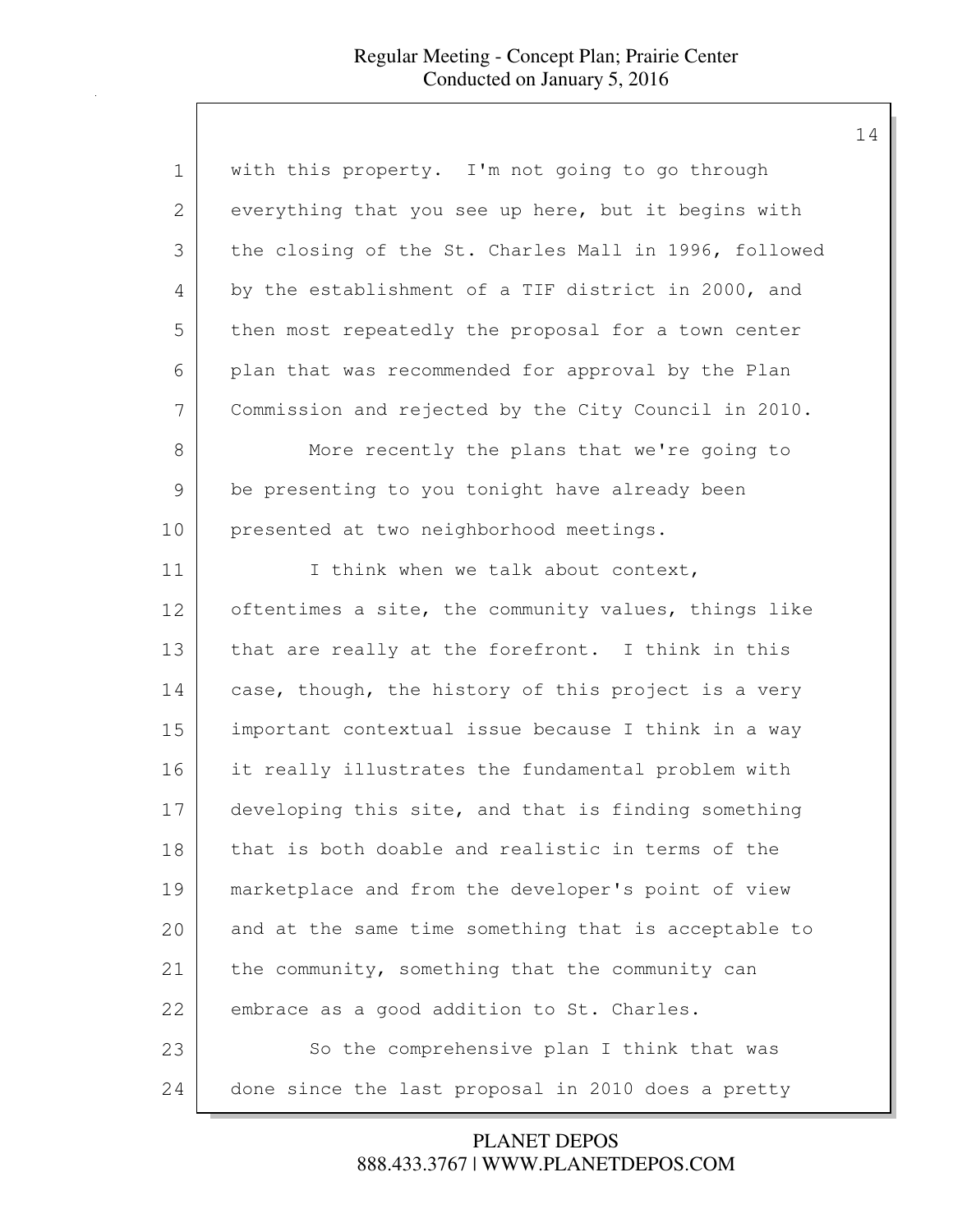| 1  | good job of identifying what some of these            |
|----|-------------------------------------------------------|
| 2  | challenges are. It also makes some recommendations    |
| 3  | for consideration, including mixed uses, retail and   |
| 4  | residential uses, an active and interesting district, |
| 5  | multifamily housing, including townhouses and         |
| 6  | industrial orientation.                               |
| 7  | There have been a number of things that have          |
| 8  | been tried and failed at this site, including a list  |
| 9  | of potential uses on the site that were not felt to   |
| 10 | be the best use of the site. I think, you know,       |
| 11 | this has caused the site to be the subject of a CMAP  |
| 12 | study and studies by the City, including the          |
| 13 | comprehensive plan update.                            |
| 14 | In the comprehensive plan I think there's a           |
| 15 | pretty good summary in there that states that the     |
| 16 | citizenry is split on the appropriate uses of the     |
| 17 | 30-acre former St. Charles Mall site. What is         |
| 18 | desired by many residents may not be economically     |
| 19 | feasible, which is likely the primary reason that     |
| 20 | the site remains vacant. And, again, this is kind     |
| 21 | of a fundamental challenge of this project.           |
| 22 | So I'm going to present to you now three              |
| 23 | development options. These are titled the same way    |
| 24 | as they are in the staff report. I'm going to start   |

888.433.3767 | WWW.PLANETDEPOS.COM PLANET DEPOS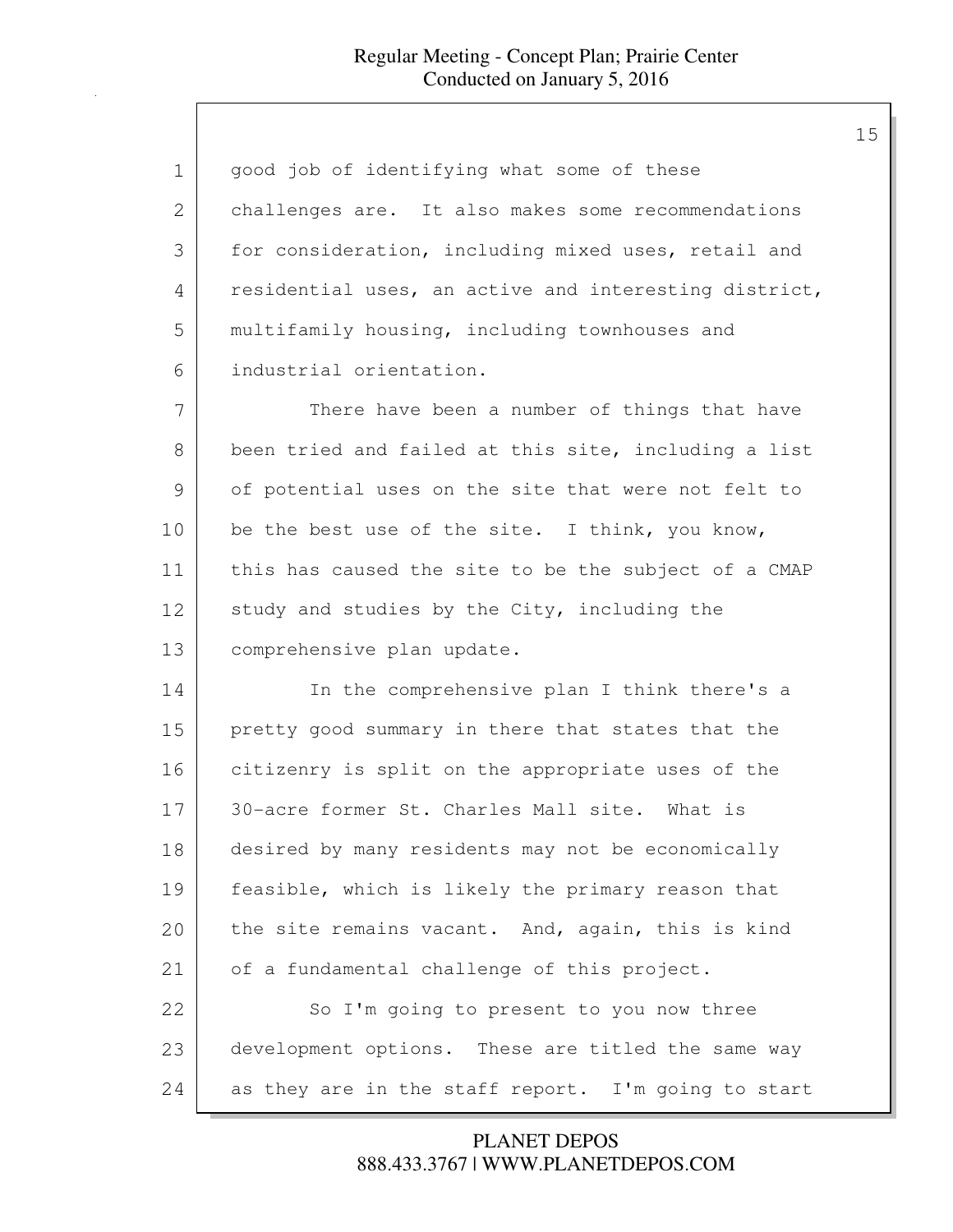| 1  | with the option that I would say is closest in terms  |
|----|-------------------------------------------------------|
| 2  | of zoning to the existing adjacent zoning on the      |
| 3  | site but also from the developer's point of view      |
| 4  | least desirable and move to the option which is       |
| 5  | probably furthest from the existing adjacent zoning   |
| 6  | but most desirable by the developer and we think in   |
| 7  | the best interests of the community.                  |
| 8  | So beginning with the first option, I                 |
| 9  | mentioned that these plans were presented at the      |
| 10 | two neighborhood meetings. This is the one plan       |
| 11 | that was not, the one of the three that was not.      |
| 12 | And the reason that we've added this plan is because  |
| 13 | some of the comments we heard at the neighborhood     |
| 14 | meetings were along the lines of doing something      |
| 15 | that's more consistent with the established           |
| 16 | neighborhood. And so we thought we would put this     |
| 17 | in there as another option, and this is the one that  |
| 18 | we think is closest to what is in the existing        |
| 19 | neighborhood.                                         |
| 20 | It's a rezoning plan but it does not have             |
| 21 | mixed use. It consists of really just two uses, the   |
| 22 | regional business use and the multifamily use.<br>The |
| 23 | site plan for that would like something like this     |
| 24 | where the regional business, the outlots, the         |

888.433.3767 | WWW.PLANETDEPOS.COM PLANET DEPOS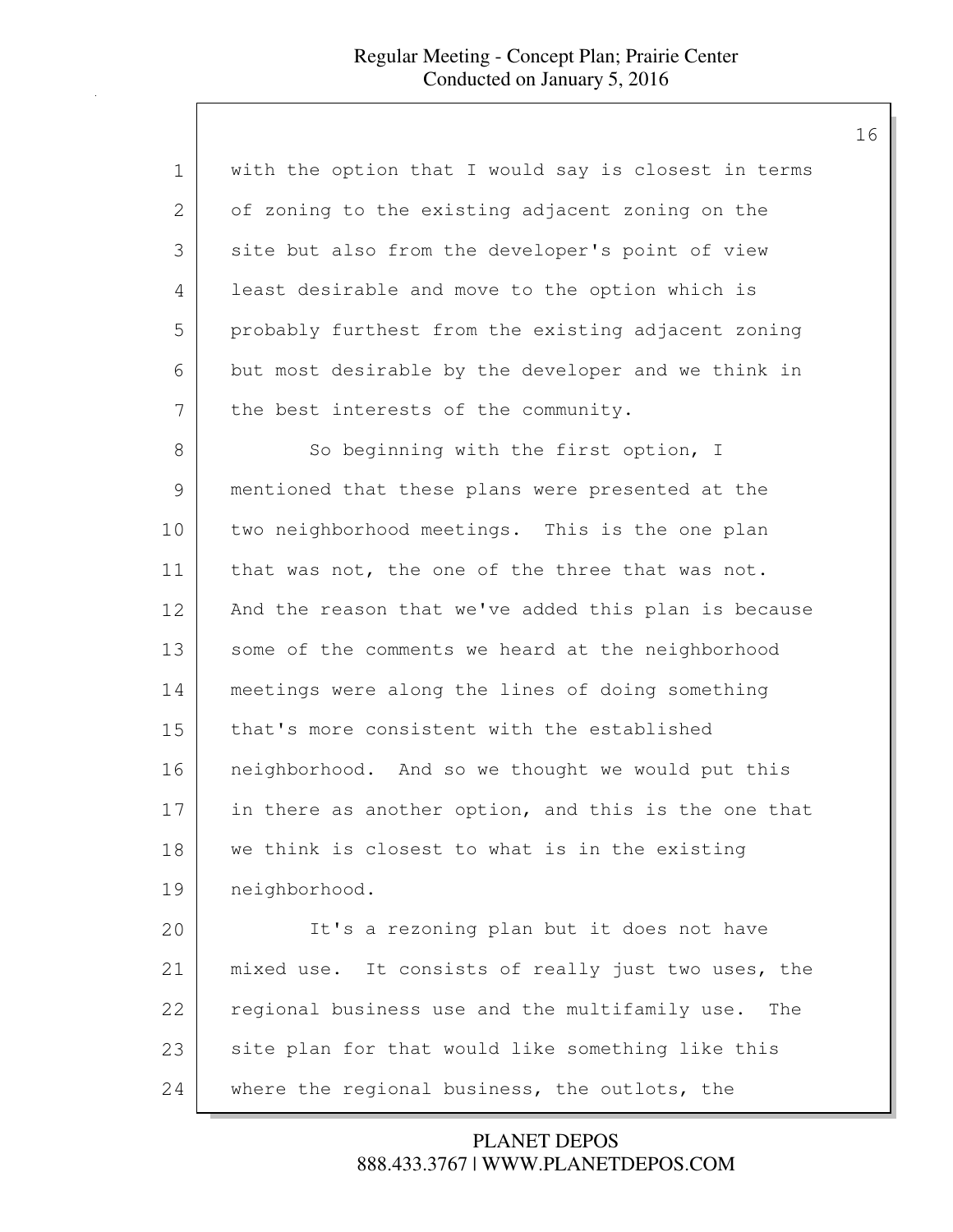| $\mathbf 1$   | commercial outlots would be along Lincoln Highway,     |
|---------------|--------------------------------------------------------|
| 2             | and then behind that the rest of the site is taken     |
| 3             | up with walk-up residential. And I'll give you some    |
| 4             | examples of what we mean by walk-up residential a      |
| 5             | little later in the presentation.                      |
| 6             | One of the things you can see just in                  |
| 7             | looking at the site plan is the amount of pavement     |
| 8             | and parking that's required for this kind of walk-up   |
| $\mathcal{G}$ | residential. It's a very repetitive type of housing    |
| 10            | by its very nature. In this particular case there      |
| 11            | are a total of 433 units. The retail -- there          |
| 12            | really is no retail other than the restaurants that    |
| 13            | would be in the outlots along Lincoln Highway.         |
| 14            | There are a total of 903 parking spaces with this      |
| 15            | plan.                                                  |
| 16            | The second plan is also a rezoning plan, but           |
| 17            | in this case we've added mixed use as a third use on   |
| 18            | the site, and that's the CBD-1 in the stripe of red    |
| 19            | that you see through the center of the site there.     |
| 20            | Otherwise, this is very similar to the other plan.     |
| 21            | The CBD use 1 allows for mixed use to be               |
| 22            | added to the site. In this case where you see "B"      |
| 23            | labeled, that strip of buildings across where you      |
| 24            | see "B" would be mixed use that would be three stories |

## 888.433.3767 | WWW.PLANETDEPOS.COM PLANET DEPOS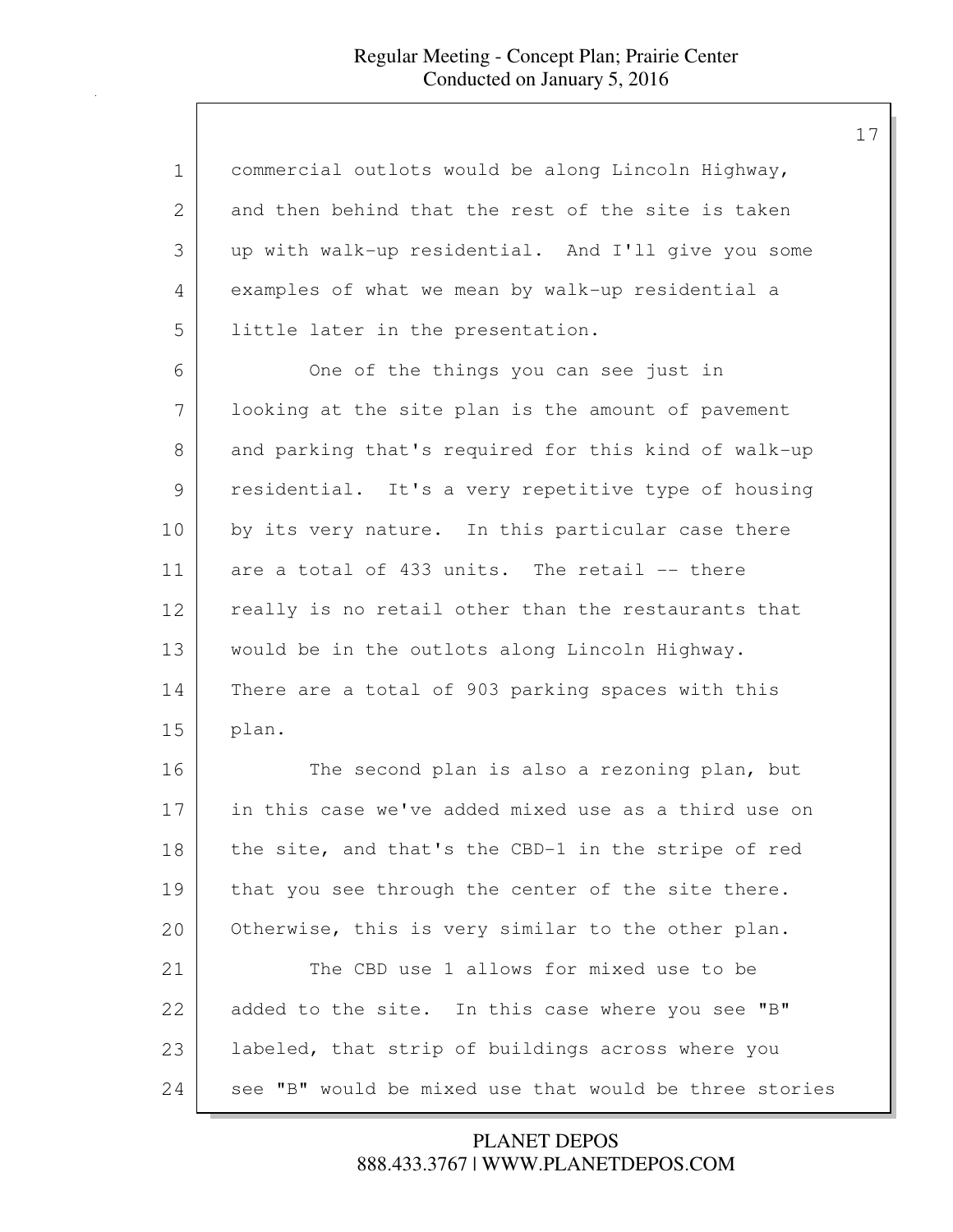| 1  | of residential above one story of retail space. So    |
|----|-------------------------------------------------------|
| 2  | those would be the tallest buildings on the site,     |
| 3  | and I'll come back to that later in the presentation, |
| 4  | as well. Those buildings would be a maximum of        |
| 5  | 60 feet high because they're the only four-story      |
| 6  | buildings on the site. Everything else would be       |
| 7  | three stories or less.                                |
| 8  | The remainder of the site behind the mixed-           |
| 9  | use portion is the same type of housing that I        |
| 10 | talked about with respect to the first plan that I    |
| 11 | showed. So, again, this is walk-up residential        |
| 12 | units. It has the same parking issues, if you will,   |
| 13 | associated with the previous plan.                    |
| 14 | So in this plan there are 454 total units.            |
| 15 | There's almost 47,000 square feet of retail space by  |
| 16 | virtue of having the mixed-use component added.       |
| 17 | Again, there's about 21,000 square feet of restaurant |
| 18 | space and almost 1200 cars.                           |
| 19 | The final plan and the one that the developer         |
| 20 | prefers is the PUD plan. This is really a PUD         |
| 21 | overlay. It includes the same three uses that were    |
| 22 | covered in the last plan. It includes the regional    |
| 23 | business, the CBD-1, and the RM-3 uses, as well.      |
| 24 | In this plan -- this plan introduces a                |

888.433.3767 | WWW.PLANETDEPOS.COM PLANET DEPOS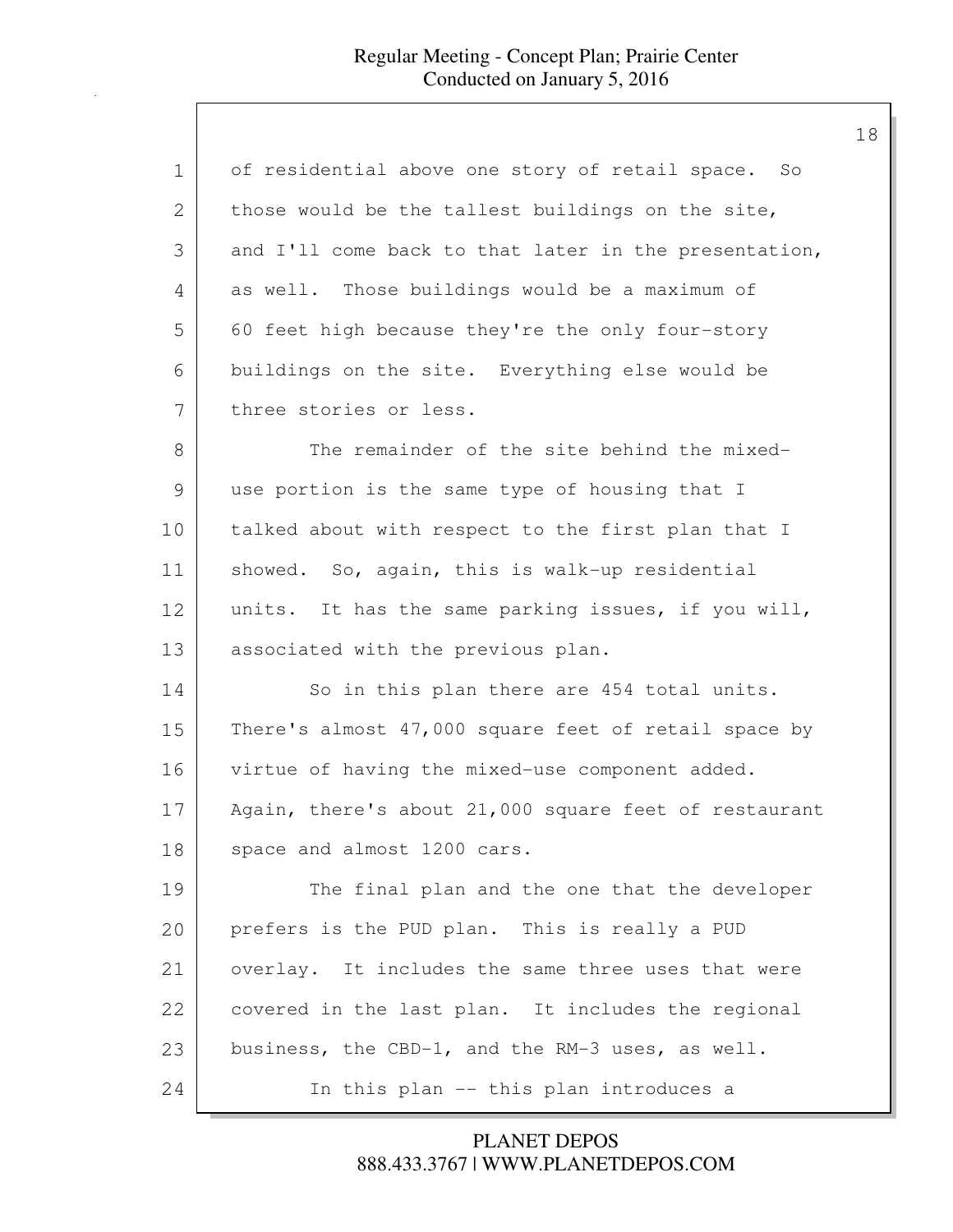| $\mathbf 1$ | different housing type. In this plan what you see    |
|-------------|------------------------------------------------------|
| 2           | labeled as C is on the -- it's labeled as walk-up    |
| 3           | residential which -- I apologize -- is a mistake.    |
| 4           | It's not walk-up residential. These are elevator     |
| 5           | buildings, double-loaded corridor, elevator          |
| 6           | buildings three stories tall, and I think one of the |
| 7           | important features of this housing is that it has    |
| 8           | below-grade parking.                                 |
| 9           | So one of the things you may notice in               |
| 10          | looking at the site plan is while there is more      |
| 11          | building area on the site, there is much less paving |
| 12          | on the site because so much of the parking is        |
| 13          | underneath the buildings. This also maintains the    |
| 14          | CBD-1 use, mixed use where you see labeled B and     |
| 15          | then, again, the outlots along Lincoln Highway.      |
| 16          | So now I'm going to go through a comparative         |
| 17          | analysis. And the staff report I think does a very   |
| 18          | good job in analyzing these three plans and          |
| 19          | comparing it to the comprehensive plan.<br>I'm not   |
| 20          | going to attempt to repeat everything that they had  |
| 21          | in there. I thought it was done in a very thorough   |
| 22          | way. I am going to highlight a few of the things     |
| 23          | that I think are relevant for consideration.         |
| 24          | With respect to some of the zoning metrics,          |

888.433.3767 | WWW.PLANETDEPOS.COM PLANET DEPOS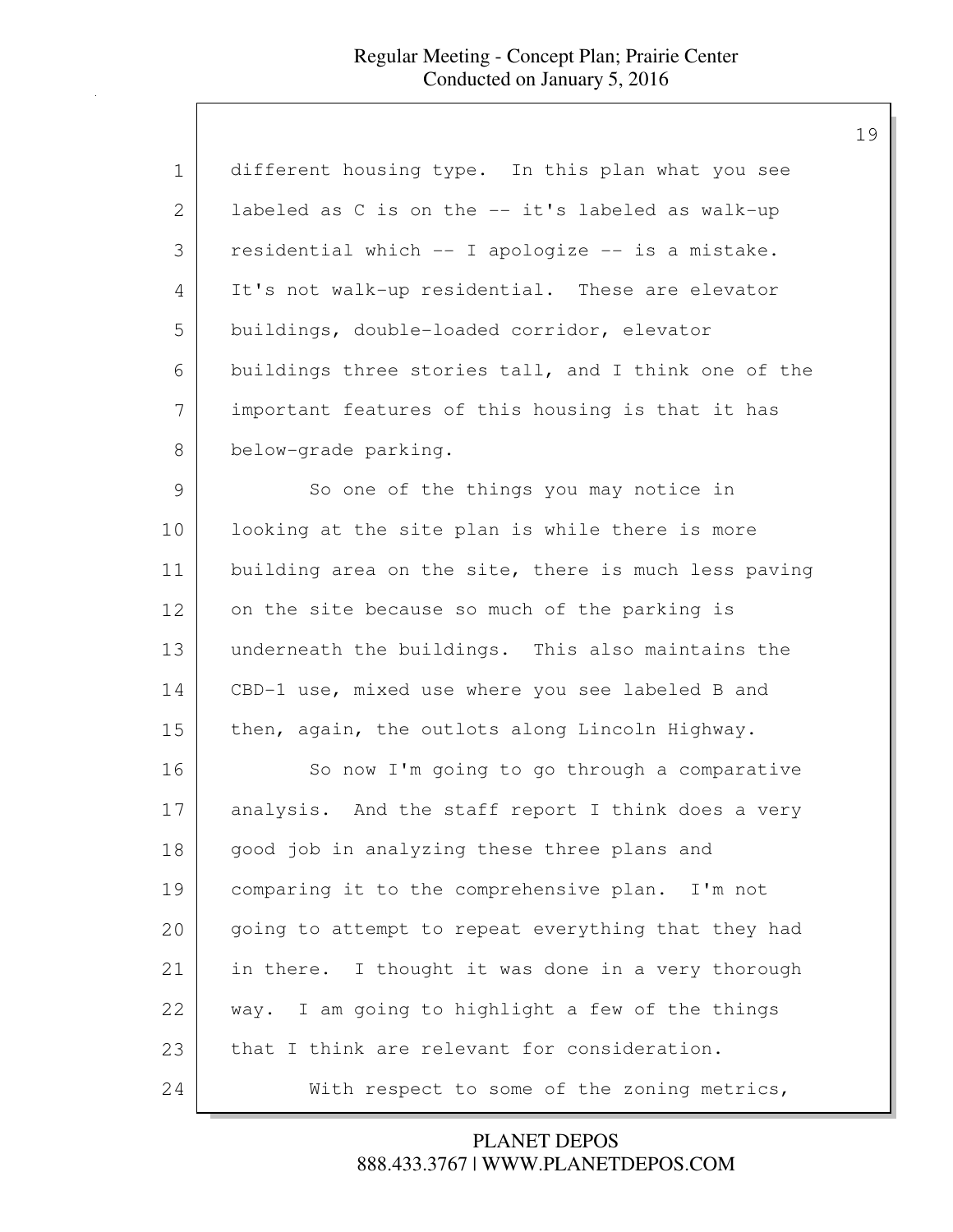| 1  | the density that is being proposed for the three      |
|----|-------------------------------------------------------|
| 2  | plans varies from about 15.6 units per acre to        |
| 3  | 22 units per acre. Now, that measurement is taken     |
| 4  | on the entire site area. That's not a measurement     |
| 5  | that's taken solely on the area where the residential |
| 6  | is located.                                           |
| 7  | The ordinance for an RM-3 usage allows for            |
| 8  | 20 units per acre. The building height allowable by   |
| 9  | the ordinance, which is also based on an RM-3 usage,  |
| 10 | is 50 feet. The rezoning plan without the mixed       |
| 11 | use -- so in other words, without any four-story      |
| 12 | buildings on the site -- would be a total of no more  |
| 13 | than 48 feet and three stories.                       |
| 14 | The other two plans, the maximum building             |
| 15 | height would be 60 feet because both of those plans   |
| 16 | include the four-story buildings for the mixed-use    |
| 17 | component.                                            |
| 18 | Regarding the program, this gives a                   |
| 19 | comparison of the various program elements in the     |
| 20 | three proposed options.                               |
| 21 | The rezoning without the mixed use has a              |
| 22 | total of 433 dwelling units. There really is no       |
| 23 | retail space. The restaurant space is all the         |
| 24 | outlots along the highway.                            |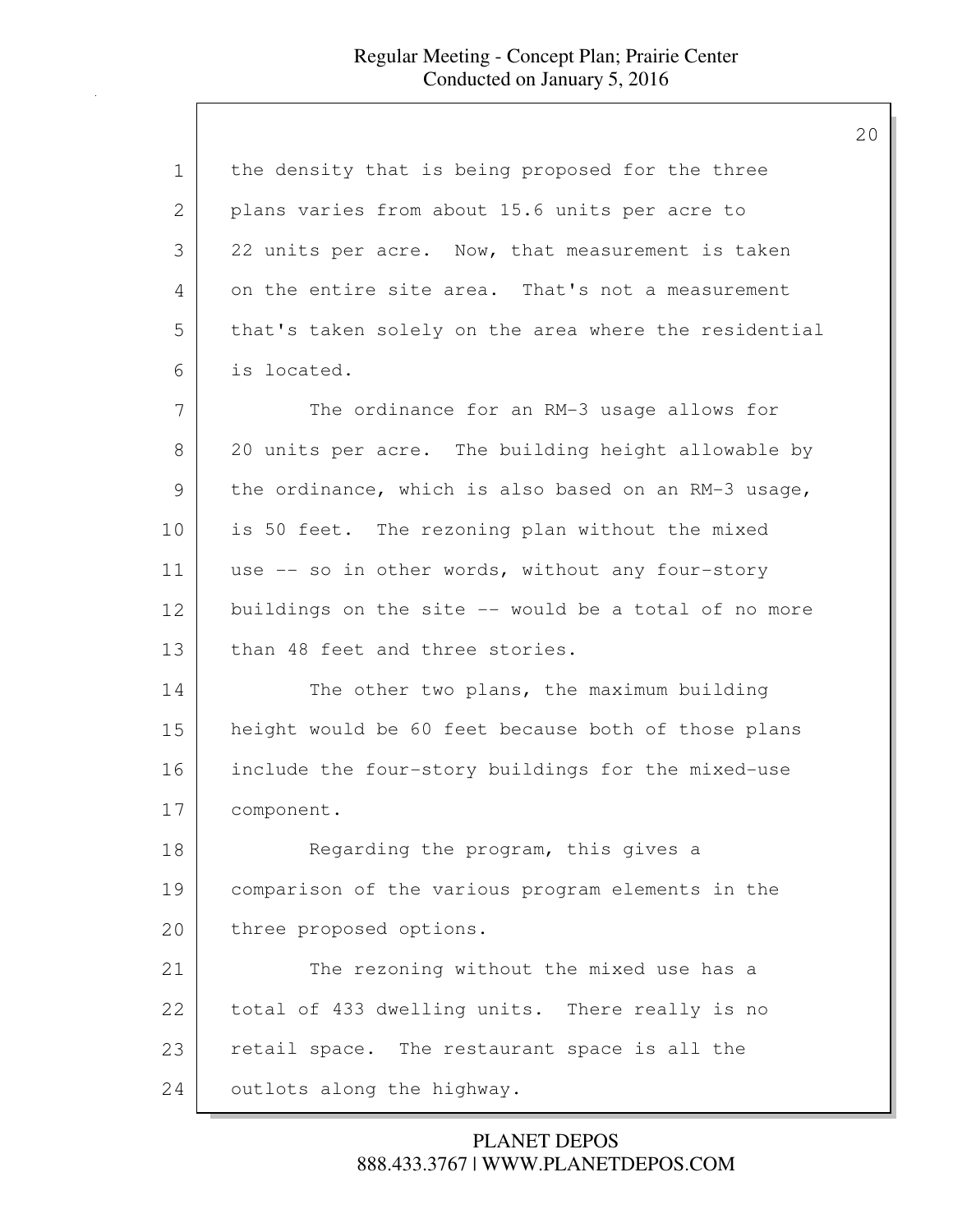| $\mathbf 1$ | The rezoning plan with mixed use has                   |
|-------------|--------------------------------------------------------|
| 2           | 454 dwelling units, about 47,000 square feet of        |
| 3           | retail, and, again, 21,000 square feet of restaurant   |
| 4           | space.                                                 |
| 5           | The PUD plan has 609 dwelling units and a              |
| 6           | total of about 76,000 square feet of commercial space. |
| 7           | One of the things that I think is                      |
| 8           | interesting to note is that the PUD plan has the       |
| 9           | same amount of open space as the rezoning plans        |
| 10          | despite the higher density and the increase in         |
| 11          | commercial space because the PUD plan also has far     |
| 12          | less paved area, dedicated parking lots, and roads.    |
| 13          | This is a comparison of parking for the                |
| 14          | three plans. In the rezoning plan without the          |
| 15          | mixed-use component there are a total of 903 spaces.   |
| 16          | About 85 percent of those are open-air-surface         |
| 17          | parking spaces. About 97 of those spaces are in a      |
| 18          | garage but serve as parking. I think one of the        |
| 19          | things that's important to note there is that with     |
| 20          | that type of parking you have garage doors, which      |
| 21          | will contribute something to the environment, the      |
| 22          | character that you have of the project.                |
| 23          | The rezoning plan with the mixed-use                   |
| 24          | component has a total of about 1200 cars, and in       |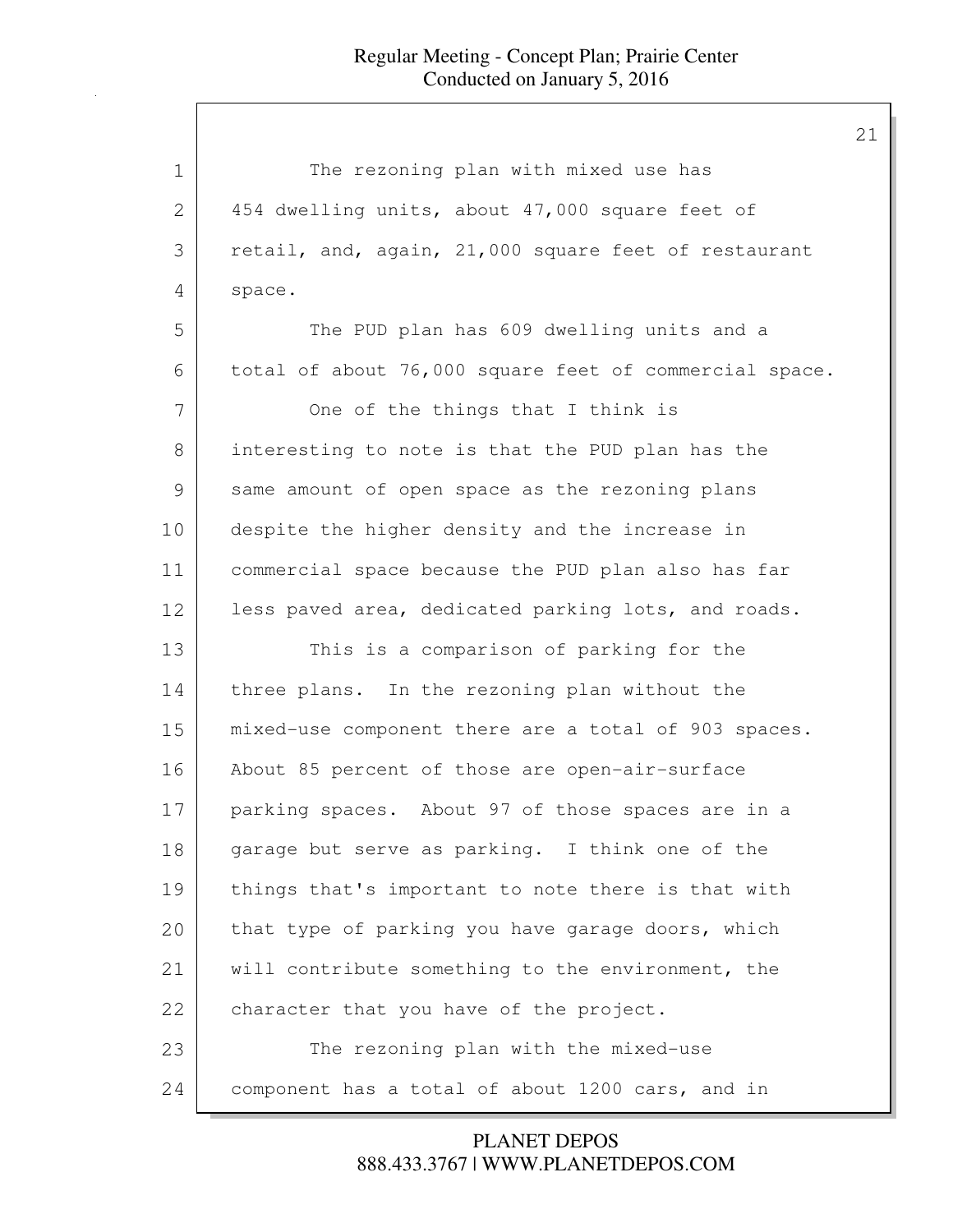| $\mathbf 1$ | this one because the mixed-use building has below-     |
|-------------|--------------------------------------------------------|
| 2           | grade parking, underneath that portion of the          |
| 3           | building we have 138 cars that will be parked below    |
| 4           | grade and out of sight. So to speak, total of          |
| 5           | 994 cars in open-air surface parking, and another      |
| 6           | 62 cars in surface garage parking.                     |
| 7           | In the PUD plan there are a total of almost            |
| 8           | 1300 cars. There are six -- it's about evenly split    |
| 9           | almost. There are 670 cars that are surface parked     |
| 10          | primarily to serve the retail space, the commercial    |
| 11          | space that's located on the site. It also includes     |
| 12          | some visitor parking associated with the               |
| 13          | residential.                                           |
| 14          | I think the significant thing in this plan,            |
| 15          | as I mentioned before, is that it includes nearly      |
| 16          | half of the parking in below-grade garage space.       |
| 17          | Finally, I'd like to close with a comparison           |
| 18          | in terms of something that really can't be captured    |
| 19          | in the site plan, really can't be captured yet in      |
| 20          | the review that the staff has done, but it's something |
| 21          | that we know from our experience doing this type of    |
| 22          | housing, and that has to do with the character of      |
| 23          | This is something that will become clearer if<br>it.   |
| 24          | the project were to proceed, but I'm going to go       |

## 888.433.3767 | WWW.PLANETDEPOS.COM PLANET DEPOS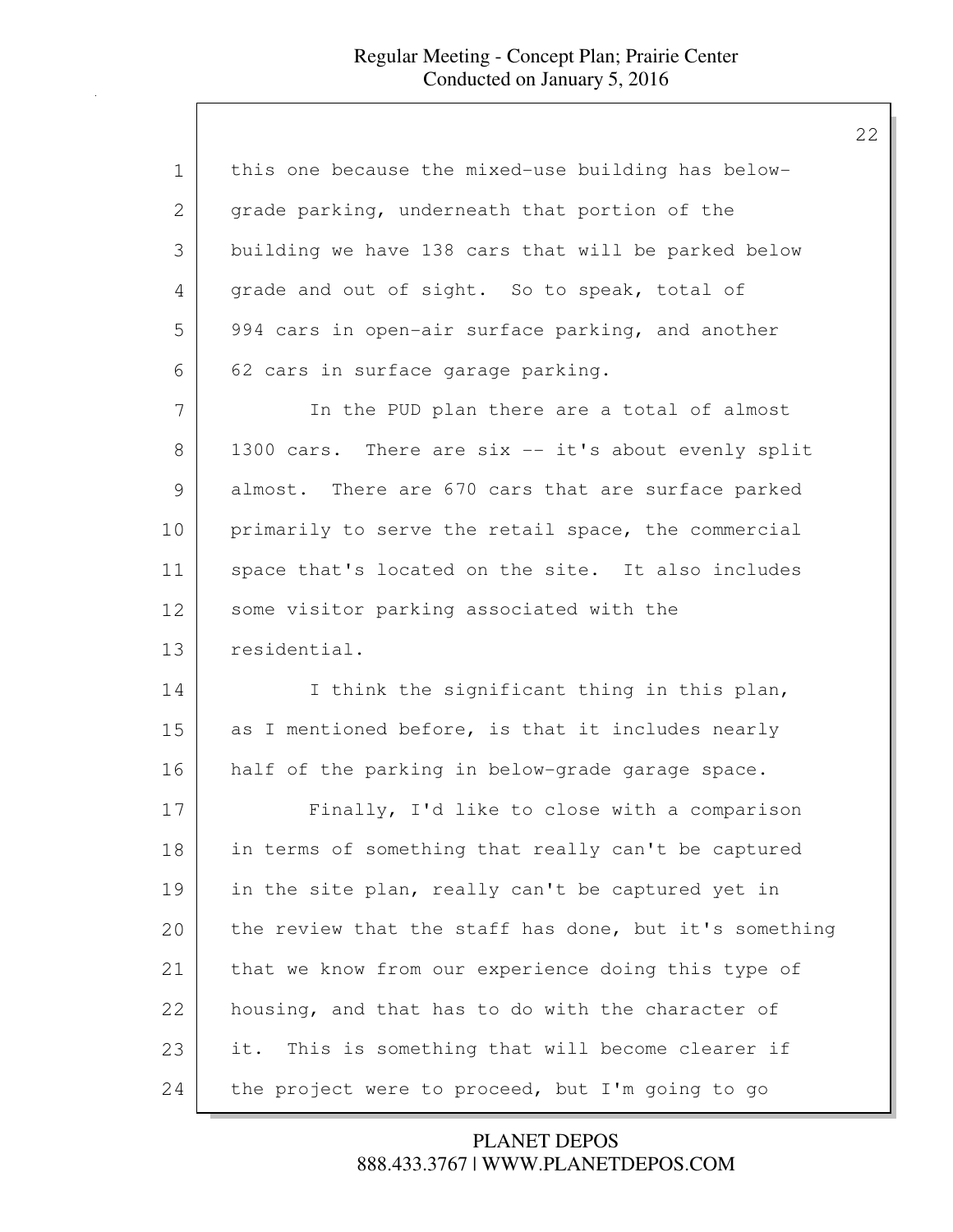| 1  | through a series of slides that basically compare on   |
|----|--------------------------------------------------------|
| 2  | the left-hand side some of these character features,   |
| 3  | if you will, for the rezoning plans compared to the    |
| 4  | PUD plan on the right-hand side.                       |
| 5  | So here in the rezoning plan on the                    |
| 6  | left-hand side. You can see some of the surface        |
| 7  | parking in front of the buildings that will be         |
| 8  | fairly dominant, and the lack of that on the PUD plan. |
| 9  | Again, I think in terms of quality of                  |
| 10 | building materials and architectural expression the    |
| 11 | PUD plan proposes a housing type, which by its         |
| 12 | nature, is a little higher end, which allows for       |
| 13 | higher-end exterior materials and higher-end           |
| 14 | architecture.                                          |
| 15 | This will be featured on the inside of the             |
| 16 | buildings, as well. So here you see examples for       |
| 17 | the interiors in the rezoning plan models compared     |
| 18 | to the PUD plan model. Again, the kitchen,             |
| 19 | something we all have some familiarity with.           |
| 20 | So, finally, I'd like to close with some               |
| 21 | reasons why we think that the proposed PUD plan is a   |
| 22 | better fit for this community than the rezoning plans. |
| 23 | It's a more upscale residential project.               |
| 24 | This means that it will have higher rent. It's a       |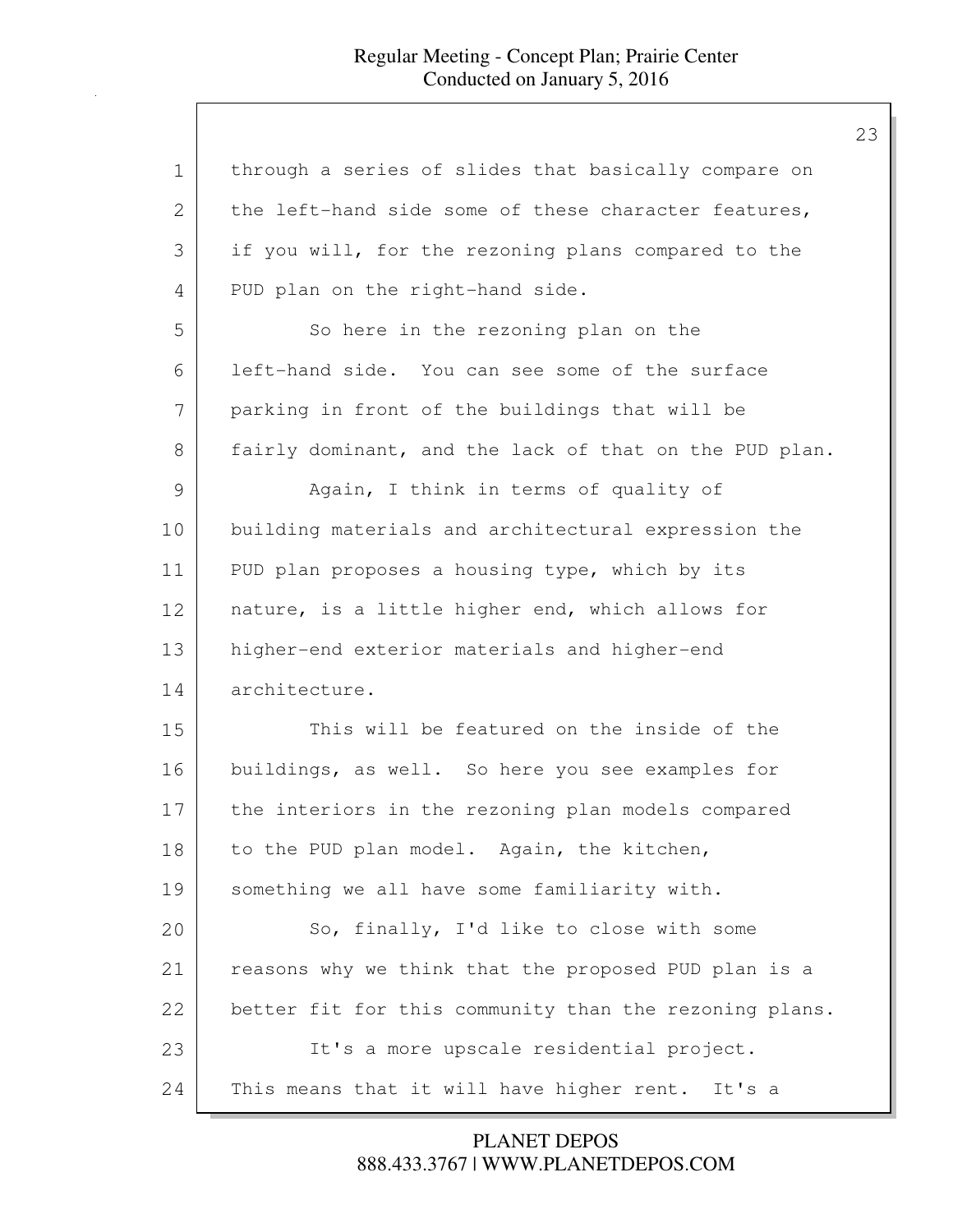| $\mathbf 1$    | higher construction cost to the developer, as well.  |
|----------------|------------------------------------------------------|
| $\overline{2}$ | It will have better finishes inside and out.         |
| 3              | The fact that it's an elevator versus a              |
| 4              | walk-up building means that it will attract a        |
| 5              | different type of tenancy, as well. This will        |
| 6              | attract we think fewer family tenants than a walk-up |
| 7              | product. It will also more likely to attract empty-  |
| 8              | nesters. There's less surface parking and more       |
| $\mathcal{G}$  | landscaping. I think because there's less parking    |
| 10             | and pavement there's a good opportunity, a better    |
| 11             | opportunity to create a pedestrian friendly and      |
| 12             | neighborhoodlike environment.                        |
| 13             | Okay. The last thing I'm going to do before          |
| 14             | I sit down is run a short video of the proposed      |
| 15             | Prairie Center.                                      |
| 16             | (Video played.)                                      |
| 17             | MR. SCHUSTER: I just have a short closing,           |
| 18             | if I may.                                            |
| 19             | CHAIRMAN WALLACE: Sure.                              |
| 20             | MR. SCHUSTER: Mark Schuster again.                   |
| 21             | One thing that we've heard from our client           |
| 22             | is how long this property has been vacant and how    |
| 23             | much they're ready to proceed with some development. |
| 24             | It's a little unusual perhaps to have three slightly |

888.433.3767 | WWW.PLANETDEPOS.COM PLANET DEPOS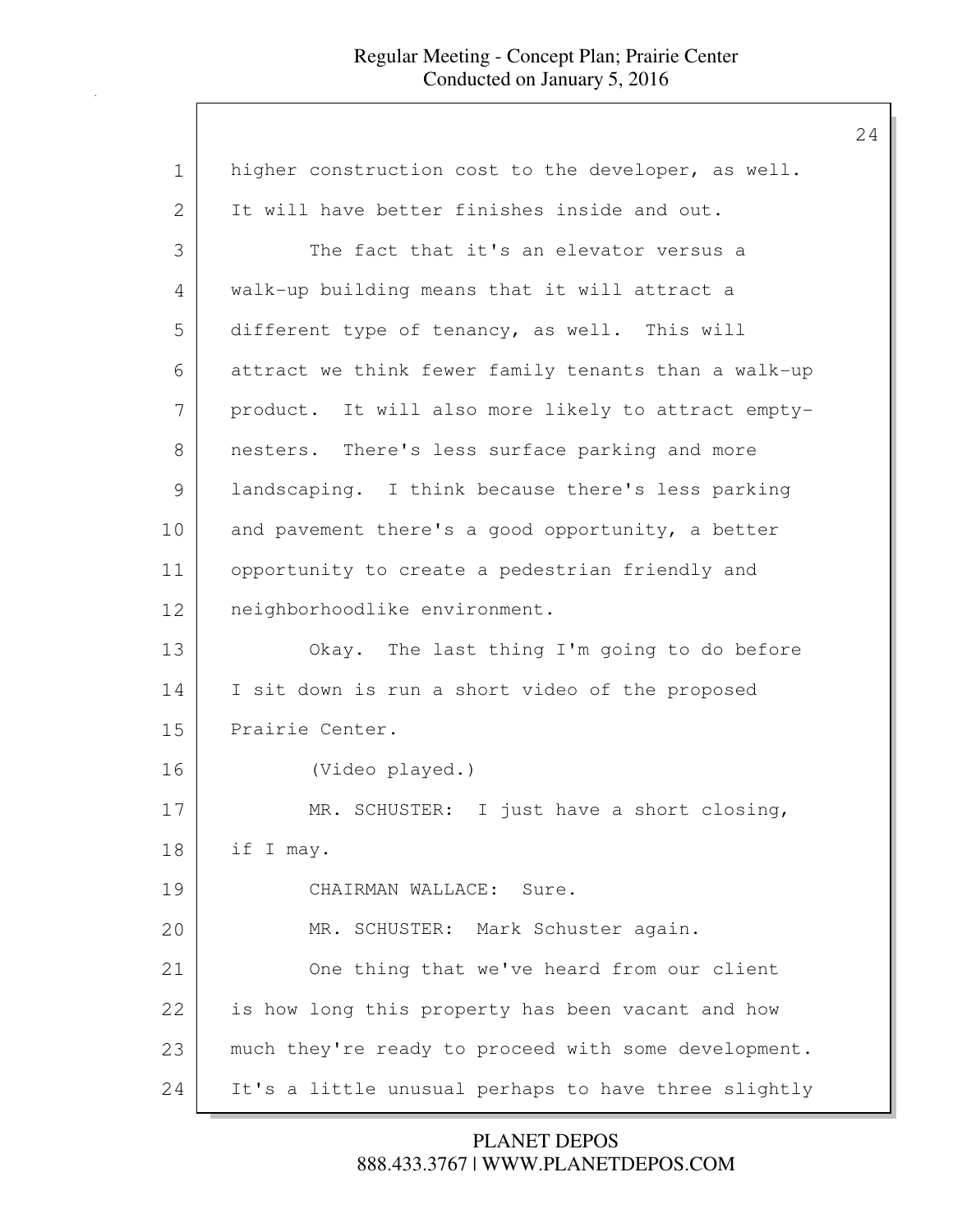| $\mathbf 1$   | different plans submitted at once, but we think that |
|---------------|------------------------------------------------------|
| 2             | the Plan No. 3, which sometimes you see referred to  |
| 3             | as the base plan, really meets all the requirements  |
| 4             | of the comprehensive plan for this west gateway      |
| 5             | property, and it meets the requirements of the       |
| 6             | zoning code and really is a form of development of   |
| 7             | the highest and best use on this property and would  |
| 8             | be subject to approval.                              |
| $\mathcal{G}$ | At the same time, there are some alternatives        |
| 10            | that might make the plan better, and so though we've |
| 11            | submitted all three alternatives at once, it's       |
| 12            | certainly our hope that the City would find Plan     |
| 13            | No. 1, the PUD alternative which is what brings us   |
| 14            | before you for concept review would be the one that  |
| 15            | meets the final approval. It seems to us that's the  |
| 16            | best overall plan for the site, lays out what the    |
| 17            | owner and developer would prefer to construct there. |
| 18            | But if that's not the case that the City can support |
| 19            | Plan No. 1, we have Plan No. 2, and if that doesn't  |
| 20            | proceed then Plan No. 3.                             |
| 21            | So what we're really asking and hoping for           |
| 22            | tonight is comment on all of them, compare one to    |
| 23            | the other, and your comments here will give some     |
| 24            | guidance to us and also then to the City Council as  |

888.433.3767 | WWW.PLANETDEPOS.COM PLANET DEPOS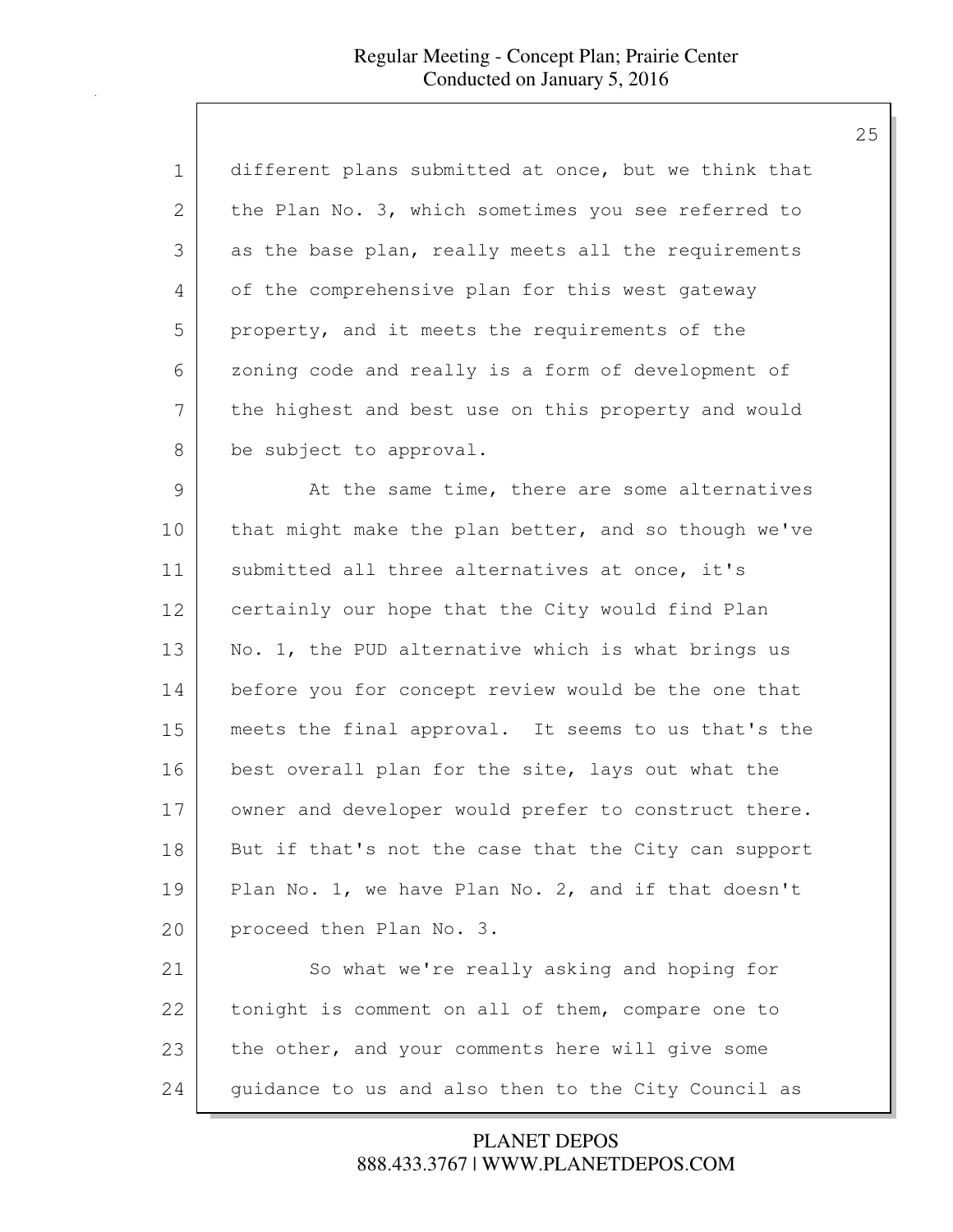| 1             | they work their way through the same considerations  |
|---------------|------------------------------------------------------|
| 2             | stepping from one, to the other, to the other in     |
| 3             | trying to determine which is the one that the City   |
| 4             | would most prefer.                                   |
| 5             | So that's our goal. We hope you comment              |
| 6             | favorably on all of them. We're here to listen to    |
| 7             | everything that's said, and you have some options,   |
| 8             | some differences to consider, and we are looking     |
| $\mathcal{G}$ | forward to your comments.                            |
| 10            | Thank you.                                           |
| 11            | CHAIRMAN WALLACE: All right. Thank you.              |
| 12            | Plan Commissioners, questions.                       |
| 13            | VICE CHAIRMAN KESSLER: I just have a couple          |
| 14            | questions.                                           |
| 15            | First of all, sir, I apologize. I didn't             |
| 16            | catch your name.                                     |
| 17            | MR. MC KAY: My apologies. I probably                 |
| 18            | didn't give it to you. Don McKay. I'm a principal    |
| 19            | with the firm. I've been there 31 years.             |
| 20            | VICE CHAIRMAN KESSLER: Nagle Hartray?                |
| 21            | MR. MC KAY: Yes.                                     |
| 22            | VICE CHAIRMAN KESSLER: While you're up               |
| 23            | there, I have a question regarding parking, a little |
| 24            | clarification.                                       |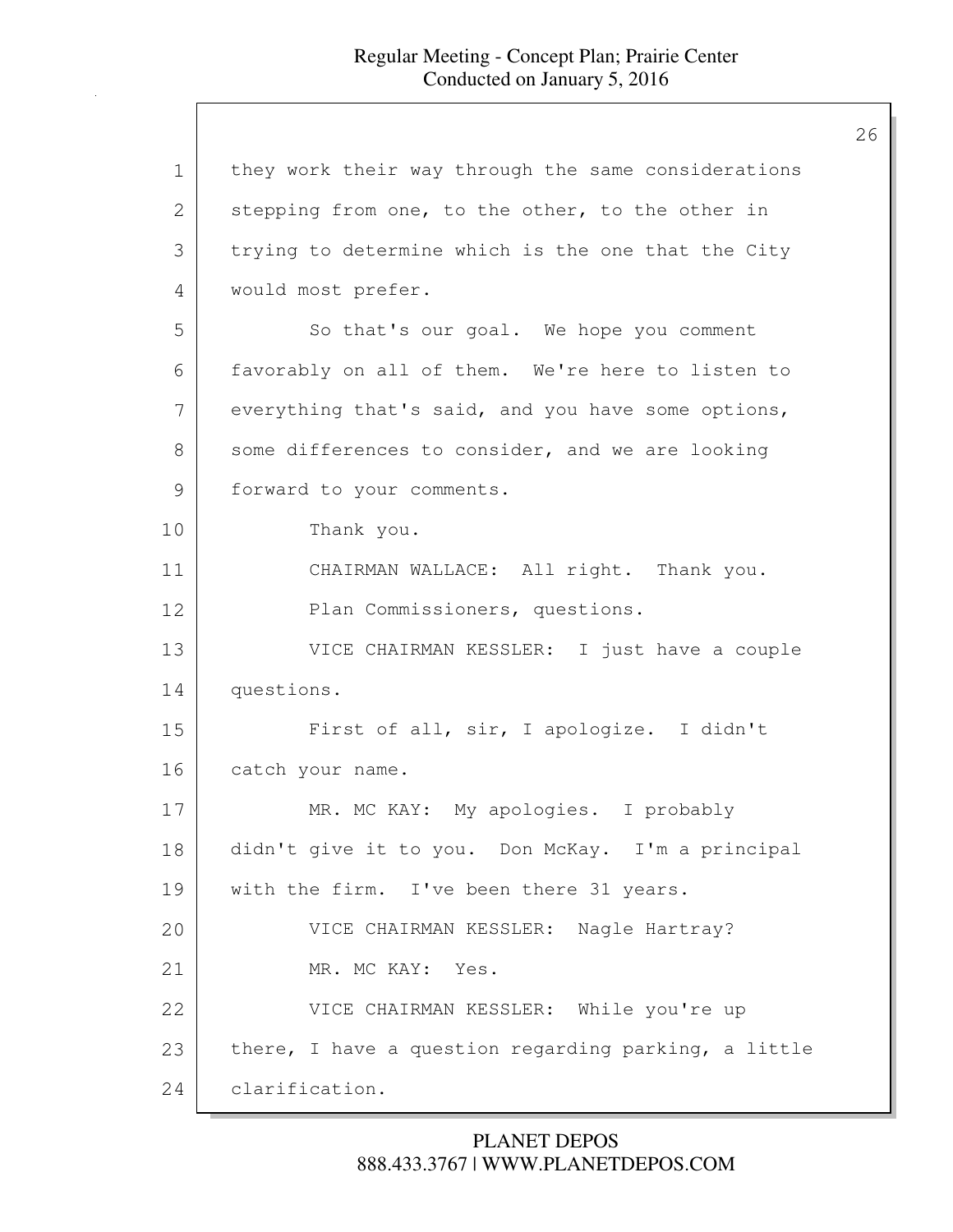27

1 In that slide --2 MR. MC KAY: We seem to be stuck. 3 VICE CHAIRMAN KESSLER: Well, it really 4 centers around the visitor parking in Plan No. 1. 5 MR. MC KAY: The PUD plan, yes. 6 VICE CHAIRMAN KESSLER: And I see that  $7$  there's no surface parking. All of that parking, 8 that surface parking is in the mixed use and the 9 restaurant retail areas; is that correct? 10 MR. MC KAY: There is some parking for 11 visitors who are visiting the residential buildings. 12 That will be street parking. 13 VICE CHAIRMAN KESSLER: So there is some 14 street parking? 15 MR. MC KAY: There is some street parking 16 for visitors, just for visitors. But, typically, 17 the units -- the reason that a three-story building 18 works well with below-grade parking is that you can 19 get one below-grade parking spot for every unit that 20 you have in the building. 21 So there will be a garage dedicated parking 22 spot for every unit that's in the building. 23 VICE CHAIRMAN KESSLER: And maybe you can't 24 answer this. Equal number of street parking? I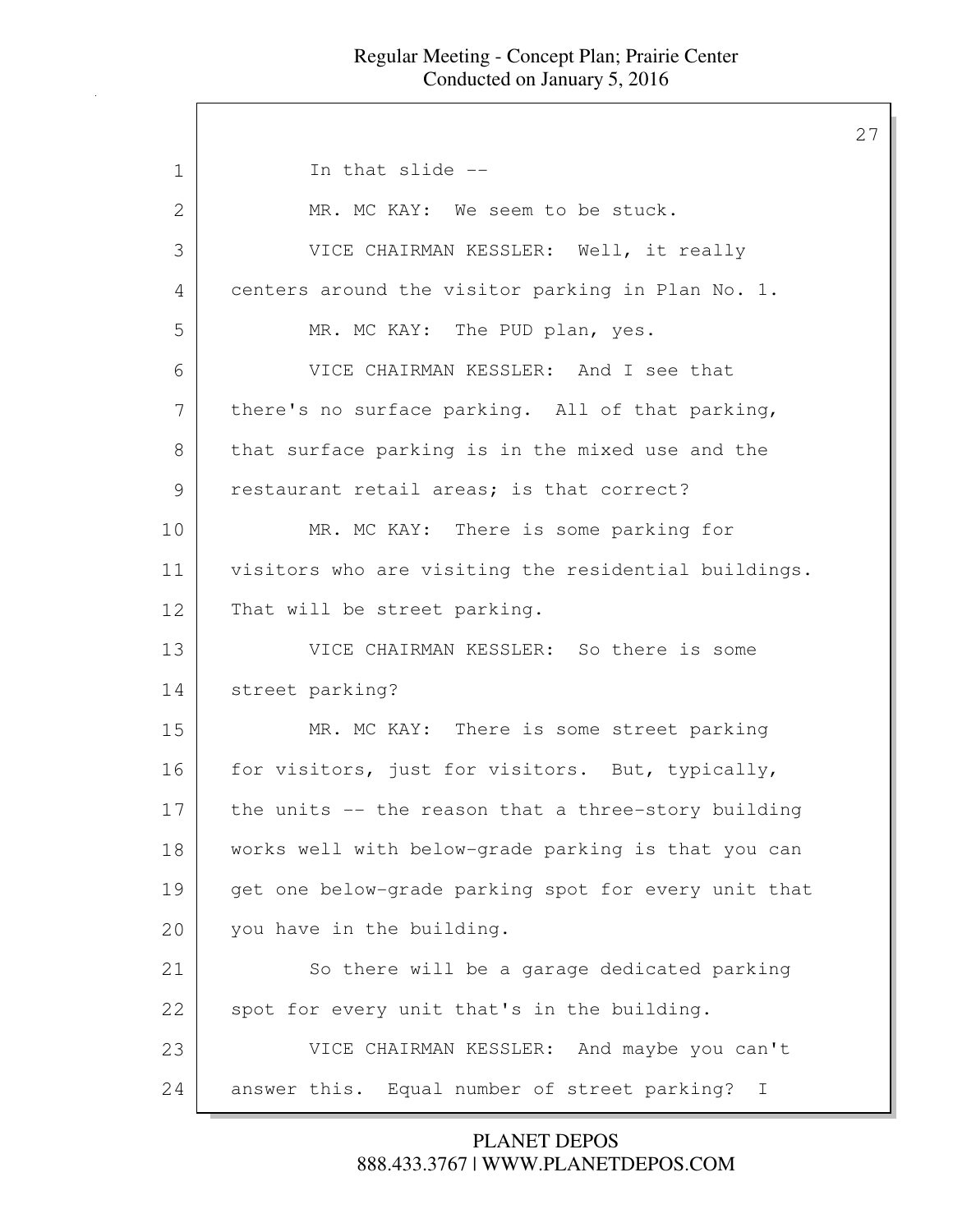28

1 don't know how that's laid out. I didn't see it on 2 the plan. 3 MR. MC KAY: No, I would say it's less. 4 VICE CHAIRMAN KESSLER: Okay. I see it. He 5 just pointed it out to me. Okay. Thank you. 6 And, Mr. Schuster, I had a question for you. 7 | I'll be honest with you, we -- I think we 8 were pretty clear on Plan 1, Plan 2, and Plan 3, but 9 some of our information goes from Plan 3 to Plan 1; 10 some goes from Plan 1 to Plan 3, so I'm trying to 11 unconfuse myself. 12 In your final comments you spoke about 13 initially you say Plan 3 is -- could you go through 14 that one more time? 15 MR. SCHUSTER: I did. I think I said 16 Plan  $3$  -- I hope I had it right -- is the base plan, 17 which is the rezoning with no mixed use. Plan 2 then 18 adds the CBD-1 layer in between, and Plan 3 is the 19 PUD. 20 AUDIENCE MEMBER: Plan 1. 21 MR. SCHUSTER: Plan 1. I said "3" twice -- 22 sorry -- Plan 1 is the PUD. I'm sorry to confuse you. 23 VICE CHAIRMAN KESSLER: We'll get it. 24 MR. SCHUSTER: Okay.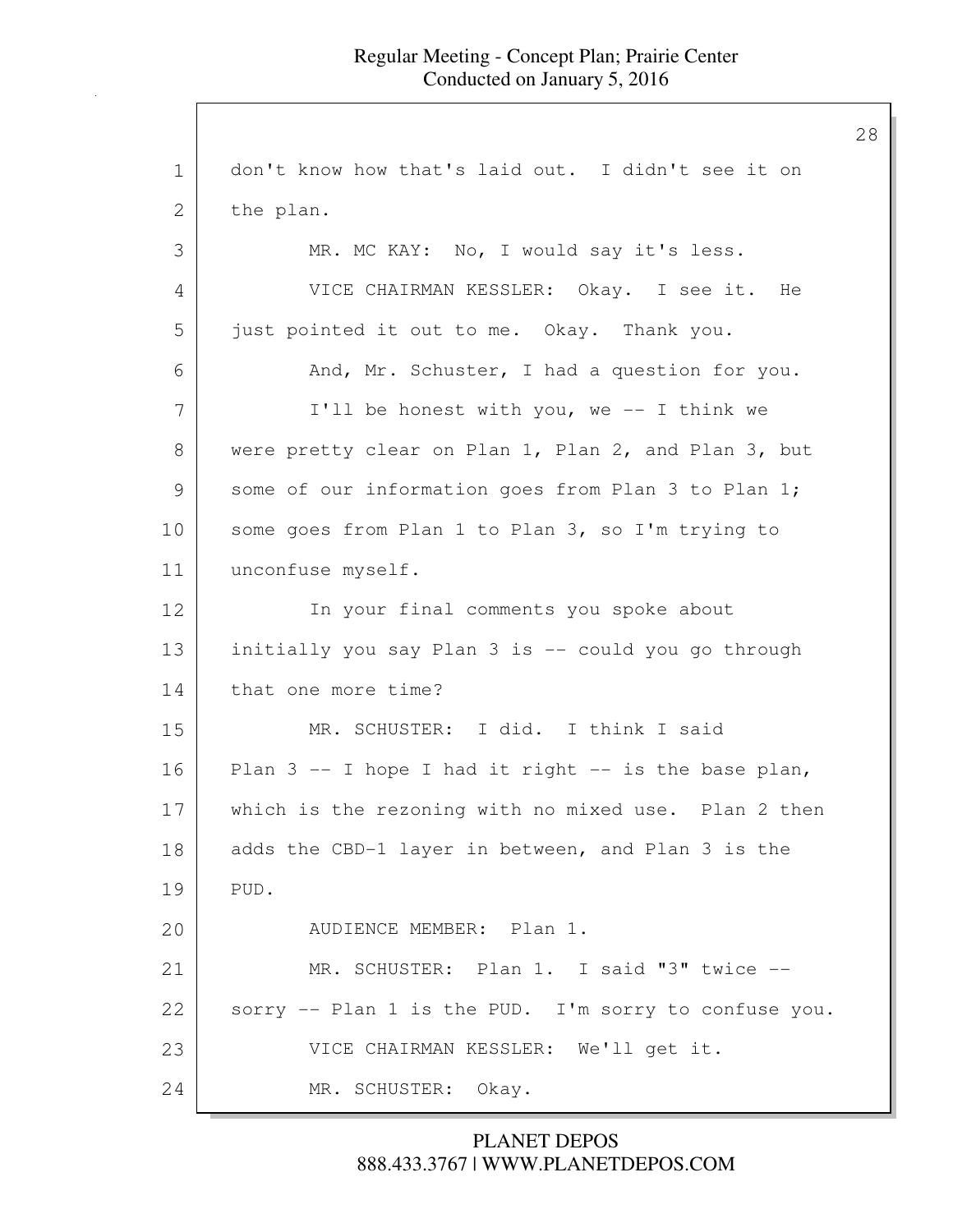| 1  | VICE CHAIRMAN KESSLER: Thank you.                     |
|----|-------------------------------------------------------|
| 2  | CHAIRMAN WALLACE: All right. Other                    |
| 3  | questions, Plan Commissioners?                        |
| 4  | MEMBER DOYLE: One of the questions that the           |
| 5  | staff has recommended we consider is the CBD-1 zoning |
| 6  | which is part of the concept plan. There's also       |
| 7  | $CBD-2$ and back in 2010 and 2011 when we had $-$ the |
| 8  | last time we were here there was a proposal to        |
| 9  | create a new mixed-use district which was neither     |
| 10 | CBD-1 or CBD-2.                                       |
| 11 | Could you please comment on why you think             |
| 12 | CBD-1 is the appropriate zoning and maybe elaborate   |
| 13 | a little bit on your thoughts regarding the staff's   |
| 14 | question which I'll read here to you?                 |
| 15 | "Should CBD-1 zoning be considered for the            |
| 16 | site, or should the City consider creating a new      |
| 17 | mixed-use zoning district similar to CBD-1 that       |
| 18 | could be applicable to this site and others           |
| 19 | identified as mixed use in the comprehensive plan?"   |
| 20 | MR. MC KAY: I think the reason that the               |
| 21 | CBD-1 zoning was selected for the site is because     |
| 22 | the developer understood the building type that       |
| 23 | would make sense in terms of the marketplace.<br>It's |
| 24 | something that they've constructed before where you   |

888.433.3767 | WWW.PLANETDEPOS.COM PLANET DEPOS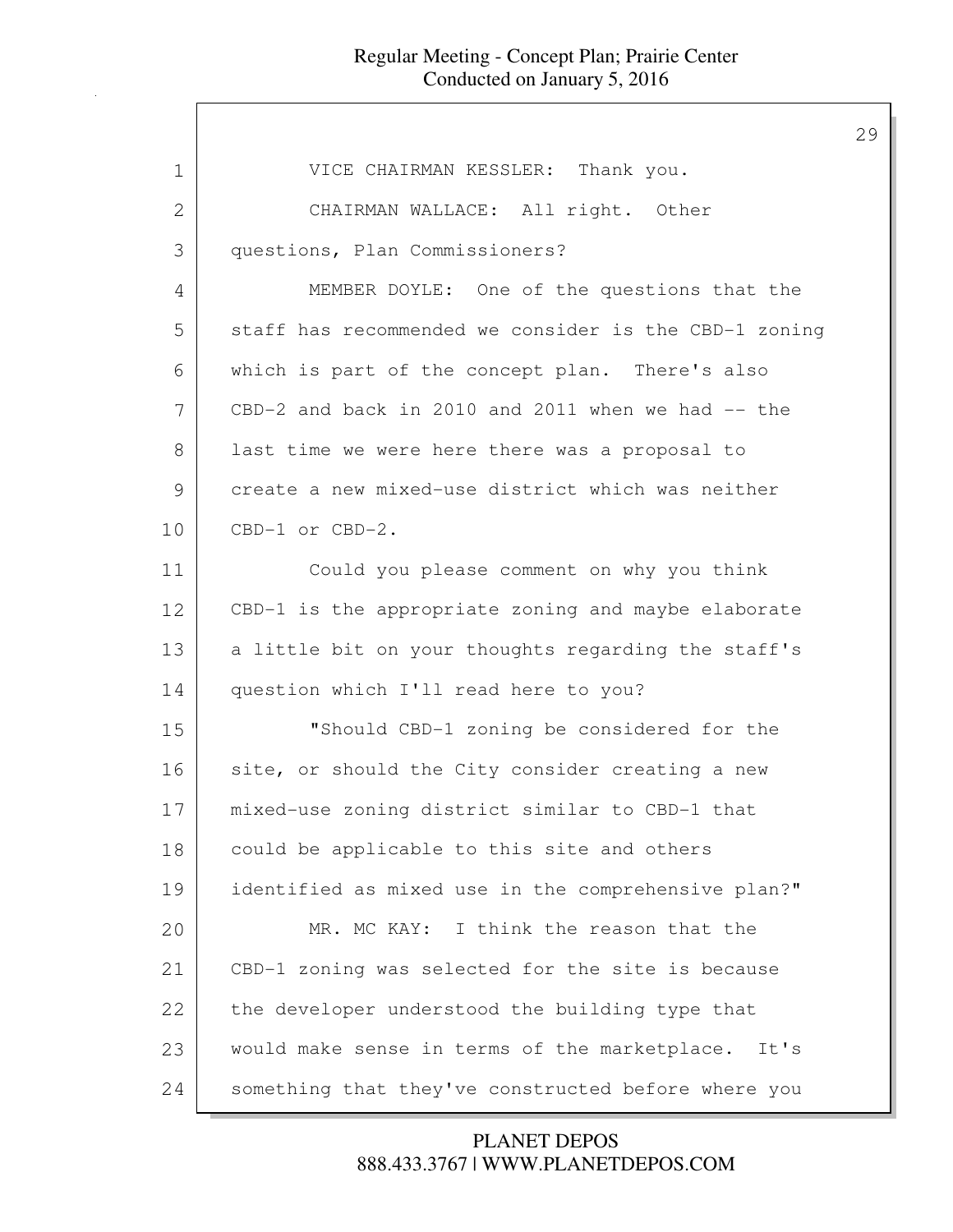| $\mathbf 1$ | have retail on the first floor, you have residential |
|-------------|------------------------------------------------------|
| 2           | above it, and you have parking below grade.          |
| 3           | And just in looking through your existing            |
| 4           | zoning ordinance and trying to find something that   |
| 5           | was as close to that as possible, this is the        |
| 6           | classification that came closest to that.            |
| 7           | So I'm not sure that it matters whether it's         |
| 8           | classified as CBD-1 if it allows for the type of     |
| 9           | product that the developer has in mind there or      |
| 10          | whether something new was created that would         |
| 11          | accomplish the same goal.                            |
| 12          | MEMBER DOYLE: So let me follow up on that.           |
| 13          | So CBD-1 features ground-level retail,               |
| 14          | upper-level residential --                           |
| 15          | MR. MC KAY: Correct.                                 |
| 16          | MEMBER DOYLE: -- and underground parking?            |
| 17          | MR. MC KAY: That's correct.                          |
| 18          | MEMBER DOYLE: The PUD concept plan in front          |
| 19          | of us features numerous residential-only buildings   |
| 20          | without ground-level retail. Now, would those be     |
| 21          | part of CBD-1?                                       |
| 22          | MR. MC KAY: No. RM-3.                                |
| 23          | MEMBER DOYLE: RM-3. Okay. Thank you.                 |
| 24          | MEMBER SCHUETZ: I had a couple questions.            |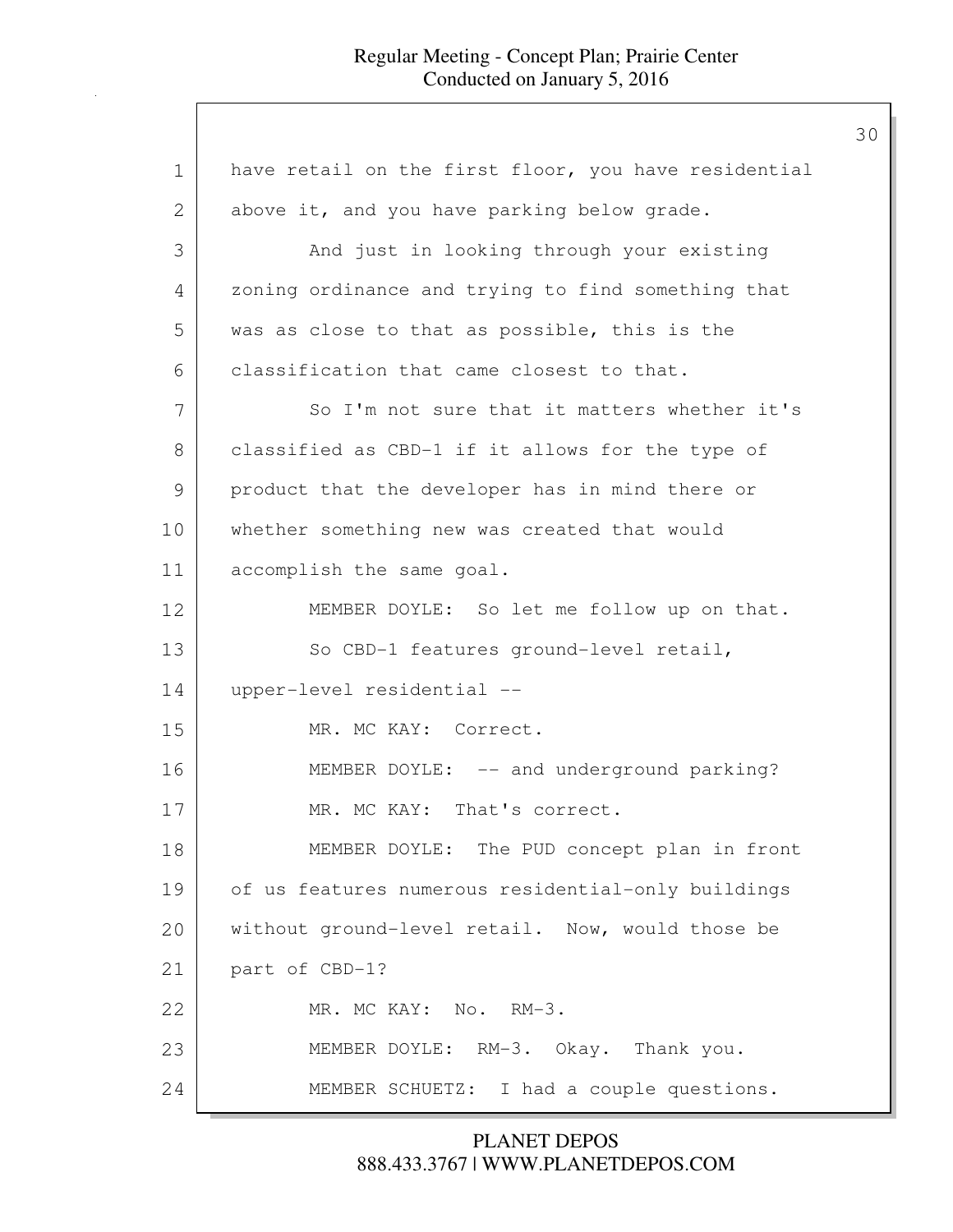31

1 Brian brings something to mind. I guess was 2 | thinking of the PUD plan. 3 In your video you show the retail below or 4 first floor. That's Plan 2. Is that correct? 5 Plan 3 does not have that; correct? Excuse me, the 6 PUD plan. 7 MR. MC KAY: The PUD plan does have first-8 | floor retail just in that center section that's 9 labeled "CBD-1," yes. 10 MEMBER SCHUETZ: And Plan 2? 11 MR. MC KAY: Plan 2 has the same thing. 12 MEMBER SCHUETZ: I have a quick question, 13 and I hope it's appropriate but you mentioned the 14 density on the PUD is I think 50 -- let's see, 22 -- 15 is that 22 per acre? How does that work? You said 16 22 units per -- 17 MR. MC KAY: Per acre. 18 MEMBER SCHUETZ: So what is the adjacent 19 land to that area, the density? 20 MR. MC KAY: It corresponds to RM-3 zoning. 21 So I assume it would be 20 units per acre or less. 22 MEMBER SCHUETZ: So it's very similar? 23 MR. MC KAY: It's very similar. 24 MEMBER SCHUETZ: Okay. Thank you.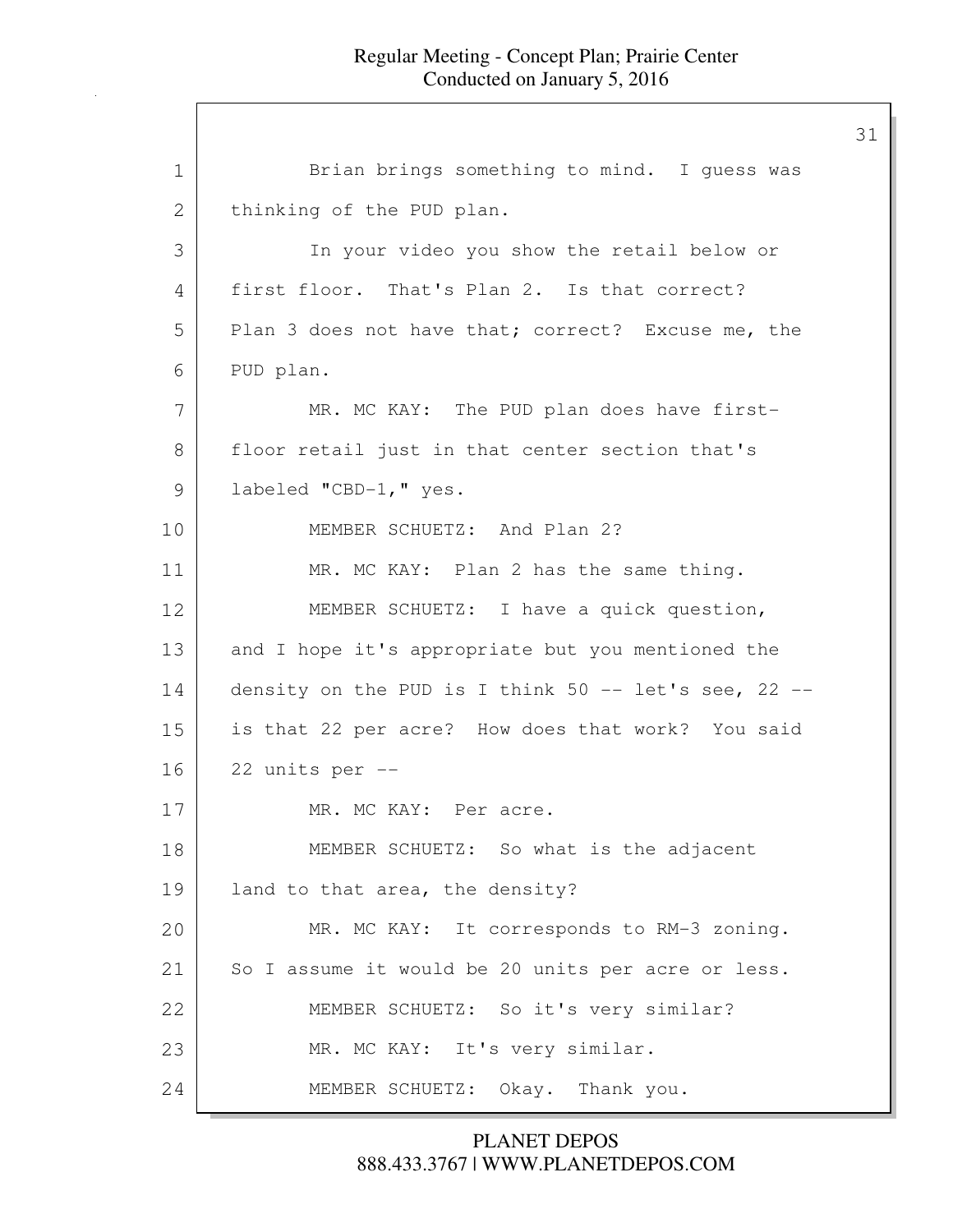| 1             | CHAIRMAN WALLACE: Questions?                          |
|---------------|-------------------------------------------------------|
| 2             | MEMBER MACKLIN-PURDY: In the PUD are the              |
| 3             | units, the residential units meant to be condos,      |
| 4             | apartments?                                           |
| 5             | MR. MC KAY: This decision is often driven             |
| 6             | by what's going on in the marketplace at any moment   |
| 7             | in time. So they will be built to the quality of      |
| 8             | condominiums. Given the current market conditions     |
| $\mathcal{G}$ | they'll be rental when they start, but should the     |
| 10            | market conditions warrant, they'll be constructed in  |
| 11            | a way they can be converted to condominiums down      |
| 12            | the road.                                             |
| 13            | MEMBER MACKLIN-PURDY: Thank you.                      |
| 14            | CHAIRMAN WALLACE: Other questions?                    |
| 15            | MEMBER SPRUTH: Just on the advertisement              |
| 16            | side, I noted on the M38 that you have -- Shodeen     |
| 17            | had advertisements to date on commercial and retail   |
| 18            | space available presently. Is that correct?           |
| 19            | MR. PATZELT: David Patzelt, P-a-t-z-e-l-t,            |
| 20            | 17 North First Street, Geneva, Illinois.              |
| 21            | Yes, that is correct. There was a slide               |
| 22            | that had -- we had been advertising for retail.       |
| 23            | These that are listed which included Tilted Kilt,     |
| 24            | Lifetime Fitness, NASCAR Car Wash, Hardy's Restaurant |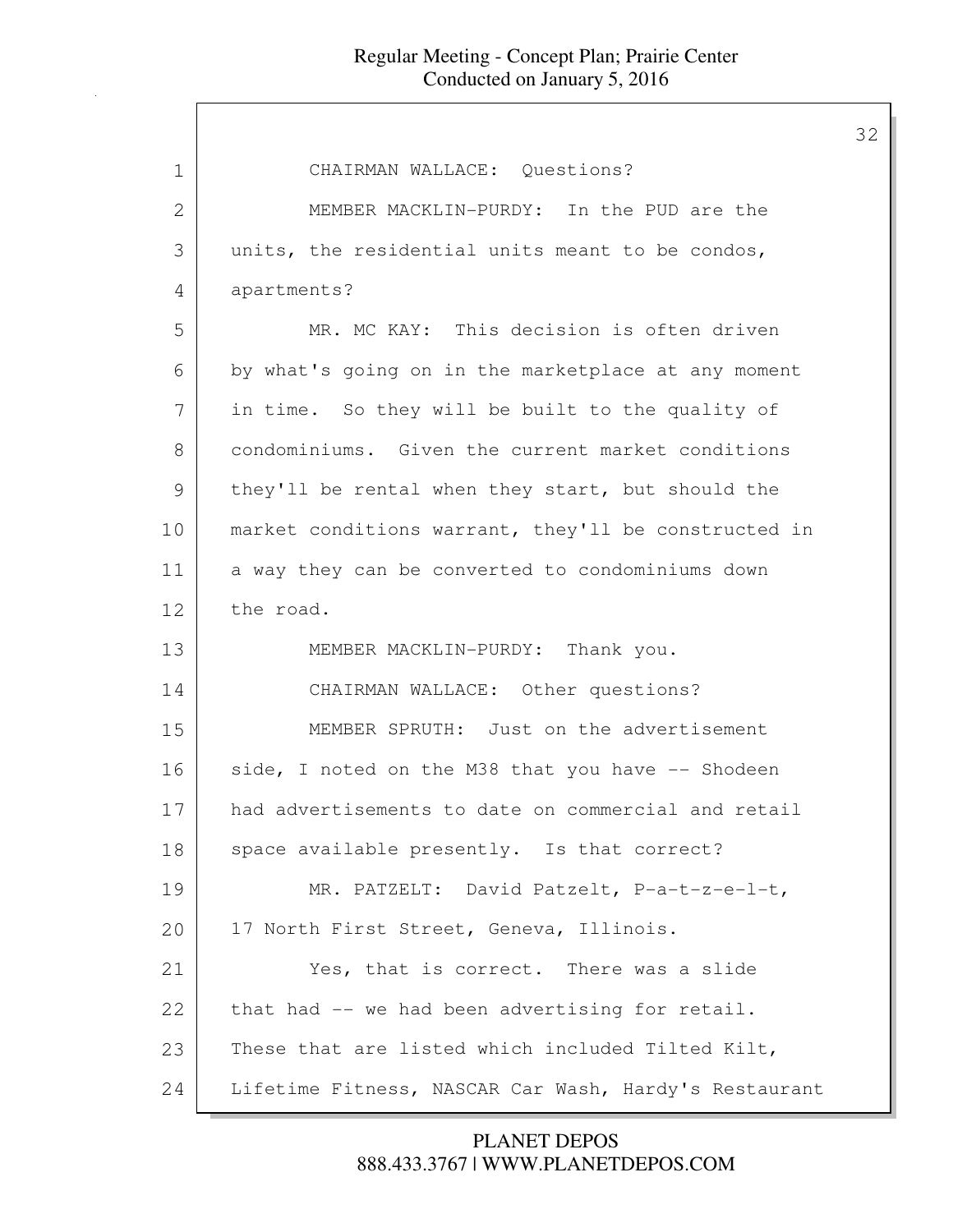| $\mathbf 1$ | are some that have either been presented to City     |
|-------------|------------------------------------------------------|
| 2           | staff for review or have been in contract            |
| 3           | negotiations to be located on the property, and for  |
| 4           | one reason or another -- whether they weren't felt   |
| 5           | to be supported by City staff or couldn't come to    |
| 6           | terms on the property.                               |
| 7           | So those are the closest retail or restaurants       |
| 8           | that we have gotten, the closest tenants we have     |
| 9           | gotten. But the property has been advertised by at   |
| 10          | least three real estate brokers over the past five,  |
| 11          | six years.                                           |
| 12          | MEMBER SPRUTH: So most recently have you             |
| 13          | received inquiries in the area for that site of      |
| 14          | retail?                                              |
| 15          | MR. PATZELT: In the last three to six months,        |
| 16          | yes, there has been one inquiry.                     |
| 17          | MEMBER SPRUTH: Okay. You mentioned the               |
| 18          | building height on the PUD plan, Plan 1, as 48 feet. |
| 19          | So that's from ground level; is that correct?        |
| 20          | MR. PATZELT: That is -- no. Maximum height           |
| 21          | in the PUD plan, Plan 1, would be 60 feet, and that  |
| 22          | is really driven by the center core buildings, the   |
| 23          | mixed-use buildings which have the first-floor       |
| 24          | retail on them.                                      |

# 888.433.3767 | WWW.PLANETDEPOS.COM PLANET DEPOS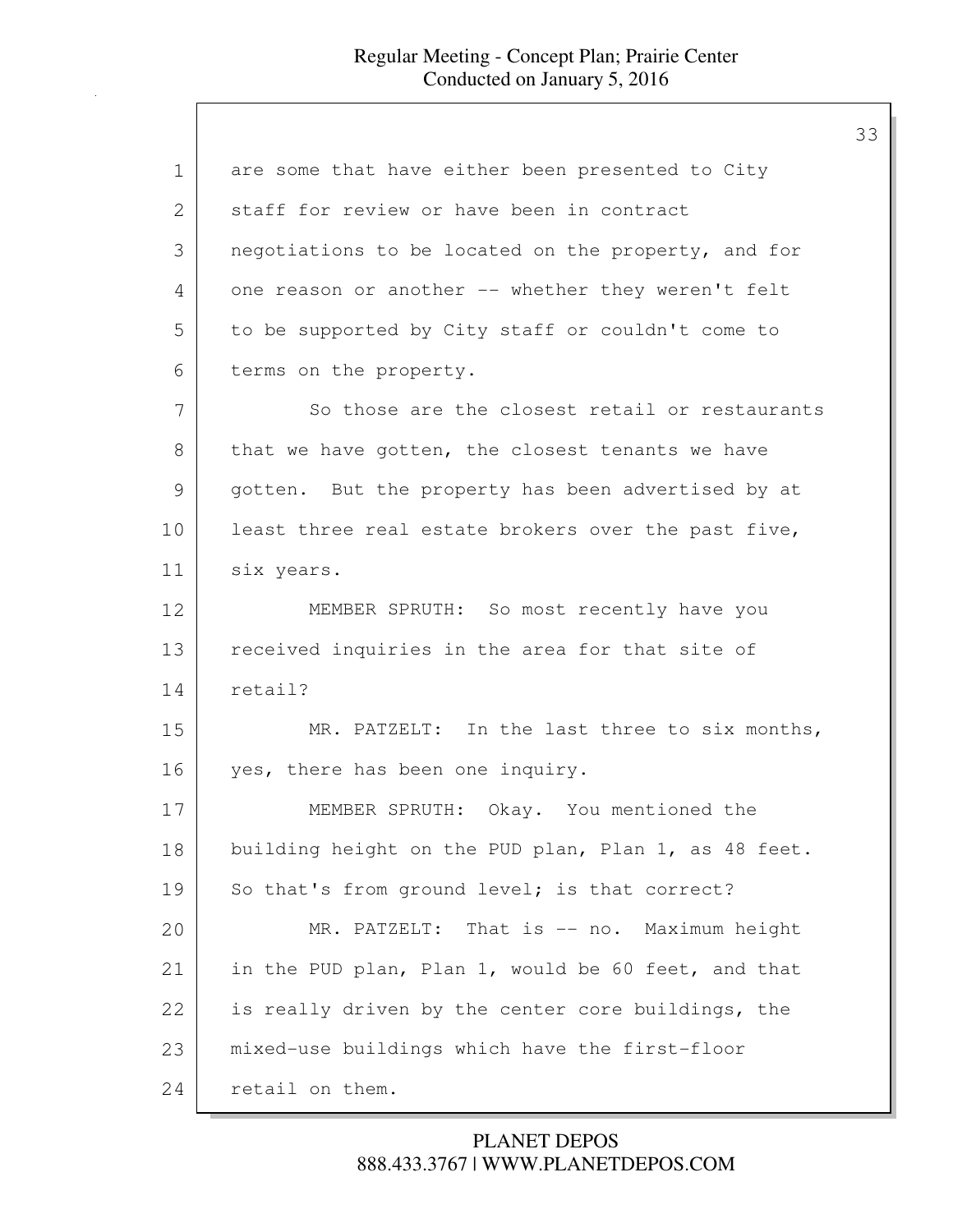| 1  | The buildings that are north of the retail             |
|----|--------------------------------------------------------|
| 2  | here in this slide shown as "C" would be approximately |
| 3  | less than 50 feet.                                     |
| 4  | But that chart that was provided to you                |
| 5  | showed a maximum height of 60 feet, again, because     |
| 6  | the B buildings are the same in both the PUD plan      |
| 7  | and the mixed-use plan.                                |
| 8  | MEMBER SPRUTH: Okay.                                   |
| 9  | MEMBER HOLDERFIELD: I have a question.<br>In           |
| 10 | regards to the underground parking, this has been      |
| 11 | brought up many times, the positive side of it. My     |
| 12 | concern, my question to you is in regard to the        |
| 13 | underground parking. How far underground will the      |
| 14 | parking be?                                            |
| 15 | In other words, the floor of the garage will           |
| 16 | be considering 8 feet below the existing grade, or     |
| 17 | in other cases that I've seen in developments like     |
| 18 | this like The Crossings at Geneva near Delnor          |
| 19 | Hospital, they are about 4 feet below grade, which     |
| 20 | if you backfill makes the building like a little bit   |
| 21 | taller than anticipated. So I'm just concerned         |
| 22 | about that, what you see in regard to how you're       |
| 23 | going to facilitate that.                              |
| 24 | MR. PATZELT: The finished floor of the                 |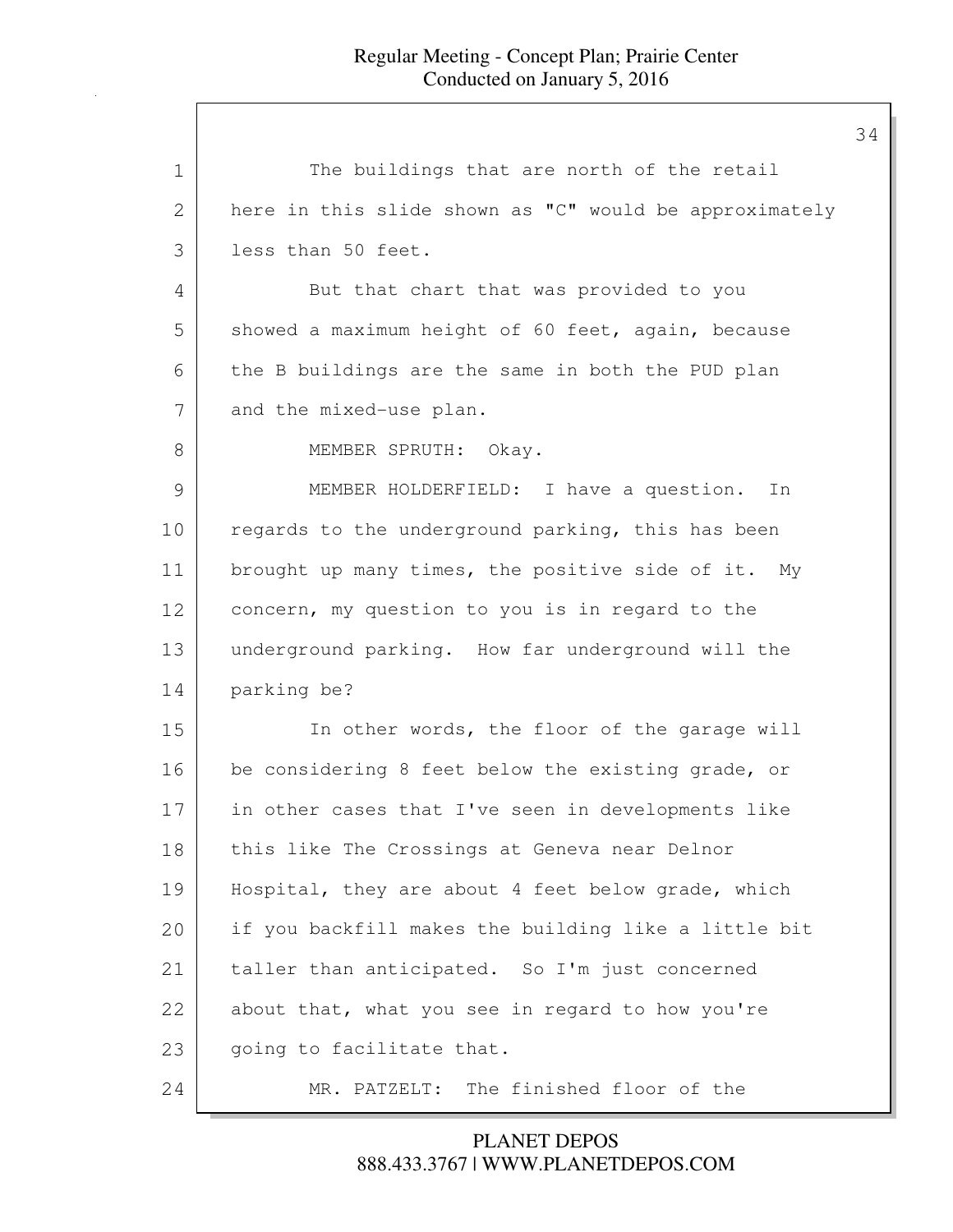| 1  | first floor to the finished floor of the garage is a |
|----|------------------------------------------------------|
| 2  | 10-foot difference. So there's a 10-foot grade       |
| 3  | between the two finished floors.                     |
| 4  | The first floor has to be level -- or is             |
| 5  | level for all of those residential units, and we     |
| 6  | have to meet ADA code, which is a soft slope,        |
| 7  | 1-in-12 slope to get into that first floor.          |
| 8  | MEMBER HOLDERFIELD: It's not the grade at            |
| 9  | the site now, but it would be backfilled to get up   |
| 10 | to that level?                                       |
| 11 | MR. PATZELT: Correct. So I would say at              |
| 12 | the front door you're going to have a relatively     |
| 13 | soft slope to get to that first floor, and then that |
| 14 | garage is 10 feet below that.                        |
| 15 | Now, if site itself has slope across it, and         |
| 16 | if a building is 200 to 300 feet long, and the first |
| 17 | floor is level, the grade is falling off, you may    |
| 18 | see more of the garage at one end or the other.      |
| 19 | MEMBER HOLDERFIELD: I know it's a little             |
| 20 | premature to ask these questions, but I'm just a     |
| 21 | little concerned about what the grade line will be   |
| 22 | compared to the natural grade line.                  |
| 23 | MR. PATZELT: I think your concern -- the             |
| 24 | reason I bring up the ADA slope is that your concern |

# 888.433.3767 | WWW.PLANETDEPOS.COM PLANET DEPOS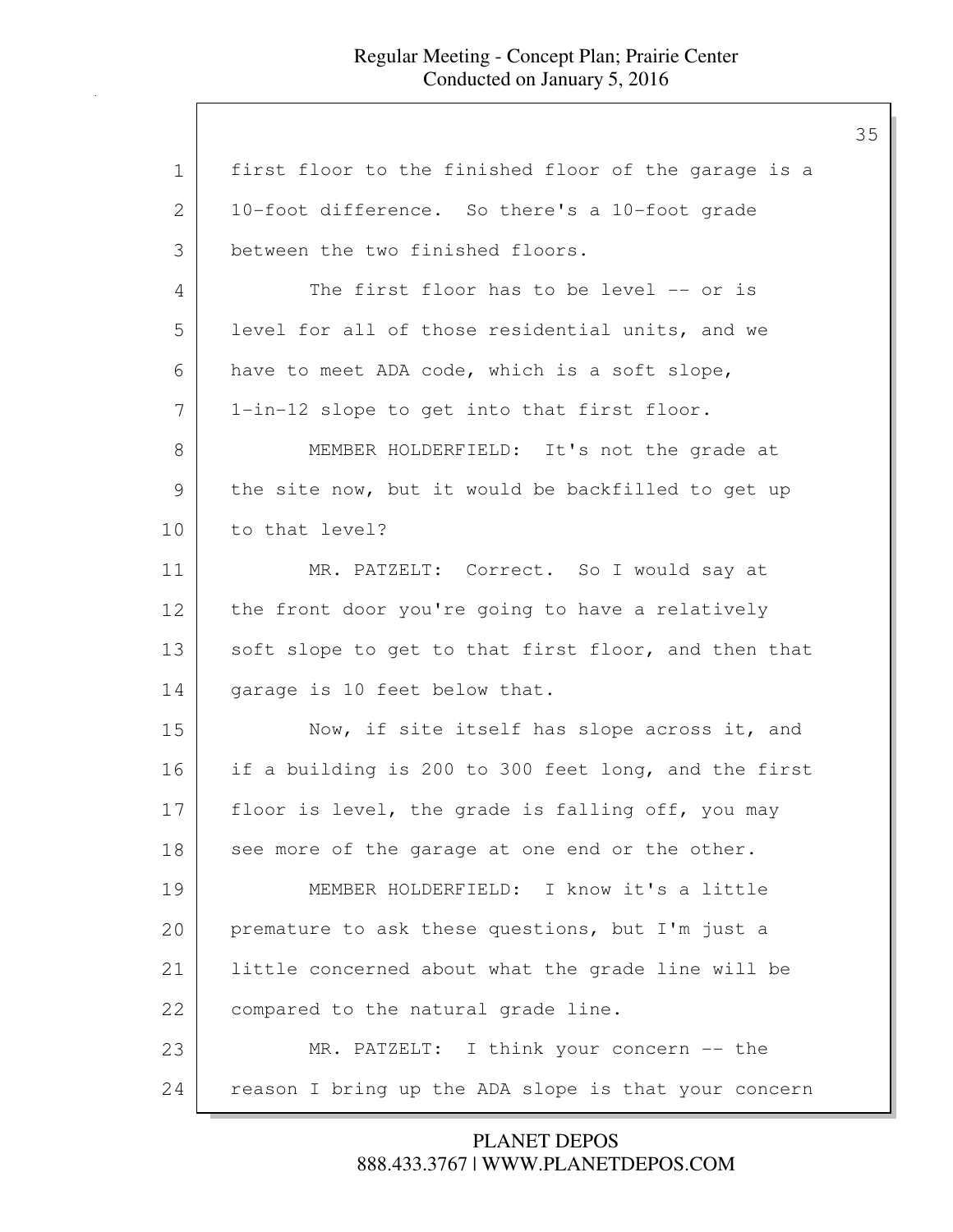1 is that you don't jack up the buildings and pile 2 this dirt up. 3 MEMBER HOLDERFIELD: That's what my concern is. 4 MR. PATZELT: We have difficulty doing that 5 because we have to have a 1-in-12 very soft slope to 6 have a wheelchair ramp to get into the building. 7 So this photograph here on the right is a 8 | good example of the grade that you would see on 9 the -- on a typical building. The garage entry on 10 this photograph on the right, the left building, the 11 | garage is just outside the photograph. So I think 12 it gives you -- in this case the entire garage is 13 buried below ground. 14 MEMBER HOLDERFIELD: So the first floor 15 would be pretty close to the grade level? You 16 wouldn't have to walk up four steps on the entryway? 17 MR. PATZELT: Correct. 18 MEMBER HOLDERFIELD: We're going to be 19 down here? 20 MR. PATZELT: Yes. 21 If I could back up, Tim, to one of your 22 questions that Don couldn't answer. On Exhibit 23 Sheet 1, in the lower left-hand corner there's a 24 parking breakdown. The overall parking count for

> 888.433.3767 | WWW.PLANETDEPOS.COM PLANET DEPOS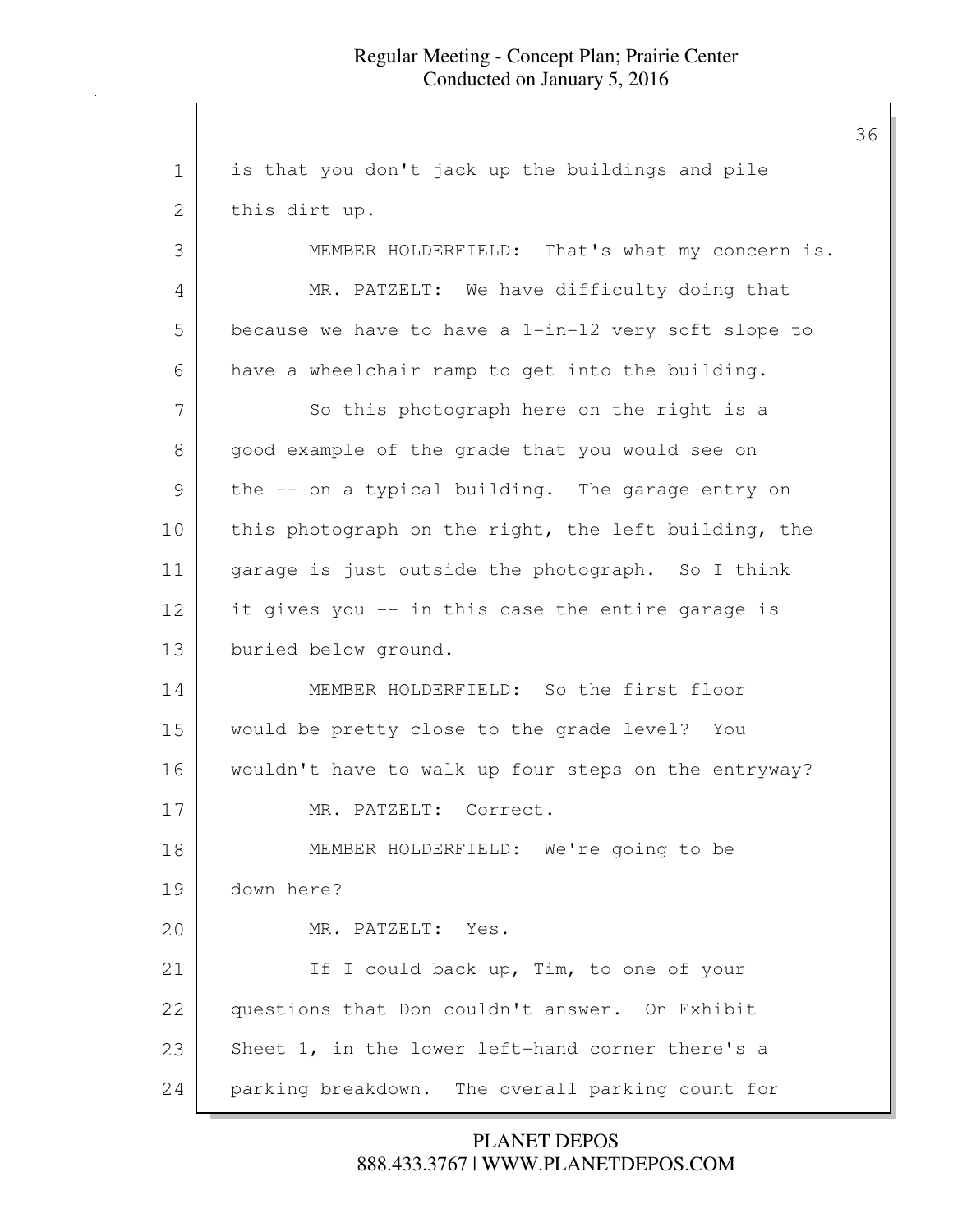37

1 | the residential unit is 1.3 spaces per unit. So 2 | 1.0 of those spaces are in the garage or 3 underground, leaving a .3 parking space per unit 4 would be outside, on-the-street parking. 5 CHAIRMAN WALLACE: All right. Other 6 questions? 7 MEMBER DOYLE: Yes. 8 CHAIRMAN WALLACE: Brian. 9 MEMBER DOYLE: I have a couple questions 10 | related to the retail gap analysis profile on page 7 11 of the comprehensive plan. 12 First part of it is for staff. If you could 13 help clarify for me the numbers in this profile, the 14 green numbers that are positive, the text reads that 15 positive indicates indication of a surplus, and 16 negative numbers are leakage within a given retail 17 category. 18 So, for instance, we have a \$29.6 million 19 | surplus or leakage in total food and drink. 20 MR. COLBY: I believe the 29.6 that's listed 21 | there, that's -- it's a surplus and then there's an 22 opportunity to capture that additional amount. Based 23 on the demographic data, there's that additional 24 buying power that's available in the area.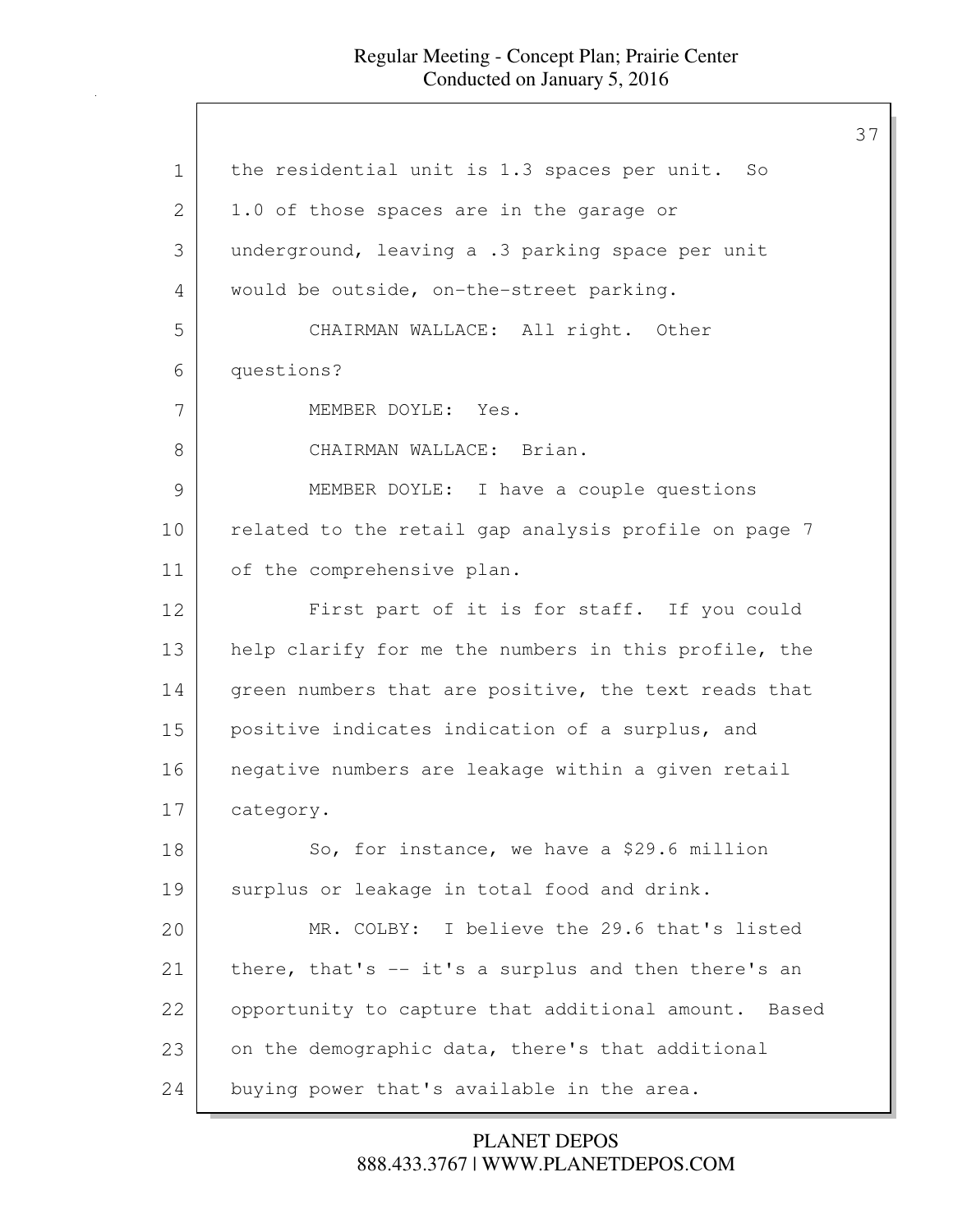| 1  | MEMBER DOYLE: So according to our comp plan           |
|----|-------------------------------------------------------|
| 2  | there is a total opportunity for Randall Road         |
| 3  | approaching \$290 million, which breaks down to,      |
| 4  | according to this chart, about roughly \$30 million   |
| 5  | in food and drink and \$260 million in total retail   |
| 6  | trade.                                                |
| 7  | Now, there are a lot of areas of leakage, a           |
| 8  | lot of areas of leakage where it says we have too     |
| 9  | many businesses for the surrounding community to      |
| 10 | address.                                              |
| 11 | One of the things that's confusing about              |
| 12 | this to me is last time we looked at these data, I    |
| 13 | think it was presented and part of the analysis was   |
| 14 | that we were a net importer of restaurant businesses, |
| 15 | which meant that we have too many restaurants for     |
| 16 | the surrounding business to support, which is why     |
| 17 | some of our restaurants -- why I assume some of our   |
| 18 | restaurants have a difficult time staying open.       |
| 19 | This data here actually says the opposite, that we    |
| 20 | don't have enough restaurants.                        |
| 21 | I think this is a really important point for          |
| 22 | us to clarify as we move forward, where the           |
| 23 | opportunity is and where the surplus is.              |
| 24 | So assuming that we have $--$ that we are a           |

888.433.3767 | WWW.PLANETDEPOS.COM PLANET DEPOS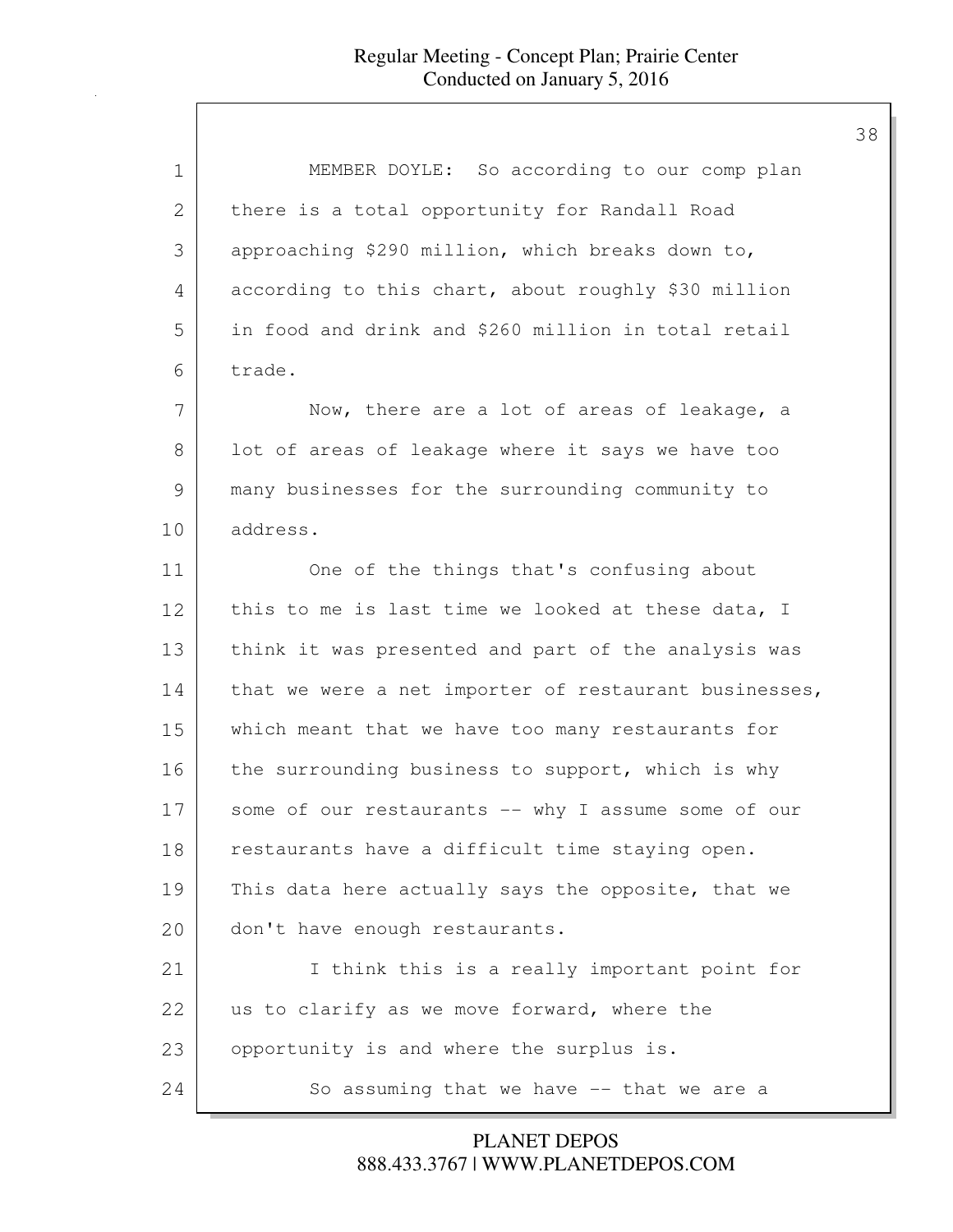| 1             | net exporter of restaurant businesses, meaning we     |
|---------------|-------------------------------------------------------|
| 2             | don't have enough restaurants, then the targeted use  |
| 3             | for food on the frontage lots seems reasonable.       |
| 4             | There are many other opportunities, as well,          |
| 5             | that I would ask to be considered such as nonstore    |
| 6             | retailers, health and personal care stores which has  |
| 7             | an opportunity of about 15 million, and motor vehicle |
| 8             | and parts dealers which has an opportunity of         |
| $\mathcal{G}$ | 344 million.                                          |
| 10            | Now, maybe that's a little dated since we've          |
| 11            | had a couple new auto parts and retailers come on     |
| 12            | line in the last two years, but a big part of the     |
| 13            | concept plan and what we're considering here is --    |
| 14            | I'm sorry -- Mr. McKay was it?                        |
| 15            | MR. MC KAY: Yes.                                      |
| 16            | MEMBER DOYLE: You pointed out in your                 |
| 17            | preface that a big part of this has to do with what   |
| 18            | is economically feasible versus what the community    |
| 19            | desires.                                              |
| 20            | MR. MC KAY: Correct.                                  |
| 21            | MEMBER DOYLE: So I think that next time we            |
| 22            | come together -- I don't know if you've had an        |
| 23            | opportunity to look at these figures in the comp      |
| 24            | plans, look at maybe the analysis that was done last  |

888.433.3767 | WWW.PLANETDEPOS.COM PLANET DEPOS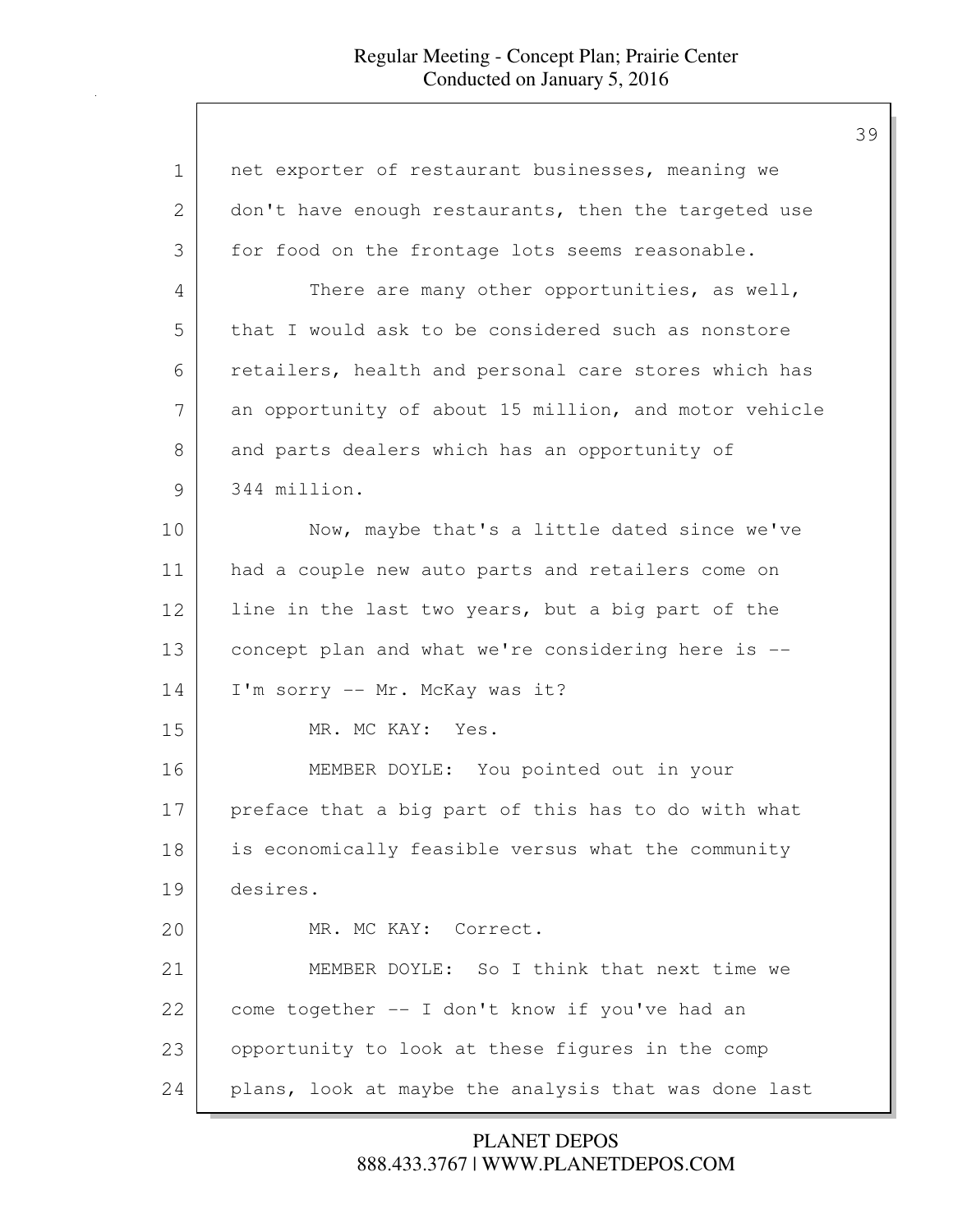| 1             | time we looked at the town center, but I think        |
|---------------|-------------------------------------------------------|
| 2             | that's really a critical fact and critical aspect of  |
| 3             | the City's deliberation about the suitability and     |
| 4             | market viability of the proposals in front of us.     |
| 5             | MR. MC KAY: Sure. What you're saying makes            |
| 6             | complete sense. I'm not familiar with the details     |
| 7             | of the examples that you cited but you did say -- if  |
| 8             | I heard correctly -- Randall Road.                    |
| $\mathcal{G}$ | MEMBER DOYLE: Yep.                                    |
| 10            | MR. MC KAY: So this is -- there are                   |
| 11            | probably two points that are worth making. We have    |
| 12            | to do more research on this; we have to look into     |
| 13            | it; I think that's all valid, but there are probably  |
| 14            | two comments that we can make right offhand.          |
| 15            | One is that if this property were right on            |
| 16            | Randall Road, the opportunities would be far          |
| 17            | different. It's close to Randall Road, but, frankly,  |
| 18            | that distance makes all the difference in terms of    |
| 19            | the capability of what this site will attract. I      |
| 20            | think that is an important factor.                    |
| 21            | I think the other thing about the PUD plan is         |
| 22            | while we're showing the outlots as being restaurants, |
| 23            | which seems to make the most sense for where they're  |
| 24            | located and that type of usage, I think one of the    |

888.433.3767 | WWW.PLANETDEPOS.COM PLANET DEPOS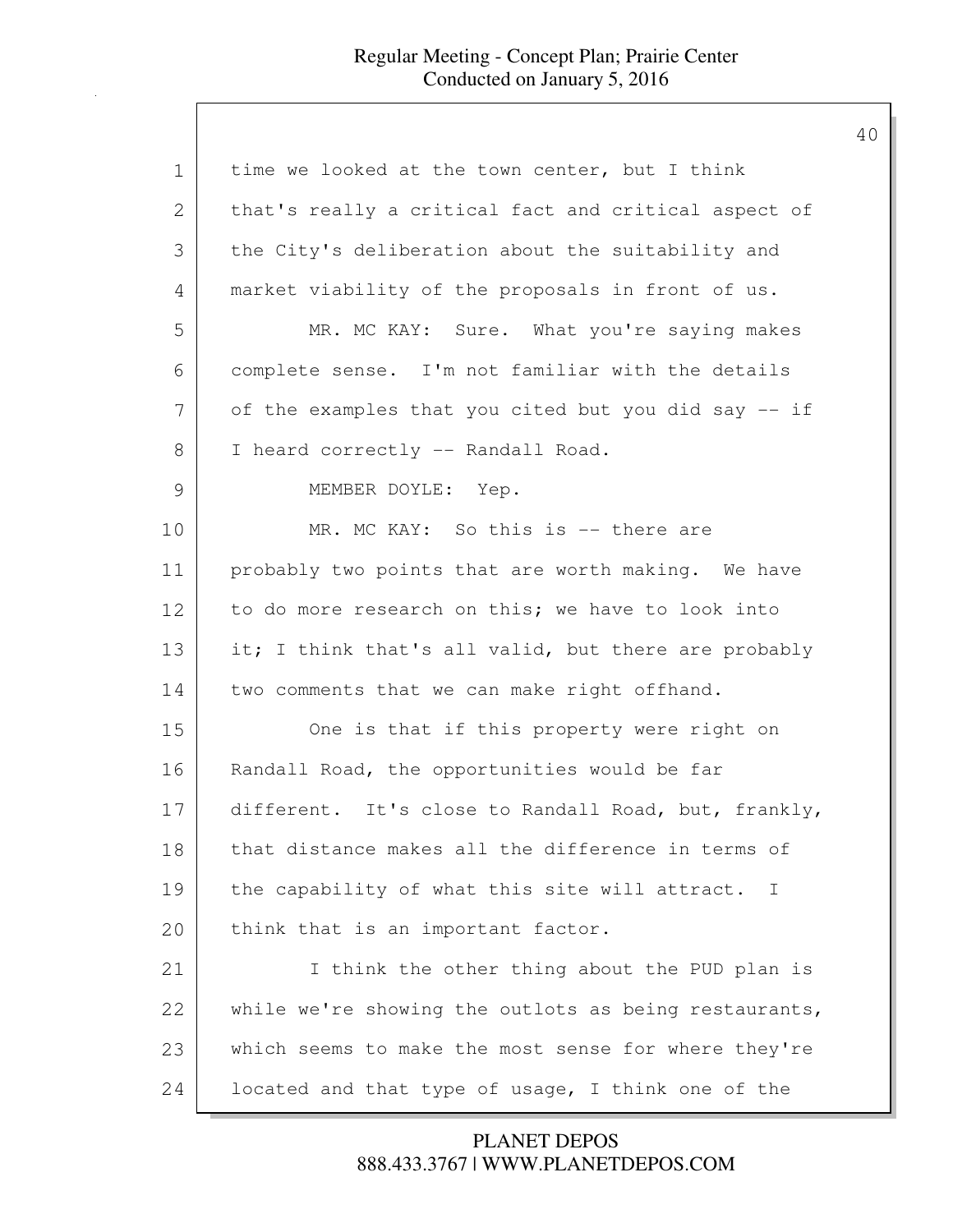| advantages with plans that include mixed use is that   |
|--------------------------------------------------------|
| you do get additional retail space that could be       |
| either service oriented -- if there was a demand for   |
| restaurants, I think it would be great.                |
| If one of the things you're trying to create           |
| here is a neighborhood, if you could actually get,     |
| you know, a restaurant that would be kind of a         |
| neighborhood-type restaurant, that would go a long     |
| way I think towards achieving some of the other goals. |
| But I think there is flexibility in that               |
| plan to allow some of those things to happen if, in    |
| fact, the marketplace will support it.                 |
| CHAIRMAN WALLACE: All right. Any other                 |
| questions?                                             |
| MEMBER SCHUETZ: I just have a really quick             |
| one along the similar lines as Brian.                  |
| Your experience -- some of those pictures              |
| were Geneva. I'm very familiar with those pictures.    |
| I've walked it many times and I think it's             |
| fantastic. However, we've had a hard time filling      |
| our downtown area with retail shops, restaurants,      |
| whatever.                                              |
| So what has your experience been if you                |
| build a community like this, how do you draw in --     |
|                                                        |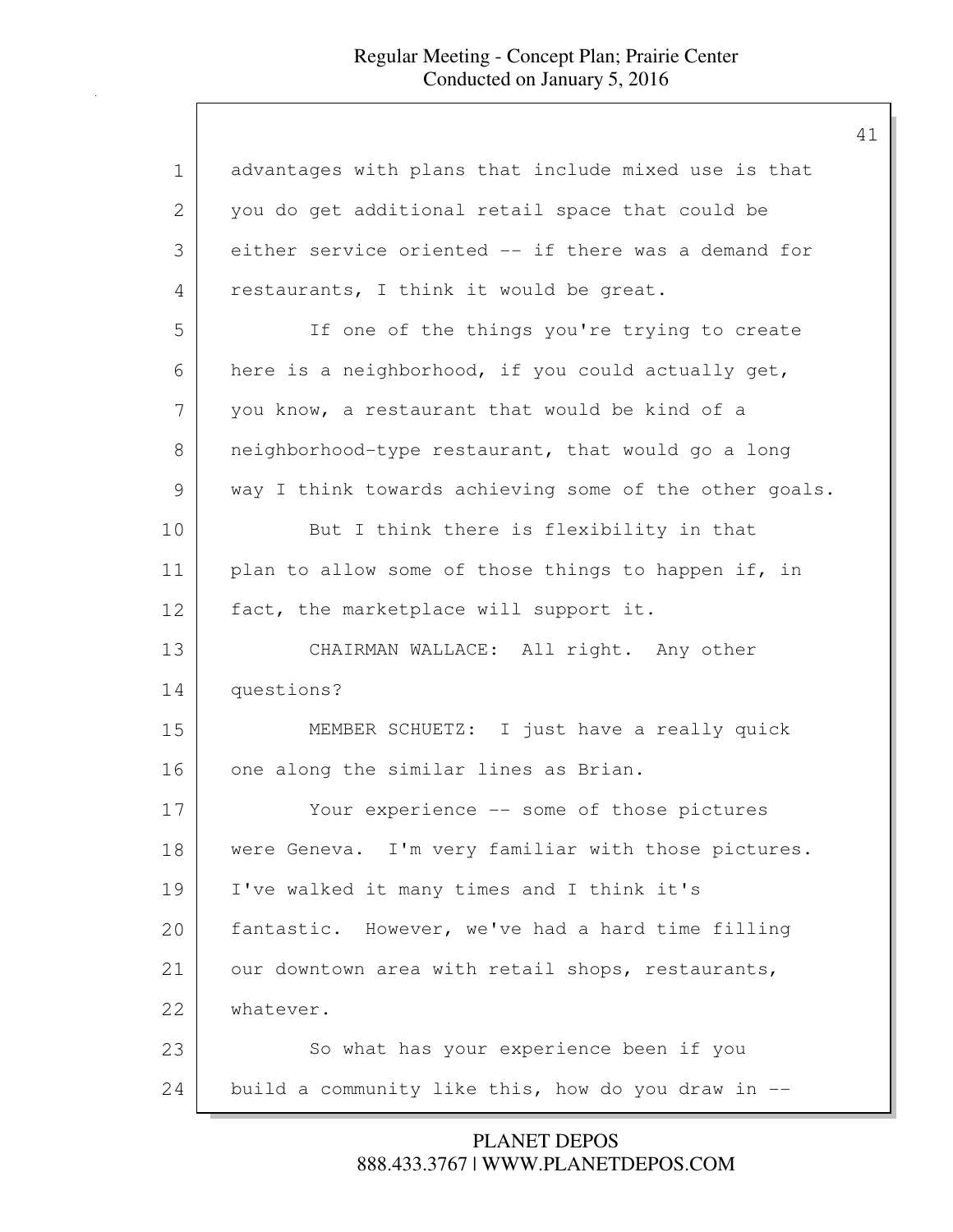| 1  | the people that live there, do they support most,    |
|----|------------------------------------------------------|
| 2  | all, a quarter, 25 percent, whatever of what's built |
| 3  | on the first floor, or how to you draw them in? How  |
| 4  | do you draw the retail people in? Just in your       |
| 5  | experience, not this site necessarily, but how would |
| 6  | do you that?                                         |
| 7  | MR. MC KAY: I think a good example of what           |
| 8  | you're referring to is out at Mill Creek where       |
| 9  | there's kind of a dedicated residential community    |
| 10 | there on the first-floor retail that's kind of the   |
| 11 | spine of the Mill Creek development that runs down   |
| 12 | the center of it. So in that case those businesses   |
| 13 | are supported primarily, if not solely, by the       |
| 14 | residents of Mill Creek.                             |
| 15 | I think that one of the advantages that you          |
| 16 | have here is the fact that you are going to draw     |
| 17 | from outside the neighborhood that's being created.  |
| 18 | That being said, I think the extent to which you can |
| 19 | create something that feels like a neighborhood is   |
| 20 | going to -- there's going to be a kind of symbiotic  |
| 21 | reinforcement between the residential and some of    |
| 22 | the commercial that you're trying to encourage.      |
| 23 | MEMBER SCHUETZ: How is that different than           |
| 24 | downtown? Because there is residential there,        |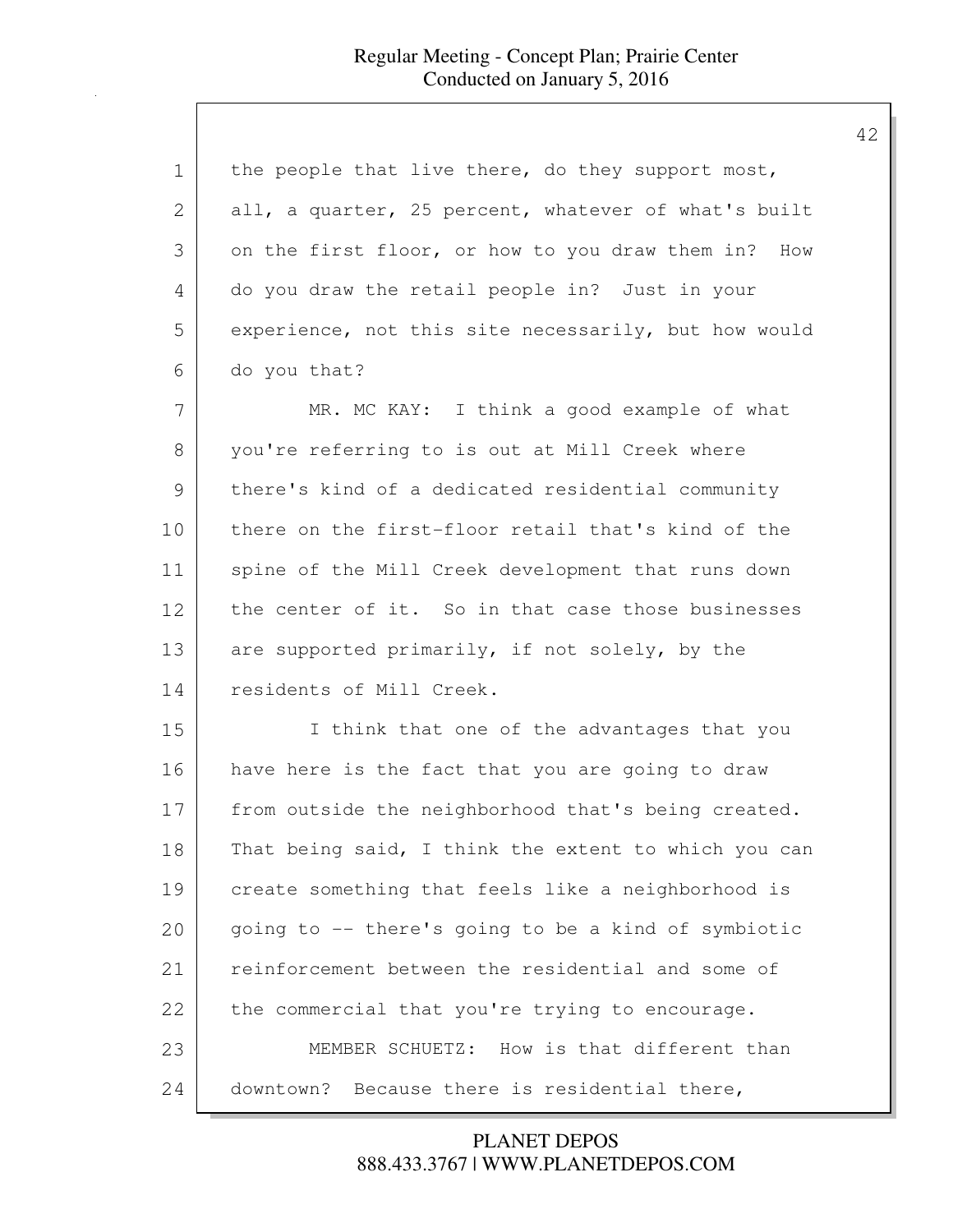| $\mathbf 1$ | as well.                                             |
|-------------|------------------------------------------------------|
| 2           | MR. MC KAY: I think, you know, there's a             |
| 3           | critical mass that you have downtown that you're not |
| 4           | going to get in an environment like this.            |
| 5           | MEMBER SCHUETZ: When I say "downtown," I             |
| 6           | meant downtown St. Charles.                          |
| 7           | MR. MC KAY: Even so, I think compared to             |
| 8           | what's being proposed here there's kind of critical  |
| 9           | mass, the retail/restaurants; you have great         |
| 10          | pedestrian environment; you have the river.          |
| 11          | So it's a very different environment. I              |
| 12          | would not imagine that you're going to recreate      |
| 13          | something here that would either draw away from      |
| 14          | downtown -- I mean, frankly, one of the concerns we  |
| 15          | have in doing retail development where you have a    |
| 16          | thriving downtown area, to do new retail development |
| 17          | on the outside is that it sucks some of the life out |
| 18          | of the downtown area.                                |
| 19          | So I think that the uses that we're talking          |
| 20          | about here are going to serve more the neighborhood  |
| 21          | that's being created and the adjacent neighbors, the |
| 22          | surrounding neighbors. It's going to be very         |
| 23          | different, though, than saying let's go to downtown  |
| 24          | St. Charles and see a show and get something to eat  |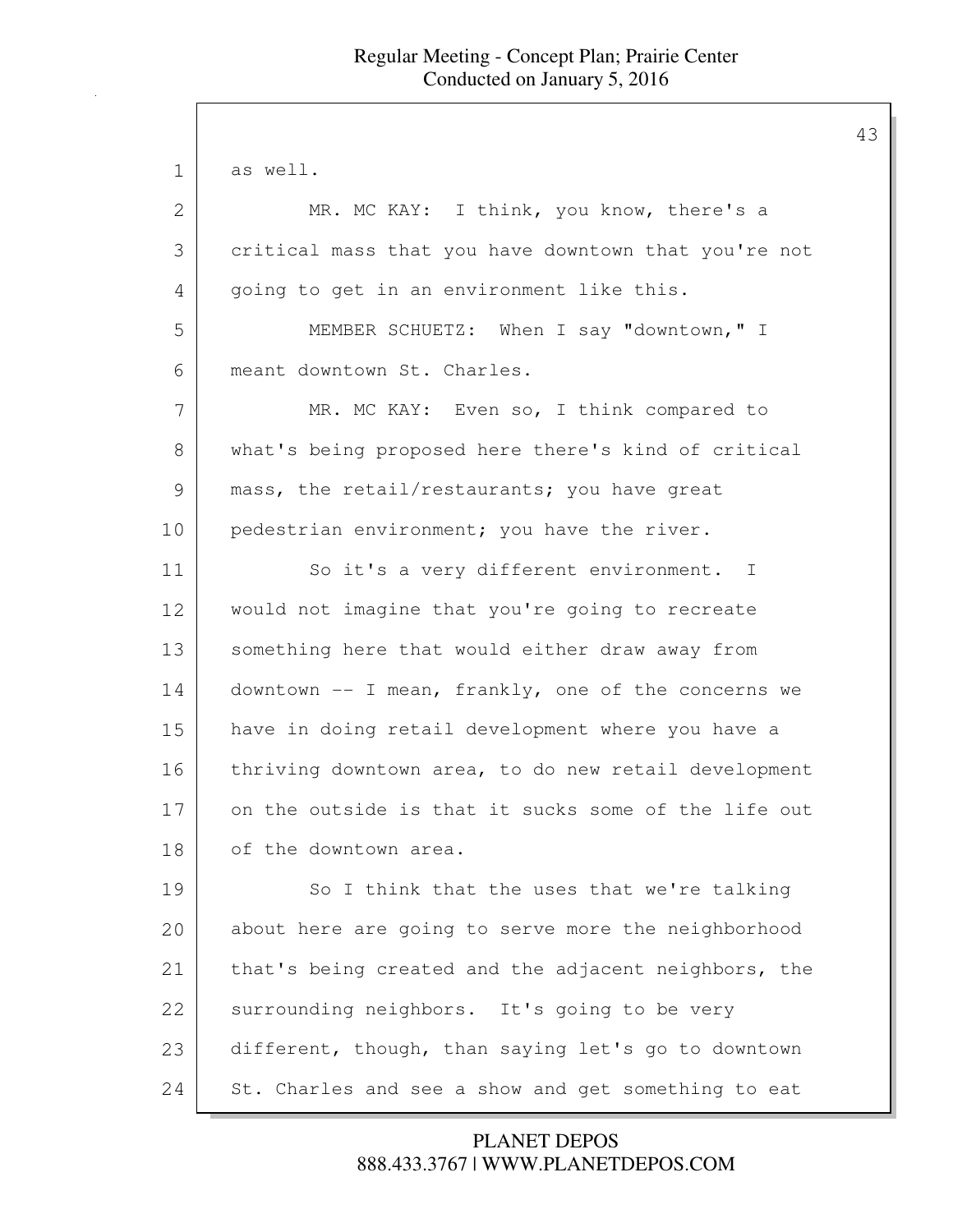44

1 or something like that. 2 Does that make sense? 3 MEMBER SCHUETZ: Yeah. That's kind of what  $4$  I figured but I was just curious  $-$  we, of course, 5 don't want to have a bunch of first-level storefronts. 6 MR. MC KAY: True. I think your intuition 7 is right. 8 MEMBER SCHUETZ: Thank you. 9 CHAIRMAN WALLACE: I have a question, also. 10 You've been able to take a look at the 11 comprehensive plan and the redevelopment 12 alternatives that are shown in there; correct? 13 MR. MC KAY: Yes. Not in great detail but 14 yes, some of the illustrations that show 15 possibilities for how the site might be configured. 16 CHAIRMAN WALLACE: We have three possibilities 17 that are shown in our comprehensive plan: Regional 18 | Repositioning, West Neighborhood Center, Comprehensive 19 Mixed-Use Center. 20 MR. MC KAY: Yes. 21 CHAIRMAN WALLACE: And I'm just curious 22 because I'm envisioning that this is something 23 | that's going to become an issue at the application 24 stage as far as, you know, which -- which one of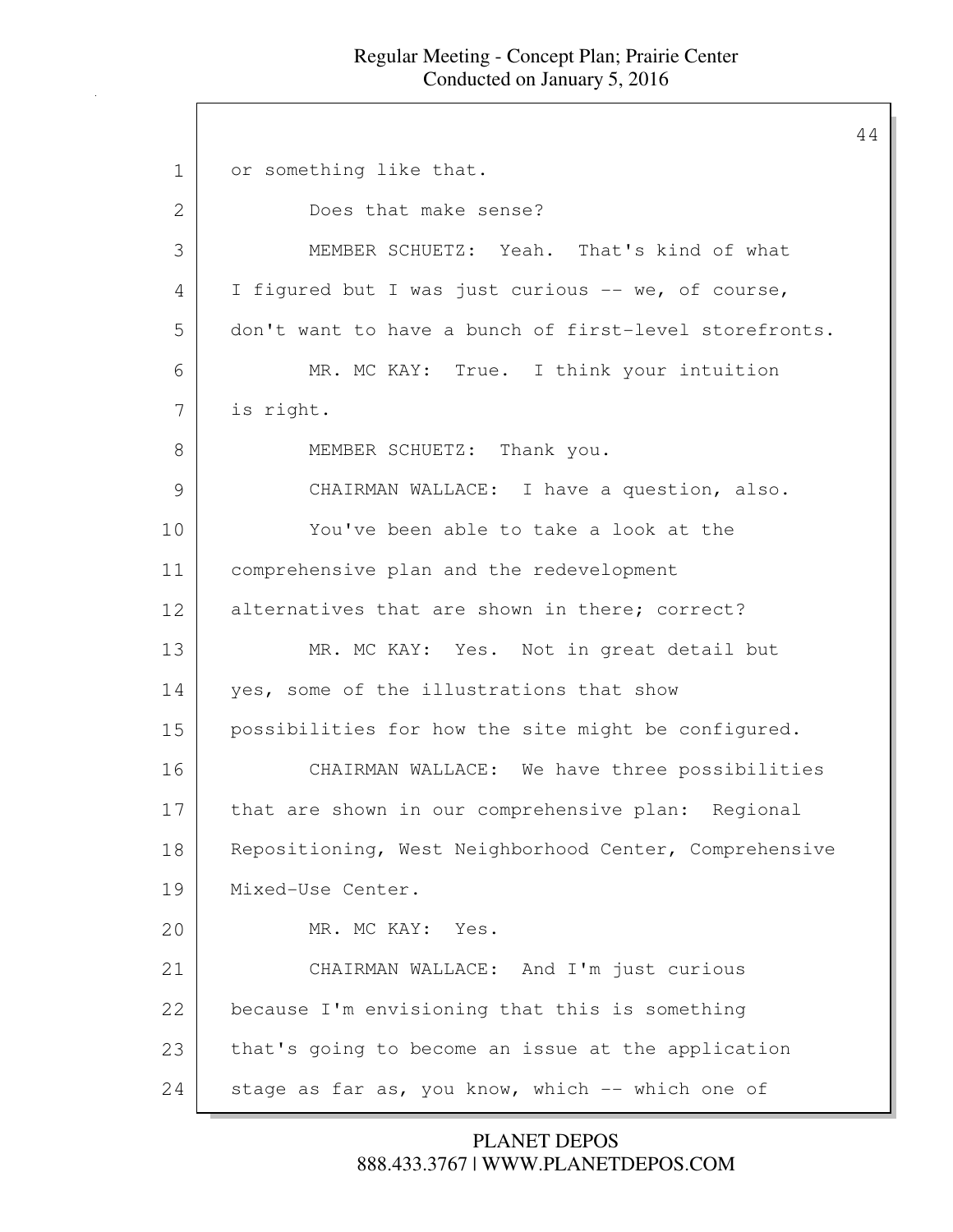1 these fits in with the proposal that's being 2 presented. 3 MR. MC KAY: I think, as presented tonight, 4 none of them exactly so far. But I think that the 5 one that is closest to what the developer is trying 6 to achieve here is the West Neighborhood plan. I 7 think it's one in which you have a kind of network 8 of streets that does create a neighborhood. There's 9 a kind of a hierarchal structure to it, if you will. 10 So I'm not saying that the final plan will 11 look exactly like the illustration that you have 12 there, but I think in terms of character and spirit 13 that's the one that comes closest to what's being 14 proposed. 15 CHAIRMAN WALLACE: I guess one of the other 16 | questions as far as the actual site layout itself, I 17 think in all of these plans we have interconnection 18 through adjoining neighborhoods, at the very least, 19 you know, to the neighborhoods to the northeast of 20 this property. Has there been any consideration to 21 incorporating that into this plan? 22 MR. MC KAY: I would say that that is not 23 really being considered at this point but would be 24 considered going forward. I think reinforcing the

#### 888.433.3767 | WWW.PLANETDEPOS.COM PLANET DEPOS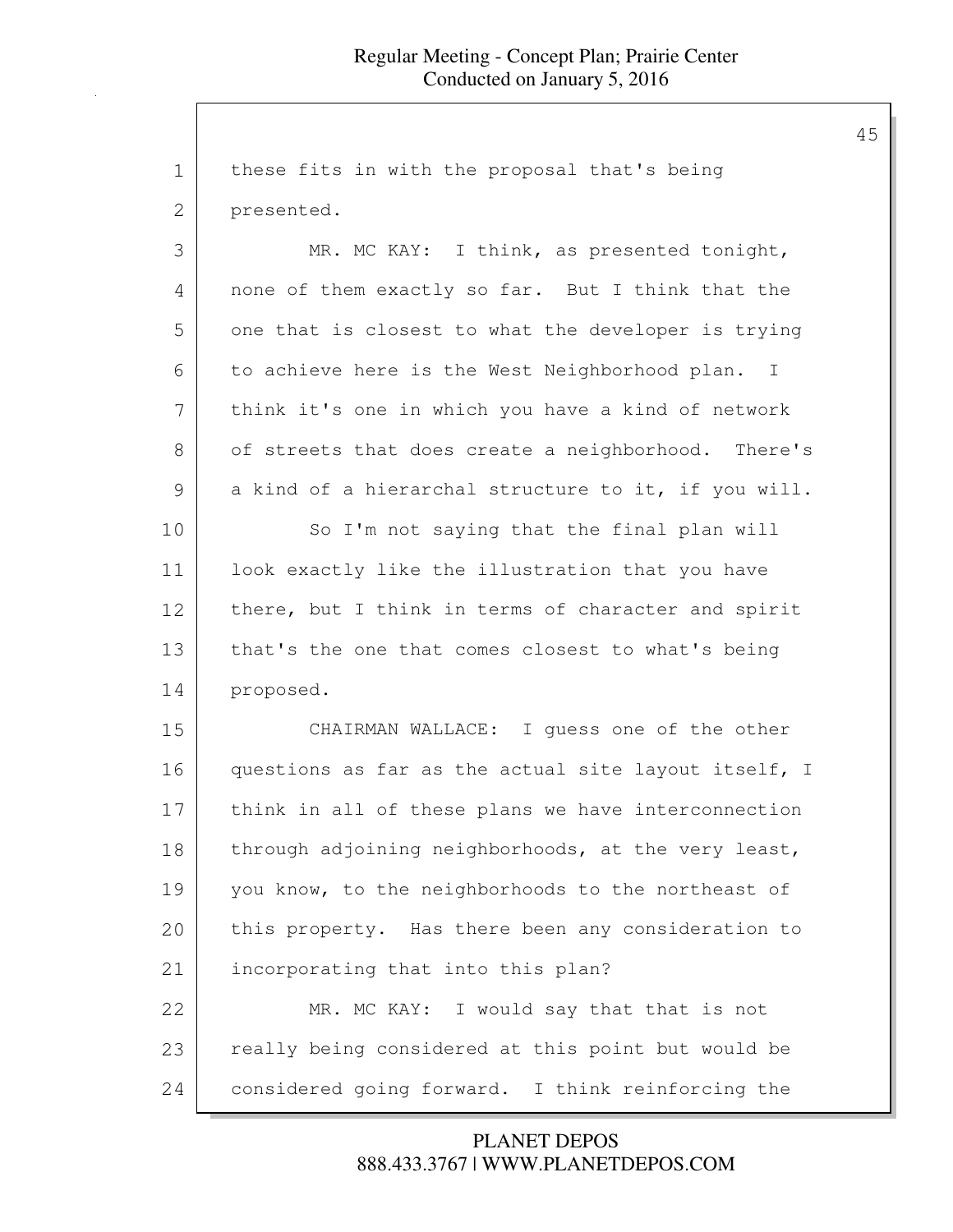| $\mathbf 1$ | pedestrian and the vehicular networks is something   |
|-------------|------------------------------------------------------|
| 2           | that helps to make all of this -- it doesn't feel    |
| 3           | like an isolated community; it helps it feel like    |
| 4           | the whole thing is tied together.                    |
| 5           | So I think that's a very valid point. I              |
| 6           | think it's something that in terms of the future     |
| 7           | planning would have to be done, and I think it makes |
| 8           | a lot of sense.                                      |
| 9           | CHAIRMAN WALLACE: Tim.                               |
| 10          | VICE CHAIRMAN KESSLER: I want to speak to            |
| 11          | the density just a little bit. I know that's going   |
| 12          | to come up as the application moves forward.         |
| 13          | I'm looking at the differences between               |
| 14          | Plans 1, 2, and 3, and, essentially, the BR zoning   |
| 15          | stays the same, 5.97 acres. The only difference --   |
| 16          | there's only a difference between 1 and 2 together   |
| 17          | and 3. Because in Plan 3 there's 21.67 acres of      |
| 18          | residential and no mixed use, but there's mixed use  |
| 19          | in both 1 and 2.                                     |
| 20          | So when I looked at 1 and 2, I say, gosh,            |
| 21          | the land use is very similar. Now, I understand      |
| 22          | that there's underground parking considered in the   |
| 23          | residential, so that may increase the density, but   |
| 24          | that's a 25 percent increase in density between      |

888.433.3767 | WWW.PLANETDEPOS.COM PLANET DEPOS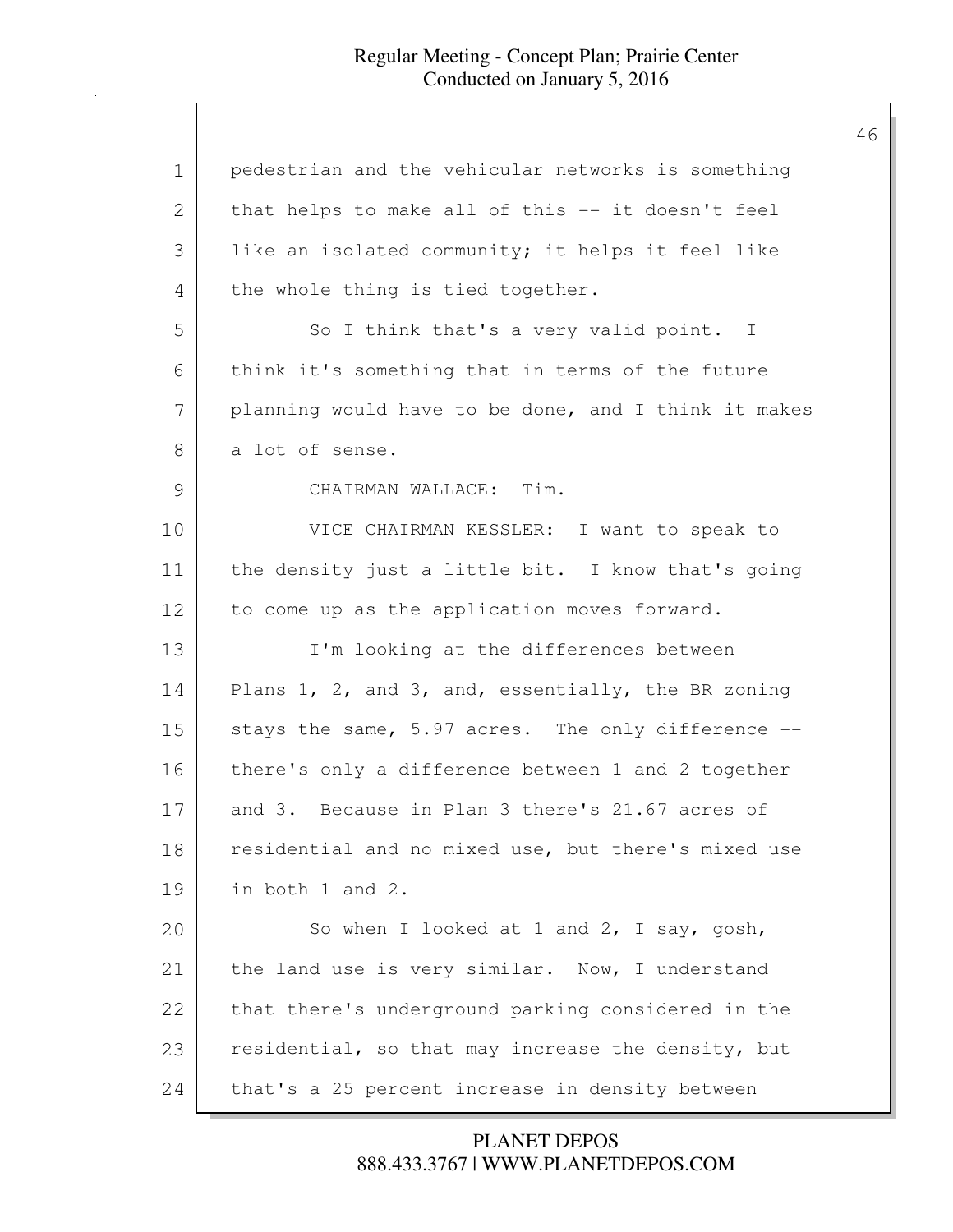1 Plan 2 and Plan 1. 2 How do you -- how do you explain that? I 3 mean, what causes that? What drives that density up 4 so high when the uses are so similar? 5 MR. MC KAY: Well, I'll give my answer and  $6$  then defer to Dave if he wants to add to this. 7 I think that, as we mentioned, the PUD plan, 8 it's a higher quality product. It costs more to 9 construct, so I think because of that getting more 10 of it makes it easier to make it work in terms of 11 | the financial structure for the project. 12 Does that answer the question your question? 13 I think the planning also allows for it. 14 | The fact that we don't have as much surface parking, 15 which I think really frees up the land that's 16 available to work with, allows for that kind of 17 density increase on the site, as well. 18 MEMBER DOYLE: I have a few follow-up 19 questions. I'll follow up on that one there. 20 So is there a difference in the proposed 21 ratio of one unit and -- one-bedroom, two-bedroom, 22 three-bedroom units between the plans? Because it's 23 dwelling units. 24 MR. MC KAY: Yes.

## 888.433.3767 | WWW.PLANETDEPOS.COM PLANET DEPOS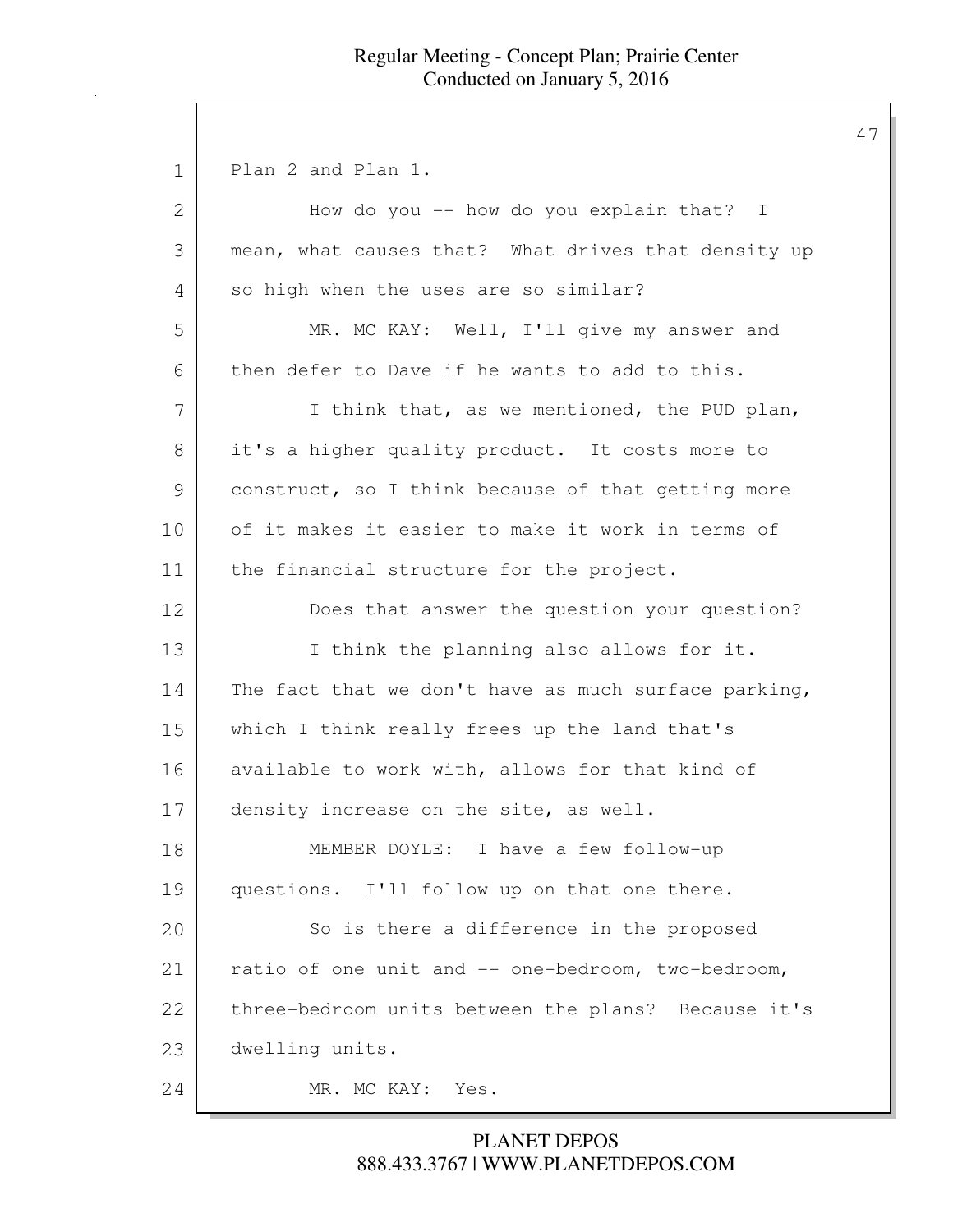| 1             | MEMBER DOYLE: So the square footage of               |
|---------------|------------------------------------------------------|
| $\mathbf{2}$  | residential space could be the same, but you could   |
| 3             | have more dwelling units.                            |
| 4             | MR. MC KAY: It will probably be similar.             |
| 5             | MEMBER DOYLE: Okay. To go back, then, to             |
| 6             | follow up on Chairman Wallace's question about       |
| 7             | connectivity.                                        |
| 8             | In the comprehensive plan all three models,          |
| $\mathcal{G}$ | the illustrations, and the notes include references  |
| 10            | to the Tri-City Center and include -- if you look at |
| 11            | them, the concept plans as outlined in the comp plan |
| 12            | are -- really are looking for a comprehensive        |
| 13            | concept plan that addresses the St. Charles Mall     |
| 14            | Tri-City Center.                                     |
| 15            | MR. MC KAY: Yes.                                     |
| 16            | MEMBER DOYLE: Tonight we have three plans            |
| 17            | in front of us that only address the mall. Could     |
| 18            | you speak to the developer's goals and wishes in     |
| 19            | relation to Tri-City Center?                         |
| 20            | MR. MC KAY: I'll give that a shot, as well.          |
| 21            | I think $--$                                         |
| 22            | MEMBER DOYLE: Let me rephrase.                       |
| 23            | MR. MC KAY: I think I can answer it,                 |
| 24            | though. I think I can answer your question.          |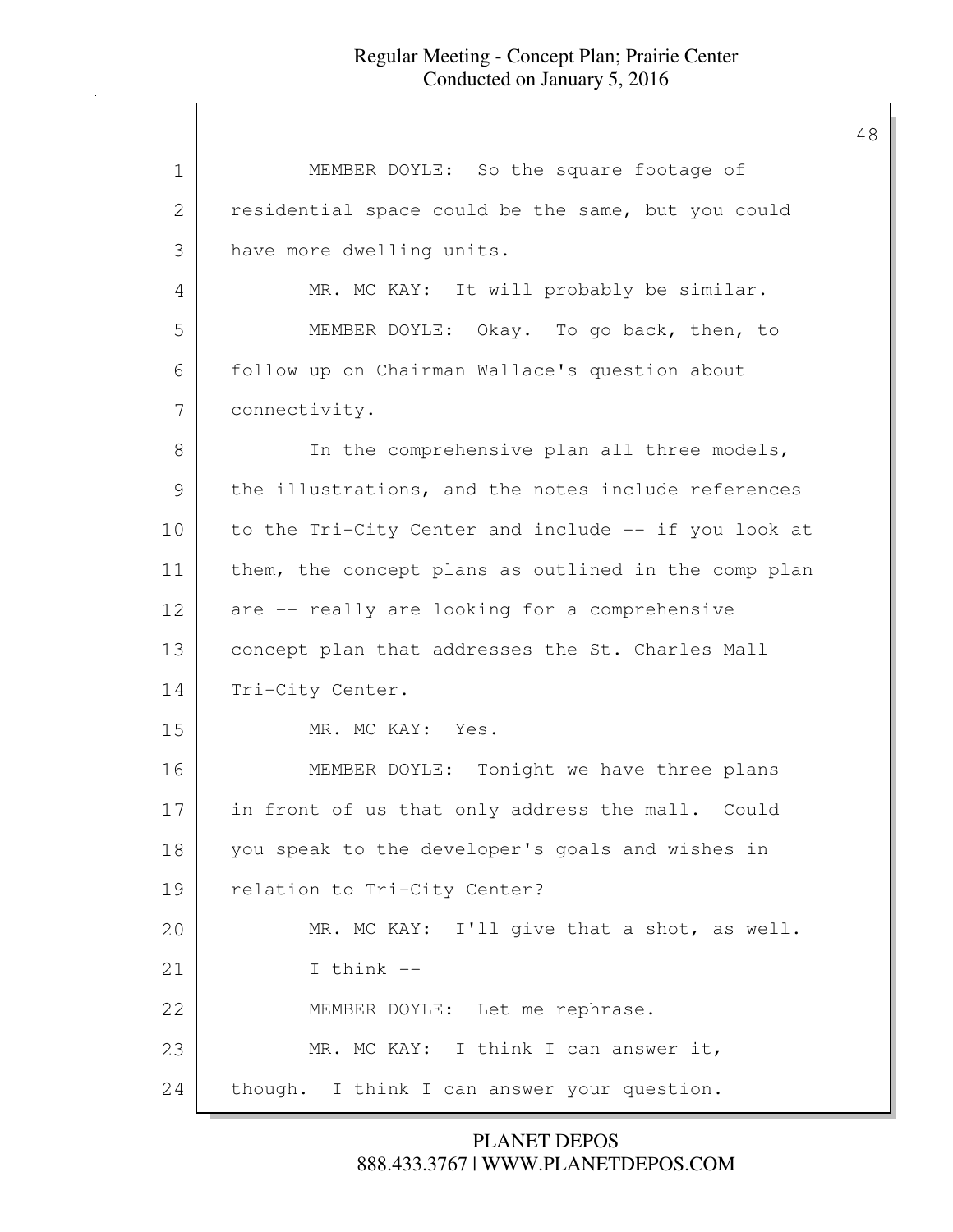| 1             | One of the things that's exciting about a            |
|---------------|------------------------------------------------------|
| $\mathbf{2}$  | project like this, quite frankly, is the size and    |
| 3             | the ability to create something that, you know,      |
| 4             | becomes another neighborhood in St. Charles. But I   |
| 5             | think there's a kind of responsibility with that, as |
| 6             | well, which is recognizing the neighbors around you  |
| 7             | in a way this plan has to address not just the       |
| 8             | boundaries of the site, but it has to take into      |
| $\mathcal{G}$ | consideration what happens across the street, what   |
| 10            | happens adjacent to it, as well.                     |
| 11            | I think those issues have not been given             |
| 12            | serious consideration yet in this plan. I think      |
| 13            | they're valid issues, and they naturally become      |
| 14            | considerations if the plan were to move forward, but |
| 15            | I think up until now it's been more a sense of just  |
| 16            | trying to figure out what's the right mix on this    |
| 17            | site, what makes sense to put on this site.          |
| 18            | I think all the issues that have to do with          |
| 19            | connectivity to the rest of the neighborhood and     |
| 20            | getting those things to all work together, those are |
| 21            | very valid design issues that should be addressed    |
| 22            | going forward.                                       |
| 23            | MEMBER DOYLE: Okay. Thank you.                       |
| 24            | CHAIRMAN WALLACE: All right. Any other               |

888.433.3767 | WWW.PLANETDEPOS.COM PLANET DEPOS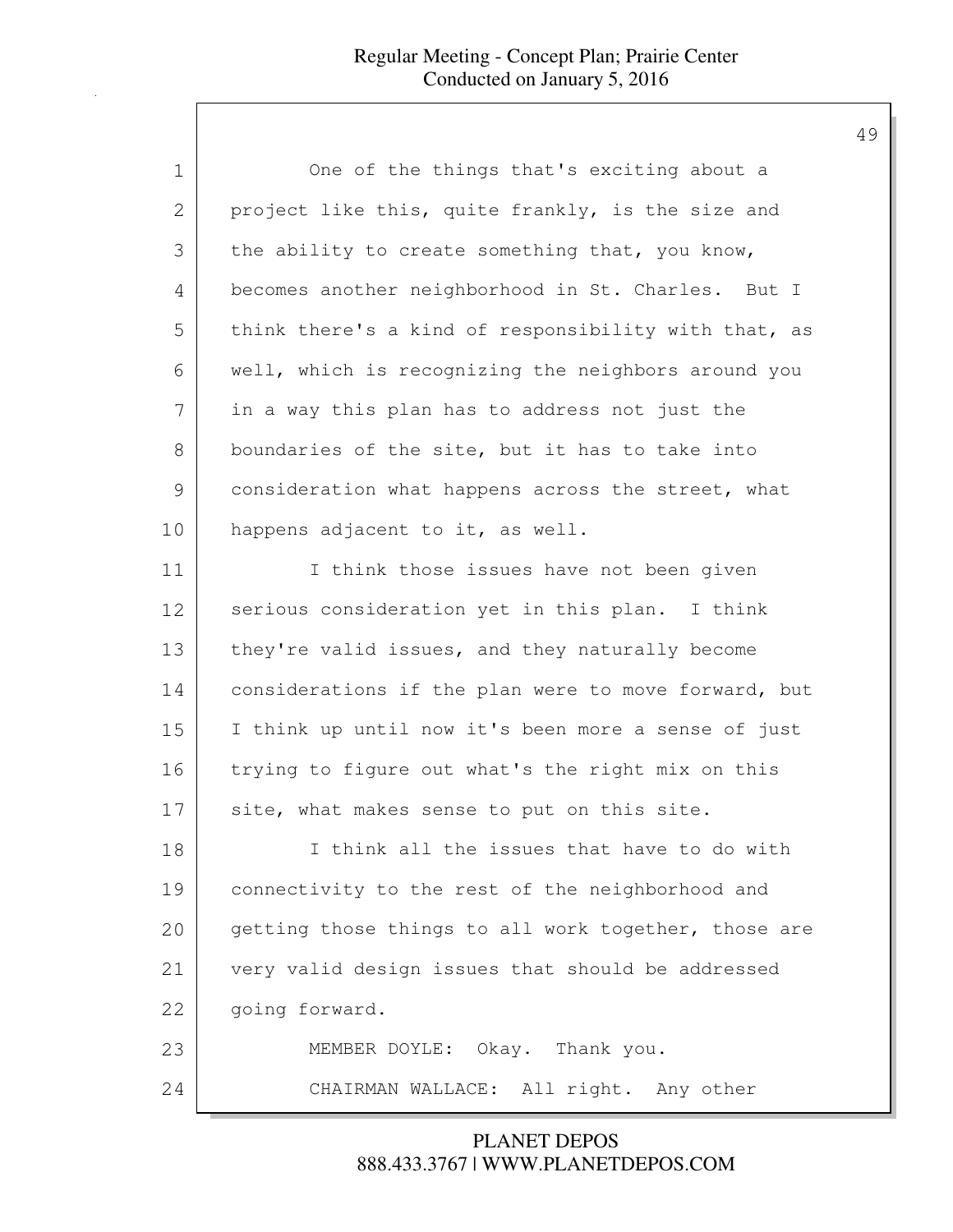50

1 questions from Plan Commission members? 2 (No response.) 3 CHAIRMAN WALLACE: Okay. In that case I'd 4 like to proceed on to questions from members of the 5 public. 6 Does anyone have any questions? 7 Yes, sir. 8 MR. NORGAARD: Larry Norgaard, 1214 South 9 6th Street, Charles. 10 I'm not going to cover the differences in 11 the Prairie Center stuff because you said you'd 12 handle that later, but there's a lot of exceptions. 13 We're not meeting the Prairie Center plan. 14 One of the problems we've had --15 CHAIRMAN WALLACE: Wait -- I'm sorry -- say 16 that again. 17 MR. NORGAARD: There's a lot of 18 contradictions to the comprehensive plan, and you 19 said not to touch on that tonight. You've talked 20 about some of them. 21 CHAIRMAN WALLACE: No, I mean -- what I was 22 saying is that we should focus on what the plan is 23 and not the impact upon the surrounding community 24 because that will be covered, you know, when an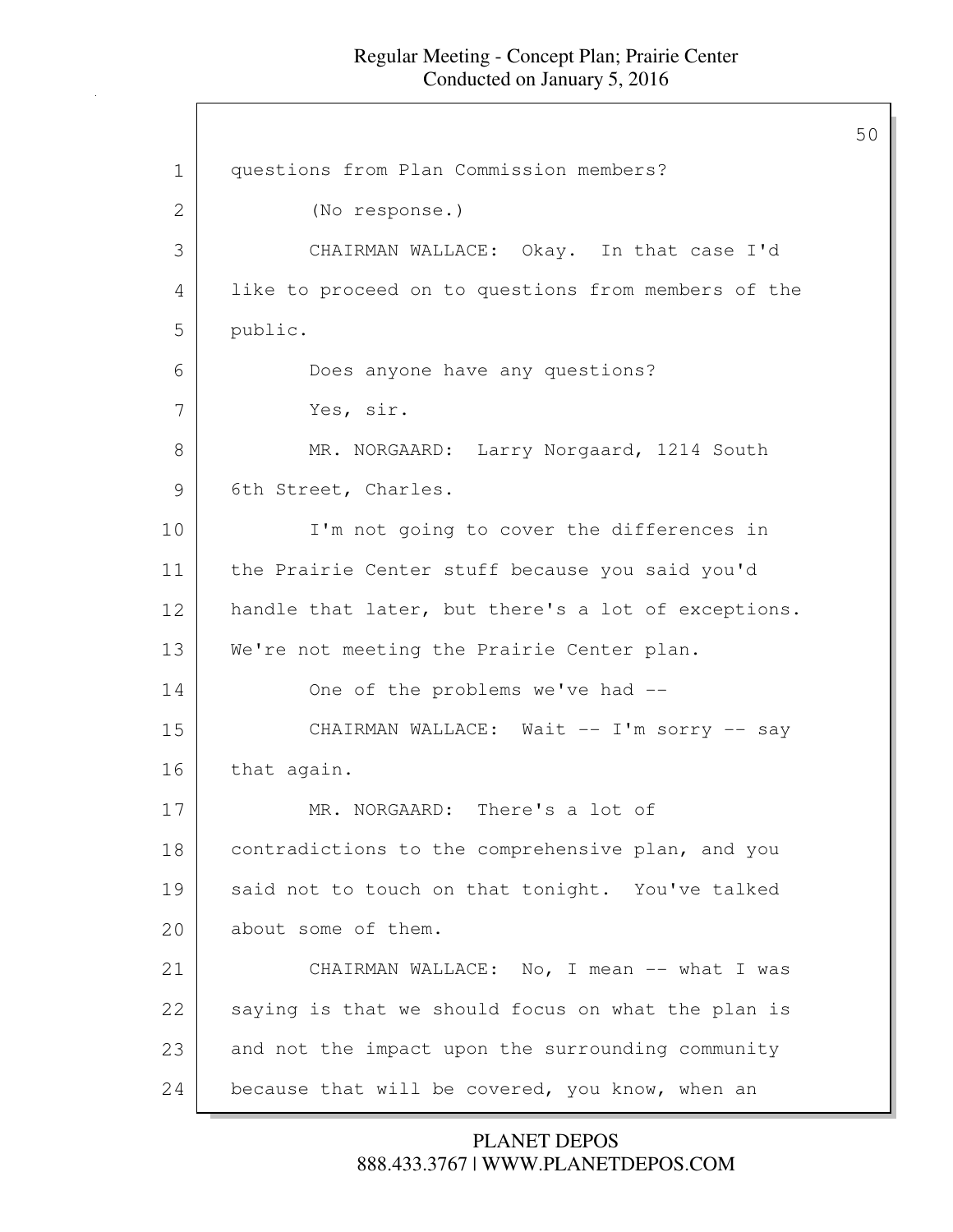1 | application is actually made. 2 MR. NORGAARD: So I'll skip that part, but 3 one of my concerns is we've been fighting since 4 2010 against high density for many reasons. One of 5 | those is the information was off at the time. There 6 was no traffic situation or traffic studies. 7 That's an invalid question because the 8 question was at that time the traffic was total day 9 traffic, and you had a shopping mall there that 10 opened after 9:00 in the morning, so it did not 11 conflict with the high school buses crossing Prairie; 12 it did not conflict with two middle schools crossing 13 Prairie, and it did not conflict with two grade 14 School students crossing Prairie. So that would be 15 the same time as commuter traffic, so the study 16 | needs to be reevaluated at that point. 17 Another thing that was stated when I was 18 talking going around doing surveys back then is that 19 the service -- cost of the services in the city 20 would not -- they were adequate. We have plenty of 21 electricity, sewer systems are fine, so on and so 22 | forth, which is not true. 23 I talked to an individual that worked for 24 the City water and sewage department. He said one

> 888.433.3767 | WWW.PLANETDEPOS.COM PLANET DEPOS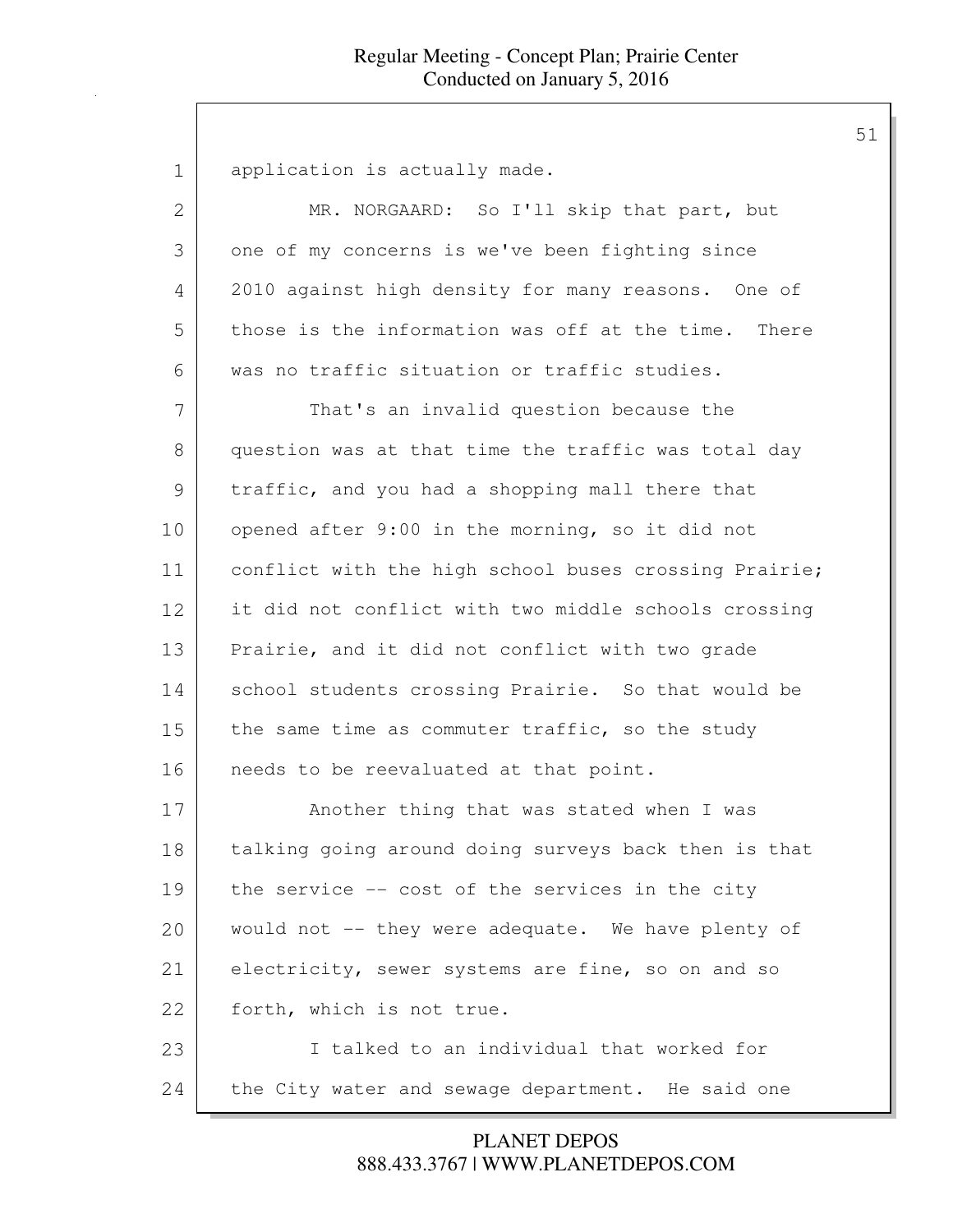| $\mathbf 1$   | of the two systems -- you've got rain water and raw  |
|---------------|------------------------------------------------------|
| 2             | sewage. One of those systems has been at capacity    |
| 3             | now for seven years and not dealt with. So there's   |
| 4             | a tremendous expense if we put high-density          |
| 5             | developments in that property to one of the those    |
| 6             | two systems, and that would have to be looked at.    |
| 7             | It's a cost, a taxpayer cost -- "me" -- unless it    |
| 8             | goes to the developer.                               |
| $\mathcal{G}$ | So we are against the high density for those         |
| 10            | two reasons alone.                                   |
| 11            | CHAIRMAN WALLACE: Let me just interrupt for          |
| 12            | a second.                                            |
| 13            | I mean, more of what we're looking for is            |
| 14            | specifically regarding this plan. I mean, the        |
| 15            | points that you're making are certainly valid        |
| 16            | points, but really that relates to any plan that     |
| 17            | would be proposed for this property.                 |
| 18            | Specifically, what we want to know about are         |
| 19            | the plans that have been presented, what comments do |
| 20            | you or questions do you have specifically about      |
| 21            | those plans and the land use that they're proposing. |
| 22            | MR. NORGAARD: Okay. One of the comments              |
| 23            | that I would have is, first of all, this was         |
| 24            | proposed so that the TIF -- that this would be for   |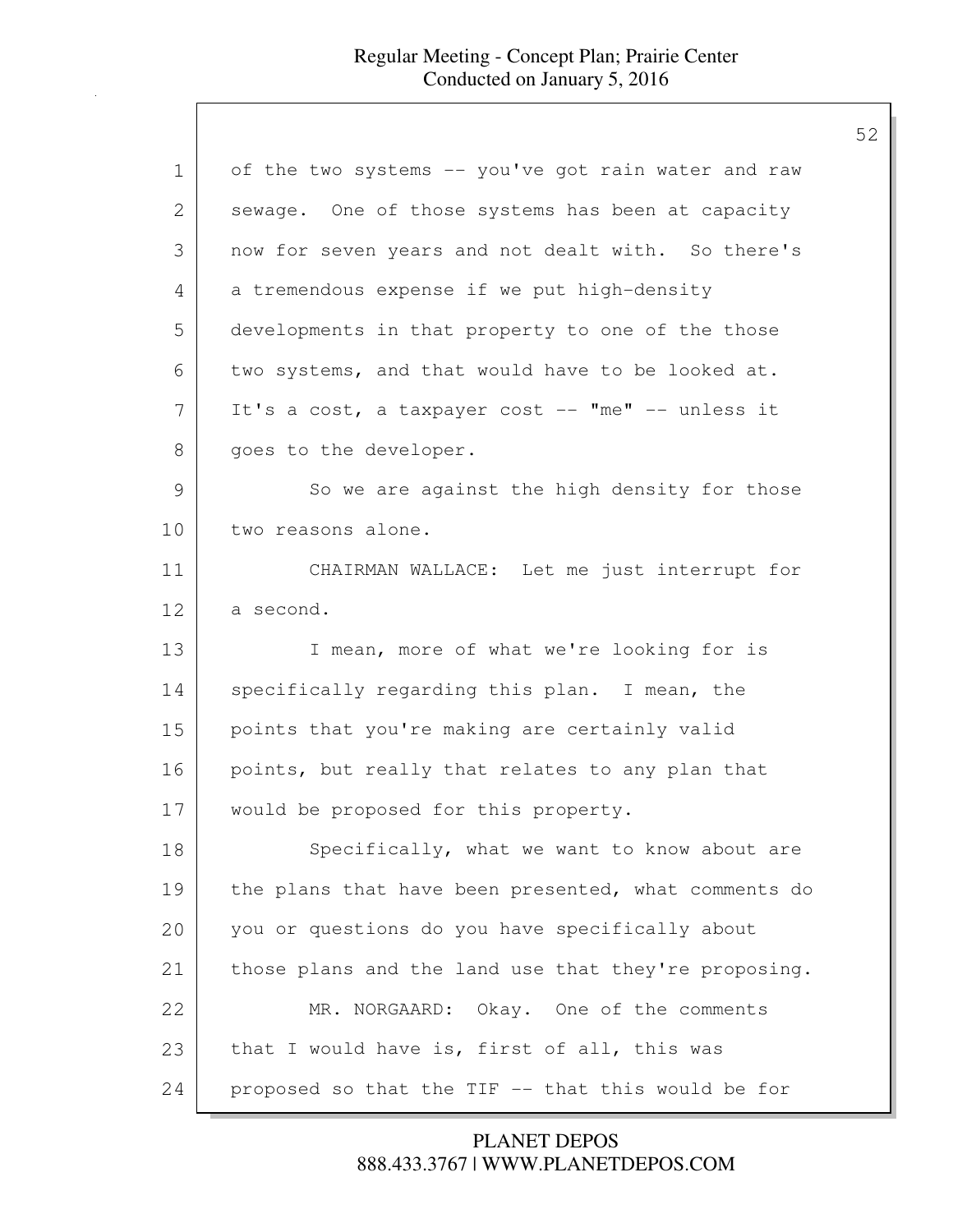| 1            | commercial development, and there's not enough       |
|--------------|------------------------------------------------------|
| $\mathbf{2}$ | commercial development space there in my opinion.    |
| 3            | Now, this is all my opinions. Okay?                  |
| 4            | The other thing is that $-$ just slipped my          |
| 5            | mind. That's not good.                               |
| 6            | Yes. One of the things, I feel a little bit          |
| 7            | personally manipulated because we've been fighting   |
| 8            | the 600-unit plus density since 2010, and we've      |
| 9            | defeated that all along. Now we have got an option,  |
| 10           | "We can go with our larger plan, which is what we    |
| 11           | really want to do because of the income it will      |
| 12           | produce for us continuously, or we can go with the   |
| 13           | smaller one," which will give you crap for business. |
| 14           | You've got low-cost developments, no elevators, no   |
| 15           | underground parking; that's all cut out.             |
| 16           | So that feels like it's manipulation of my           |
| 17           | thoughts, and I think I'll rest with that since you  |
| 18           | don't want to get into the other things.             |
| 19           | VICE CHAIRMAN KESSLER: Can I summarize so I          |
| 20           | understand?                                          |
| 21           | You would like them to look at less density          |
| 22           | and more commercial?                                 |
| 23           | MR. NORGAARD:<br>Yes.                                |
| 24           | VICE CHAIRMAN KESSLER: Okay. Thank you.              |

888.433.3767 | WWW.PLANETDEPOS.COM PLANET DEPOS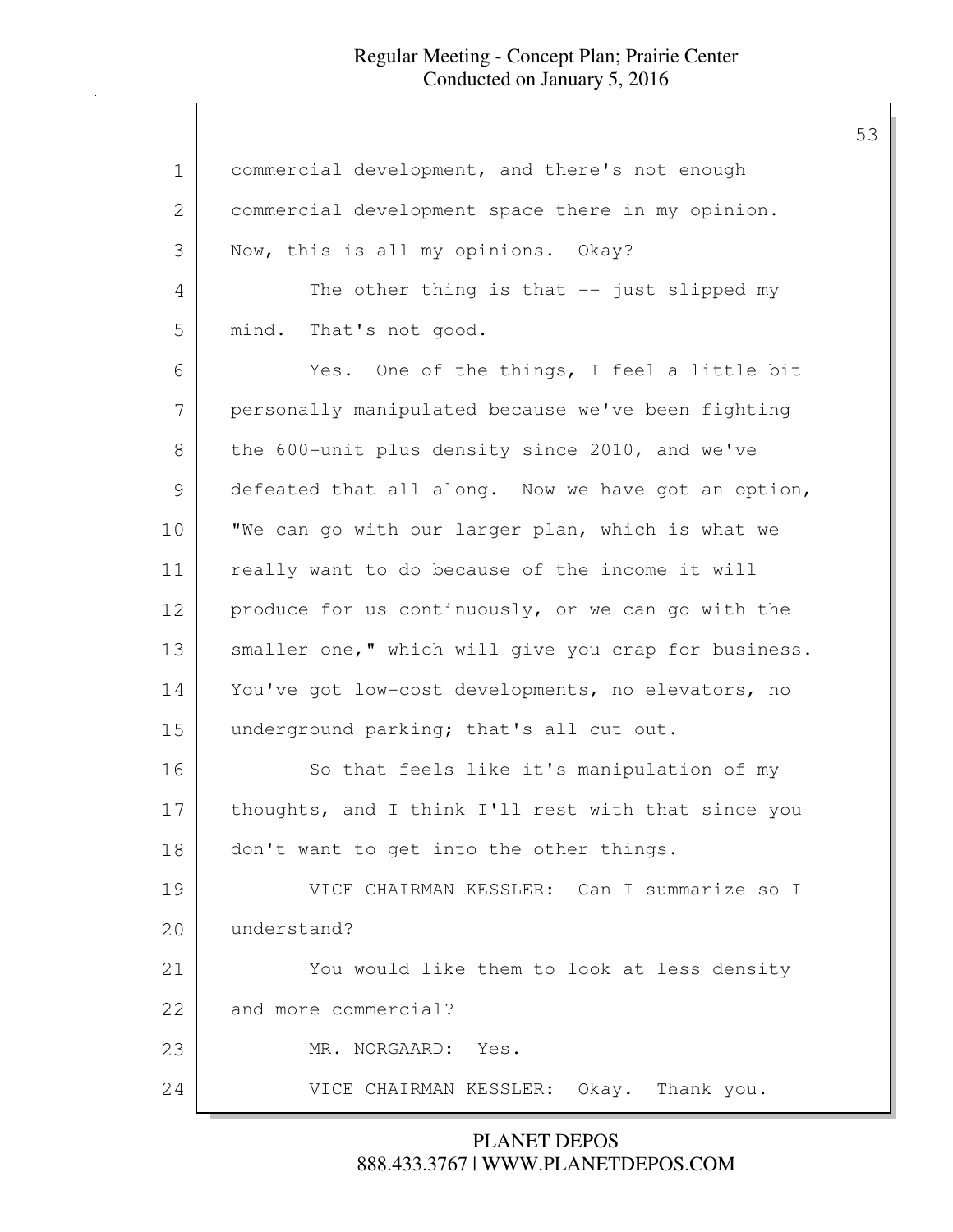| $\mathbf 1$ | MR. NORGAARD: And, also, same high quality           |
|-------------|------------------------------------------------------|
| 2           | for the low density.                                 |
| 3           | VICE CHAIRMAN KESSLER: Thank you.                    |
| 4           | CHAIRMAN WALLACE: All right. Thank you.              |
| 5           | More questions?                                      |
| 6           | MR. BOBOWIEC: Craig Bobowiec, B-o-b-o-w-i-e-c.       |
| 7           | I live on Cedar Street in St. Charles.               |
| 8           | Ever since the Shodeen company took over             |
| 9           | this property we keep hearing time and time again    |
| 10          | that retail can't work and there's no need for       |
| 11          | retail, but yet at least in the last 15 years never  |
| 12          | once has he ever drawn out a true retail vision,     |
| 13          | elevations, and a plan.                              |
| 14          | And I just -- I just find it hard to believe         |
| 15          | that the few businesses he showed us are some of the |
| 16          | few that actually want a freestanding building.      |
| 17          | What about the like 90 percent of retail out there   |
| 18          | like that are filled in Geneva Commons that don't    |
| 19          | want freestanding buildings?                         |
| 20          | You can't sell me that he's exhausted the            |
| 21          | full benefit of retail possibilities on that         |
| 22          | property when he's never scaled out a drawing.       |
| 23          | Because most people would look at it and say, "Well, |
| 24          | I could fit here in this shopping plaza or in this   |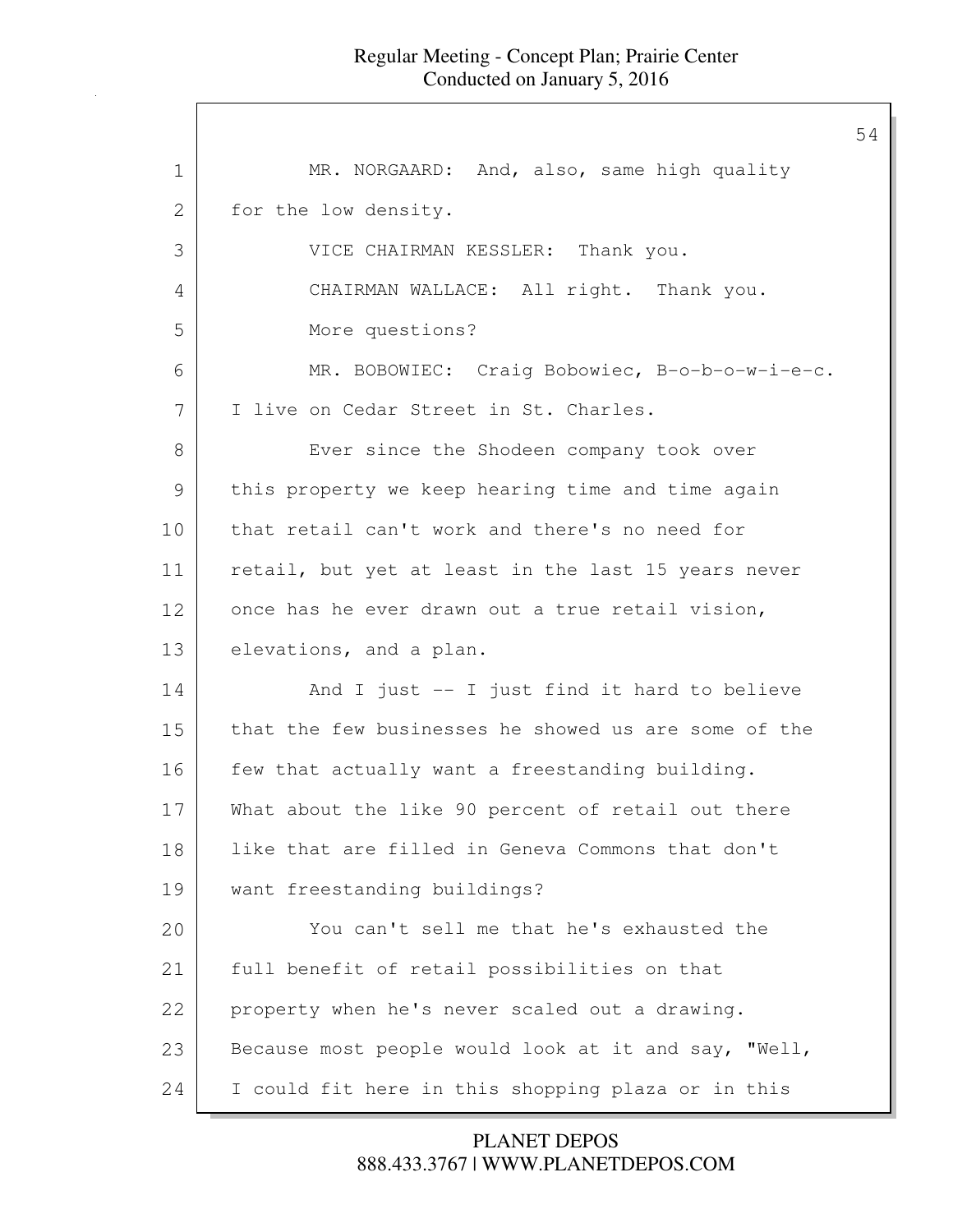| 1             | mall" or whatever. And I just for the life of me I   |
|---------------|------------------------------------------------------|
| 2             | cannot buy his argument that we have to waste        |
| 3             | 80 percent of that property with residential and     |
| 4             | throw away the opportunities. As Brian says, that    |
| 5             | we still have some obvious -- hundreds of millions   |
| 6             | of dollars of retail need in this area.              |
| 7             | Then I also arque with his argument that             |
| 8             | we're not on the Randall Road corridor when Costco   |
| $\mathcal{G}$ | you have to go down Oak Street to gain entrance into |
| 10            | it; Meijer's you've got to go up 38 off of Randall   |
| 11            | Road most of the time to turn in. It's no different  |
| 12            | if there was retail kitty-corner on the St. Charles  |
| 13            | Mall property. Going to Batavia Walmart you've got   |
| 14            | to turn on Fabyan Parkway, drive up to a side        |
| 15            | entrance to get into the parking lot.                |
| 16            | So I just don't think their arguments that           |
| 17            | retail is totally impossible here are viable.        |
| 18            | VICE CHAIRMAN KESSLER: So your comment               |
| 19            | regarding this particular plan is that you'd like to |
| 20            | see more retail?                                     |
| 21            | MR. BOBOWIEC: Yeah. I'd like to see like             |
| 22            | 80 percent retail and 20 percent.                    |
| 23            | And then, as Mr. Wallace had stated, in the          |
| 24            | comp plan it says no freestanding residential on     |

888.433.3767 | WWW.PLANETDEPOS.COM PLANET DEPOS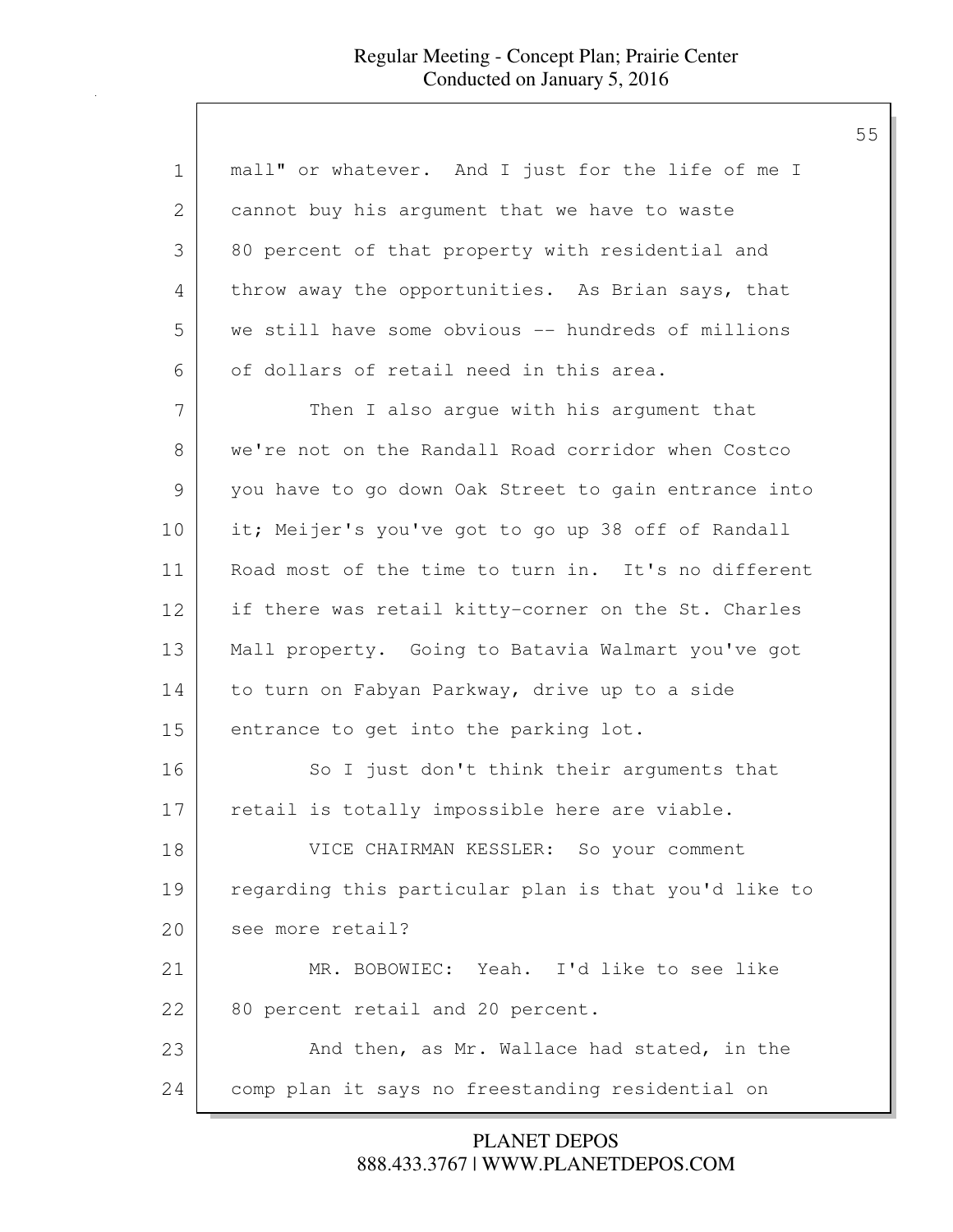1 that property. So, I mean, it doesn't meet the comp 2 plan in any way, shape, or form. 3 So that's my views. 4 MEMBER DOYLE: May I ask a follow-up 5 question real quick? 6 You mentioned drawings. To play devil's 7 advocate, the City has a drawing for the quad, lots 8 of drawings for the quad, and I support the plan for 9 the quad. Do you think that it's reasonable for the 10 City to compel this property owner to take a risk on 11 the basis of a drawing when we have quads still out 12 there? 13 MR. BOBOWIEC: I'm just saying they never 14 really marketed it and really shopped it out to come 15 here and tell us that there's no retail opportunity. 16 Do you think all the stores in the Geneva 17 Commons signed a letter of intent before the thing 18 | was ever designed knowing where they could 19 potentially fit into a development here? I mean,  $20$  you just  $-$ 21 MEMBER DOYLE: It's an issue of risk, and I 22 think the point I'm making is that the Plan Commission 23 needs to weigh in good faith the implications that are 24 being presented, which is that the zoning represents

> 888.433.3767 | WWW.PLANETDEPOS.COM PLANET DEPOS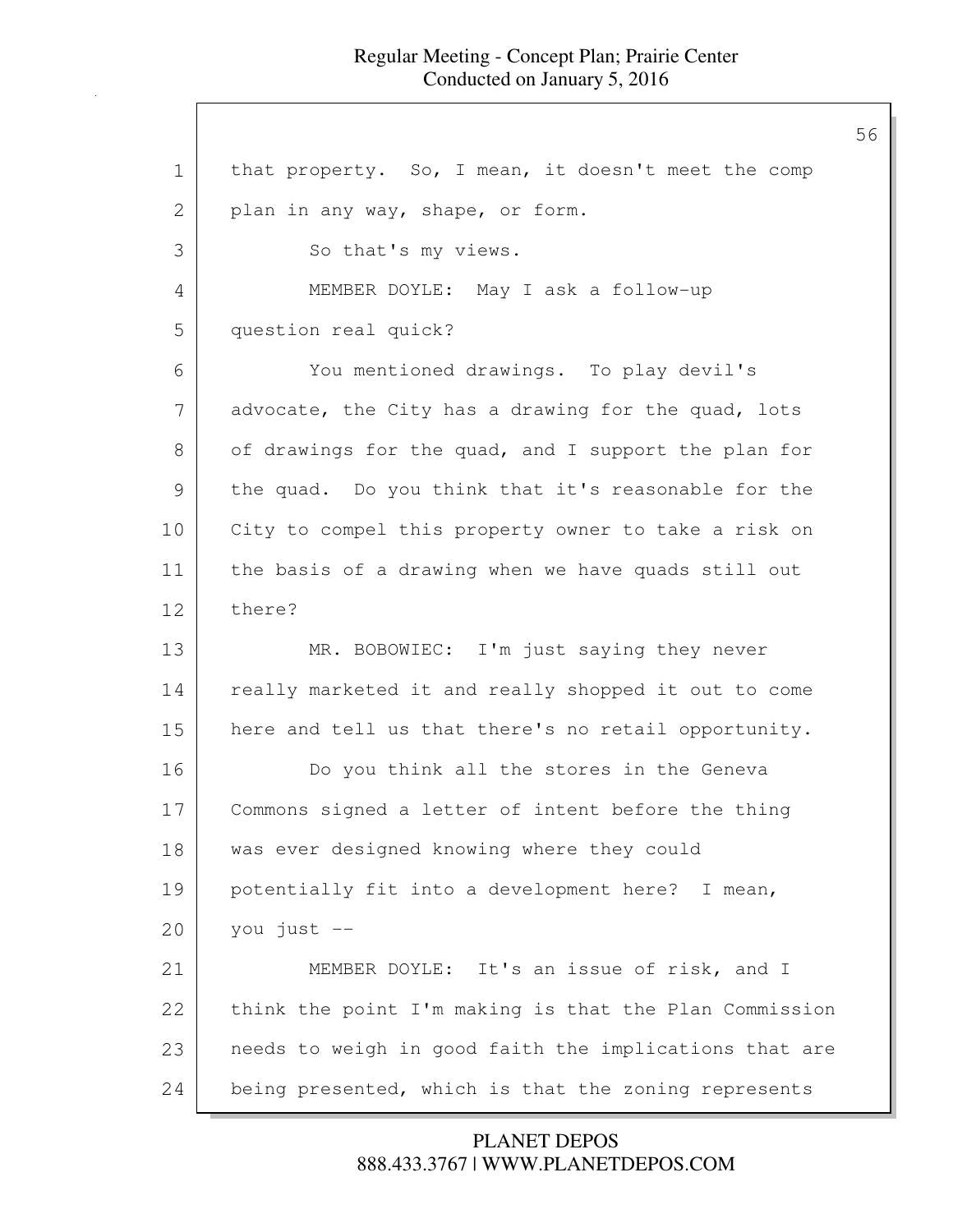| $\mathbf 1$   | a burden on our development of the property.         |
|---------------|------------------------------------------------------|
| $\mathbf{2}$  | MR. BOBOWIEC: That's what he's claiming.             |
| 3             | That's where I'm arguing. How do you claim that      |
| 4             | when you've never put together a drawing?            |
| 5             | He did a Towne Center plan; he's this retail         |
| 6             | plan. It's always retail. Never once has he          |
| 7             | presented a massive commercial development. It was   |
| $8\,$         | supposed to be an auto mall, and that never even was |
| $\mathcal{G}$ | drawn out.                                           |
| 10            | I mean, it's all smoke and mirrors with no --        |
| 11            | I mean, I would be more sympathetic to him if he did |
| 12            | have a plan for the last five years sitting there on |
| 13            | a billboard, and it's all drawn out, and he shows    |
| 14            | elevations of a beautiful shopping plaza or however  |
| 15            | they want to design it, and then he comes here and   |
| 16            | says, you know, "For five or six years we've shown   |
| 17            | the plan, we've had it designed, and nobody wants to |
| 18            | fill it up." But they have never done that. That's   |
| 19            | my argument.                                         |
| 20            | MEMBER DOYLE: Okay. That makes sense to              |
| 21            | me now.                                              |
| 22            | MR. PATZELT: Could I offer a comment to try          |
| 23            | to nip that in the bud right away?                   |
| 24            | CHAIRMAN WALLACE: Sure.                              |

888.433.3767 | WWW.PLANETDEPOS.COM PLANET DEPOS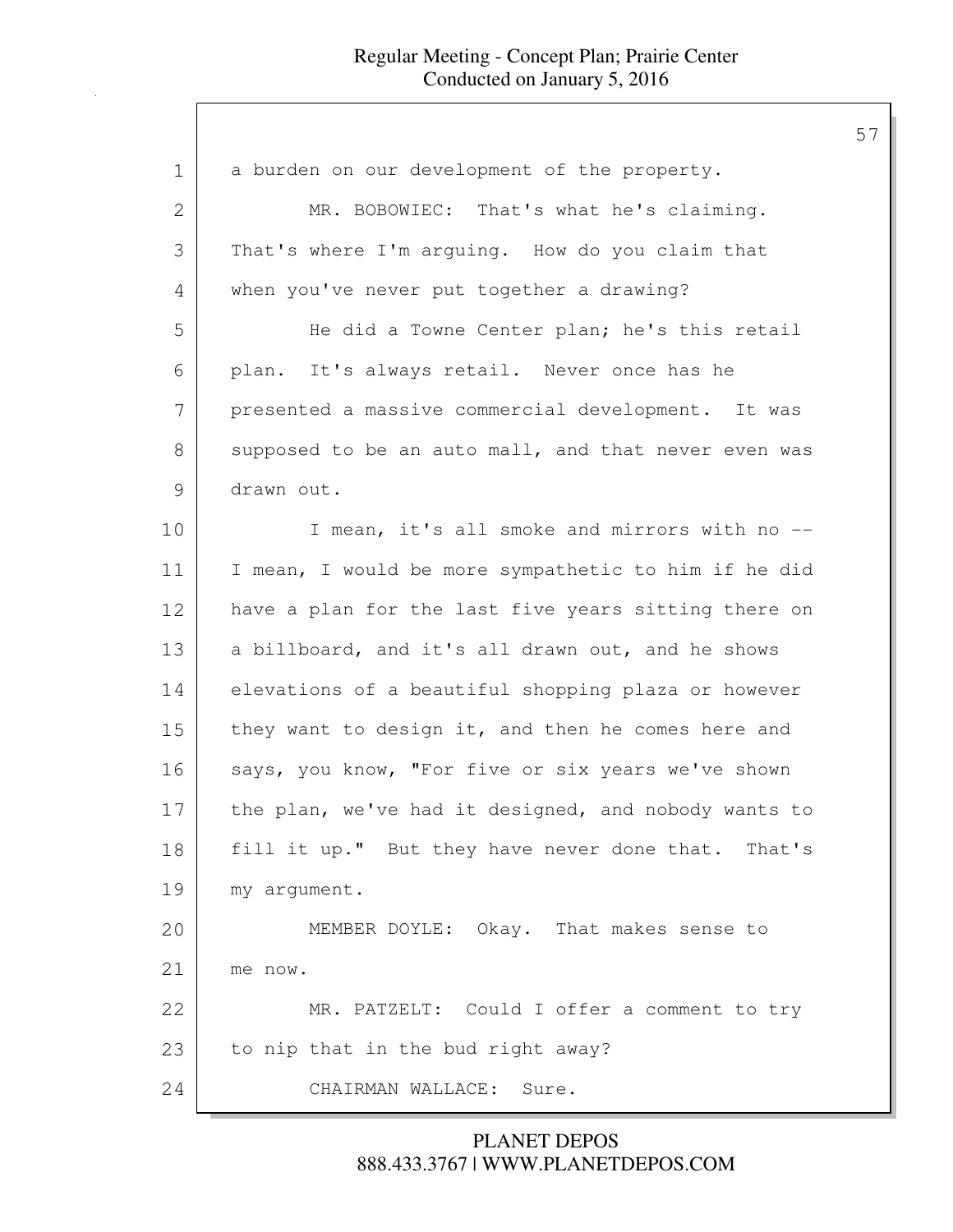| $\mathbf 1$   | MR. PATZELT: We have and I have plans. We             |
|---------------|-------------------------------------------------------|
| 2             | have marketed this property through three different   |
| 3             | occasions, and Don did not touch on it, but he did    |
| 4             | have in his slide that there were roundtable          |
| 5             | discussions and I'll start with that.                 |
| 6             | After the Town Centre project went to the no          |
| 7             | vote, we then called in two different architectural   |
| 8             | firms and three different real estate -- commercial   |
| $\mathcal{G}$ | real estate firms. As a developer and property owner, |
| 10            | we are in the retail and office market. We have       |
| 11            | about a million square feet within our portfolio.     |
| 12            | We are very interested in continuing to expand that   |
| 13            | portfolio in retail and commercial.                   |
| 14            | We had a roundtable with two real estate              |
| 15            | firms asking if there was a plan what and who they    |
| 16            | could bring as far as retailers, and that ended up    |
| 17            | bringing -- there was nobody that was interested as   |
| 18            | far as retail coming to this site.                    |
| 19            | We then contacted a developer who was in the          |
| 20            | larger mall development business and asked if they    |
| 21            | would be interested in this property. They drew       |
| 22            | plans -- worked with us, drew plans. They then sat    |
| 23            | down with their real estate brokers and asked,        |
| 24            | "Here's our plan. Who can you get for us," and the    |

888.433.3767 | WWW.PLANETDEPOS.COM PLANET DEPOS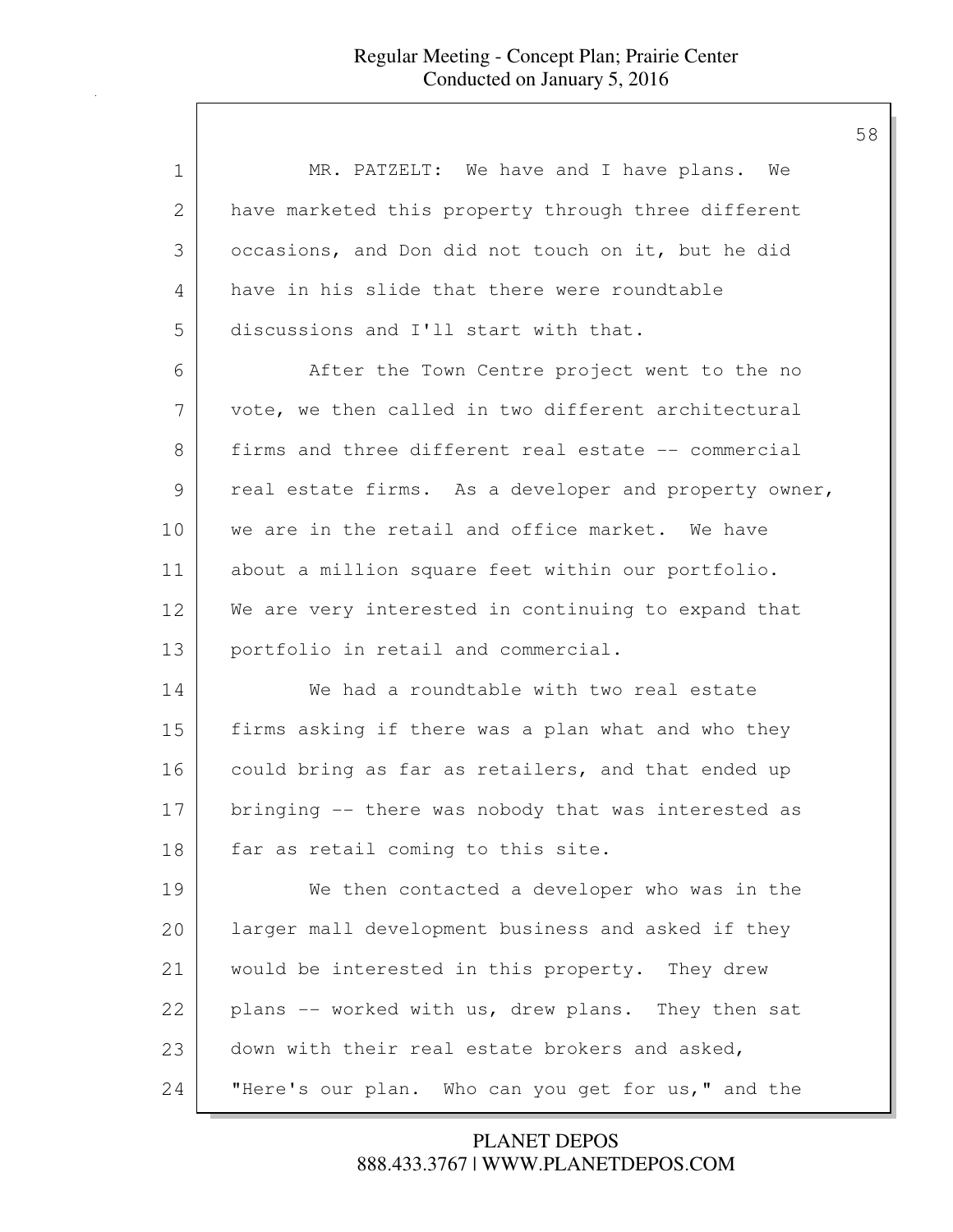| answer was, "There's nobody out there. There's       |
|------------------------------------------------------|
| nobody that's going to come."                        |
| So the gentleman doesn't know what happens           |
| inside our walls of our building. I have plans;      |
| we've drawn many plans; we have several different    |
| real estate brokers that have tried to solicit the   |
| business, and we've actually tried to truly market   |
| this property for straight commercial and it's not   |
| happening. It's not there. It's not smoke and        |
| mirrors.                                             |
| Thank you $--$ and I think, if I could add, we       |
| had a Dominick's leave on our property south of this |
| property. It sat vacant for quite some time, was     |
| marketed. We'd love to fill it up. I can't say       |
| that I'm personally proud to say that the best       |
| tenant that we could attract was the Salvation Army. |
| I would have thought that in St. Charles and in that |
| area -- and if it is Randall Road, why couldn't we   |
| attract some retailer that was better than the       |
| Salvation Army?                                      |
| I don't see us attracting large retail to            |
| the property. Thank you.                             |
| CHAIRMAN WALLACE: All right. Thank you.              |
| MS. MALAY: Kim Malay, 526 South 16th Street,         |
|                                                      |

888.433.3767 | WWW.PLANETDEPOS.COM PLANET DEPOS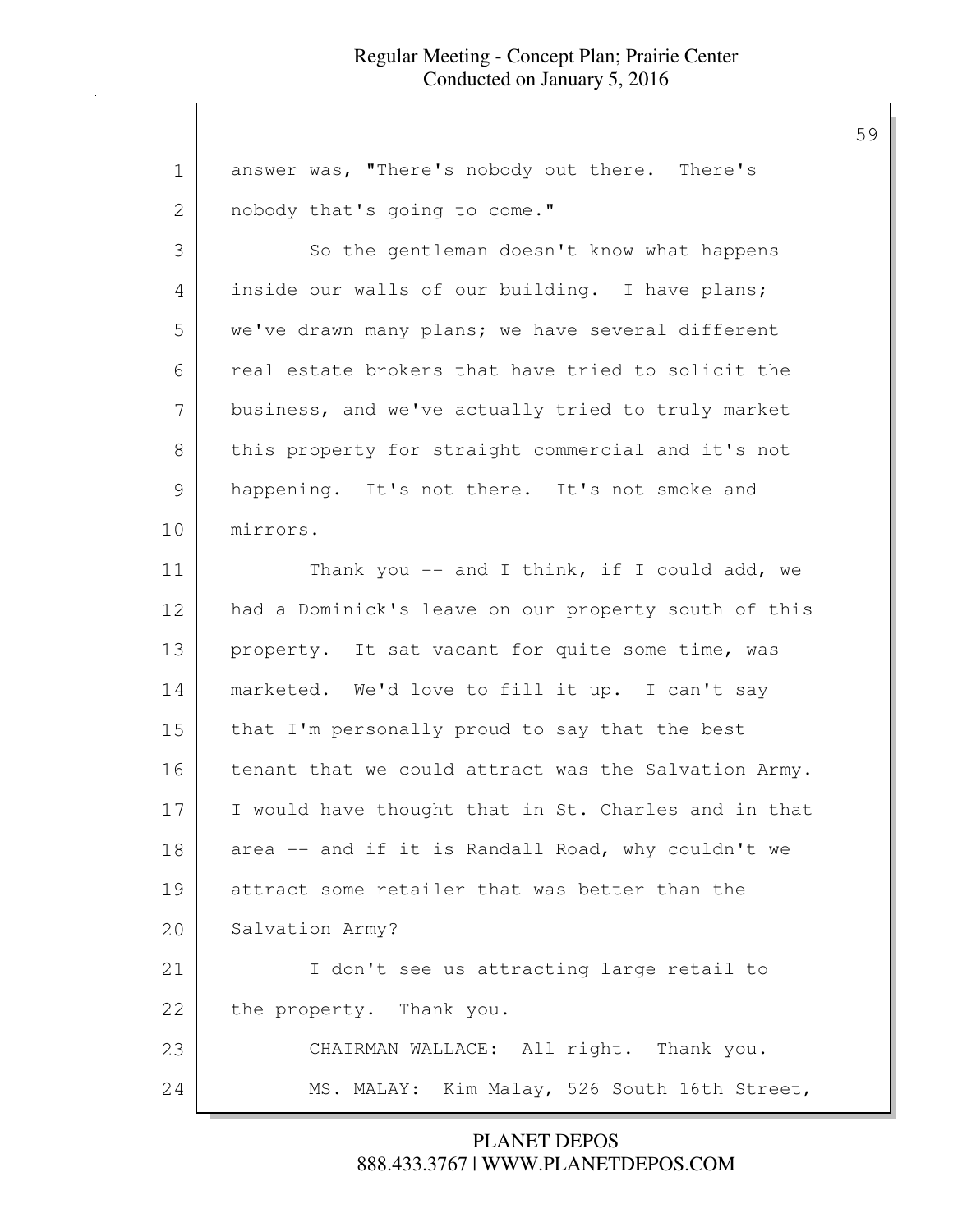1 and I'm representing the Near West Neighborhood 2 Association, as well. 3 Just a couple things. First off, kind of 4 the discussion that's just going on here, I think 5 maybe what Mr. Bobowiec failed to mention is that 6 it's not just planning that site. I believe one of 7 you kind of alluded to planning the area that is 8 under his control. And I think that does have to 9 happen. 10 I think retailers, when they come to look at 11 that site, they see blighted areas of retail that 12 aren't seeming to do anything at this point. That 13 discourages them because they look at what's going 14 | to happen in the future to that site. 15 So I think a full comprehensive plan of that 16 area is a good thing to have for that site so that 17 we can really start planning, and it needs to be a 18 cooperative effort between the City and the 19 developer. 20 As far as the plan at hand -- and I'm going 21 to say something that Mr. Patzelt said to me a year 22 ago when we met is, this project has to have -- or a 23 project in general has to have a reason to be. And 24 right now that's lacking. It's basically an

> 888.433.3767 | WWW.PLANETDEPOS.COM PLANET DEPOS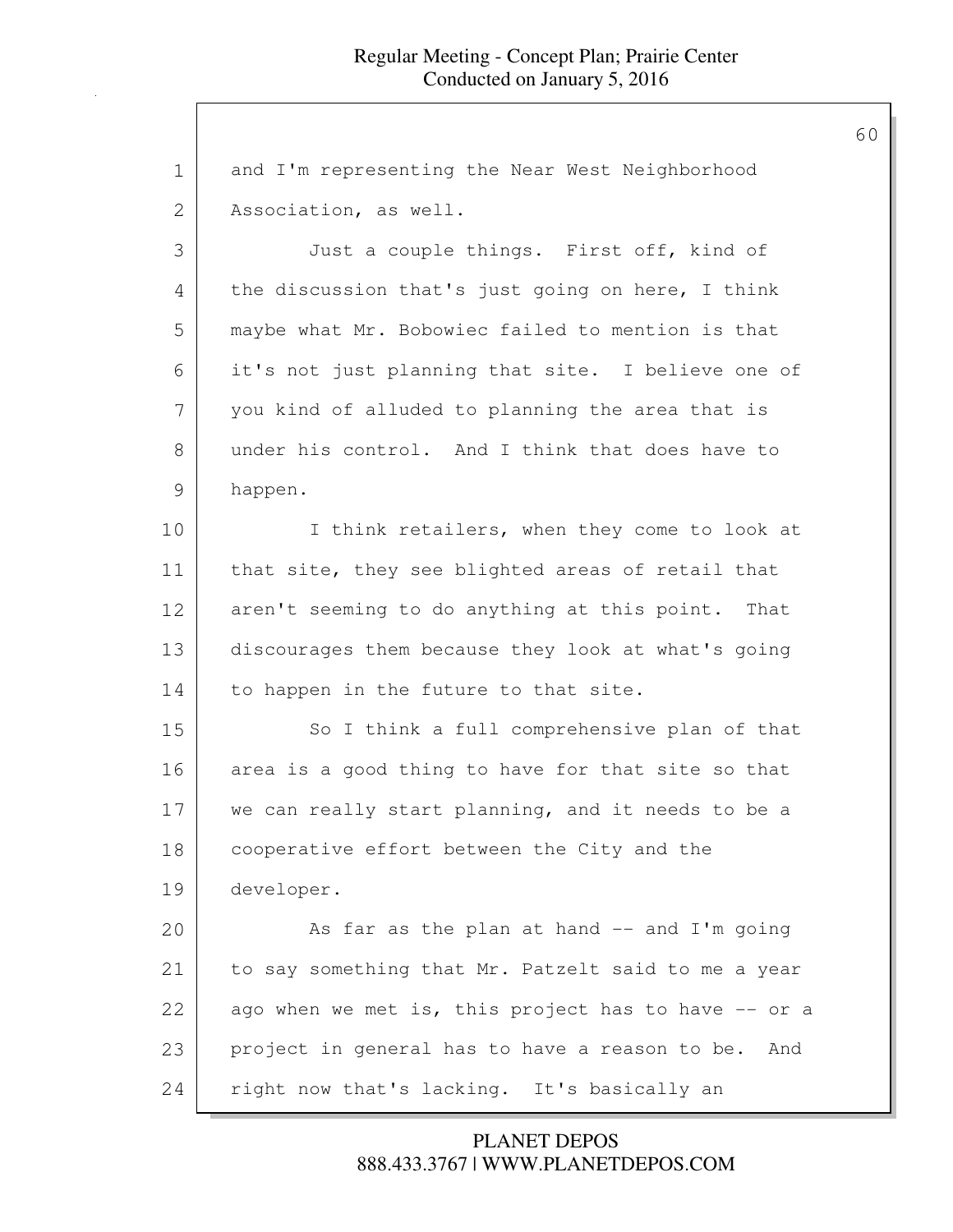| $\mathbf 1$ | apartment complex with some stores or whatever in     |
|-------------|-------------------------------------------------------|
| 2           | front of it. There's no sense of community to it      |
| 3           | yet, and I think, you know, to allude to what you     |
| 4           | were saying, Mr. Doyle, you need to have that sense   |
| 5           | of community, that walkability, that feeling like it  |
| 6           | belongs because it is going up against a residential  |
| 7           | neighborhood.                                         |
| 8           | So I really would encourage us to kind of             |
| 9           | think out of the box on the design of this plan and   |
| 10          | not just make it a --                                 |
| 11          | CHAIRMAN WALLACE: So let me just interrupt            |
| 12          | you. So speaking specifically on the design, what     |
| 13          | constructive comments can you make to the developer?  |
| 14          | What changes would you make in order to $-$ -         |
| 15          | MS. MALAY: Make it have more a sense of               |
| 16          | neighborhood, you know, make it feel like -- I'll     |
| 17          | use Oak Park and even Chicago neighborhoods where     |
| 18          | you have apartment buildings but you have that sense  |
| 19          | of community, the sidewalks, the landscaping, just    |
| 20          | everything. It's not -- take Savannah, Georgia,       |
| 21          | You've got the square developments, the walk<br>even. |
| 22          | investments; you've got the green space and the       |
| 23          | walks in the middle of that square.                   |
| 24          | So you have these areas that people can enjoy;        |

888.433.3767 | WWW.PLANETDEPOS.COM PLANET DEPOS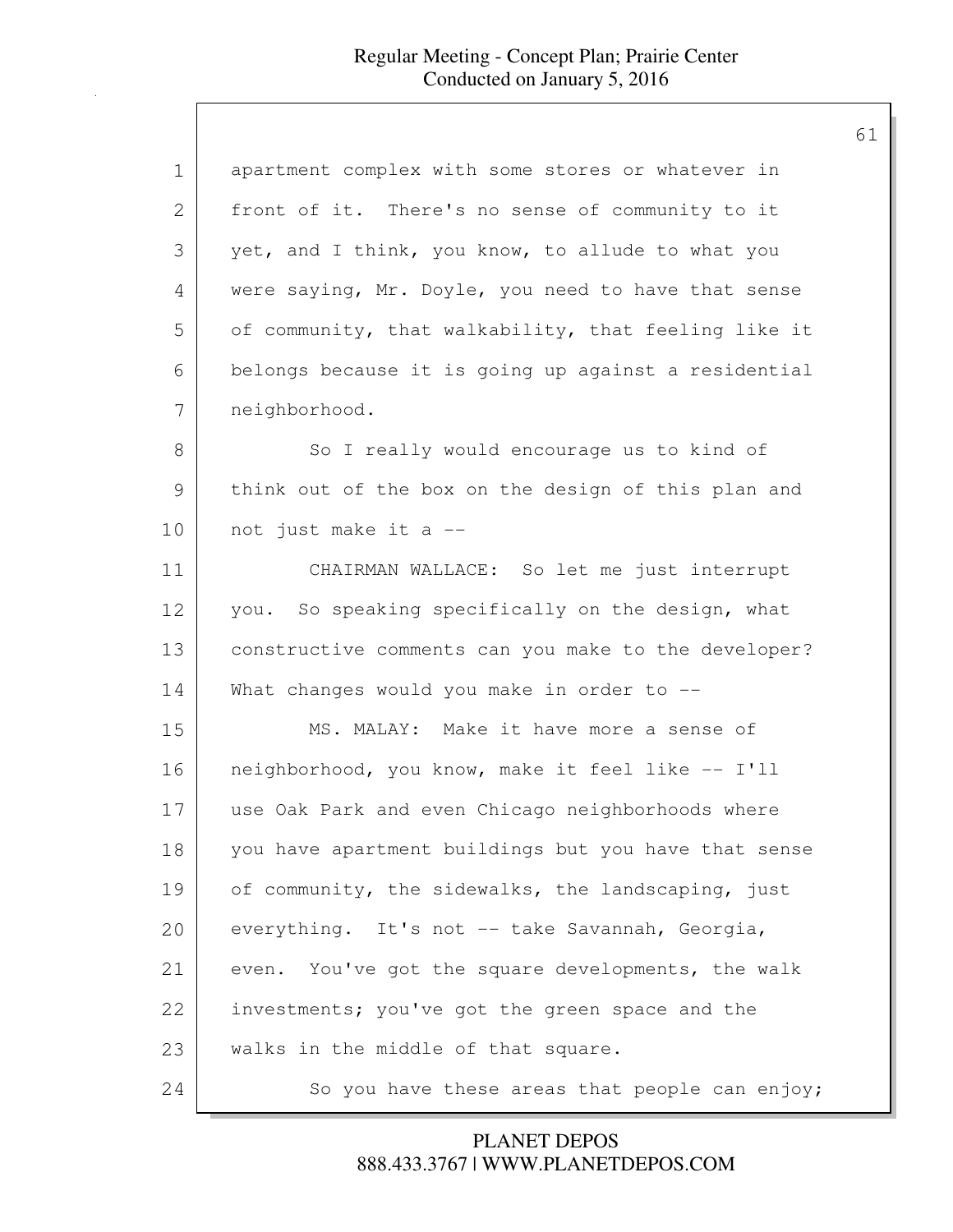| $\mathbf 1$  | you have the walkability; you have just a feeling    |
|--------------|------------------------------------------------------|
| $\mathbf{2}$ | like it's a neighborhood and not a complex because   |
| 3            | that's really what we're looking at right now.       |
| 4            | MEMBER DOYLE: I just want to say I agree             |
| 5            | with everything you're saying 100 percent. I do      |
| 6            | have a question for you.                             |
| 7            | MS. MALAY: Sure.                                     |
| 8            | MEMBER DOYLE: So I'm from Oak Park. Are              |
| 9            | you familiar with the Whiteco project, Whiteco       |
| 10           | Tower?                                               |
| 11           | MS. MALAY: No.                                       |
| 12           | MEMBER DOYLE: Well, it was a very -- and I           |
| 13           | mean very -- controversial proposal. It's a          |
| 14           | 14-story residential LEED certified high-end         |
| 15           | condominium building in downtown Oak Park.           |
| 16           | MS. MALAY: Maybe I do. I just didn't know            |
| 17           | it by that name.                                     |
| 18           | MEMBER DOYLE: It has a two-story Trader              |
| 19           | Joe's in the bottom level. I have a friend who is a  |
| 20           | developer in Oak Park who lives there. It is a       |
| 21           | magnificent building. And the community was just     |
| 22           | fit to be tied when that proposal came forward       |
| 23           | because it's really big and tall; it's really dense. |
| 24           | The intersection of Harlem and Lake is a nightmare   |
|              |                                                      |

888.433.3767 | WWW.PLANETDEPOS.COM PLANET DEPOS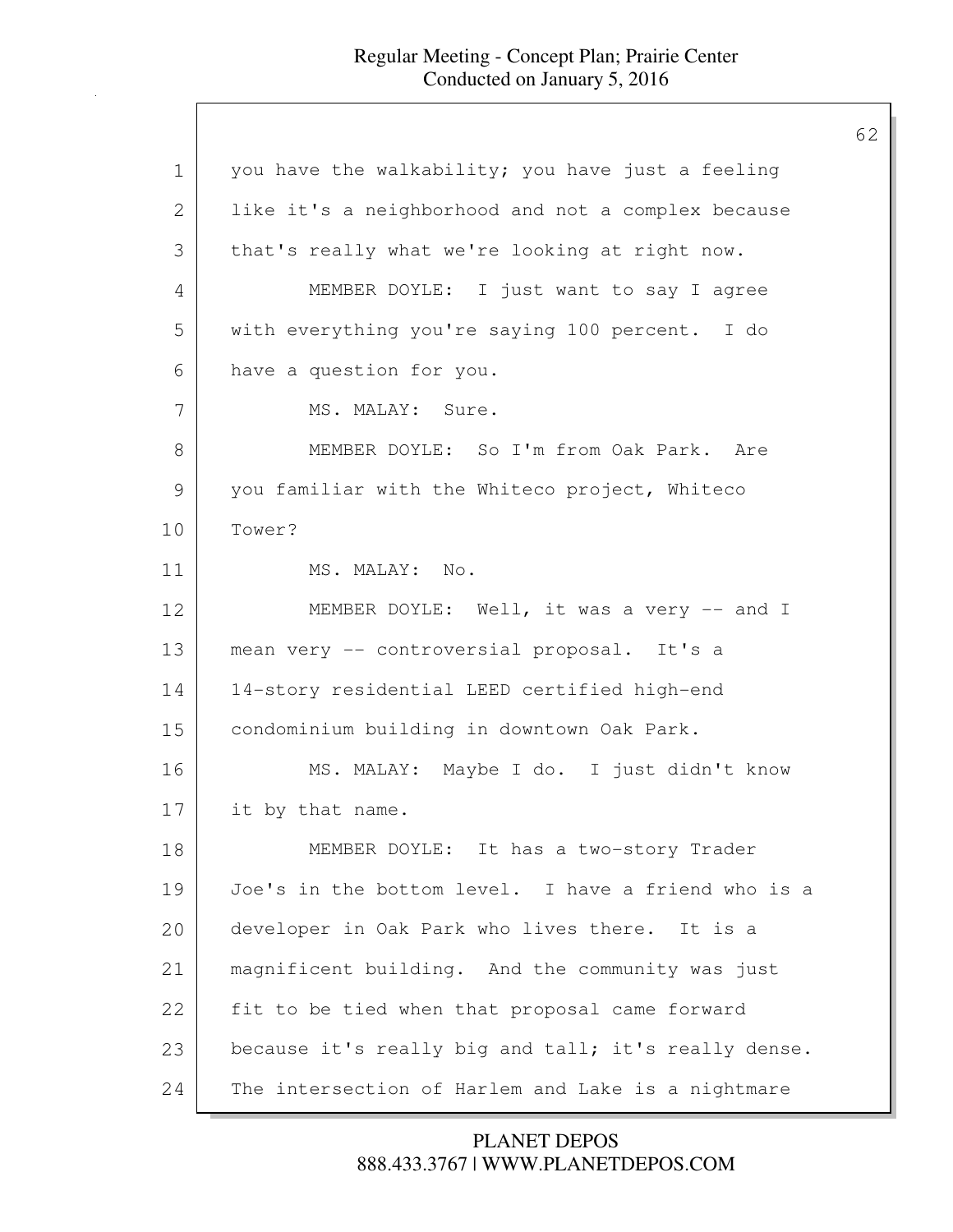1 because it's a truck route.

| $\overline{2}$ | So I agree with everything you're saying               |
|----------------|--------------------------------------------------------|
| 3              | about the things that are necessary to make for a      |
| 4              | vibrant, walkable community, and these are the         |
| 5              | reasons why I supported a Town Centre originally       |
| 6              | back in 2010 because I saw and I maintain that the     |
| 7              | potential of that proposal was there with the form-    |
| 8              | based code, with all of the concessions that we had    |
| $\mathcal{G}$  | at that time.                                          |
| 10             | And I'll give you a preface of where I'm               |
| 11             | going to go later tonight. I'm going to say that       |
| 12             | that's where I really think this needs to go back      |
| 13             | It needs to go back to something that's more --<br>to. |
| 14             | the West Neighborhood Center model is town center or   |
| 15             | town plaza, whatever you want to name it.              |
| 16             | But the question $--$ what we did was we               |
| 17             | stopped the conversation at the critical junction      |
| 18             | when the City could have said, okay, "There are a      |
| 19             | lot of good elements here; there are a lot of things   |
| 20             | that are compelling about this, it's still too         |
| 21             | dense, let's continue the conversation."               |
| 22             | So do you think that that's the direction              |
| 23             | that the conversation should go?                       |
| 24             | I think it has a potential.<br>MS. MALAY:<br>The       |

888.433.3767 | WWW.PLANETDEPOS.COM PLANET DEPOS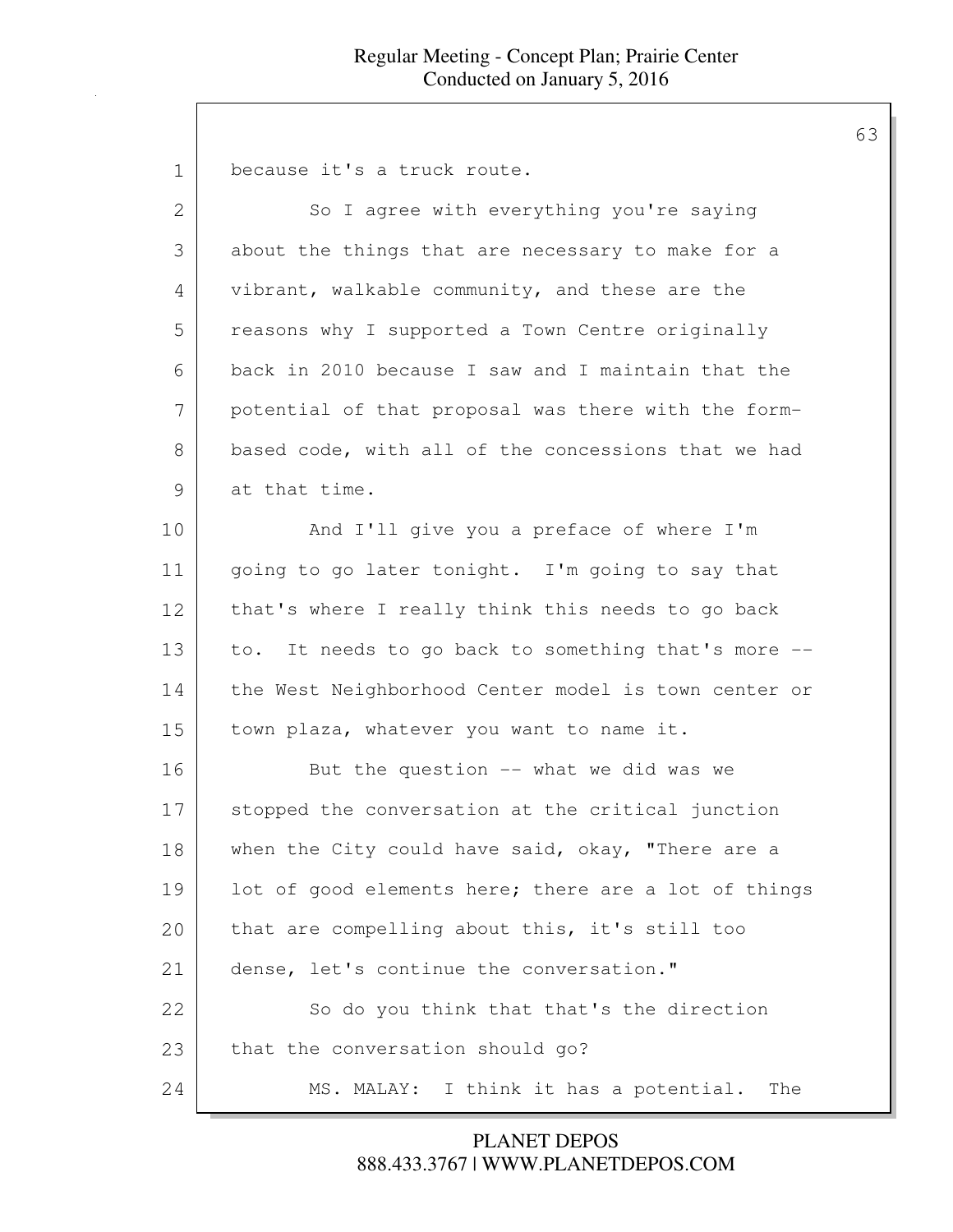| $\mathbf 1$   | density is still too high, especially for that       |
|---------------|------------------------------------------------------|
| 2             | neighborhood to handle. You know, one thing -- and   |
| 3             | I believe the City can kind of attest to this        |
| 4             | because I got my information from them was we have   |
| 5             | approximately 1600 units in the area as it is versus |
| 6             | 800 on the other side of town. So we are already     |
| 7             | housing well over the majority of rental properties  |
| 8             | on that side of town.                                |
| $\mathcal{G}$ | So that's something to think about. And a            |
| 10            | good percentage of that is in that area. You know,   |
| 11            | when you look at between 64 and 38, we're housing a  |
| 12            | lot of it, and it does impact property values and    |
| 13            | that type of thing. But I know we're not here to     |
| 14            | talk about that today.                               |
| 15            | But the other thing is that I do still feel $-$ -    |
| 16            | I believe it was actually their representative who   |
| 17            | made the comment about massing, retail massing and   |
| 18            | that downtown has it. This project isn't producing   |
| 19            | any of that, and so you are setting any retail up    |
| 20            | for failure that way.                                |
| 21            | So if we want the other side of 38 to be             |
| 22            | successful, if we want whatever goes in that side,   |
| 23            | in our side to be successful, you've got to produce  |
| 24            | more massing for the retail, as well.                |

888.433.3767 | WWW.PLANETDEPOS.COM PLANET DEPOS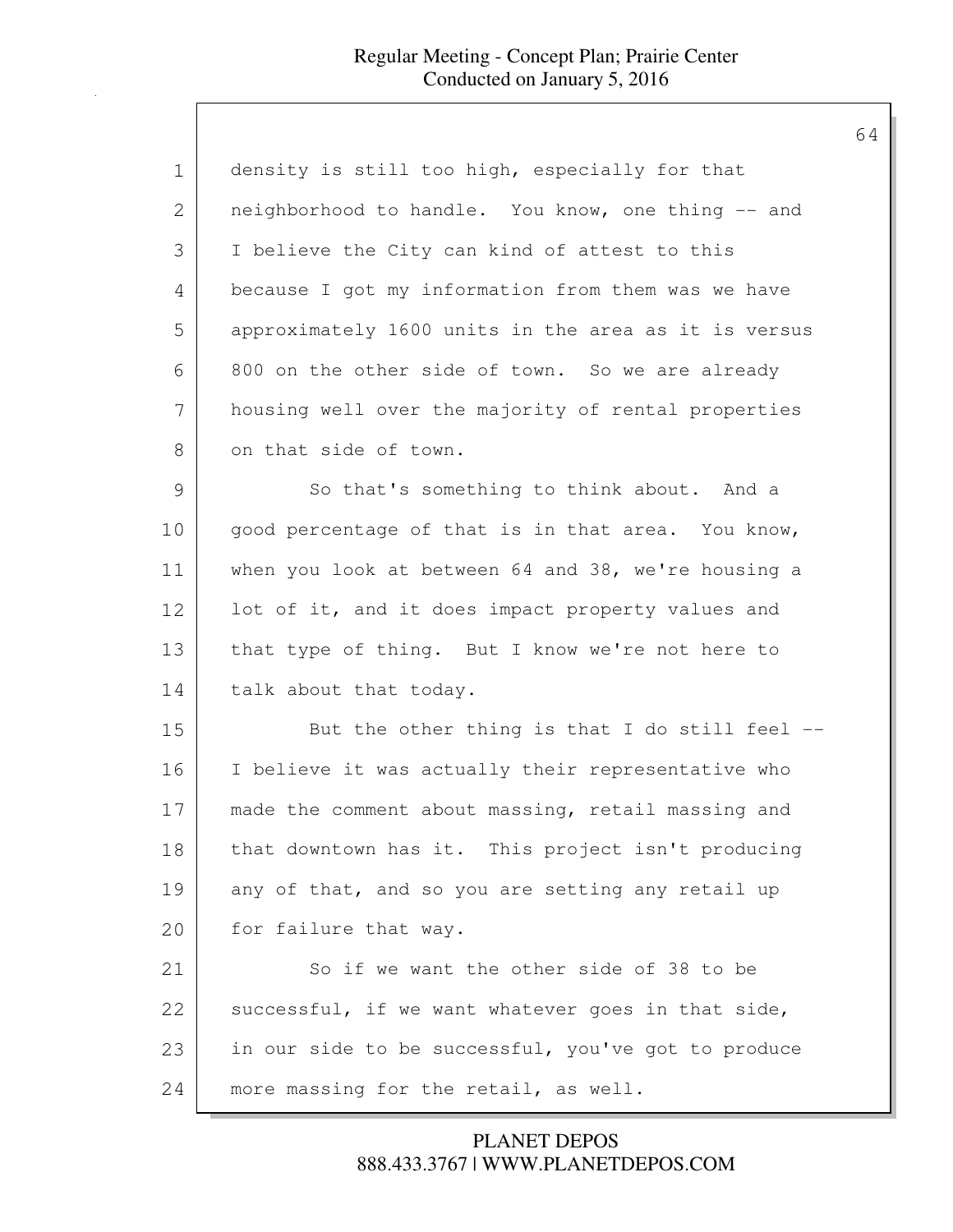| $\mathbf 1$  | Those would be my comments.                           |
|--------------|-------------------------------------------------------|
| $\mathbf{2}$ | VICE CHAIRMAN KESSLER: Can I summarize?               |
| 3            | MS. MALAY: Sure.                                      |
| 4            | VICE CHAIRMAN KESSLER: Show a creation of a           |
| 5            | sense of neighborhood, less density, and more retail? |
| 6            | MS. MALAY: Right. 80/20, I don't know if              |
| 7            | that's the case, but I think there's a good $-$ - I   |
| 8            | think we can come to a compromise on that, but it's   |
| 9            | got to be something definitely more than what we're   |
| 10           | getting because it's 80/20 right now in the wrong     |
| 11           | direction.                                            |
| 12           | VICE CHAIRMAN KESSLER: Interestingly,                 |
| 13           | everybody's comments are pretty much the same, lower  |
| 14           | density/more retail.                                  |
| 15           | MS. MALAY: Again, if you want success for             |
| 16           | any of the retail, it's got to have more massing.     |
| 17           | That's just smart retail planning.                    |
| 18           | VICE CHAIRMAN KESSLER: Thank you.                     |
| 19           | CHAIRMAN WALLACE: Yes.                                |
| 20           | MS. BELL-LASOTA: Vanessa Bell-LaSota,                 |
| 21           | 1610 Howard Street, B-e-1-1, dash, L-a-S-o-t-a.       |
| 22           | I was encouraged by the two phrases "context          |
| 23           | sensitive" and "situational approach to design," and  |
| 24           | that's exactly what everybody is saying, that there   |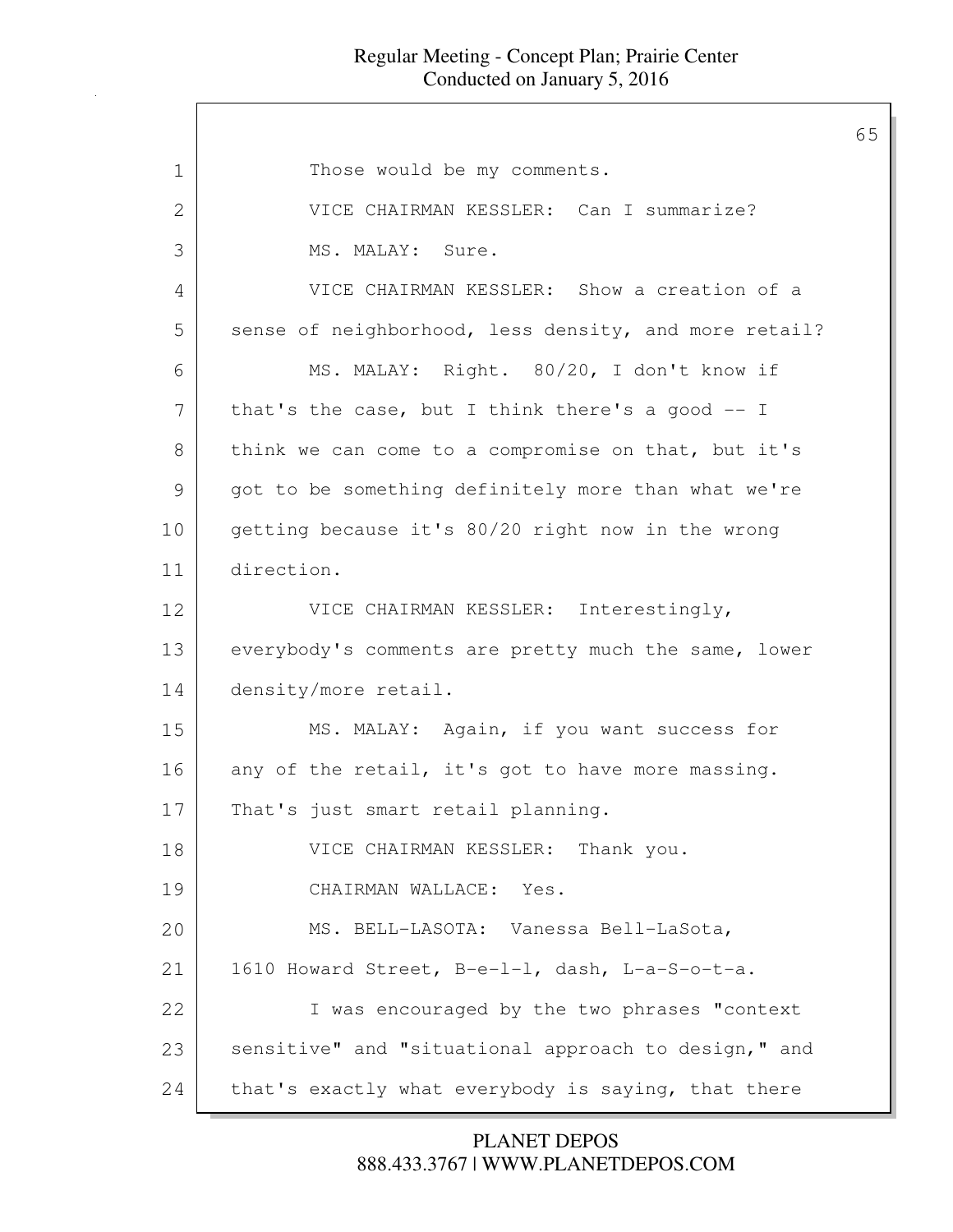| 1             | is a context here. This neighborhood is not a Mill   |
|---------------|------------------------------------------------------|
| 2             | Creek quality in terms of space or design. There     |
| 3             | are, you know, quite a lot of apartment complexes.   |
| 4             | So my concern in all of the plans was the            |
| 5             | statement that kept being made as market conditions  |
| 6             | will prevail that will determine the quality, the    |
| 7             | high-end, the moderate. That keeps getting tagged    |
| 8             | to all the plans.                                    |
| $\mathcal{G}$ | So my concern with Plans $1, 2,$ and $3$ is the      |
| 10            | rollout of the plan in terms of time. That's been a  |
| 11            | question that will be in the application process I   |
| 12            | know, but that matters because market conditions     |
| 13            | will change over time. So my concern is that it      |
| 14            | rolls out with the number of buildings if we can get |
| 15            | a lower density that are consistent with quality.    |
| 16            | Because there's a transient quality that is          |
| 17            | a part of our neighborhood that we embrace. So if    |
| 18            | we're going to build more apartments with turnovers  |
| 19            | and more rental townhomes, whatever it is, it's the  |
| 20            | quality of the neighborhood we're talking about,     |
| 21            | too, not just density but the quality of that        |
| 22            | density, and that's what matters to me on            |
| 23            | 1610 Howard Street.                                  |
| 24            | So my concern is, as we go along, what does          |

888.433.3767 | WWW.PLANETDEPOS.COM PLANET DEPOS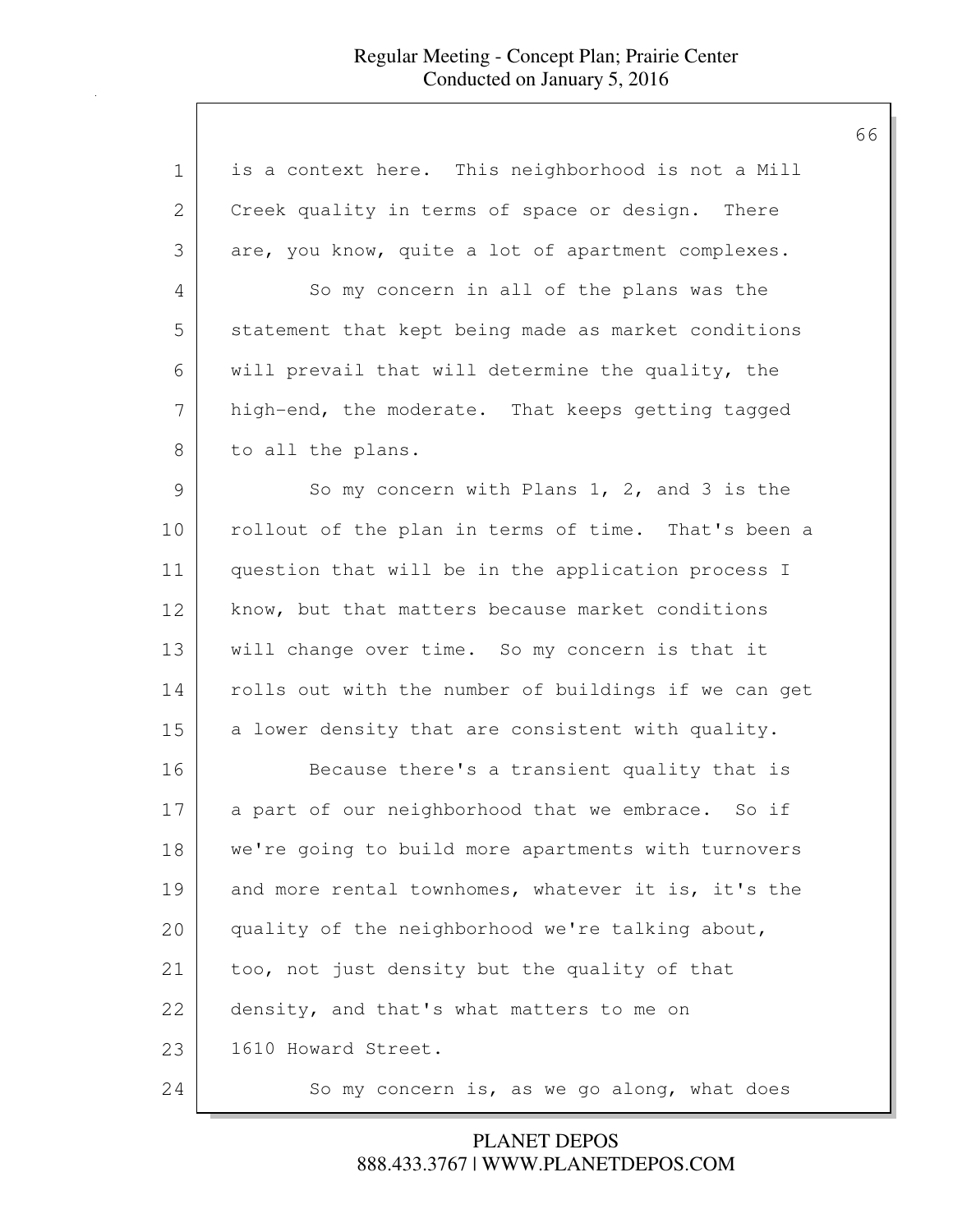| $\mathbf 1$    | that phrase mean that we're trying to create a       |
|----------------|------------------------------------------------------|
| $\overline{2}$ | neighborhood and yet we're going to let market       |
| 3              | conditions govern the materials, the quality, and    |
| 4              | possibly the density and the style, meaning more     |
| 5              | apartment rentals rather than more of a townhome     |
| 6              | condominium property.                                |
| 7              | Does that make sense?                                |
| 8              | VICE CHAIRMAN KESSLER: It does. Is there             |
| 9              | anything specific about any of those plans, though,  |
| 10             | that you would suggest a change to?                  |
| 11             | MS. BELL-LASOTA: Well, I like the -- as Kim          |
| 12             | said, when we met as the Near West Neighborhood, the |
| 13             | consensus of the group was if we could have our      |
| 14             | dreams, it would be a 70/30 proposition where        |
| 15             | 70 percent of it was marketed to retail/mixed office |
| 16             | and 30 percent towards the back, towards --          |
| 17             | VICE CHAIRMAN KESSLER: Residential --                |
| 18             | MS. BELL-LASOTA: -- Century Oaks was                 |
| 19             | residential.                                         |
| 20             | My other concern is what kind of residential         |
| 21             | market will come to the sense of place that's        |
| 22             | bracketed by still kind of a blighted property       |
| 23             | towards the Jewel, across the street of 38. Are we   |
| 24             | really going to be able to draw a Dodson Place       |

888.433.3767 | WWW.PLANETDEPOS.COM PLANET DEPOS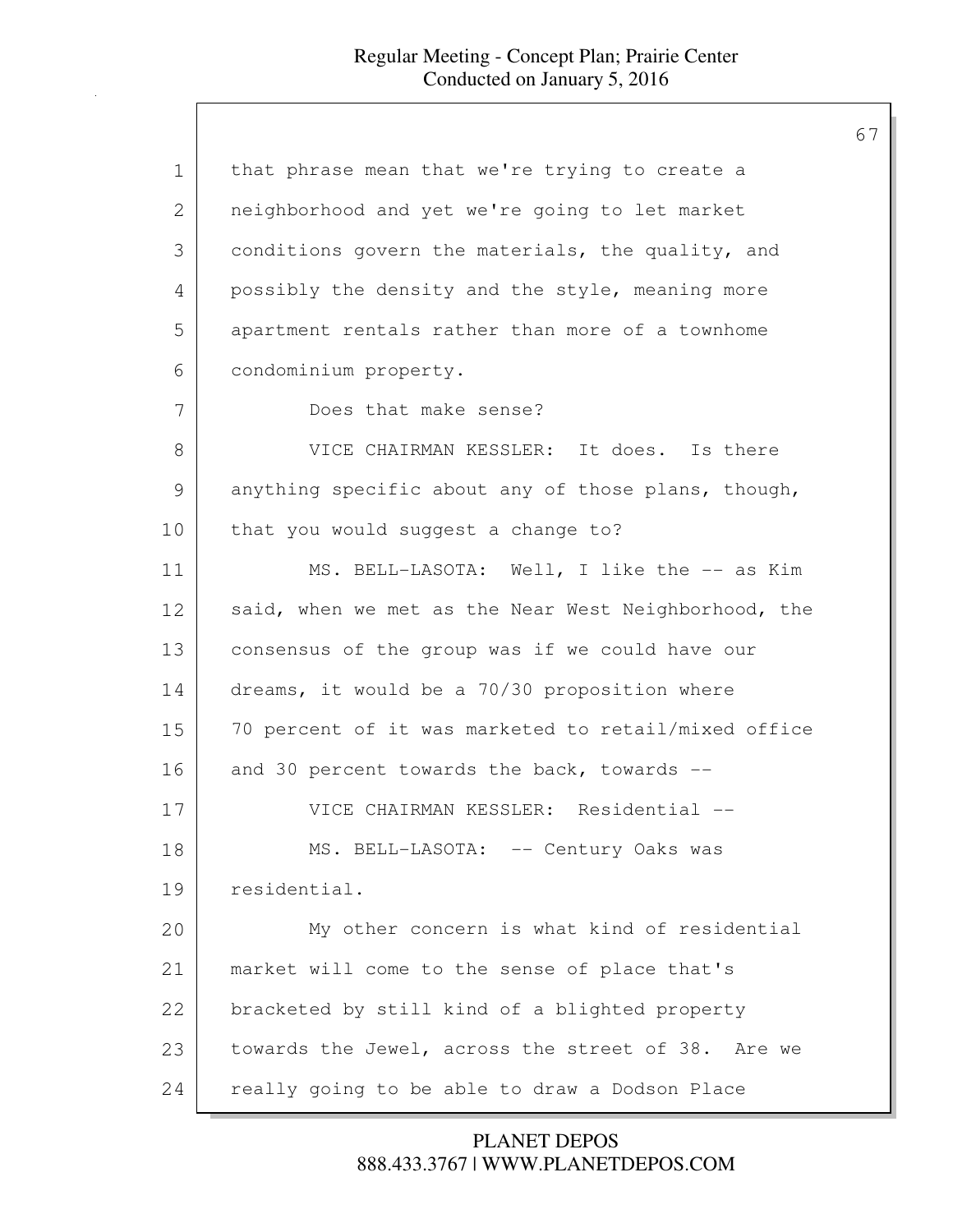1 | upscale resident unless we ask for certain 2 concessions about the environment that surrounds 3 this property? 4 So I was a little encouraged to see open 5 space with that underground parking, but I still 6 wonder who this market really is. 7 Thank you. 8 CHAIRMAN WALLACE: Dave, could I ask you, 9 would you be able to turn this to the site plan for 10 the PUD? Thank you. 11 | All right. Any other questions? Comments? 12 Yes, sir. 13 MR. VARGULICH: Good evening. 14 Peter Vargulich. V -- as in "Victor" --15 a-r-g-u-l-i-c-h, 503 16th Street. Comments are 16 really pretty minor at this point. 17 In the PUD plan for the residential, 18 certainly the idea of underground parking is 19 beneficial, but the 1.3 spaces per unit seems vastly 20 **inconsistent with a suburban market.** I don't know 21 that it has to be 2 or 2.2 or something like that. 22 I'm certainly not a proponent of paving more of the 23 | world, but having parking that doesn't facilitate 24 the residents -- a little bit that could depend on

> 888.433.3767 | WWW.PLANETDEPOS.COM PLANET DEPOS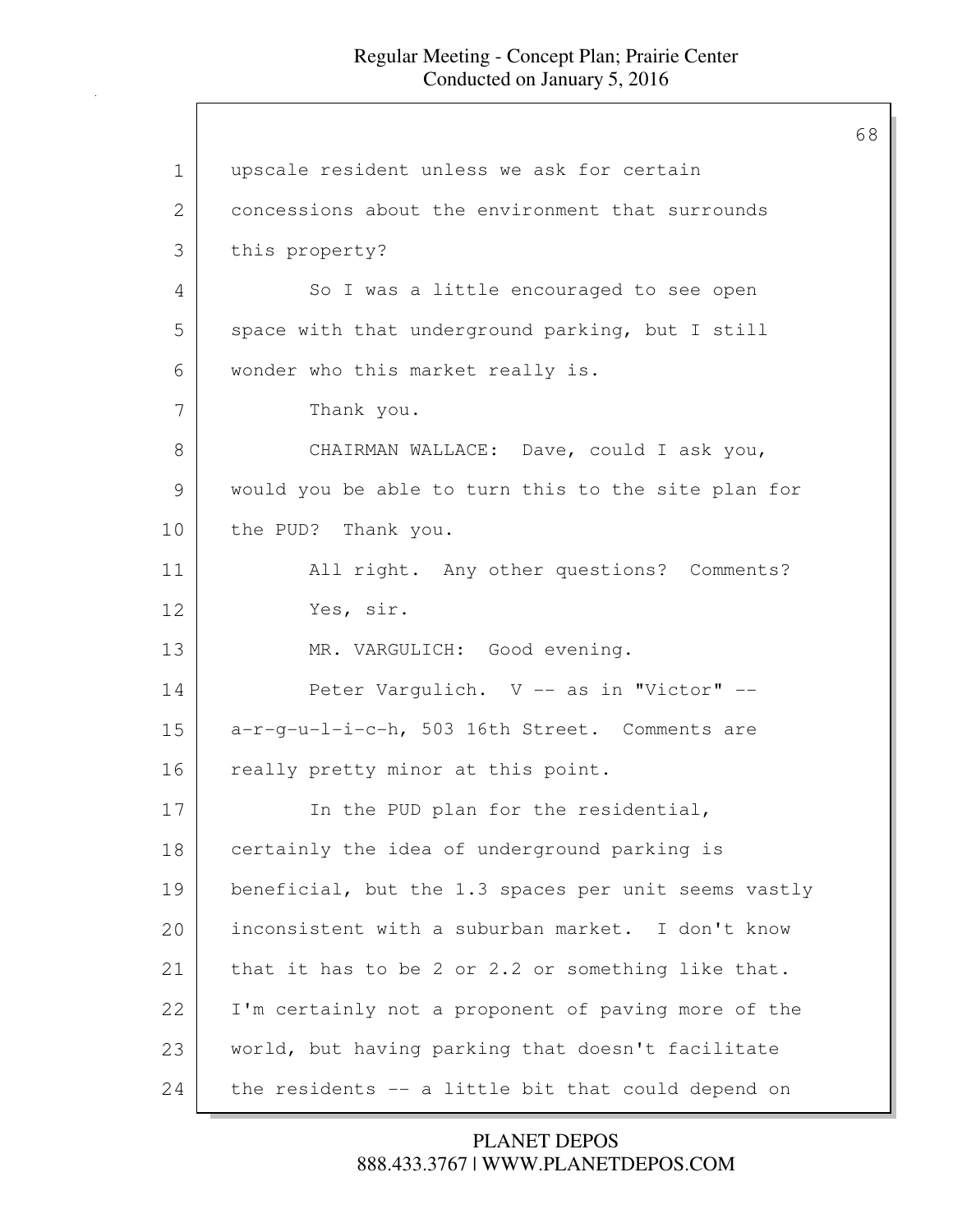| $\mathbf 1$   | the mix of units, and certainly that can be hashed     |
|---------------|--------------------------------------------------------|
| $\mathbf{2}$  | out a little bit more, but I would just be concerned   |
| 3             | about 1.3 spaces per unit.                             |
| 4             | I would also ask that if you're going to               |
| 5             | have 55,000 square feet of retail in the Area B and    |
| 6             | we're looking at creating, you know, spaces in a       |
| 7             | neighborhood and those kinds of things that there      |
| 8             | may be a consideration for public open space. All      |
| $\mathcal{G}$ | the open space within Area C is private, and the       |
| 10            | representation in the photos showed it as a gated      |
| 11            | area or a fenced community.                            |
| 12            | I'm not sure that that's really what they're           |
| 13            | proposing, but that was what was shown in the picture. |
| 14            | And that may be some public open space so if you're    |
| 15            | doing some shopping and retail that maybe there        |
| 16            | might be a park that you might want to go and spend    |
| 17            | some time in as part of the walkability. And if        |
| 18            | we're still connecting to neighbors to the northeast   |
| 19            | and further to the north across Prairie that some      |
| 20            | sort of public open space could be visible.            |
| 21            | And I would just also offer that density as            |
| 22            | a topic shouldn't dictate decisions. It should be      |
| 23            | based on full design review and also the character     |
| 24            | which you're receiving as far as buildings, the        |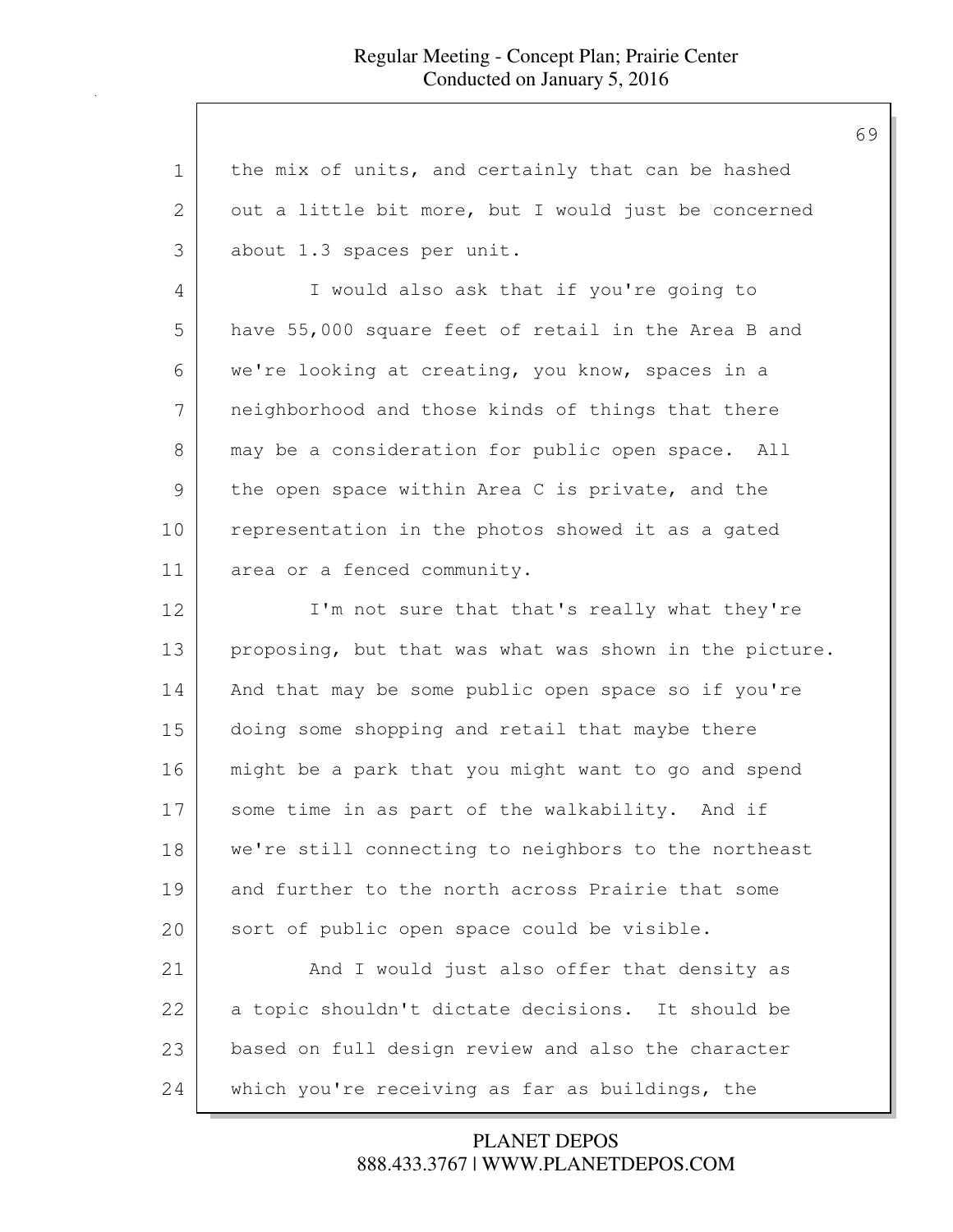1 | massing, the usability of the property, and 22 units 2 an acre, that doesn't seem overwhelming as an issue. 3 Thank you. 4 CHAIRMAN WALLACE: Dave, do you want to 5 comment on the open space issue? 6 MR. PATZELT: I think the comment was made 7 about the fence. There's -- we are not showing this 8 as a gated community. Perhaps from a photo such as 9 that there's an interpretation that it is gated, but 10 it is not intended to be a gated community. 11 CHAIRMAN WALLACE: Thank you. 12 Other questions? 13 (No response.) 14 CHAIRMAN WALLACE: All right. Going once, 15 going twice. 16 MR. BOBOWIEC: Can I just ask one more 17 question? 18 I just want to ask you about your high-end 19 | units. Are they going to include fireplaces? 20 MR. PATZELT: No. 21 MR. BOBOWIEC: Do they include in-unit 22 laundry? 23 MR. PATZELT: Yes. 24 MR. BOBOWIEC: Just stuff like that.

> 888.433.3767 | WWW.PLANETDEPOS.COM PLANET DEPOS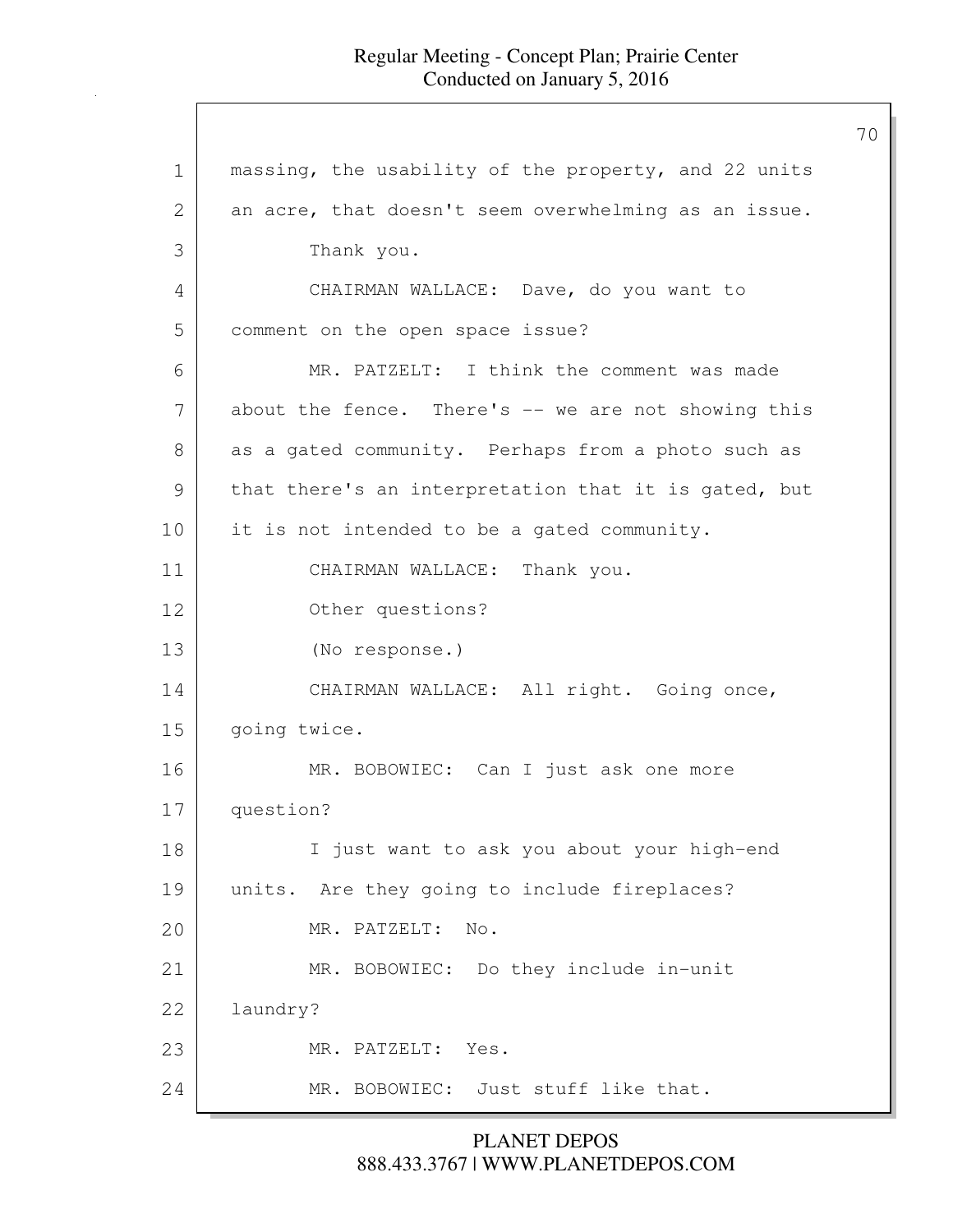| 1             | Because from your pictures, your cabinetry, they     |
|---------------|------------------------------------------------------|
| 2             | aren't high-end by any means and by any stretch of   |
| 3             | the imagination. I think what you're trying to sell  |
| 4             | us on is granite countertops and stainless steel     |
| 5             | products make an apartment high-end, and if we don't |
| 6             | put it in there, then it's not high end.             |
| 7             | What would the rents be, the difference              |
| 8             | between the PUD high-end and the lower end for like  |
| $\mathcal{G}$ | a two-bedroom apartment?                             |
| 10            | MR. PATZELT: I think somewhere in the range          |
| 11            | of about 15 to 20 cents a square foot, which is      |
| 12            | probably a 10 to 15 percent difference.              |
| 13            | MR. BOBOWIEC: So not a terrible lot.                 |
| 14            | MR. PATZELT: To some people that's quite a           |
| 15            | bit of difference.                                   |
| 16            | MR. BOBOWIEC: All right. But no fireplaces?          |
| 17            | MR. PATZELT: No fireplaces.                          |
| 18            | CHAIRMAN WALLACE: All right.                         |
| 19            | MEMBER DOYLE: I have one more question for           |
| 20            | the applicant.                                       |
| 21            | I was just thinking about the mix of                 |
| 22            | residential uses that are proposed, and it occurred  |
| 23            | to me I wanted to ask, is there any precedent for a  |
| 24            | product, residential product that features ground-   |

888.433.3767 | WWW.PLANETDEPOS.COM PLANET DEPOS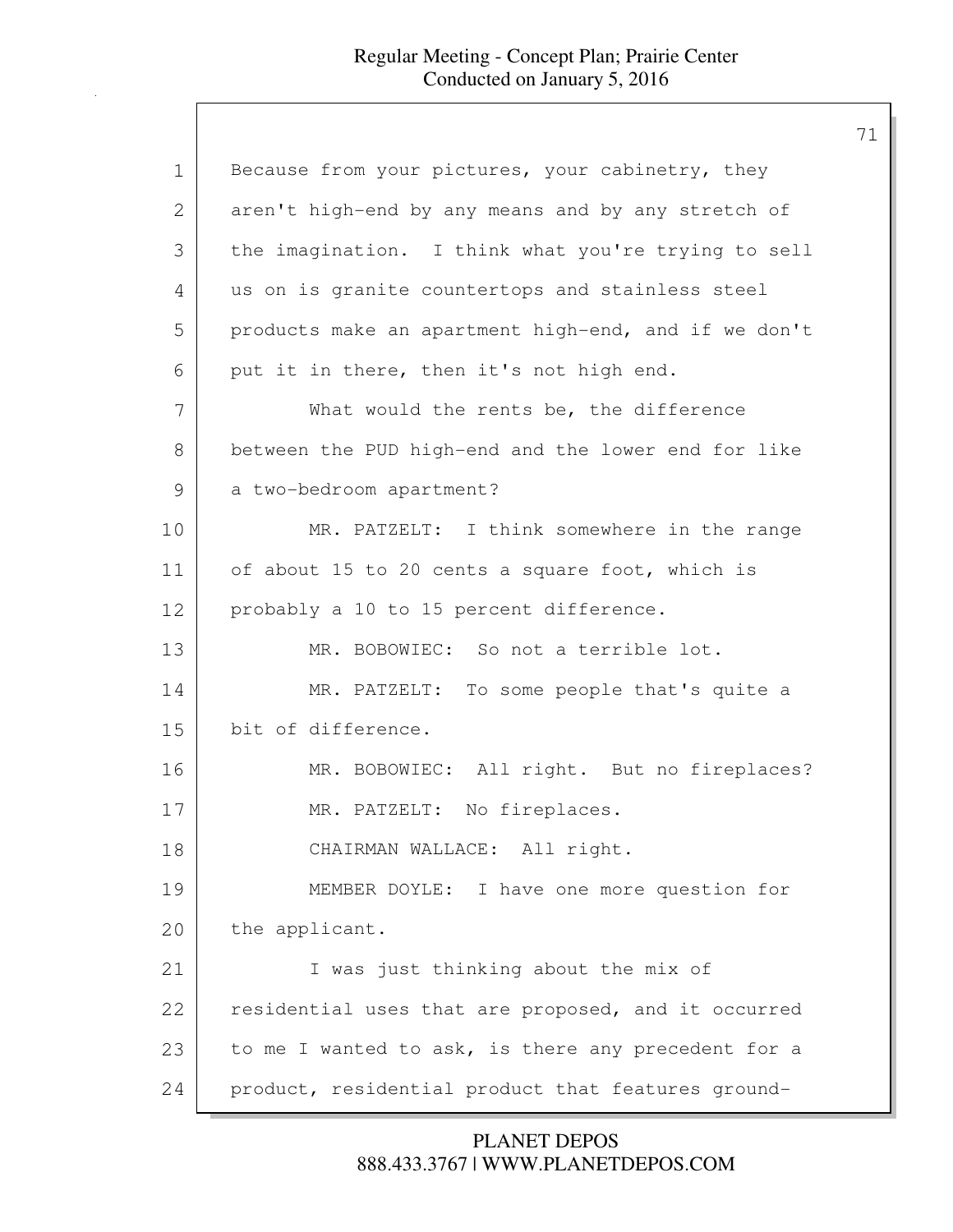| $\mathbf 1$ | level townhomes, so like a two-story townhome on the |
|-------------|------------------------------------------------------|
| 2           | ground level, like a row house, with upper-level     |
| 3           | condos or apartments on Levels 3 and 4? Are you      |
| 4           | familiar with any kind of product like that? And if  |
| 5           | not, would you be interested in exploring that kind  |
| 6           | of product?                                          |
| 7           | MR. PATZELT: Are you suggesting a two- to            |
| 8           | three-level living product?                          |
| 9           | MEMBER DOYLE: A four-level living product.           |
| 10          | MR. PATZELT: Four-level?                             |
| 11          | MEMBER DOYLE: Four-level living product.             |
| 12          | CHAIRMAN WALLACE: Per unit?                          |
| 13          | MEMBER DOYLE: No.                                    |
| 14          | CHAIRMAN WALLACE: I think that's where he --         |
| 15          | MEMBER DOYLE: A four-level living product            |
| 16          | with the ground level being primarily townhomes, row |
| 17          | homes, and upper levels maybe with a different       |
| 18          | architectural feature, they would obviously have to  |
| 19          | have an entrance at some point, so you'd have to     |
| 20          | break up the row home and have an entrance, but      |
| 21          | upper levels with high-end apartments and condos.    |
| 22          | MR. PATZELT: I have seen -- if I'm                   |
| 23          | understanding your description, I have seen          |
|             |                                                      |
| 24          | residential product like that. We have not developed |

888.433.3767 | WWW.PLANETDEPOS.COM PLANET DEPOS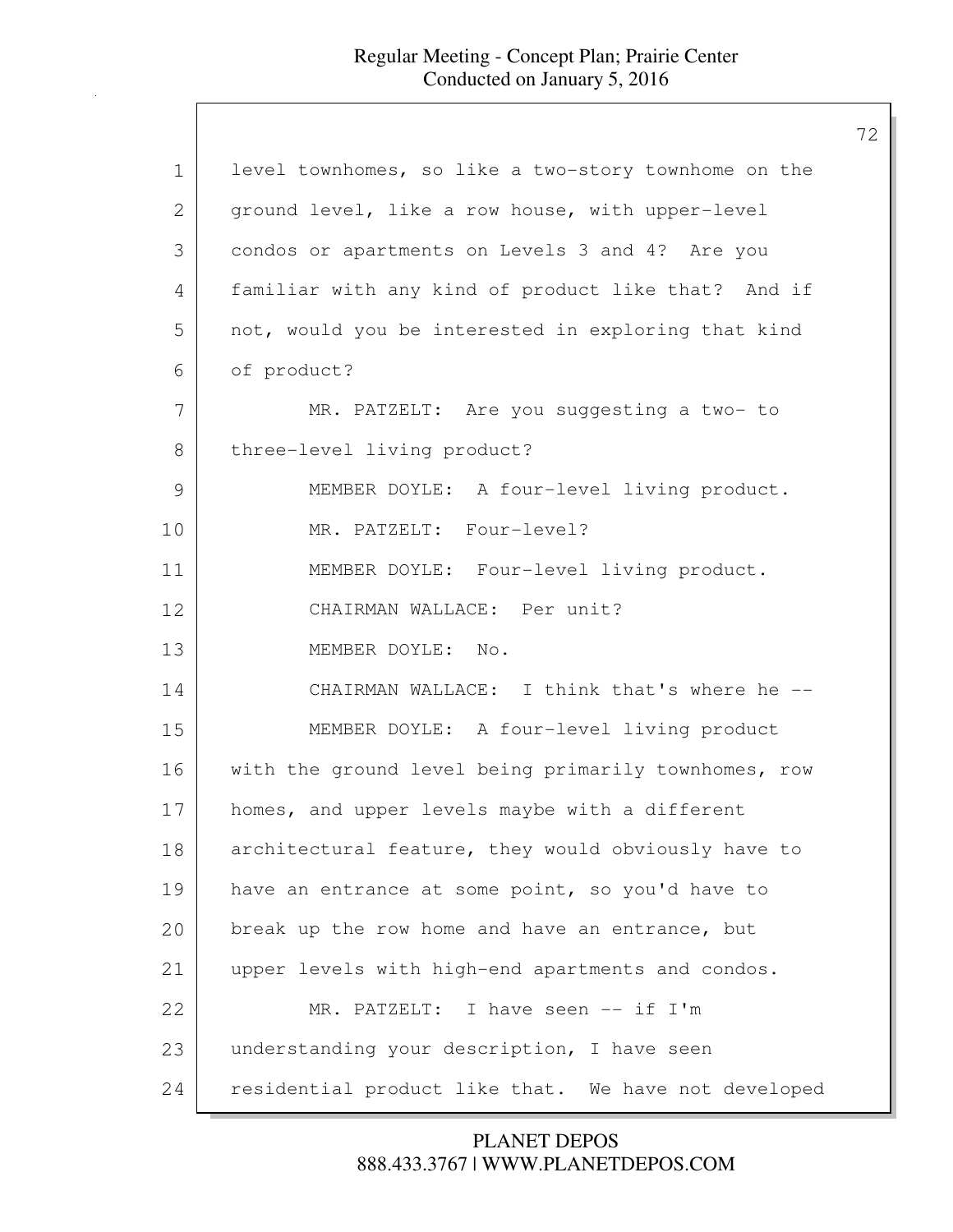73

1 or built any product like that. 2 MEMBER DOYLE: Okay. So there is a 3 precedent for that kind of product in general? 4 MR. PATZELT: Yeah. 5 MEMBER DOYLE: Okay. 6 CHAIRMAN WALLACE: All right. Other 7 questions? 8 (No response.) 9 CHAIRMAN WALLACE: Any Plan Commissioner, 10 any questions before we go to comments from the 11 Plan Commission? 12 (No response.) 13 CHAIRMAN WALLACE: All right. Anything from 14 the staff? 15 (No response.) 16 CHAIRMAN WALLACE: Okay. Then at this time 17 I will poll the Plan Commission, and, Commissioners, 18 I would ask that you let the applicant know the 19 aspects of the plan and specifically which plan you 20 are in favor of, which things you think need 21 improvement, as well as if the application did come 22 before the City, what additional pieces of information 23 or evidence do you think you would need in order to 24 make an informed decision on recommendations to the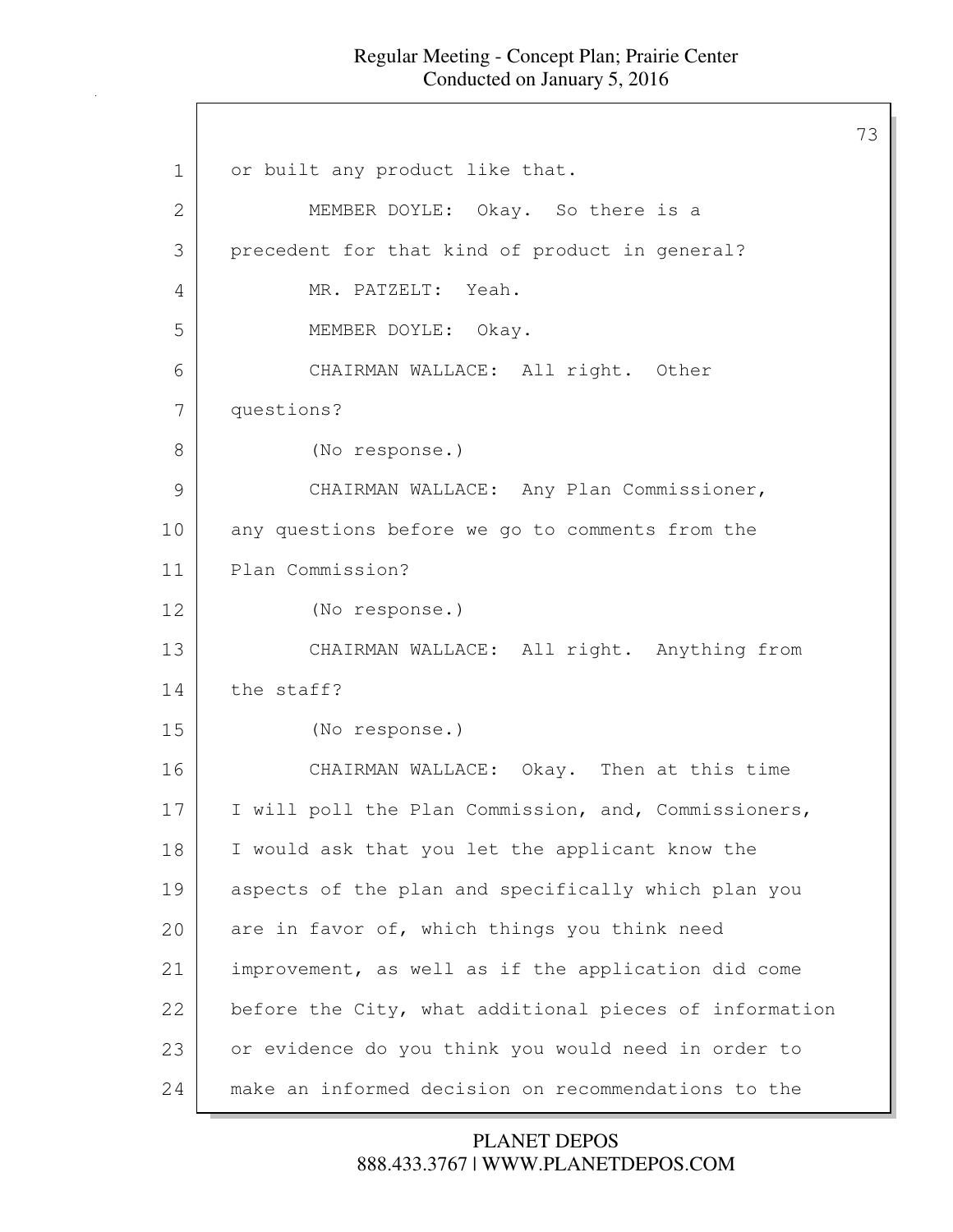1 City Council.

| 2  | So I'll start -- Michelle, if you don't                |
|----|--------------------------------------------------------|
| 3  | mind, I'm going to start with you.                     |
| 4  | MEMBER SPRUTH: Okay. That's fine.                      |
| 5  | First of all, I provided an outline earlier            |
| 6  | today just on some comments based on the conceptual    |
| 7  | plan review. I just want to go over a couple of        |
| 8  | those points, and a lot of these points have been      |
| 9  | highlighted throughout the presentation and through    |
| 10 | the residents here.                                    |
| 11 | First of all, I just wanted to commend the             |
| 12 | applicant on engagement of stakeholders. However,      |
| 13 | as spoken tonight, there may be some information       |
| 14 | that they feel has been withheld as part of the        |
| 15 | process. So it's just very important that there's      |
| 16 | transparency in the application process and going      |
| 17 | forward that comments seem to be taken on board and    |
| 18 | are taken on board.                                    |
| 19 | Now, on the $-$ I'm specifically speaking on           |
| 20 | PUD Plan 1, and some of the other comments can be      |
| 21 | actually transferred to the other plans that have      |
| 22 | been presented.                                        |
| 23 | We've talked about pedestrian infrastructure           |
| 24 | and interconnection between the neighbors.<br>There is |

888.433.3767 | WWW.PLANETDEPOS.COM PLANET DEPOS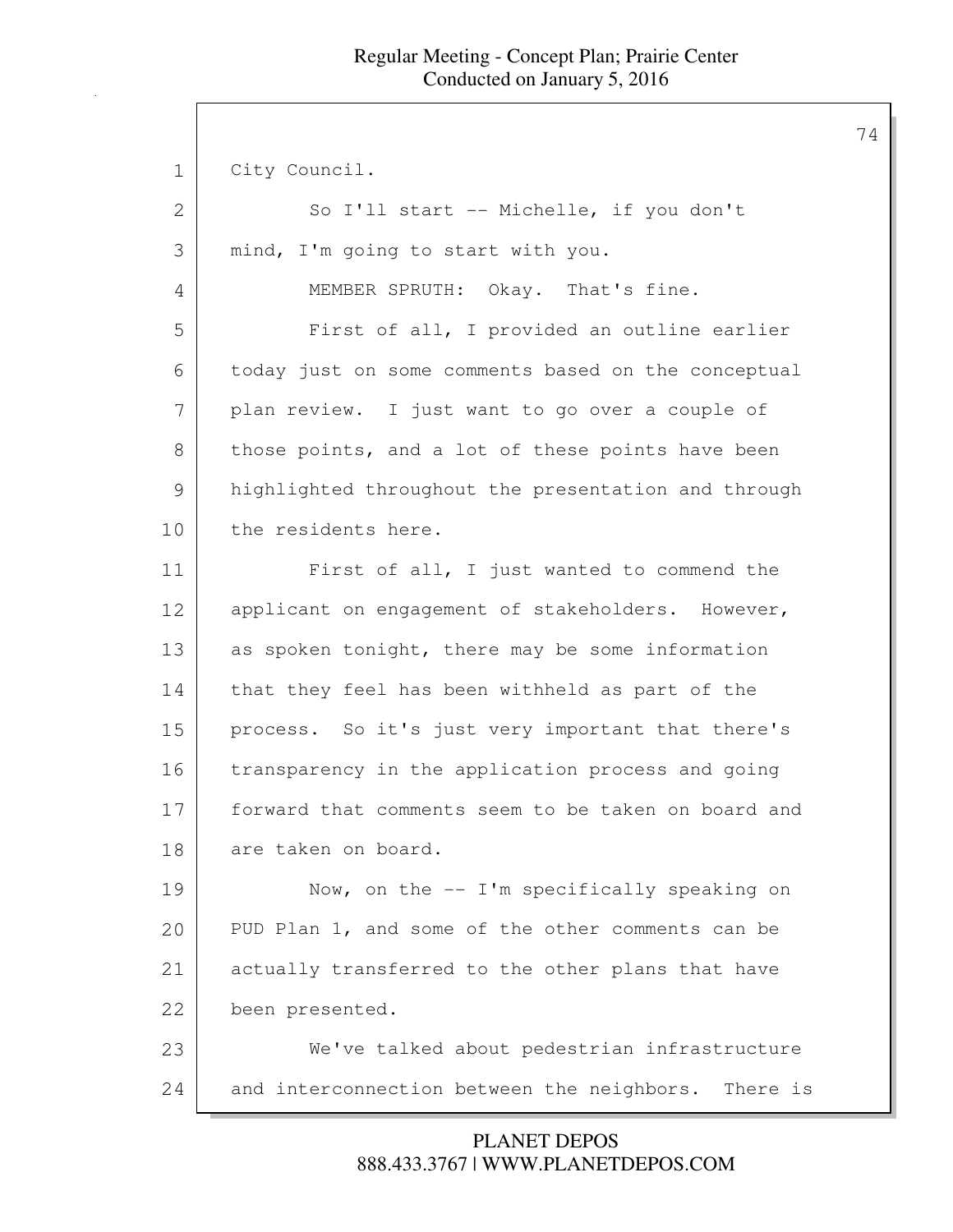| $\mathbf 1$ | an opportunity for that to be shown on plans and it   |
|-------------|-------------------------------------------------------|
| 2           | should have -- it could have been provided at the     |
| 3           | conceptual phase, this conceptual plan. It's been     |
| 4           | highlighted numerous times.                           |
| 5           | It's important for that interconnection to            |
| 6           | be taking place, and I'm sure Shodeen can appreciate  |
| 7           | that St. Charles prides itself on a sense of          |
| 8           | community and are very passionate that that spirit    |
| 9           | is maintained. So that should be taken on board.      |
| 10          | In regards to the elevations that have been           |
| 11          | reported, you said 60 feet from ground level. I       |
| 12          | would recommend going forth that a visual impact      |
| 13          | assessment be undertaken for the proposed plan.       |
| 14          | What that would mean is that the affected properties, |
| 15          | i.e., sensitive receptors should be -- the applicant  |
| 16          | should ensure that there's not a negative impact --   |
| 17          | not a negative visual impact on affected property,    |
| 18          | and those sensitive receptors can be discussed with   |
| 19          | the Planning Commission.                              |
| 20          | We talked a lot about architecture.<br>The            |
| 21          | stakeholders and residents have commented, provided   |
| 22          | numerous comments on architecture. It's important     |
| 23          | to tie in themes of the area and also what's already  |
| 24          | been highlighted as part of the comments so that      |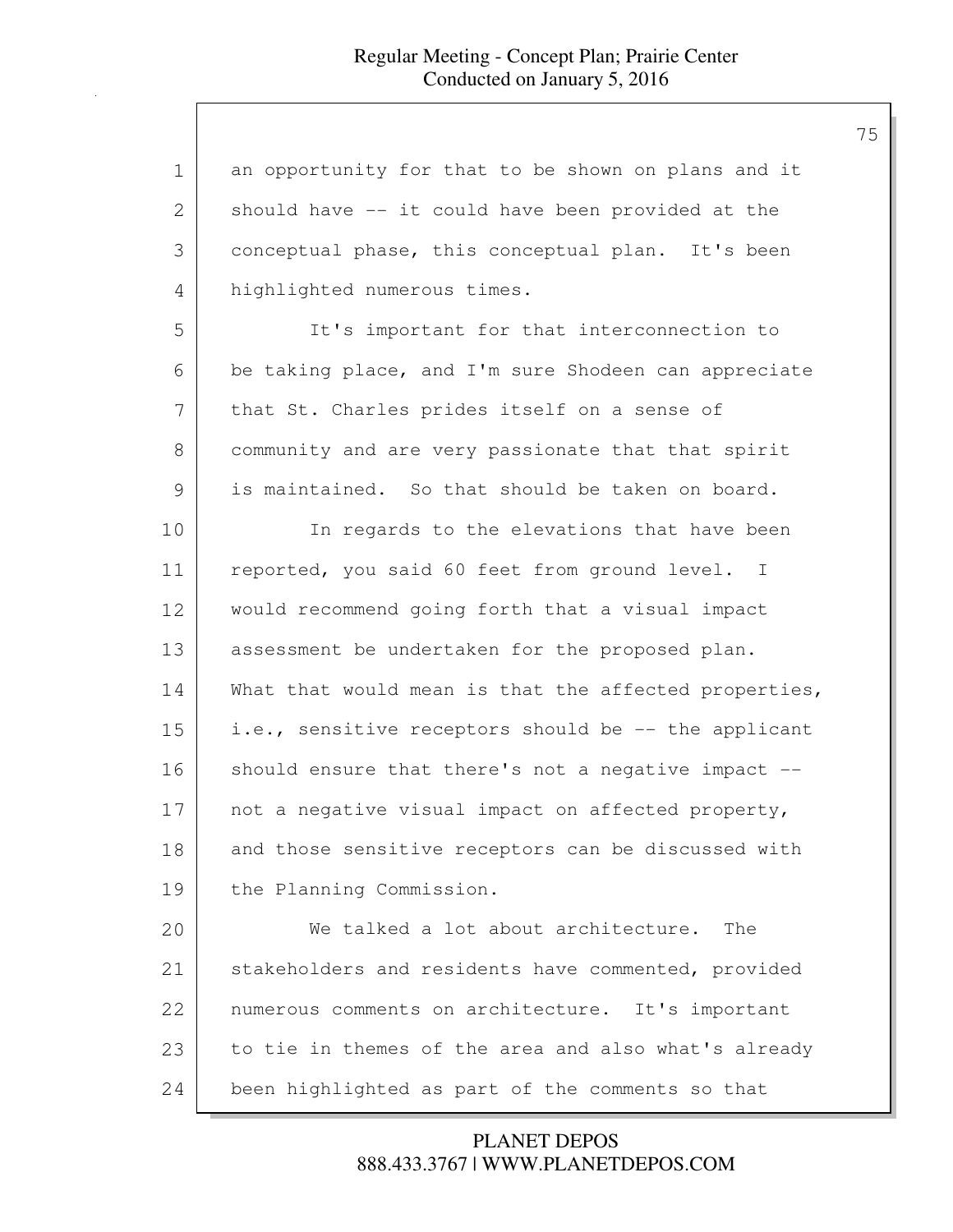| 1  | that's taken on board.                               |
|----|------------------------------------------------------|
| 2  | We've talked about public open space. On             |
| 3  | the plans provided today, there is not enough public |
| 4  | open space. There should be more public open space   |
| 5  | for the neighborhood and the community.              |
| 6  | There has been some discussion on age-               |
| 7  | restrictive development. That should be taken on     |
| 8  | board going forward, and the reason for that is to   |
| 9  | ensure a nontransient community and to foster        |
| 10 | integration into the existing community.             |
| 11 | Next point is -- well, on some of the plans          |
| 12 | that I briefly mentioned the storm water detention   |
| 13 | basins as an amenity that can be taken on board      |
| 14 | going forward.                                       |
| 15 | We've talked about the restaurants and the           |
| 16 | retail space. There is an opportunity to explore     |
| 17 | using more retail space than what's provided in the  |
| 18 | plans today. The residents and the stakeholders are  |
| 19 | certainly willing to discuss a -- I guess discuss    |
| 20 | more retail and less residential, so that should at  |
| 21 | least be looked at.                                  |
| 22 | I certainly feel that the comments that              |
| 23 | people provided today are not insurmountable and can |
| 24 | be achieved with what we've discussed, and I         |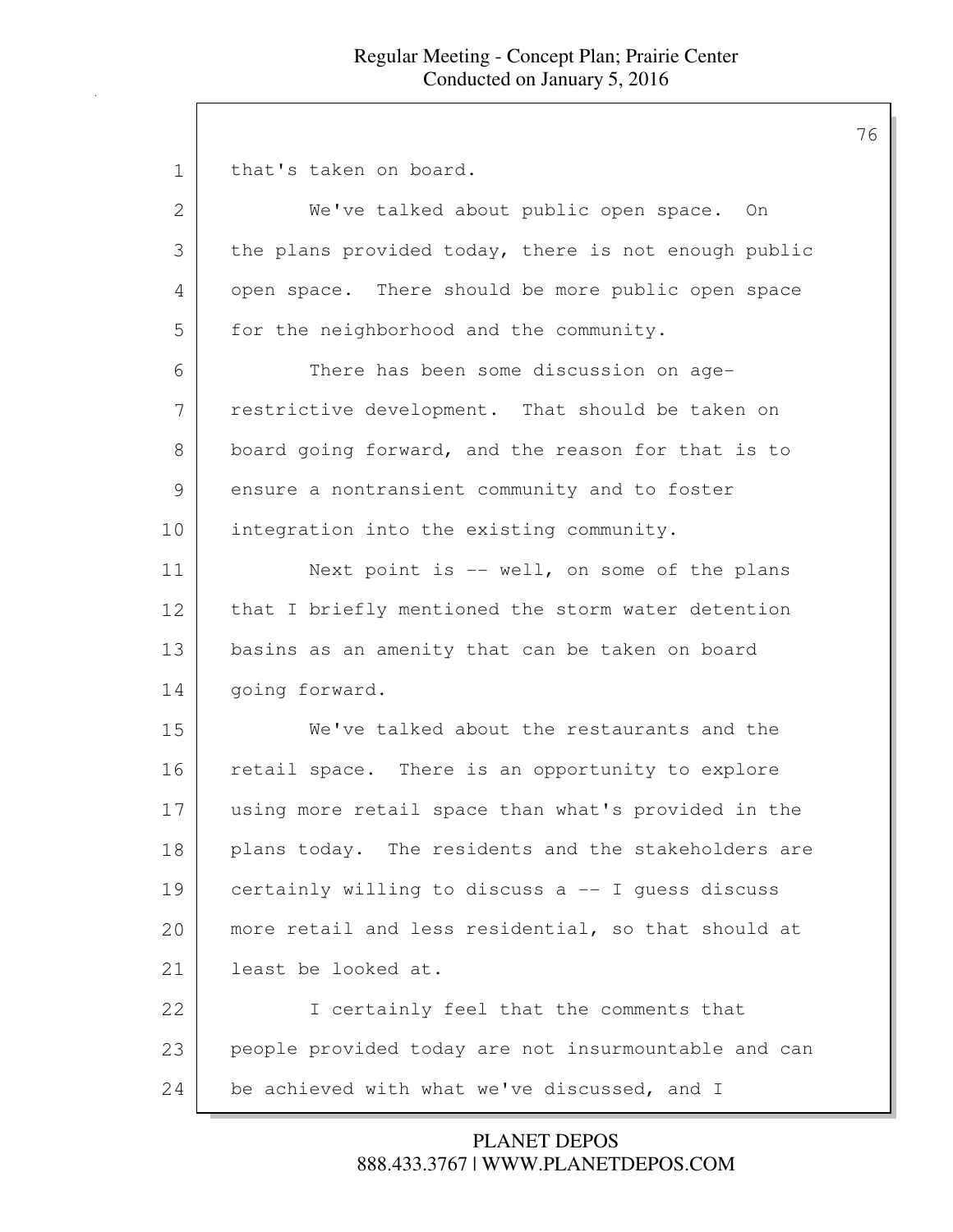| 1  | certainly look forward to receiving revised plans     |
|----|-------------------------------------------------------|
| 2  | going forward and taking a look at it.                |
| 3  | I hope that the applicant certainly takes on          |
| 4  | board what's been provided both in the neighborhood   |
| 5  | meetings and the comments as part of this meeting     |
| 6  | tonight.                                              |
| 7  | CHAIRMAN WALLACE: All right.                          |
| 8  | MEMBER HOLDERFIELD: I just want to say I'm            |
| 9  | excited about this plan. I've lived in this           |
| 10 | community looking at the Prairie Center for 40 years. |
| 11 | I've seen a mall disappear; I've seen restaurants     |
| 12 | spring up and disappear.                              |
| 13 | So as I said earlier, it's going to be a              |
| 14 | tough sell in that area, and I think we're            |
| 15 | approaching a compromise here. We've talked about     |
| 16 | 20 percent retail, 80 percent residential, and then   |
| 17 | the other way, 80 percent retail and 20 percent       |
| 18 | commercial. We've got to keep moving to where we      |
| 19 | can get a balance here that's going to make the       |
| 20 | community that surrounds this area happy, as well as  |
| 21 | the developer, and I don't think it's extremes on     |
| 22 | either end. Maybe 30/70, 40/60, something like        |
| 23 | that. How those play out, I'll leave that up          |
| 24 | to you.                                               |

# 888.433.3767 | WWW.PLANETDEPOS.COM PLANET DEPOS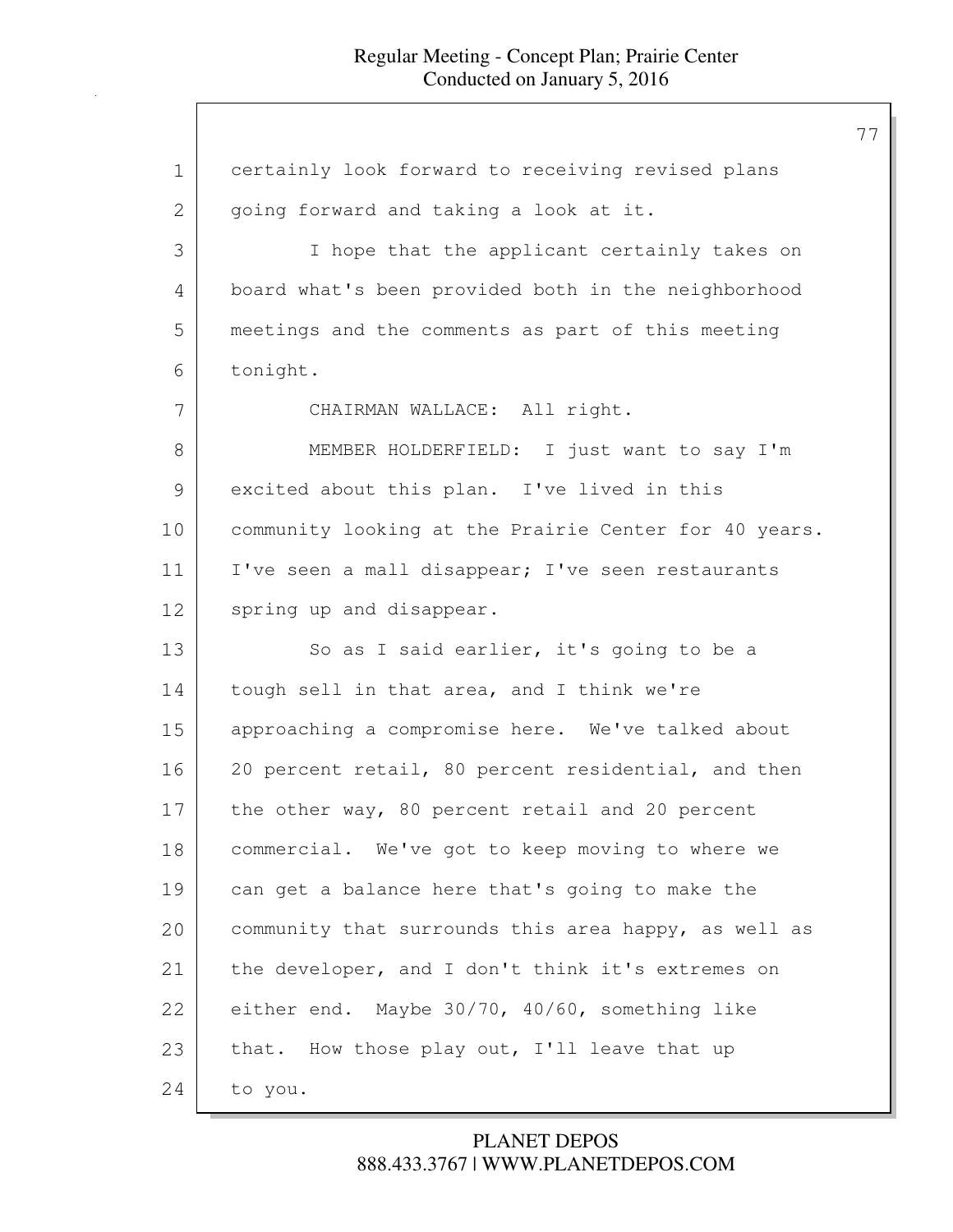| 1  | I'm very concerned about the design and style         |
|----|-------------------------------------------------------|
| 2  | of it. Michelle touched on that just a bit.<br>The    |
| 3  | minute I heard that it was going to be the Prairie    |
| 4  | Center, I've always had a love of architecture, so    |
| 5  | immediately I was thinking about the styling of these |
| 6  | buildings in the prairie school of architecture that  |
| 7  | was developed by Frank Lloyd Wright. I think that     |
| 8  | would be an absolute showpiece in this area.          |
| 9  | Shodeen has done a great job on the                   |
| 10 | developments on Third Street where they blended       |
| 11 | these buildings into the old hospital down there and  |
| 12 | picked that theme up of the buildings along Third     |
| 13 | Street. This is a great opportunity and we could      |
| 14 | achieve this.                                         |
| 15 | The architect was here earlier. Low-pitched           |
| 16 | roofs on these buildings, that's going to lower the   |
| 17 | profile, too. That's something that would be          |
| 18 | desirable. We could also have horizontal emphasis.    |
| 19 | Right now we're just seeing a square footprint, and   |
| 20 | I know it's early on in this, but there's all kinds   |
| 21 | of setbacks in how you could position this, but I     |
| 22 | hope you would consider that point as far as the      |
| 23 | prairie school -- the Prairie Center. I think off     |
| 24 | of 38 that entrance would be a great showcase to      |

888.433.3767 | WWW.PLANETDEPOS.COM PLANET DEPOS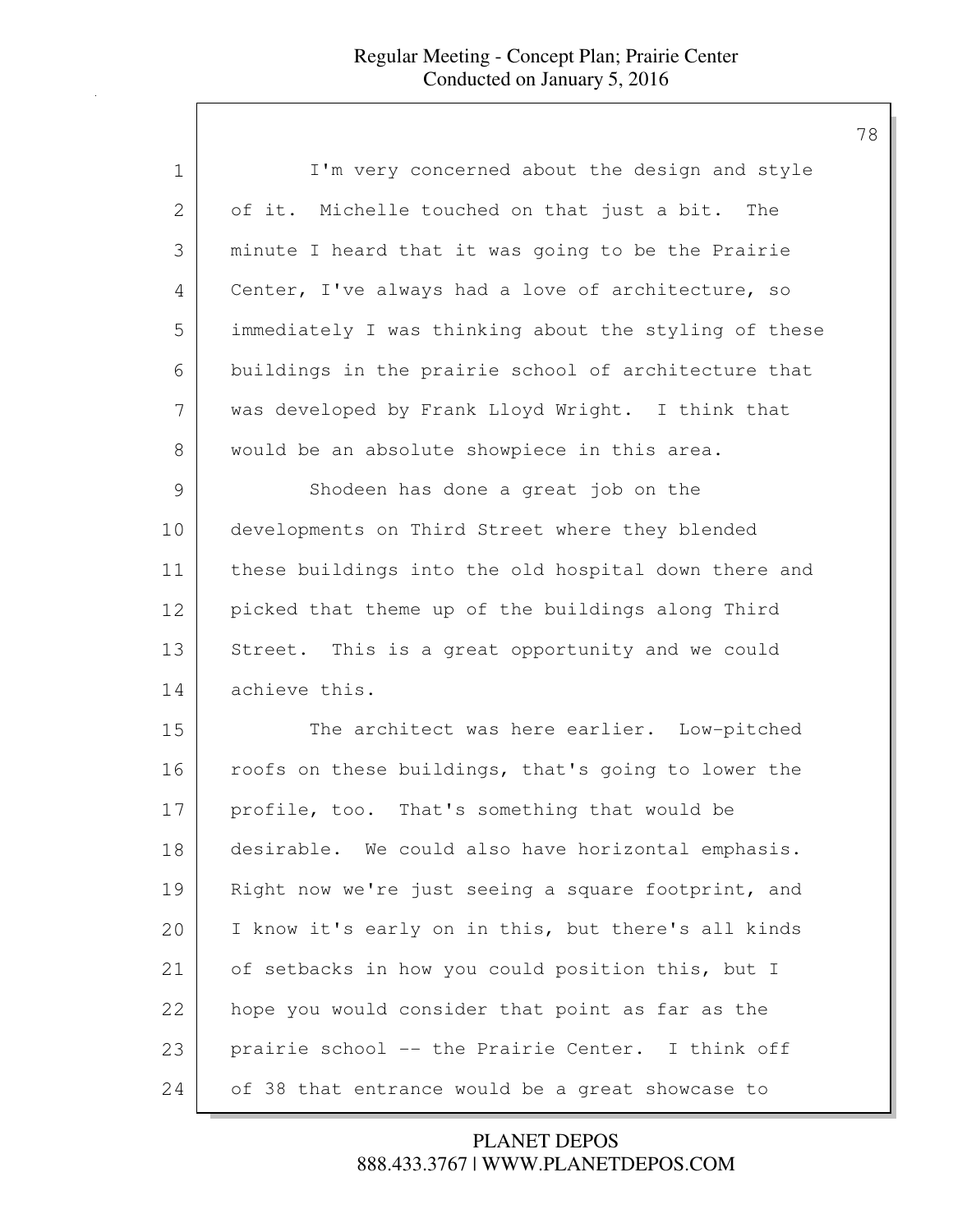| $\mathbf 1$ | draw people in there if you develop that right with  |
|-------------|------------------------------------------------------|
| 2           | that Prairie Center look.                            |
| 3           | I am also concerned, too, about the number           |
| 4           | of restaurants along 38. We've got an empty Burger   |
| 5           | King that's sitting over there rotting away. They've |
| 6           | relocated over to Randall Road, and those            |
| 7           | restaurants along 38 tend to look like fast food     |
| 8           | restaurants. Maybe it's too early to even say that,  |
| 9           | too. If we're going to have high-end residences, we  |
| 10          | would need to upscale that. So perhaps maybe fewer   |
| 11          | restaurants and another mixed-use unit there that    |
| 12          | has residences above it.                             |
| 13          | So these are some of the things that I'm             |
| 14          | concerned with, but I really like that particular    |
| 15          | architectural style. So those are my comments.       |
| 16          | MEMBER DOYLE: I'd like to preface my                 |
| 17          | response to the staff questions with a comment about |
| 18          | density. These comments have nothing to do with the  |
| 19          | concept plans in front of us, but they do have to do |
| 20          | with the concerns the community has.                 |
| 21          | I grew up in Oak Park, Illinois. I lived             |
| 22          | there from kindergarten to high school. When I was   |
| 23          | growing up there from '75 to '88, the Oak Park Mall  |
| 24          | was as dead as a doornail. It was completely dead.   |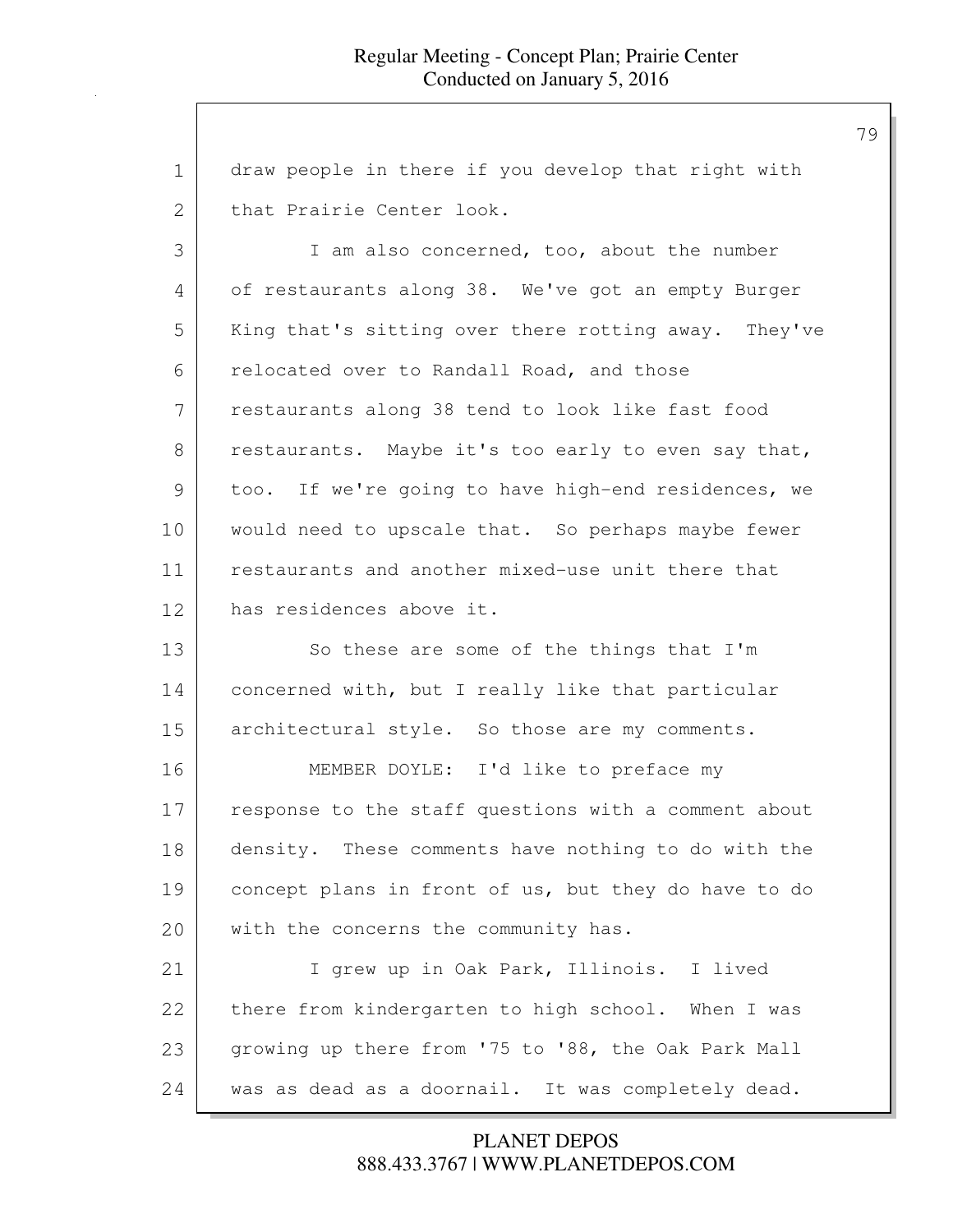| $\mathbf 1$   | The only thing that kept it alive was the Classic    |
|---------------|------------------------------------------------------|
| $\mathbf{2}$  | Cinemas theater just like another cinema that we     |
| 3             | have on the other side of town here.                 |
| 4             | If you get on the train, get off at Harlem           |
| 5             | and walk through downtown Oak Park, you will see in  |
| 6             | vivid display how Oak Park responded to that, and as |
| 7             | I said before, it's through high-quality, extremely  |
| $8\,$         | high density tall buildings and a great degree of    |
| $\mathcal{G}$ | walkability.                                         |
| 10            | So if we had a concept plan that came                |
| 11            | forward and said, "I want to build an eight-story    |
| 12            | LEED certified building with a green roof," I would  |
| 13            | be like, "Wow, that is awesome. That is going to     |
| 14            | put St. Charles on the map." That's not what --      |
| 15            | now, Mr. Patzelt, you've said that you don't think   |
| 16            | that those sorts of proposals are viable in this     |
| 17            | community. What I'm asking the community to do is    |
| 18            | reconsider what its goals really are and to push a   |
| 19            | little outside of our comfort zone and think about   |
| 20            | the plans that we have in front of us and a real     |
| 21            | life community that responded to blight and how they |
| 22            | did it.                                              |
| 23            | So now I'd like to respond to questions that         |
| 24            | staff recommended.                                   |

# 888.433.3767 | WWW.PLANETDEPOS.COM PLANET DEPOS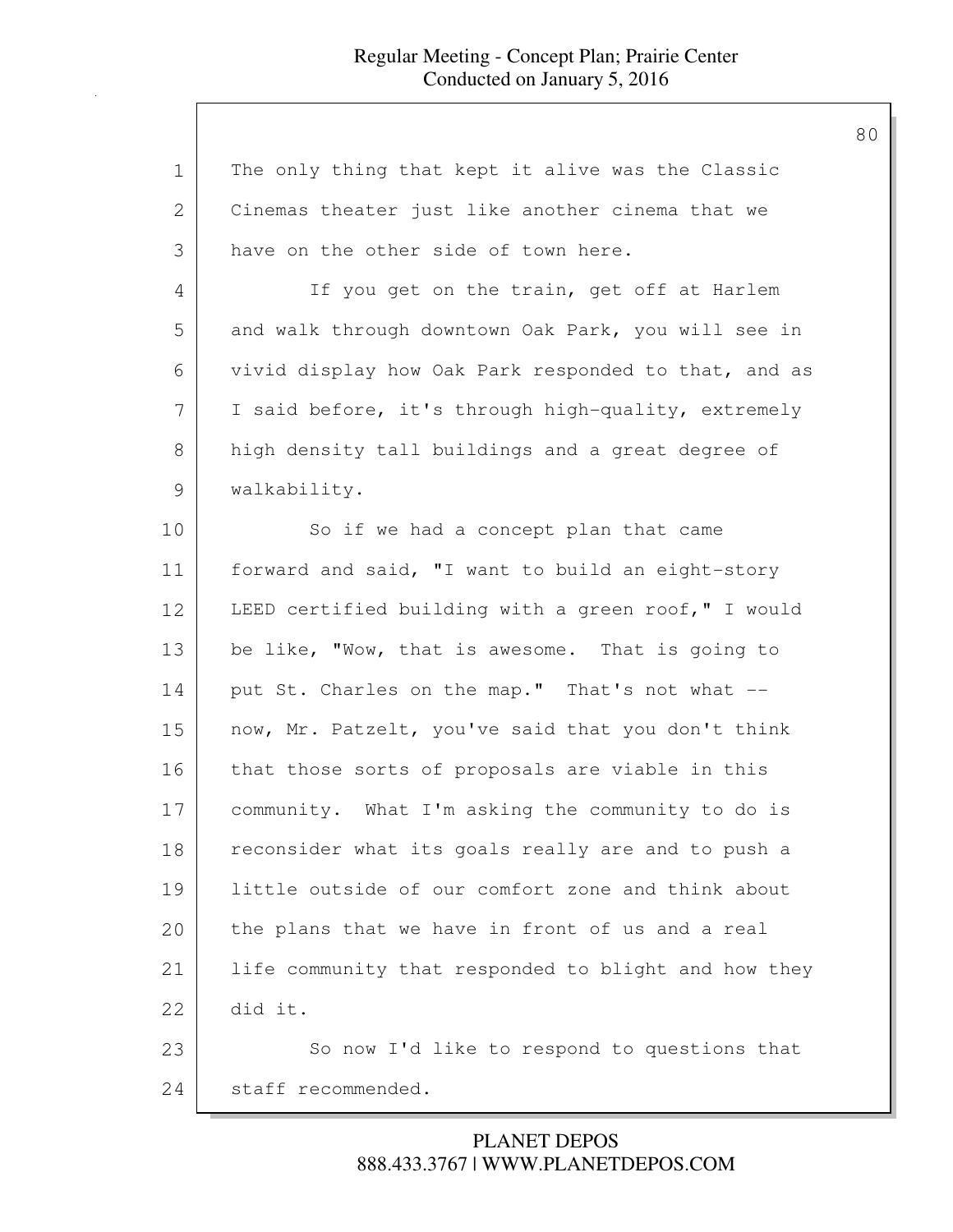| 1  | In terms of which plan I prefer, I definitely        |
|----|------------------------------------------------------|
| 2  | prefer the PUD plan, and I would go farther and say  |
| 3  | that I prefer the PUD plan to form-based code, and I |
| 4  | think that the alternate plans, to be quite blunt,   |
| 5  | should die a quick and painful death right now.      |
| 6  | Does the PUD plan, the concept plan which            |
| 7  | I'm going to now consider to be the concept plan,    |
| 8  | does it adequately address the comp plan? Mr. McKay  |
| 9  | said it. No, none of them really do.                 |
| 10 | I don't think that it is catalytic. I don't          |
| 11 | think that it strikes the correct balance between    |
| 12 | residential and retail. I don't think it meets the   |
| 13 | vision that's outlined in the comp plan. I do think  |
| 14 | that modifications can be made to make it suitable   |
| 15 | to the comp plan, and I'll talk about those in a     |
| 16 | second.                                              |
| 17 | Do I think that we should amend the comp             |
| 18 | plan? I absolutely do not think that. I think the    |
| 19 | comp plan is the vision of the community. We spent   |
| 20 | two years making it. I see no reason why we should   |
| 21 | amend it.                                            |
| 22 | Is the proposed land use acceptable? No, it's        |
| 23 | not. As the concept plan presents it, it is not      |
| 24 | acceptable. In no circumstances would I support a    |

888.433.3767 | WWW.PLANETDEPOS.COM PLANET DEPOS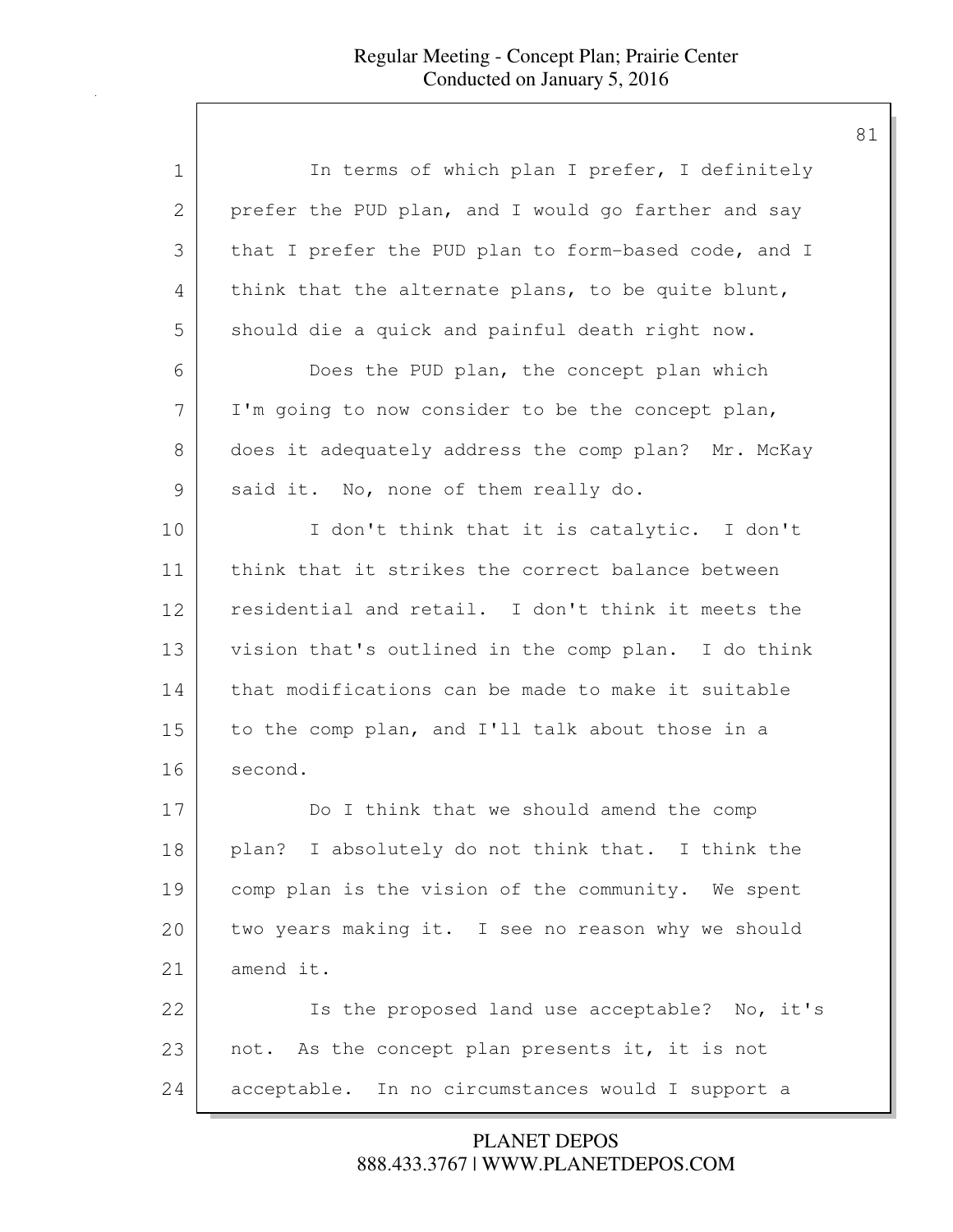| $\mathbf 1$ | map amendment to RM-3. In no circumstances would I   |
|-------------|------------------------------------------------------|
| 2           | support a map amendment that would allow residential |
| 3           | home development to be constructed by right.         |
| 4           | I think that this has to be a PUD application.       |
| 5           | There are so many -- and there are some really       |
| 6           | compelling comments that we heard from the public    |
| 7           | tonight that I think point to the direction that     |
| 8           | we're aligning towards, and it really necessitates a |
| 9           | PUD approach.                                        |
| 10          | I agree that the plan that we're talking             |
| 11          | about really is the West Neighborhood Center. I      |
| 12          | personally prefer the comprehensive mixed-use        |
| 13          | center, but I recognize that may be out of reach.    |
| 14          | The walk-up residential development is the           |
| 15          | piece that really I can't live with. This concept    |
| 16          | plan does not provide a street network. It does not  |
| 17          | provide any sort of streetscape. It does not         |
| 18          | provide any architectural charm or vibrancy that     |
| 19          | would support the retail massing, the commercial     |
| 20          | development that we need. It's a grid of parking     |
| 21          | lots, and so the proposed land use as detailed in    |
| 22          | the concept drawings I think needs to be reviewed.   |
| 23          | The residential unit count, I strongly agree         |
| 24          | with the comment that was made by Mr. Vargulich -- I |
|             |                                                      |

888.433.3767 | WWW.PLANETDEPOS.COM PLANET DEPOS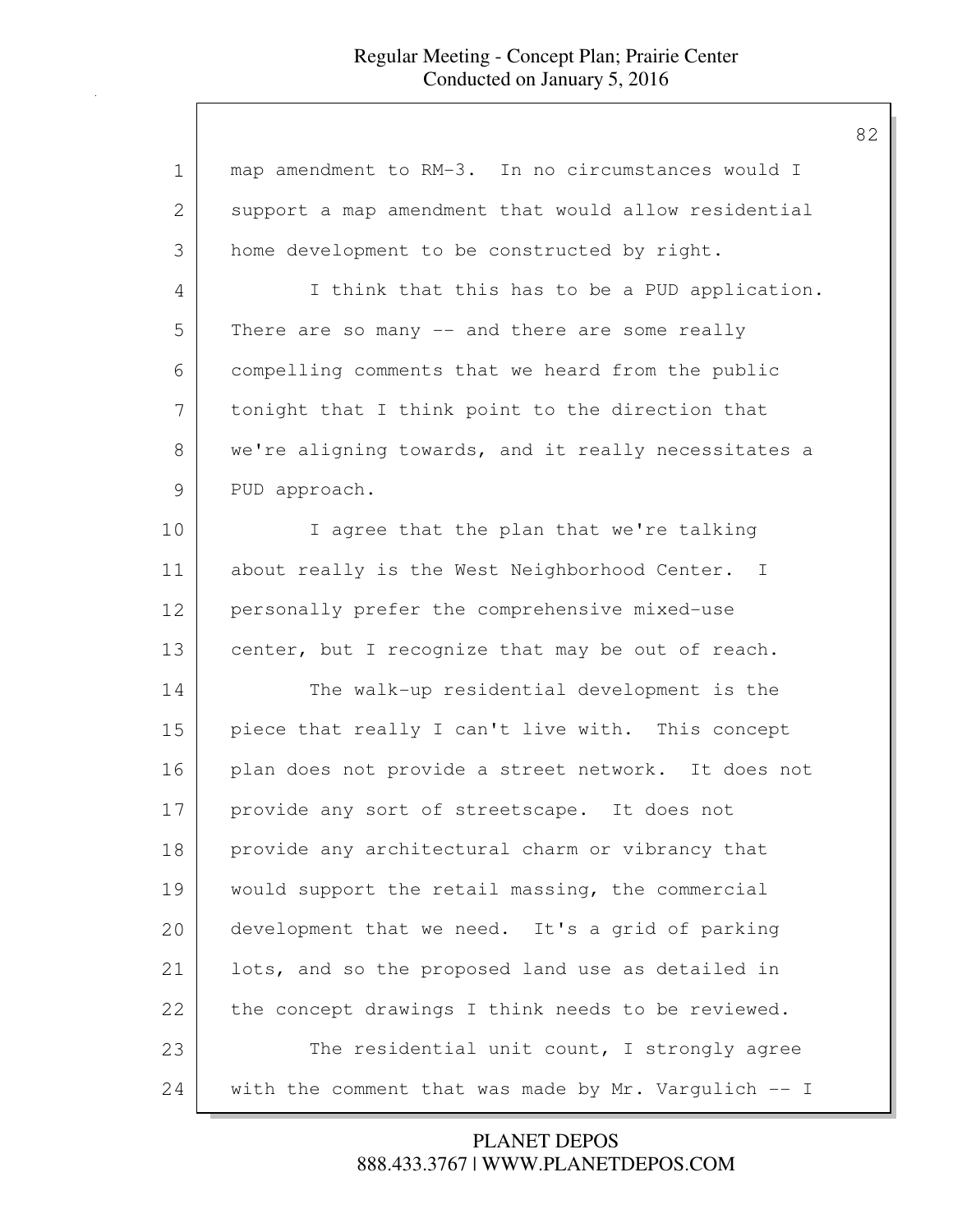| $\mathbf 1$ | may have mispronounced it -- but we should not be    |
|-------------|------------------------------------------------------|
| 2           | focusing on a raw number. What we should be          |
| 3           | focusing on is the balance between residential and   |
| 4           | commercial and architectural quality.                |
| 5           | 600 units might be appropriate if it comes           |
| 6           | with the amenities and the vibrancy that is going to |
| 7           | make this a neighborhood center that will have       |
| 8           | ground-level retail, that will -- that will provide  |
| 9           | quality and the amenities that will attract both     |
| 10          | businesses and the kinds of neighbors that I think   |
| 11          | we'd all like to see live here.                      |
| 12          | So is the count appropriate? Maybe. I don't          |
| 13          | know. It really depends on what is its character.    |
| 14          | The site design. I think the site design is          |
| 15          | the piece that really needs to be looked at most     |
| 16          | seriously because the West Neighborhood Center       |
| 17          | really hinges upon a -- creating a small opportunity |
| 18          | for a unique mainstream environment. The Town        |
| 19          | Centre proposal had that. It had -- the axis of the  |
| 20          | plan was north/south through the current boulevard   |
| 21          | entrance up to Prairie, and the axis of this plan is |
| 22          | east/west.                                           |
| 23          | So you have your retail on the frontage;             |
| 24          | you've got some mixed use behind it in Section B,    |

888.433.3767 | WWW.PLANETDEPOS.COM PLANET DEPOS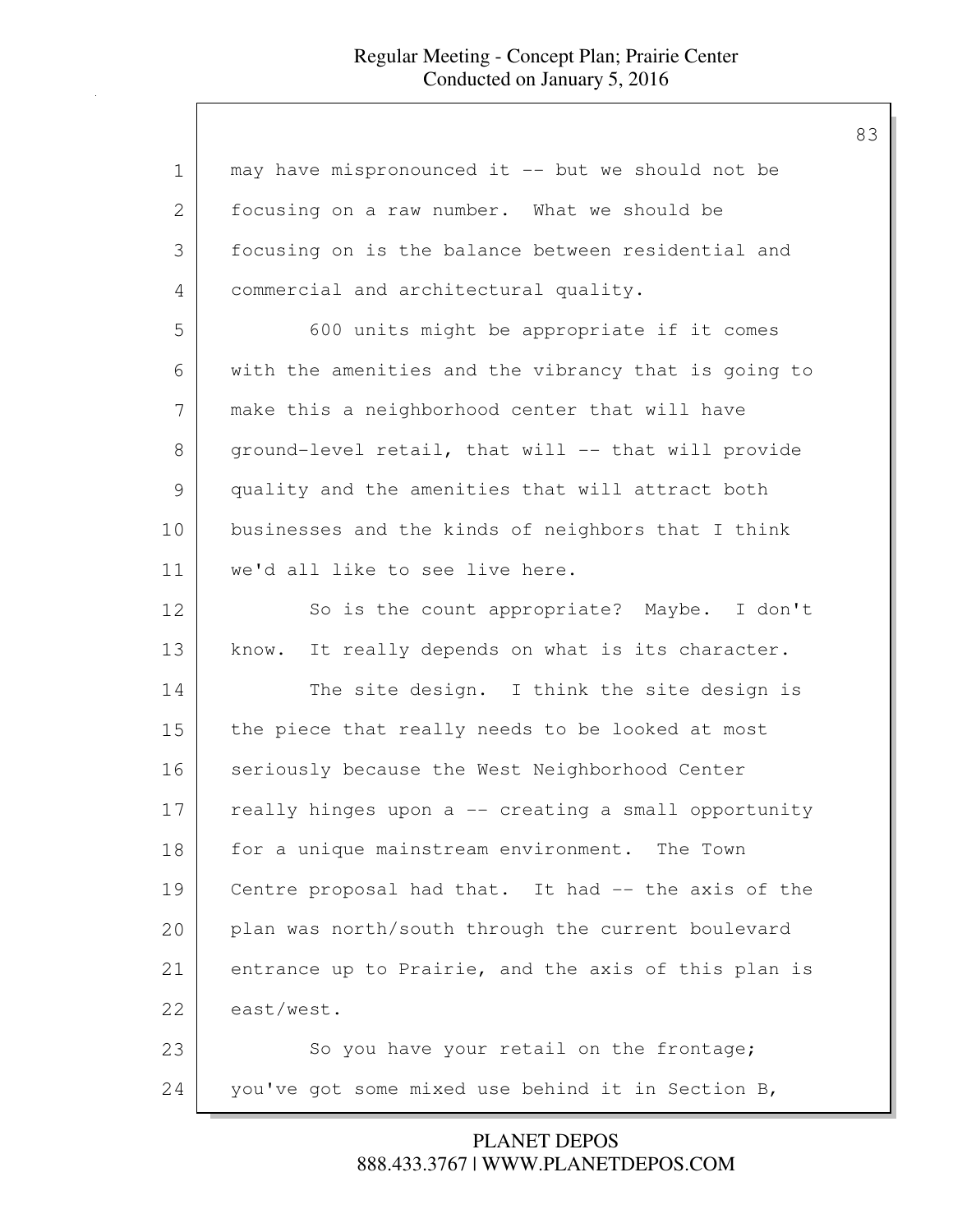| $\mathbf 1$   | and you've got all this residential that just sort   |
|---------------|------------------------------------------------------|
| $\mathbf{2}$  | of bleeds out in Zone C.                             |
| 3             | What I'd like to see is the whole site               |
| 4             | reoriented to a main street grid that features a     |
| 5             | prominent main street going from the entrance that   |
| 6             | you have on 38, up through the spine of the property |
| 7             | to Prairie Street and, as detailed in the comp plan, |
| 8             | with very serious consideration for connectivity to  |
| $\mathcal{G}$ | Tri-City Center and continuing that spine all the    |
| 10            | way down to Randall Road.                            |
| 11            | I think the vision that I have for this site         |
| 12            | is one where if I'm driving north on Randall Road,   |
| 13            | and I get to about where the Skippy's is, I'll have  |
| 14            | a prominent boulevard there that I can turn onto,    |
| 15            | driving through where the demolished Dominick's was, |
| 16            | through maybe sort of a roundabout with townhomes    |
| 17            | around it, businesses around that, and it's going to |
| 18            | direct traffic off of Randall Road up into this      |
| 19            | parcel and through the parcel along with all of that |
| 20            | retail.                                              |
| 21            | That's the kind of -- if the problem is that         |
| 22            | there's no frontage on Randall Road, then the        |
| 23            | connectivity to Tri-City Center to key to making     |
| 24            | this parcel successful, and that's why I feel that   |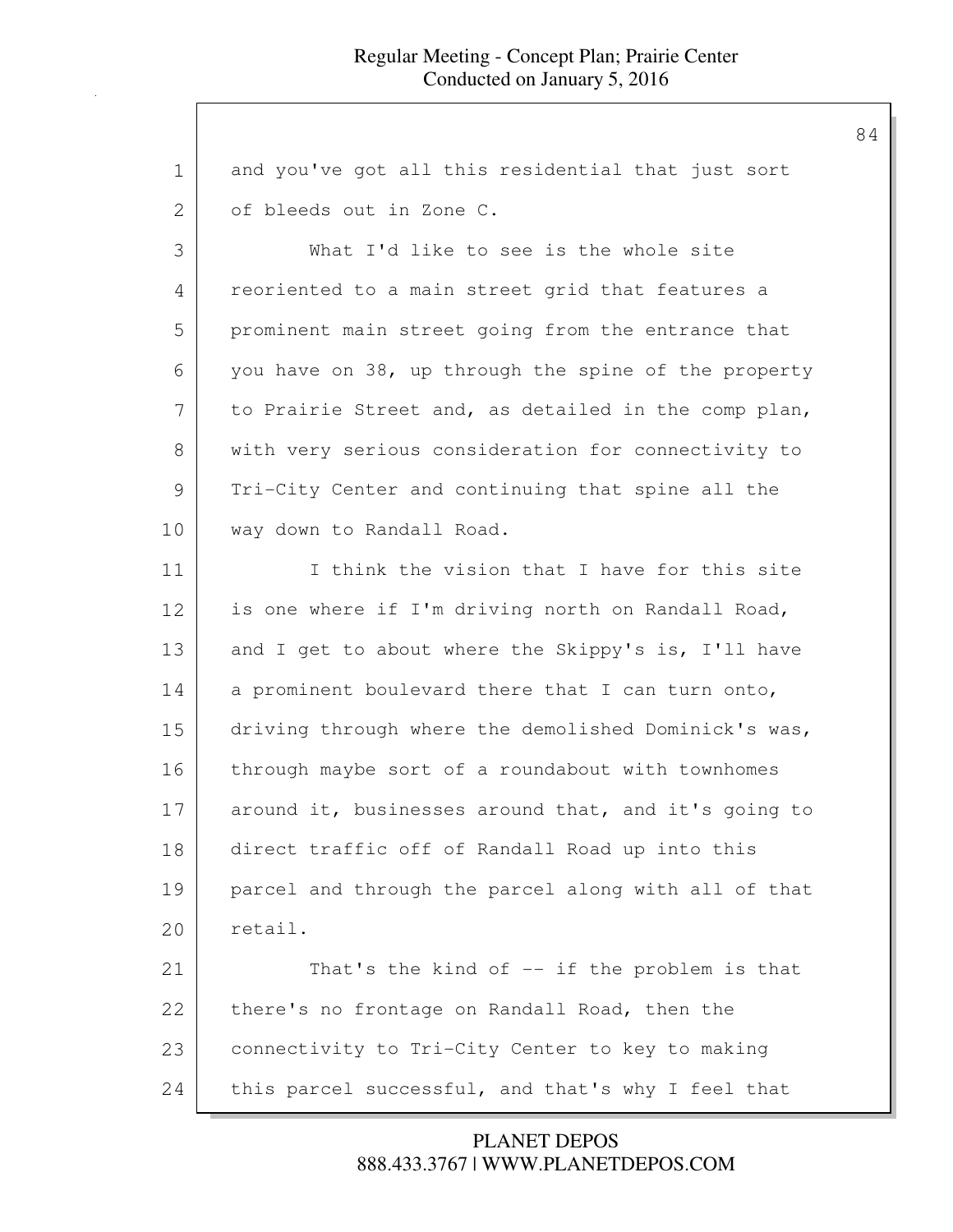| 1             | the orientation is misaligned.                        |
|---------------|-------------------------------------------------------|
| 2             | I know -- I'll put in a plug for David, our           |
| 3             | residential advocate and say that good design         |
| 4             | features a strong street grid, and this does not have |
| 5             | it. So what I'm looking for is something that has a   |
| 6             | more structured street grid with pedestrian-friendly  |
| 7             | amenities.                                            |
| 8             | As far as the appropriateness of the CBD-1,           |
| $\mathcal{G}$ | I think it's probably appropriate because of the      |
| 10            | comments that were made. It features ground-level     |
| 11            | retail; it features upper-level residential and       |
| 12            | underground parking. I don't see any reason right     |
| 13            | now that I would oppose an alternate mixed-use        |
| 14            | district.                                             |
| 15            | What I would reiterate is that I really have          |
| 16            | severe reservations about the RM-3 usage. I'd like    |
| 17            | to see if there is any freestanding residential --    |
| 18            | and, Craig, to your point, I was really intrigued by  |
| 19            | your comment at the public meeting about this -- the  |
| 20            | part of the comp plan that says there shall be no     |
| 21            | freestanding residential applies specifically to the  |
| 22            | comprehensive mixed-use plan.                         |
| 23            | If you look at the illustration for the West          |
| 24            | Neighborhood Center, the illustration itself shows    |
|               |                                                       |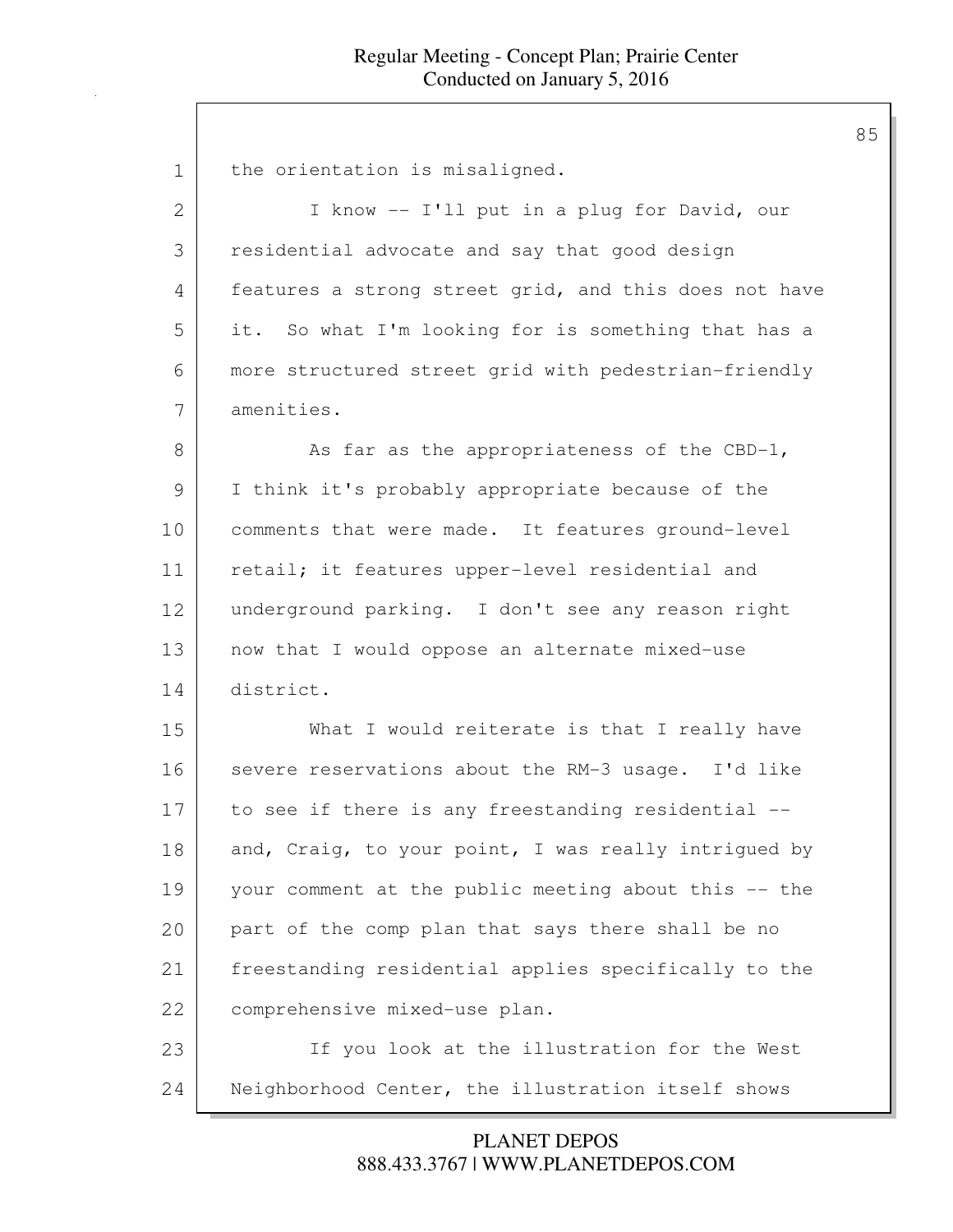1 freestanding multifamily and single-family attached 2 | residential development south of the Tri-City Center 3 on Bricher. 4 MR. BOBOWIEC: I'm just saying on that 5 particular parcel. It specifically doesn't allow it 6 on that parcel. 7 | MEMBER DOYLE: So I think -- so getting back 8 to my point here -- and this is really why I asked 9 about this product that would feature ground-level 10 or two-story townhomes, row homes on the bottom with 11 high-end apartments or condominiums up top. 12 The problem I think as we talk about this is 13 striking this balance between residential and retail 14 and storefronts. As you get farther into that 15 spine, if you're in the middle where that C is or 16 back farther, and even if that axis there is the 17 | main axis, as you're farther in there, I'm quessing 18 you're going to think no one wants to have their 19 first-story storefront in the middle of this parcel 20 when it's back there. So that's why you have it all 21 pushed down to Route 38. 22 But if you could -- you know, if you had the 23 appropriate massing and you could transition from 24 first-floor retail maybe a third of the way in to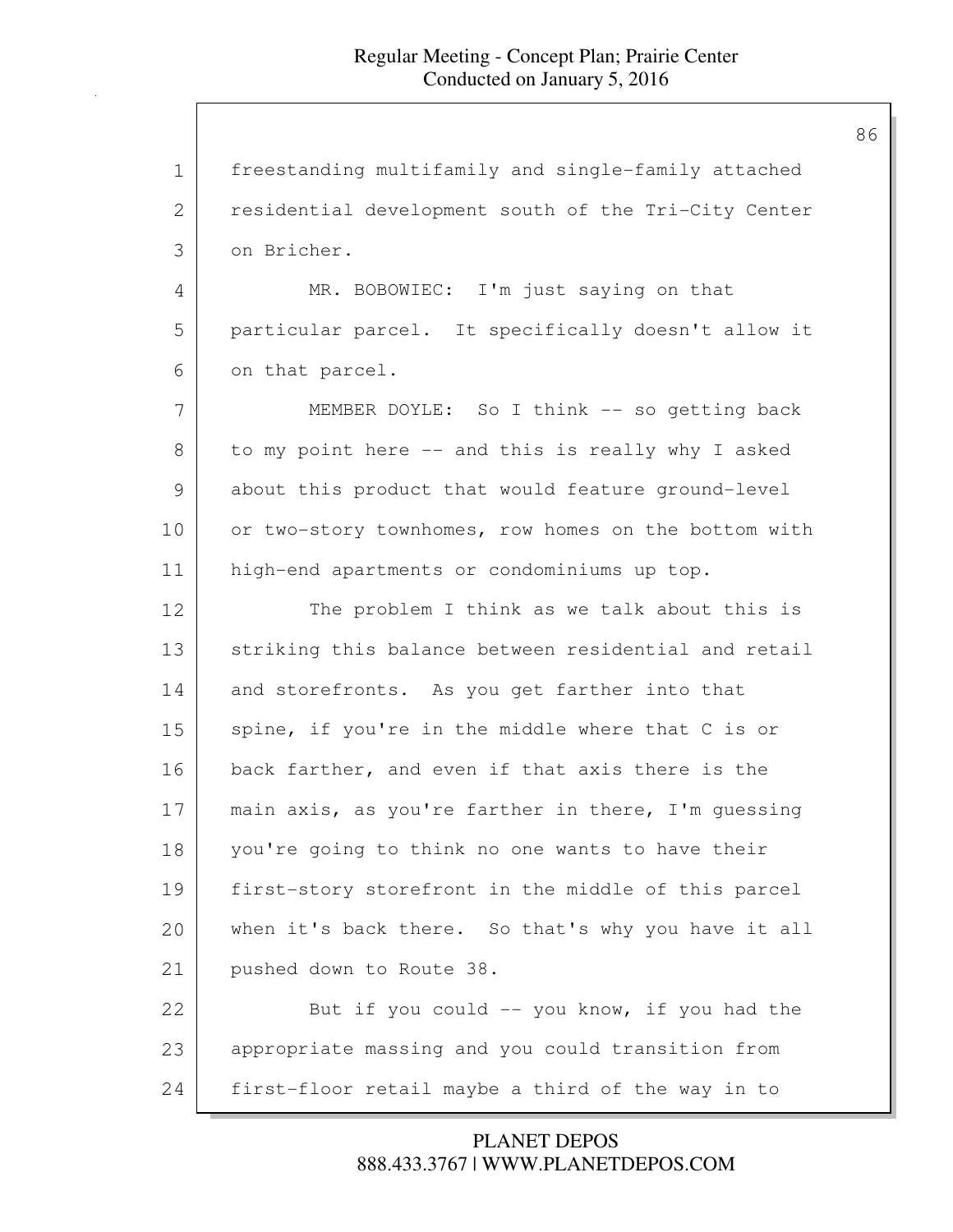| 1  | first-floor townhomes that maintain a streetscape     |
|----|-------------------------------------------------------|
| 2  | that feels urban, that feels like it's a neighborhood |
| 3  | center with -- with -- possibly with residential off  |
| 4  | to the side towards the Binny's, that I would be      |
| 5  | much more comfortable with. Because, again, it has    |
| 6  | that grid structure, and it has the appropriate       |
| 7  | massing, and really what it needs is the flexibility  |
| 8  | to be able to grow with the retail.                   |
| 9  | If you find in five years that all of a               |
| 10 | sudden you have the opportunity to bring in a         |
| 11 | two-story Trader Joe's in the middle of this, you     |
| 12 | want to be able to capitalize on that. How do we      |
| 13 | make the development form flexible enough that you    |
| 14 | could do that like we have at the Whiteco Tower in    |
| 15 | Oak Park.                                             |
| 16 | So to conclude, I just want to say that,              |
| 17 | like Jim, I'm really excited about the fact that      |
| 18 | this concept is here. I want you to receive my        |
| 19 | comments constructively and take away from it the     |
| 20 | vision that we really have that I think is a shared   |
| 21 | vision, and I think we're closer to getting to that   |
| 22 | shared vision tonight than we have been at any point. |
| 23 | MEMBER SCHUETZ: All right. There's not a              |
| 24 | lot I can add here but I'll be brief.                 |

888.433.3767 | WWW.PLANETDEPOS.COM PLANET DEPOS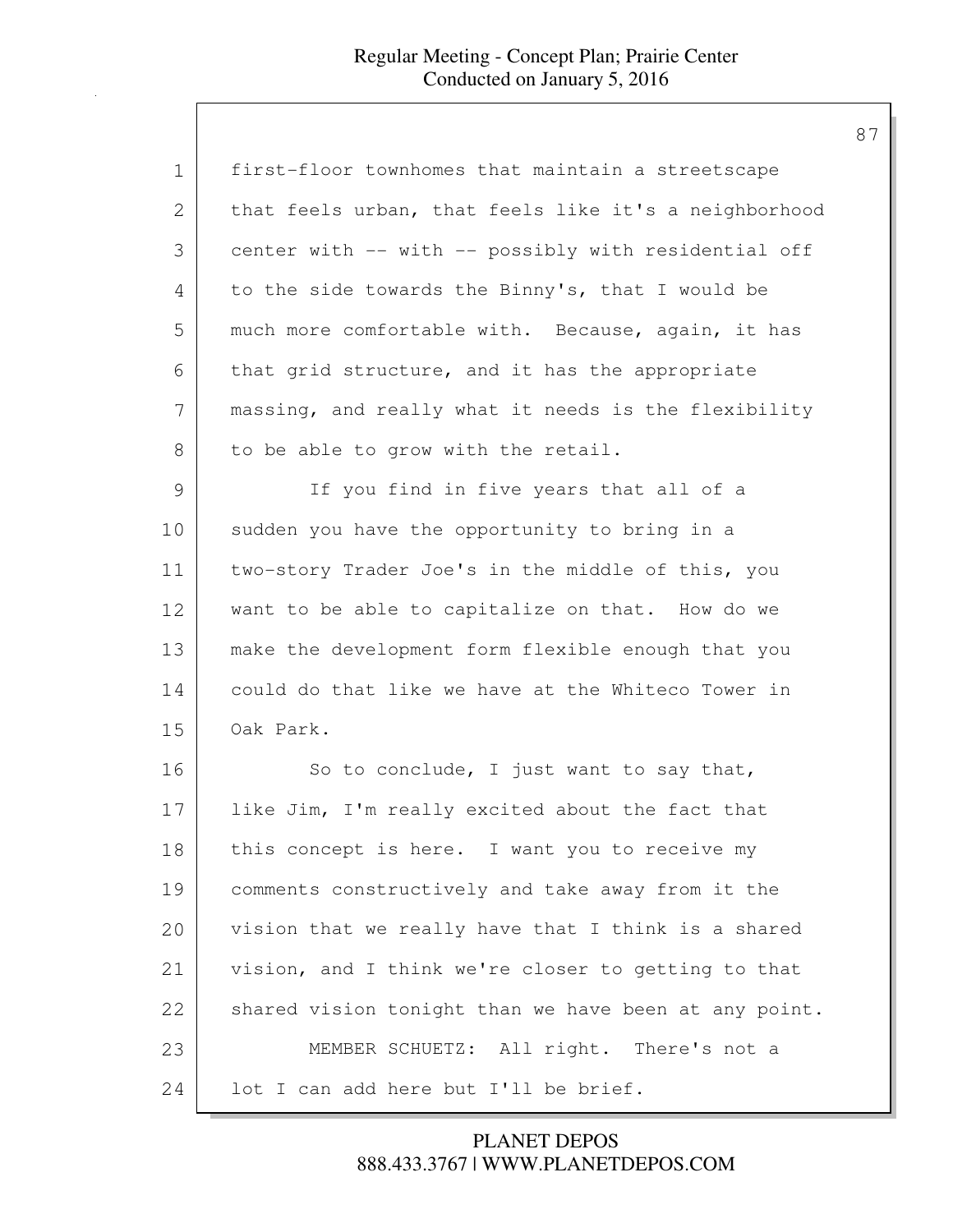| 1  | First, I'd like to say I prefer the Plan 1,           |
|----|-------------------------------------------------------|
| 2  | which is the PUD, and that would be similar to the    |
| 3  | West Neighborhood Center.                             |
| 4  | I do not see the density as an issue at all,          |
| 5  | especially in light of its -- it seems as though the  |
| 6  | adjacent properties are very similar densities.       |
| 7  | I do think we should support the comp plan            |
| 8  | as much as possible and try to keep those visions     |
| 9  | the same.                                             |
| 10 | I believe this project, as I think we all             |
| 11 | do, needs to be a catalyst for the area and that it   |
| 12 | be $a$ -- you know, as somebody had said in the       |
| 13 | audience, comprehensive of the entire area. We want   |
| 14 | to create the neighborhood center, as Brian           |
| 15 | mentioned. I grew up in the city of Chicago, not a    |
| 16 | fancy area where I grew up, but it was the city, and  |
| 17 | it was a grid pattern and we walked everywhere.<br>We |
| 18 | had one car for eight people in my family, and I      |
| 19 | thought it was great.                                 |
| 20 | So I think a pedestrian friendly community            |
| 21 | and a street grid that's walkable is really critical. |
| 22 | Anytime any of us are in a city environment or a      |
| 23 | community that's walkable, we feel much safer than    |
| 24 | we do when there's vehicles everywhere.               |

888.433.3767 | WWW.PLANETDEPOS.COM PLANET DEPOS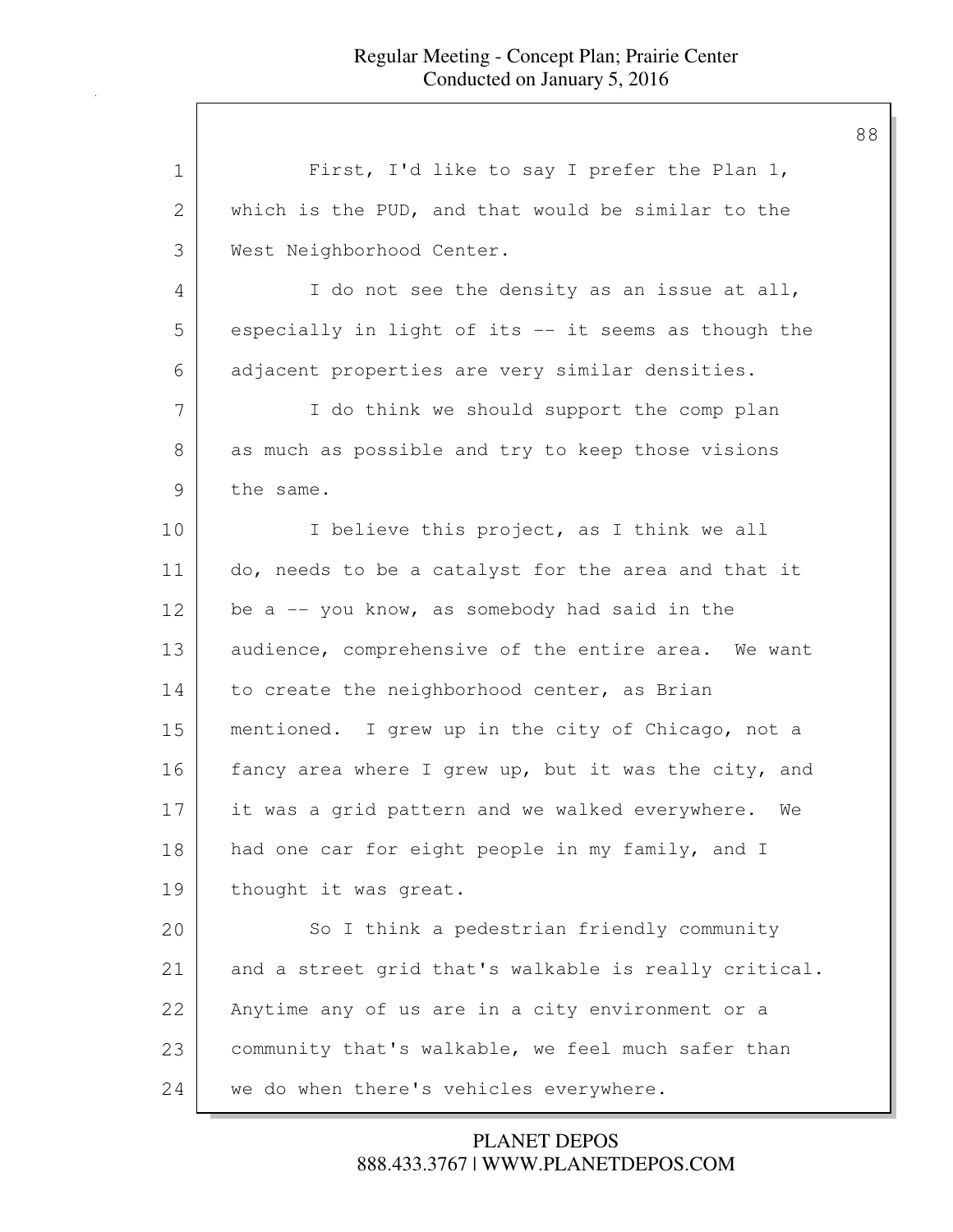| $\mathbf 1$   | I had mentioned earlier, asked the question          |
|---------------|------------------------------------------------------|
| $\mathbf{2}$  | about some of these areas that are in Geneva that    |
| 3             | hopefully the residential that would be above the    |
| 4             | retail, the residential would support the retail     |
| 5             | buildings down below, and the retail would support   |
| 6             | the residential -- needs of those residents above    |
| 7             | them, whoever that might be. So whatever your        |
| $8\,$         | product is and whatever the age groups are, if it's  |
| $\mathcal{G}$ | mixed or not mixed, I would obviously like to see    |
| 10            | the retail support that.                             |
| 11            | As far as open space goes, I do appreciate           |
| 12            | open space and gardens and that kind of thing.       |
| 13            | However, I think it's important to note that if it's |
| 14            | just open space and there's not really a purpose for |
| 15            | that open space, then it's just a void in the        |
| 16            | community and a waste. I've seen so many open        |
| 17            | spaces that the developers are forced, basically, to |
| 18            | have this open space and then nobody uses it. So I   |
| 19            | think it's critical if there is open space that it   |
| 20            | have a purpose, and that's about it for me.          |
| 21            | CHAIRMAN WALLACE: Thank you.                         |
| 22            | Tim.                                                 |
| 23            | VICE CHAIRMAN KESSLER: Well, I'll start off          |
| 24            | by saying that everybody wants the same thing.<br>We |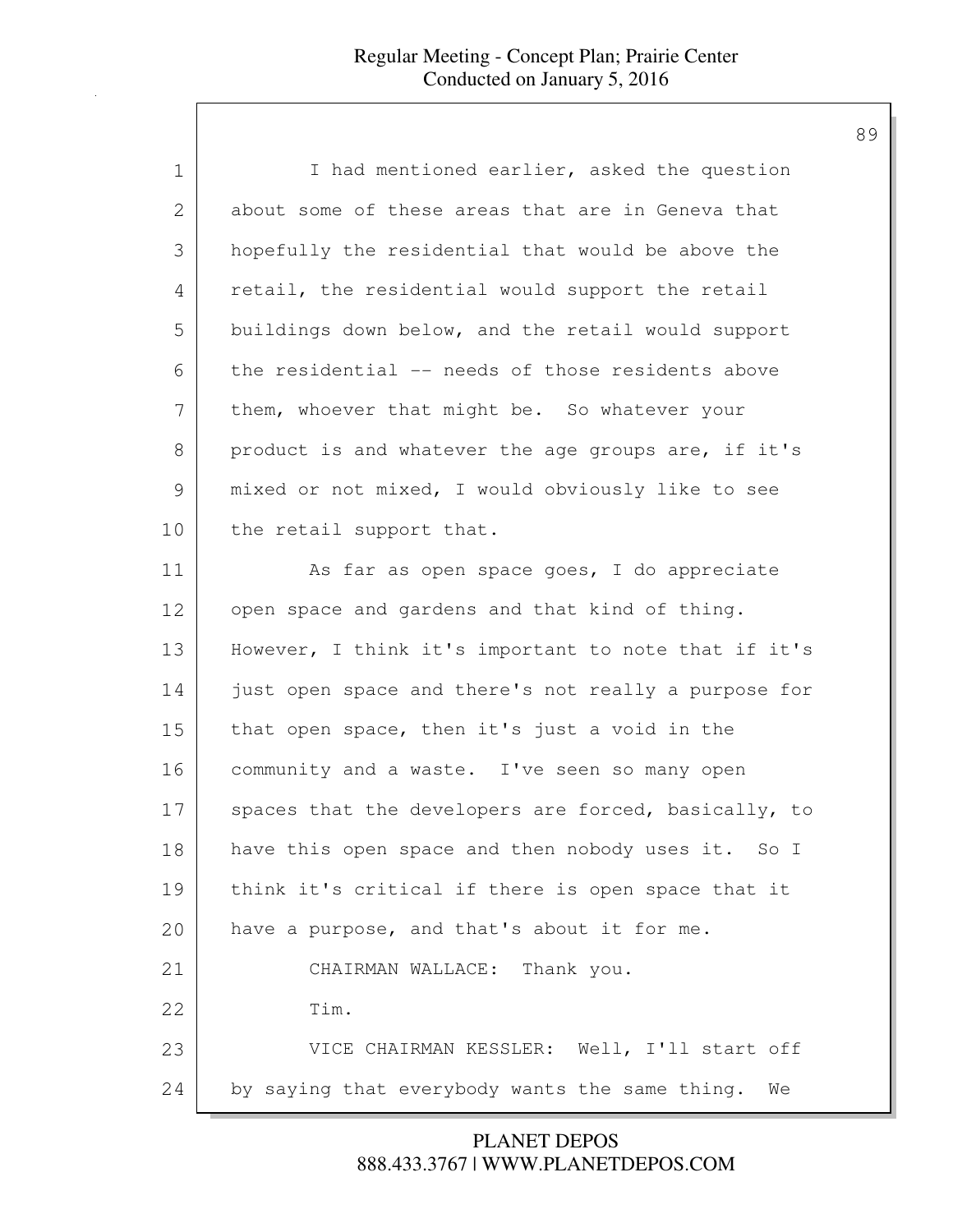| 1             | want this property developed. I don't think anybody  |
|---------------|------------------------------------------------------|
| 2             | in the audience or on this Prairie Center or City    |
| 3             | staff or counsel that's here disagrees with that.    |
| 4             | The goal is to get this property developed. It's     |
| 5             | sat far too long. I'm glad that it's come back in    |
| 6             | front of us.                                         |
| 7             | I have to say that I support Plan 1, the             |
| 8             | PUD plan.                                            |
| $\mathcal{G}$ | I wanted to speak to density. I'm concerned          |
| 10            | with density only as it relates to the impact        |
| 11            | studies, traffic, engineering, schools, and we will  |
| 12            | have those I expect if and when an application comes |
| 13            | to us, and we can consider that at that time.        |
| 14            | I am not concerned -- the comprehensive              |
| 15            | plan, I wanted to speak a little bit about that. I   |
| 16            | heard a couple times tonight that the comprehensive  |
| 17            | plan does not allow a certain thing, and that's not  |
| 18            | what the comprehensive plan does. The comprehensive  |
| 19            | plan is simply a design guideline that we desire to  |
| 20            | adhere to, but if things change in the marketplace   |
| 21            | or in land use, then the comprehensive plan may or   |
| 22            | may not be followed, but I don't support changing    |
| 23            | the comprehensive plan.                              |
| 24            | If you look back at the old comprehensive            |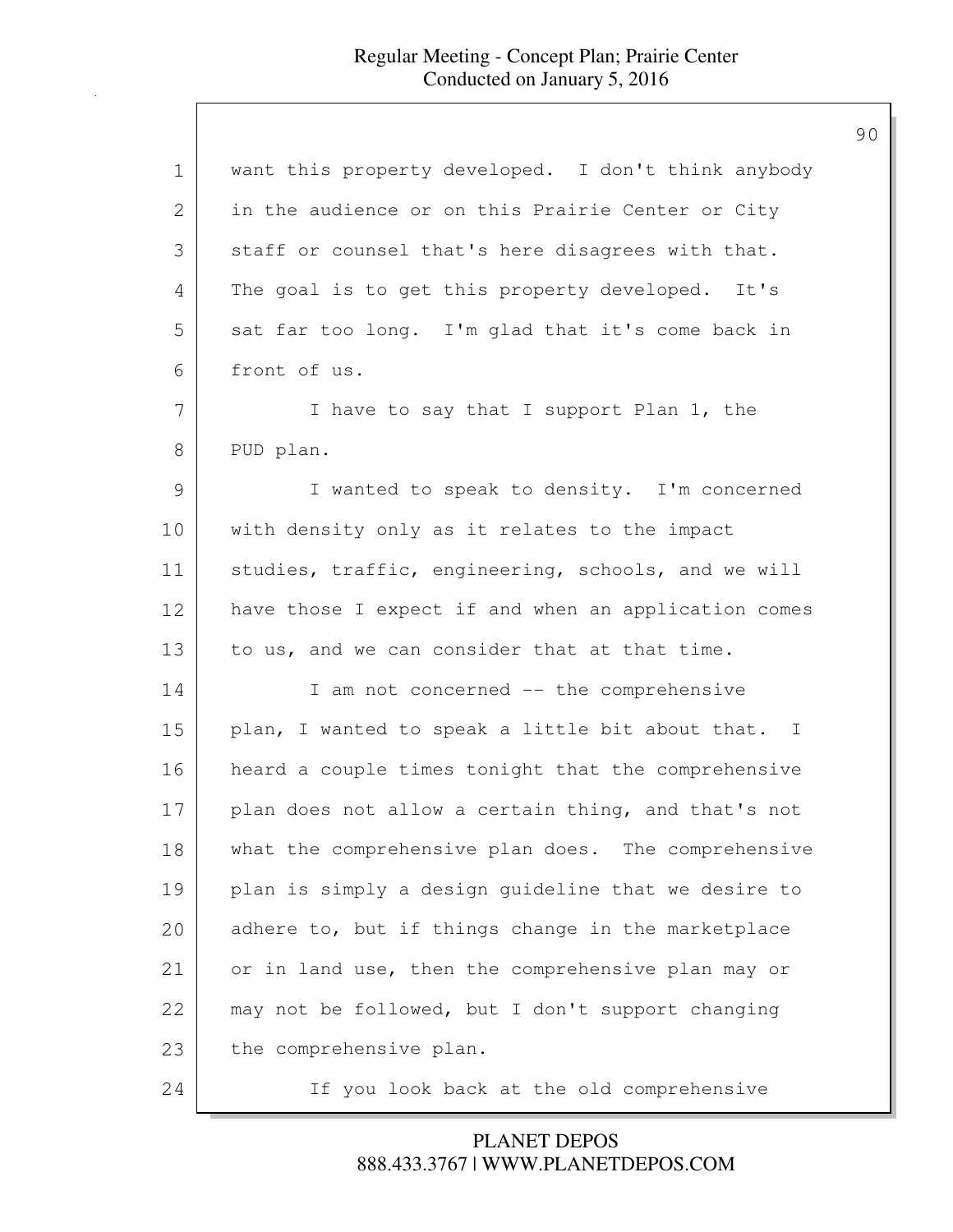| $\mathbf 1$ | plan, by the time we created the new comprehensive   |
|-------------|------------------------------------------------------|
| 2           | plan, there wasn't much -- didn't much look like the |
| 3           | old one. Our community didn't much look like the     |
| 4           | old comprehensive plan.                              |
| 5           | So far as the land use, I don't know if the          |
| 6           | proposed land use breakdown is acceptable. We don't  |
| 7           | have a crystal ball. We don't know how it's going    |
| 8           | to move forward in the future. It's easy for any of  |
| 9           | us to say 70/30 or for the developer to say 20/80.   |
| 10          | I mean, we don't know.                               |
| 11          | So I liked what Brian pointed to, and that           |
| 12          | was keeping the plan flexible so that it can adjust. |
| 13          | I do think that the number one issue that I feel is  |
| 14          | in this plan is a site design layout. I do feel      |
| 15          | like it's just kind of a bunch of boxes set on the   |
| 16          | site. I understand, of course, that this is a        |
| 17          | concept plan, so nothing is etched in stone at this  |
| 18          | point.                                               |
| 19          | I would not consider rezoning the property.          |
| 20          | I just don't think that's a good idea. I think the   |
| 21          | PUD is the best opportunity because of all of the    |
| 22          | existing land uses surrounding it. It would be very  |
| 23          | difficult to come up with an exacting zoning for     |
| 24          | that particular property considering what's all      |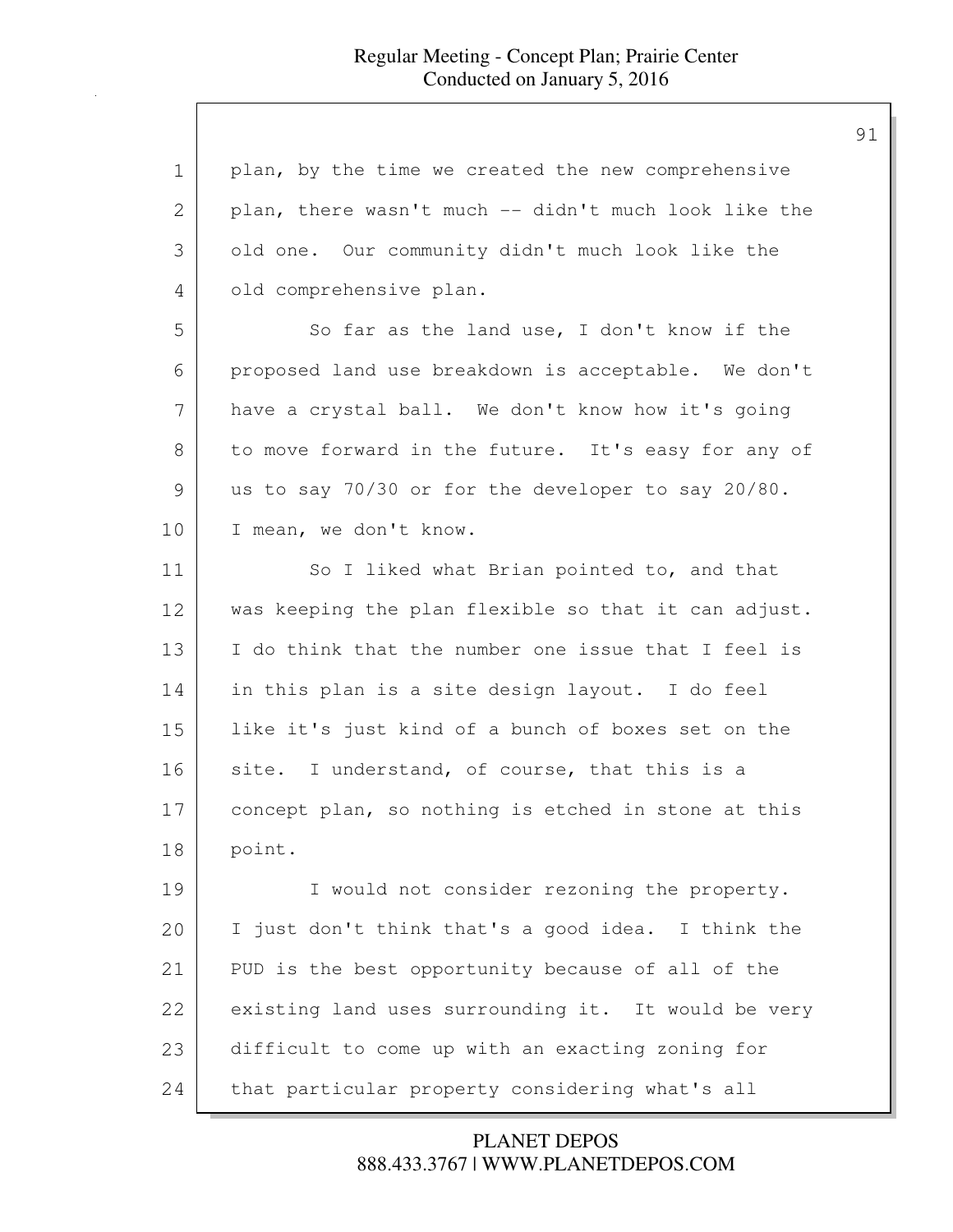1 around it.

| $\overline{2}$ | I expect that we'll see engineering; we'll             |
|----------------|--------------------------------------------------------|
| 3              | see the visual impact assessment that Michelle spoke   |
| 4              | about I think is a great idea. So when we come         |
| 5              | back, we'll talk about those things.                   |
| 6              | But I'm glad it's here. I'm excited about              |
| 7              | it. I hope we can get this done this time. I don't     |
| 8              | think -- from listening to both sides you'd be         |
| 9              | interested to hear I don't think we're really that     |
| 10             | far off. I really don't.                               |
| 11             | Everybody who spoke from the neighborhood              |
| 12             | pretty much came up with the same comments. After      |
| 13             | all the speaking was done, less density and more       |
| 14             | commercial were the two themes throughout everybody's  |
| 15             | talk. That's where we have to try and make this        |
| 16             | thing somewhat flexible so that we can adjust as the   |
| 17             | plan moves forward.                                    |
| 18             | MEMBER MACKLIN-PURDY: I am in agreement                |
| 19             | with the PUD, and as somebody who is in the business   |
| 20             | community -- 90 percent of my time that's what I do -- |
| 21             | I think that our community can support more retail     |
| 22             | especially in this area. So I would like to see the    |
| 23             | retail/commercial portion of this higher.              |
| 24             | I think that we should focus on -- I don't             |

888.433.3767 | WWW.PLANETDEPOS.COM PLANET DEPOS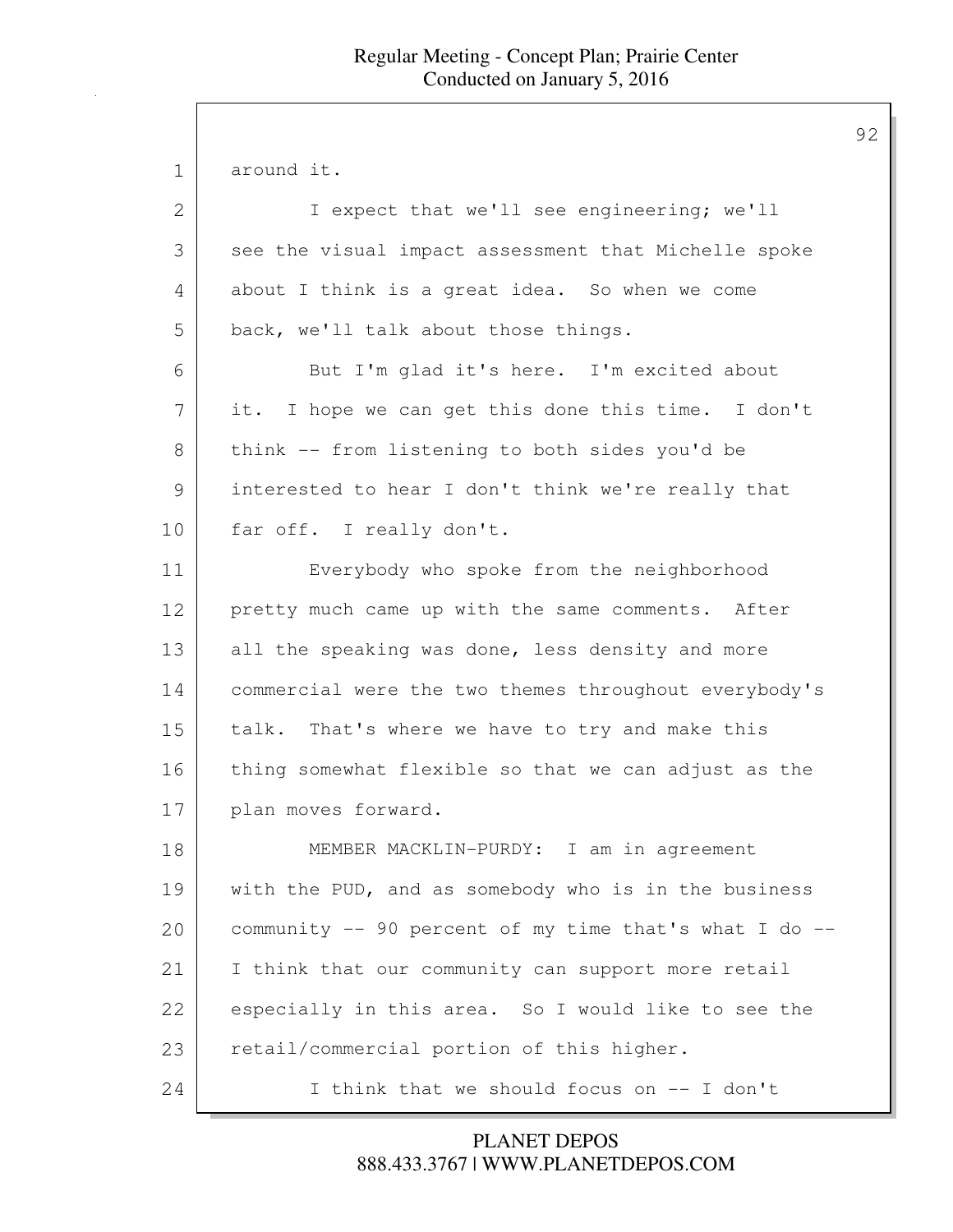| 1             | know where your rents would be for this type of      |
|---------------|------------------------------------------------------|
| 2             | commercial property or retail properties, but it     |
| 3             | needs to be affordable so we can get some good       |
| 4             | quality retail merchants in here. It would be nice   |
| 5             | to see some national chains like a Trader Joe's or   |
| 6             | some heavy hitters where it's actually destination   |
| 7             | retail establishments.                               |
| $8\,$         | I do agree with the sense of community and           |
| $\mathcal{G}$ | focusing on the integration of the surrounding       |
| 10            | neighborhoods and the walkability. I think that's    |
| 11            | enormously important to create a sense of community  |
| 12            | for this area and to not focus on just the PUD       |
| 13            | development.                                         |
| 14            | I think that's about it. Everything else I           |
| 15            | really agree with. I think we brought up some good   |
| 16            | points, and I hope that some of our input has been   |
| 17            | helpful, and I appreciate the community being here   |
| 18            | and giving your input. It helps us understand what   |
| 19            | the need and concerns are. So thank you.             |
| 20            | MEMBER FRIO: It's tough being down on this           |
| 21            | Thank God for Brian; he covers almost all of<br>end. |
| 22            | the bases before it gets down to our end.            |
| 23            | I want to thank you for putting something in         |
| 24            | that spot. As a resident of St. Charles, it is a     |

888.433.3767 | WWW.PLANETDEPOS.COM PLANET DEPOS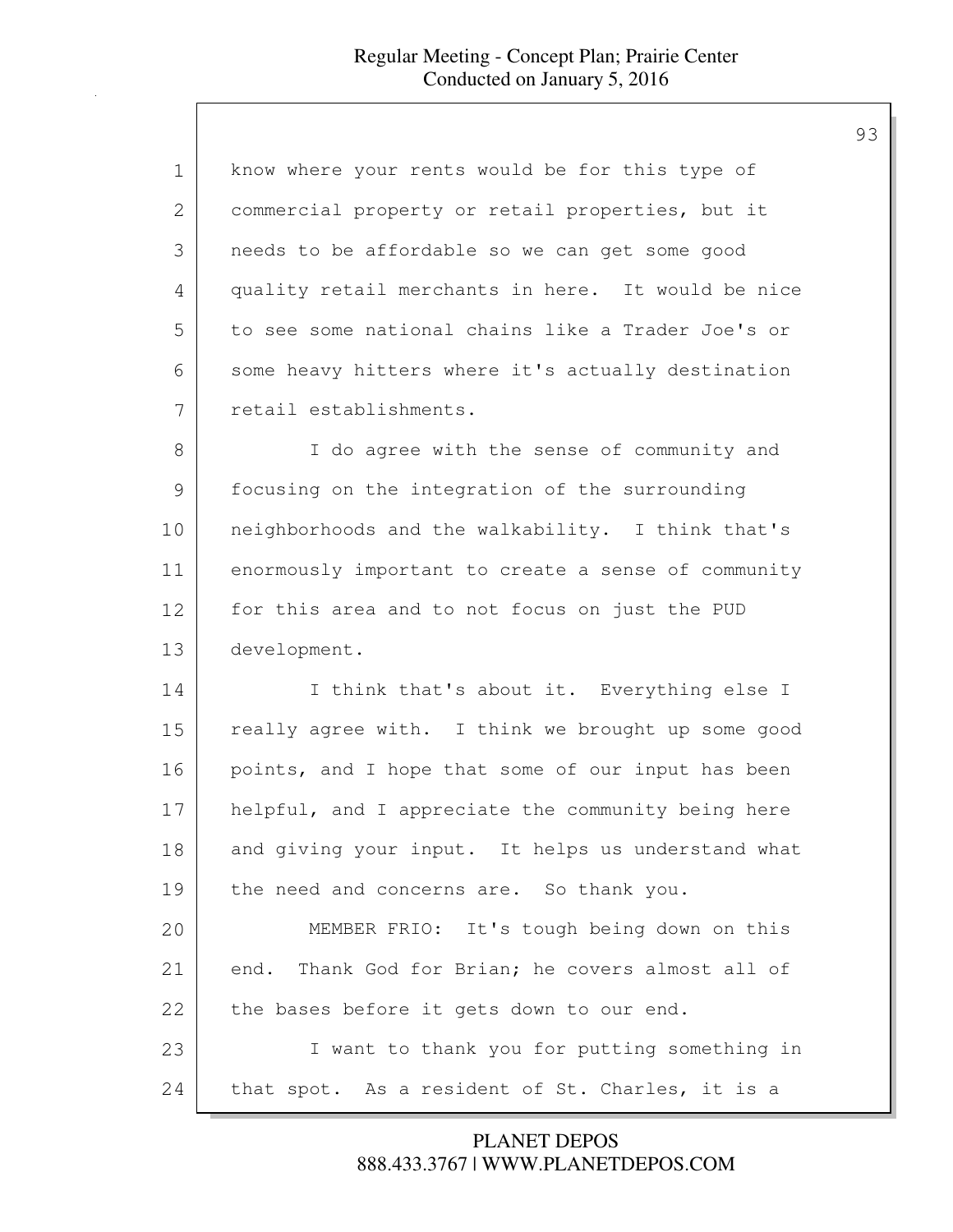1 black eye, so it would be nice to put something 2 in there. 3 I'm for the PUD. The concern I had is 4 1.3 parking spots per household. You know, if it's 5 a one-bedroom apartment, maybe, you know. I hate to 6 say it, but I've got five cars, so it would never 7 | work. So I think that might be an issue, and if you 8 don't have a lot of off -- you know, on-the-street 9 parking for the residents, that could create a 10 problem. 11 The sewage that's -- and I think that could 12 be a big part is the taxpayer -- will our taxes be 13 increased to cover those costs, that's a concern to 14 me. I don't know about you guys, but every year I 15 look at my tax bill, and it just keeps going up and 16 up and up, so I'd like to put a halt on that if we 17 could. 18 The demand for retail, I completely agree 19 with it but I think -- and you guys know this --20 you're going to have to find the right clientele or 21 business for that. You know, how many restaurants 22 in St. Charles have gone out of business in the last 23 year? So do you want a company to keep going in 24 there every six months to one year, leasing it out?

### 888.433.3767 | WWW.PLANETDEPOS.COM PLANET DEPOS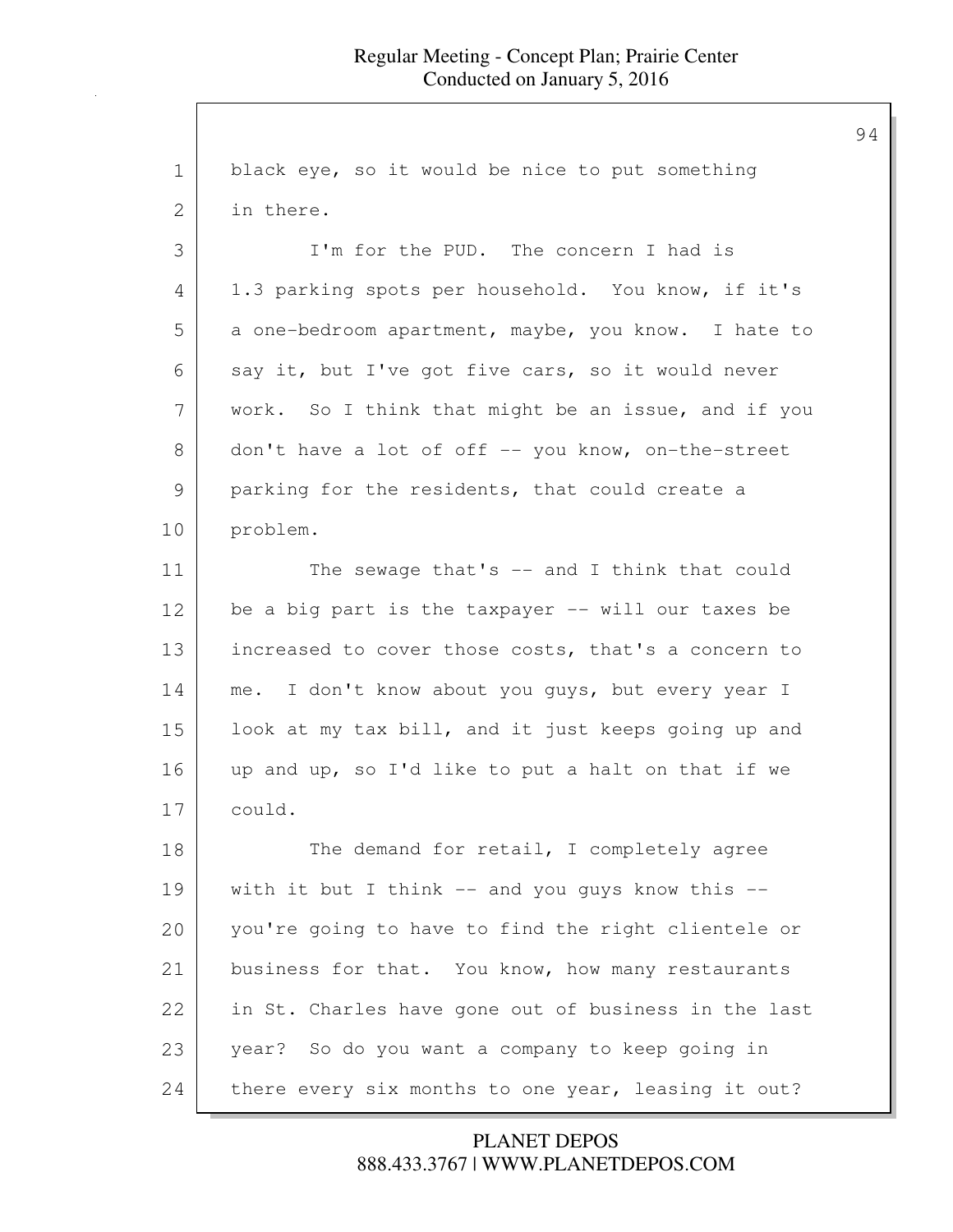| $\mathbf 1$ | You see this with the Dominick's that you have. So     |
|-------------|--------------------------------------------------------|
| 2           | what kind of business is going to be in there?<br>Is   |
| 3           | it a need-based for the people that live there?<br>So  |
| 4           | you can figure it out from there.                      |
| 5           | Density, I don't really have a problem with            |
| 6           | the density base of it. I agree with Brian hugely      |
| 7           | that this is more of $a$ -- and he said a park -- more |
| 8           | of a Mill Creek kind of thing where the roads are      |
| 9           | specific versus to me that's just an apartment         |
| 10          | complex; the density is popped in there as quick as    |
| 11          | you can. I can see financially, you know, why it       |
| 12          | would be set up to do it that way, but for the         |
| 13          | neighborhoods and for appeal, to me it looks more      |
| 14          | like an apartment complex, and I don't think that's    |
| 15          | what everybody here is saying they want. They want     |
| 16          | more of a neighborhood feel with more commercial       |
| 17          | exposure.                                              |
| 18          | Again, the commercial part -- I can't                  |
| 19          | express this more. The commercial part is -- I         |
| 20          | agree we need retail. The tough part of that is        |
| 21          | specifically what kind because there is a lot of       |
| 22          | vacancies in St. Charles when it comes to retail.      |
| 23          | That's about all. Like I said, God bless               |
| 24          | Brian for covering all of the bases I pretty much      |

888.433.3767 | WWW.PLANETDEPOS.COM PLANET DEPOS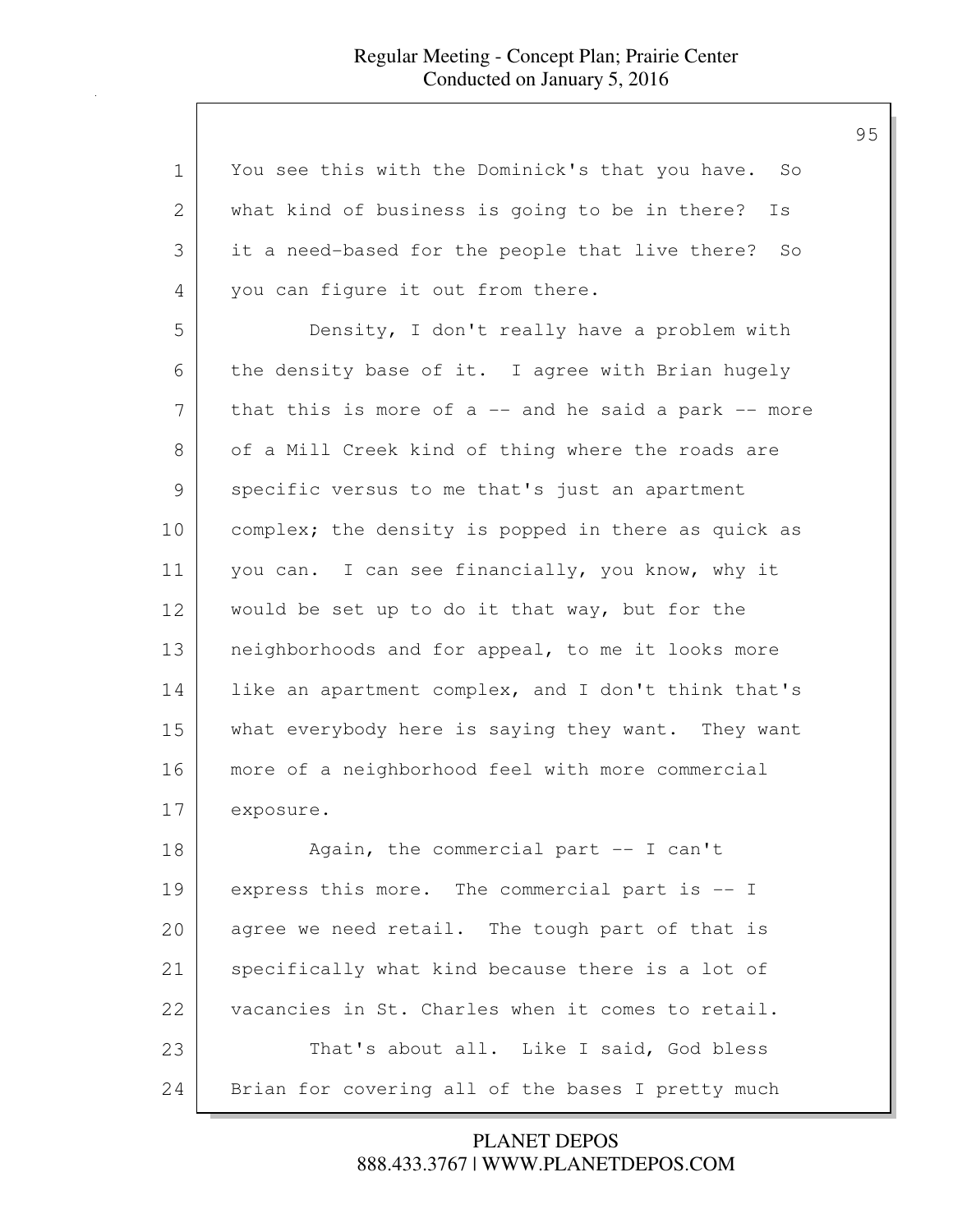| $\mathbf 1$   | would have been covering. That's it.                 |
|---------------|------------------------------------------------------|
| 2             | MEMBER PRETZ: Well, hi. We're almost done.           |
| 3             | I would like to also thank you for bringing          |
| 4             | forth the concept plan. I think the thing that       |
| 5             | probably would excite me the most is seeing or       |
| 6             | experiencing the day that the shovels actually go    |
| 7             | into the ground and the project gets going, but I    |
| 8             | know that we'll get there this time, so I'm looking  |
| $\mathcal{G}$ | forward to this.                                     |
| 10            | Probably the biggest takeaway from what was          |
| 11            | said tonight is from what Commissioner Doyle said,   |
| 12            | which was a lot. There was a lot of information,     |
| 13            | suggestions, whatever other word you want to use to  |
| 14            | describe in the words that he used in summarizing at |
| 15            | the end here. And my recommendation to you is that   |
| 16            | when that becomes a printed form to be able to read, |
| 17            | read through it several times because I think within |
| 18            | that contains really what will be beneficial for     |
| 19            | everybody as far as the future of the city. And,     |
| 20            | again, that's my biggest takeaway recommendation     |
| 21            | for you.                                             |
| 22            | The PUD is the plan that I would recommend           |
| 23            | out of the three. The other two I would kill, also.  |
| 24            | But I have to say that when I take a look at that    |

888.433.3767 | WWW.PLANETDEPOS.COM PLANET DEPOS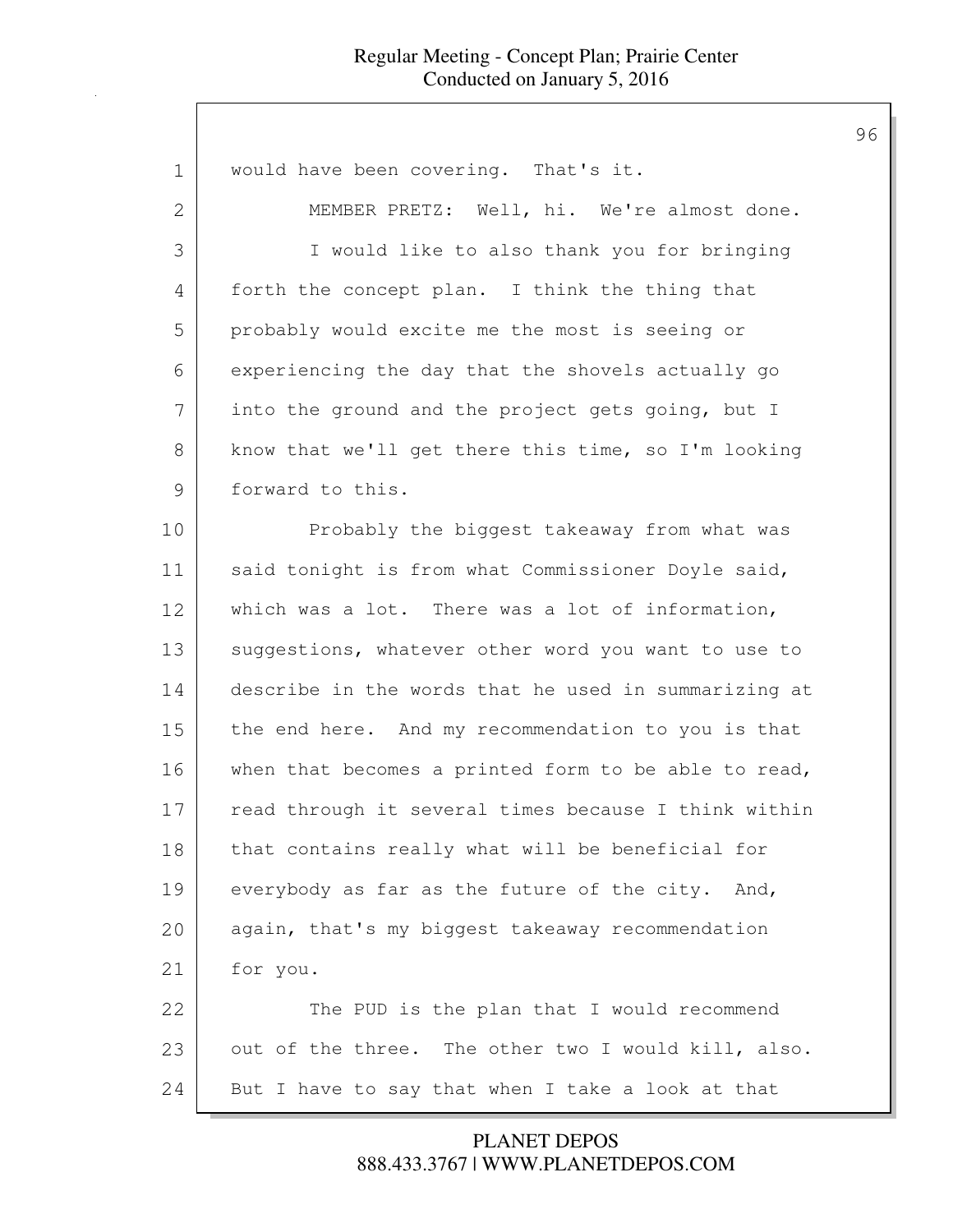| $\mathbf 1$   | plan, I'm not really excited. And I'm not excited     |
|---------------|-------------------------------------------------------|
| 2             | about it because to me it's more a residential        |
| 3             | development, apartment complex with a facade of       |
| 4             | business going along with it.                         |
| 5             | And I think how that gets cured is $-$ and            |
| 6             | it's been suggested several times -- is that          |
| 7             | neighborhood, creating the neighborhood. Because      |
| 8             | when you create that neighborhood, I think the rest   |
| $\mathcal{G}$ | of the mix between what percentage of retail/business |
| 10            | versus residential, the density will take care of     |
| 11            | itself, and that would be my biggest recommendation   |
| 12            | to you.                                               |
|               |                                                       |
| 13            | When I take a look at $--$ and I have a lot of        |
| 14            | confidence in the Shodeen Group. When I take a look   |
| 15            | at a website -- and I believe this is your website -- |
| 16            | and it says in there in the first paragraph,          |
| 17            | "Shodeen, Incorporated, is wildly recognized by area  |
| 18            | residents, as well as business and civic leaders as   |
| 19            | one of the Fox Valley's premier construction          |
| 20            | management and land development firms."               |
| 21            | So I know that you can figure this out, and           |
| 22            | I look forward to seeing your next steps and walking  |
| 23            | through this process with you so that we can reach    |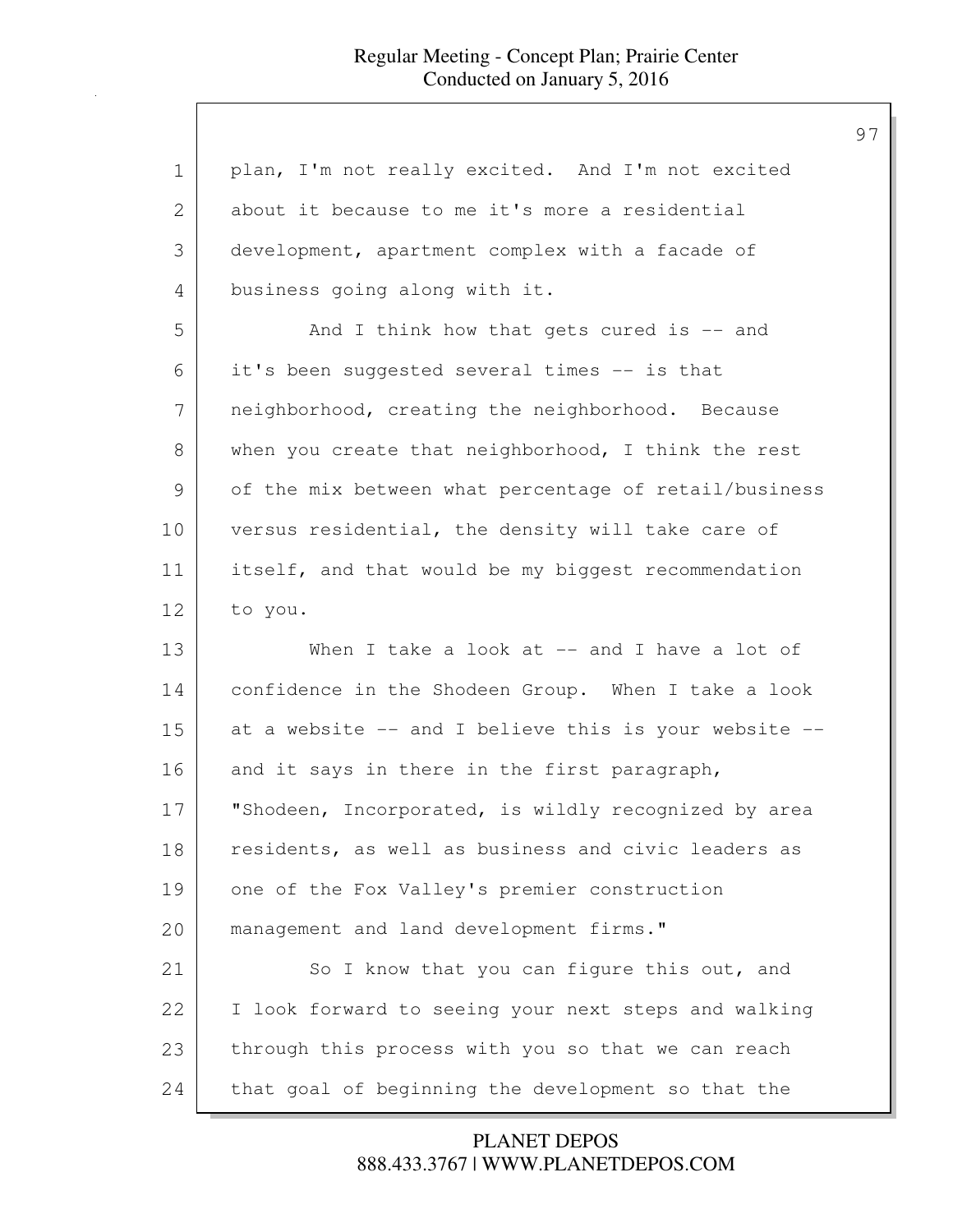1 City can realize its revenue share, as well as you 2 | from a development perspective start to realize your 3 revenues. 4 And, again, I thank you for bringing this 5 before us tonight. 6 CHAIRMAN WALLACE: All right. Thank you. 7 | Treally want for the Prairie Center to be 8 on the front page of Shodeen's brochure 10 years 9 from now. I mean, that's the vision that I have for 10 it. I want it to be your gem, the project that 11 defines your company. 12 I just feel like, you know, the PUD plan is 13 the best of the three, but that's not going to be on 14 the cover of your brochure. And I really think that 15 this is an opportunity, you know, to create a center 16 of activity, a center of -- really a center of 17 culture for an entire area, for the entire region. 18 It has that kind of potential. That's the way that 19 I see it. 20 And in doing that, you know, the goal is to 21 bring in your supply and your demand. It's to bring 22 in the demand in the form of residential and office 23 units and bring in the supply in the form of retail. 24 And, of course, it's not an enclosed environment;

> 888.433.3767 | WWW.PLANETDEPOS.COM PLANET DEPOS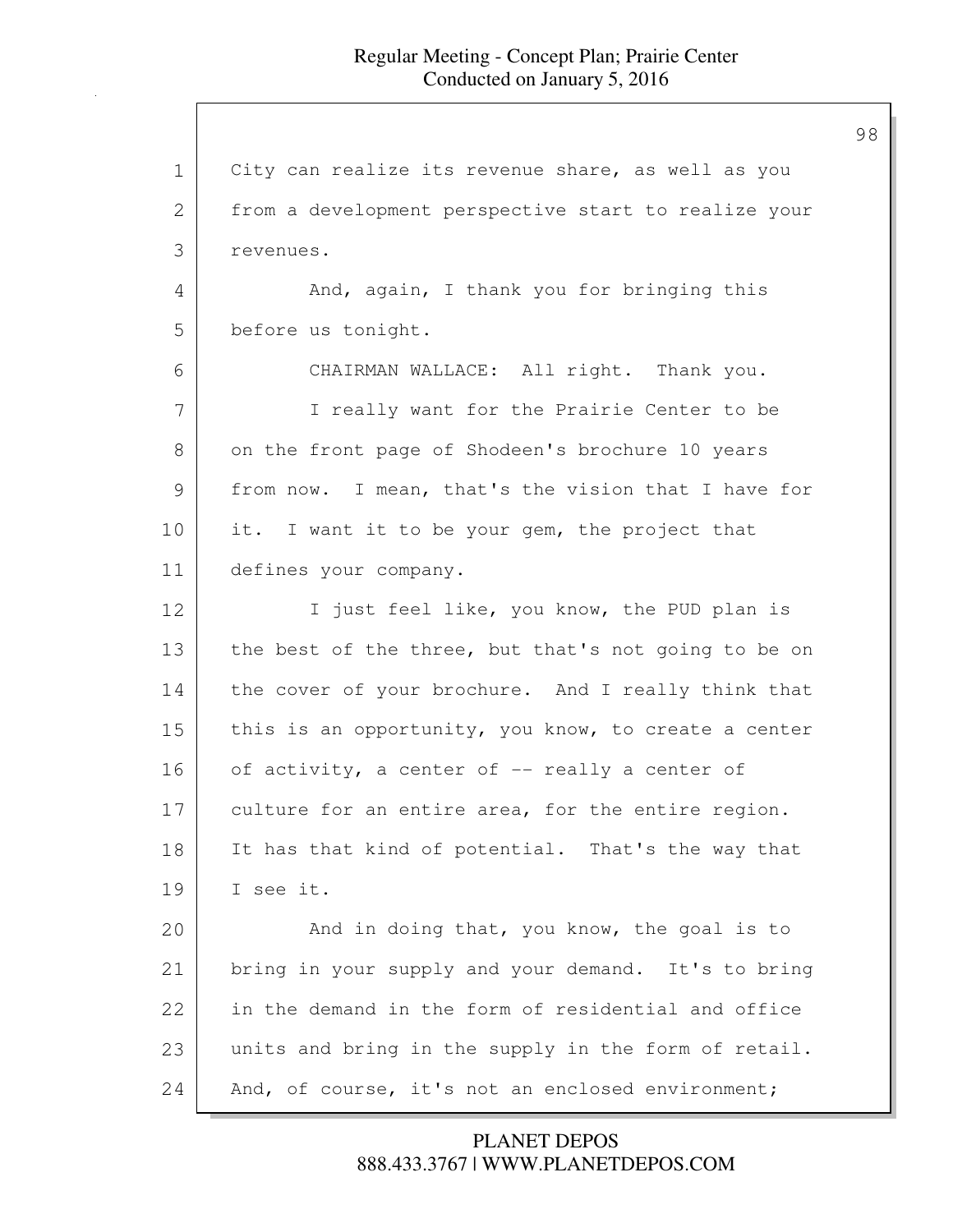| $\mathbf 1$   | it's obviously going to be affected by the           |
|---------------|------------------------------------------------------|
| $\mathbf{2}$  | surrounding neighborhood.                            |
| 3             | When I think of $--$ I mean, I see this as a         |
| 4             | blank slate and an opportunity to do something       |
| 5             | special, and that's exactly what Shodeen did with    |
| 6             | Dodson Place in Geneva. I mean, really, it rose      |
| 7             | like a Phoenix from a wasteland of a vacant hospital |
| 8             | and a bunch of gravel parking lots next to a train   |
| $\mathcal{G}$ | station, and now it defines the area. Shodeen did a  |
| 10            | great job on that and it's a great development, and  |
| 11            | I think that that is the sort of thing that we can   |
| 12            | have here.                                           |
|               |                                                      |
| 13            | What I see here, there's no connection with          |
| 14            | adjoining properties. There's no -- it really is a   |
| 15            | residential island in the middle of an area that     |
| 16            | should be a mixed-use development, a full,           |
| 17            | comprehensive mixed-use development.                 |
| 18            | To me there's no possibility of architectural        |
| 19            | variations in the plan you put forward here, and     |
| 20            | that's really the kind of thing that I want to see.  |
| 21            | Because we have established a uniform building       |
| 22            | arrangement, and to try to put architectural         |
| 23            | variations into that would look hokey.               |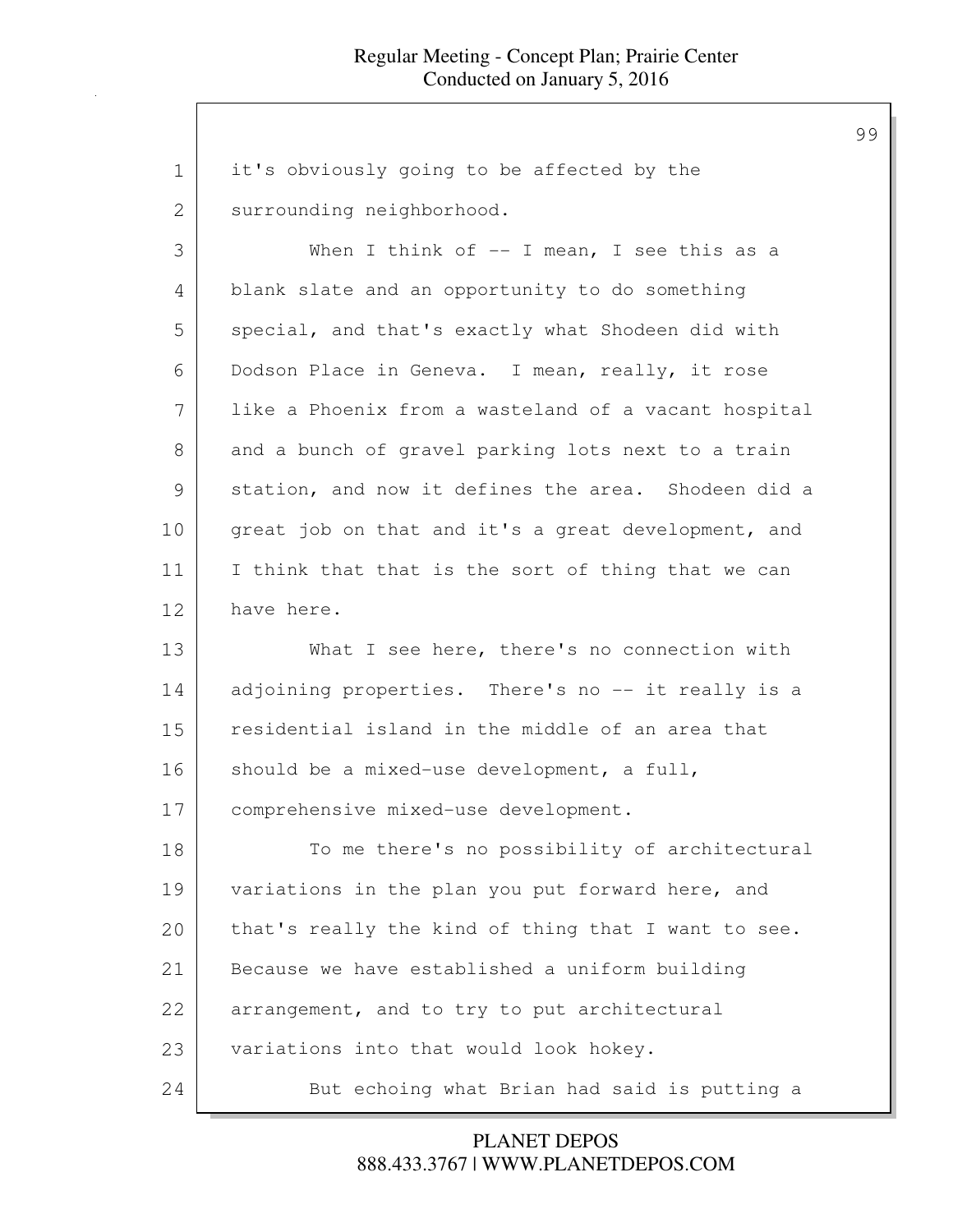| $\mathbf 1$ | main thoroughfare through the project similar to     |
|-------------|------------------------------------------------------|
| 2           | what we have in our comprehensive plan with the West |
| 3           | Neighborhood Center and then build from that. If     |
| 4           | you put in a north/south thoroughfare, then you can  |
| 5           | bring that residential use off of 38. As it is now,  |
| 6           | we just have a bunch of lanes and parking areas.     |
| 7           | Yeah, I mean there would be no retail use            |
| 8           | that would go on Prairie Street; there would be no   |
| 9           | retail use except for the very southern portion of   |
| 10          | the property, but if we did bring a north/south      |
| 11          | connecter street through there, then we could have   |
| 12          | something.                                           |
| 13          | And I think that this ties in with open space.       |
| 14          | The amount of open space to me is not anywhere near  |
| 15          | as important as the quality. The disconnected        |
| 16          | fields that are shown here do nothing for me. You    |
| 17          | could have 20 acres of disconnected fields and say   |
| 18          | you have a lot of open space, and I would trade it   |
| 19          | in a second for a one-acre very interesting, very    |
| 20          | well-planned park or not even a park, just an area.  |
| 21          | And I think that in Chicagoland I thought            |
| 22          | off the top of my head of two areas that are very    |
| 23          | small in area but are very important. Naperville's   |
| 24          | River Walk is one; Millennium Park in Chicago is     |

888.433.3767 | WWW.PLANETDEPOS.COM PLANET DEPOS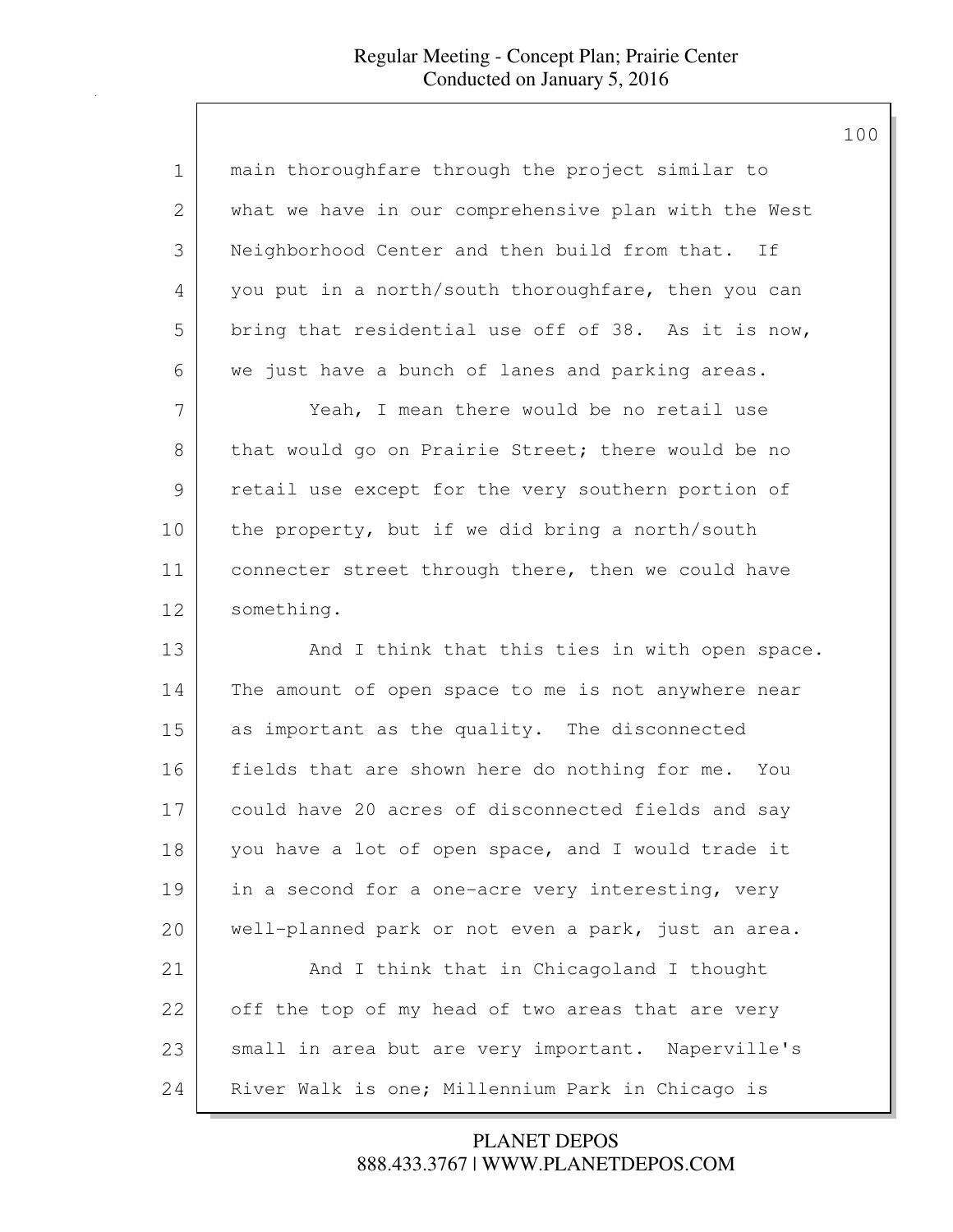| $\mathbf 1$ | another. Very important open spaces that are very    |
|-------------|------------------------------------------------------|
| 2           | small in quantity and very large in quality, and I   |
| 3           | think that's really what you have here.              |
| 4           | I think that the major hurdle going forward          |
| 5           | as you've heard from nearly everyone is the          |
| 6           | comprehensive plan. Because as much as you want to   |
| 7           | shoehorn the PUD plan into the redevelopment         |
| 8           | alternatives, given the comprehensive plan it really |
| 9           | just is not. I think that the comprehensive plan     |
| 10          | makes it clear that residential use should be        |
| 11          | secondary to the primary retail and commercial use   |
| 12          | of this property.                                    |
| 13          | And that's where we get to a prominent main          |
| 14          | street with retail/office being primary, residential |
| 15          | being above, a strong and interesting street grid    |
| 16          | that draws in adjoining properties rather than the   |
| 17          | way that it is now, they basically loop out          |
| 18          | adjoining properties. In order to get from the       |
| 19          | property to the northeast into the development, you  |
| 20          | have to basically go around it to get in.            |
| 21          | But working with adjoining property owners           |
| 22          | to draw people in through, you know, all connection  |
| 23          | routes from the adjoining properties into this       |
| 24          | property, that's really what's going to bring it in  |

888.433.3767 | WWW.PLANETDEPOS.COM PLANET DEPOS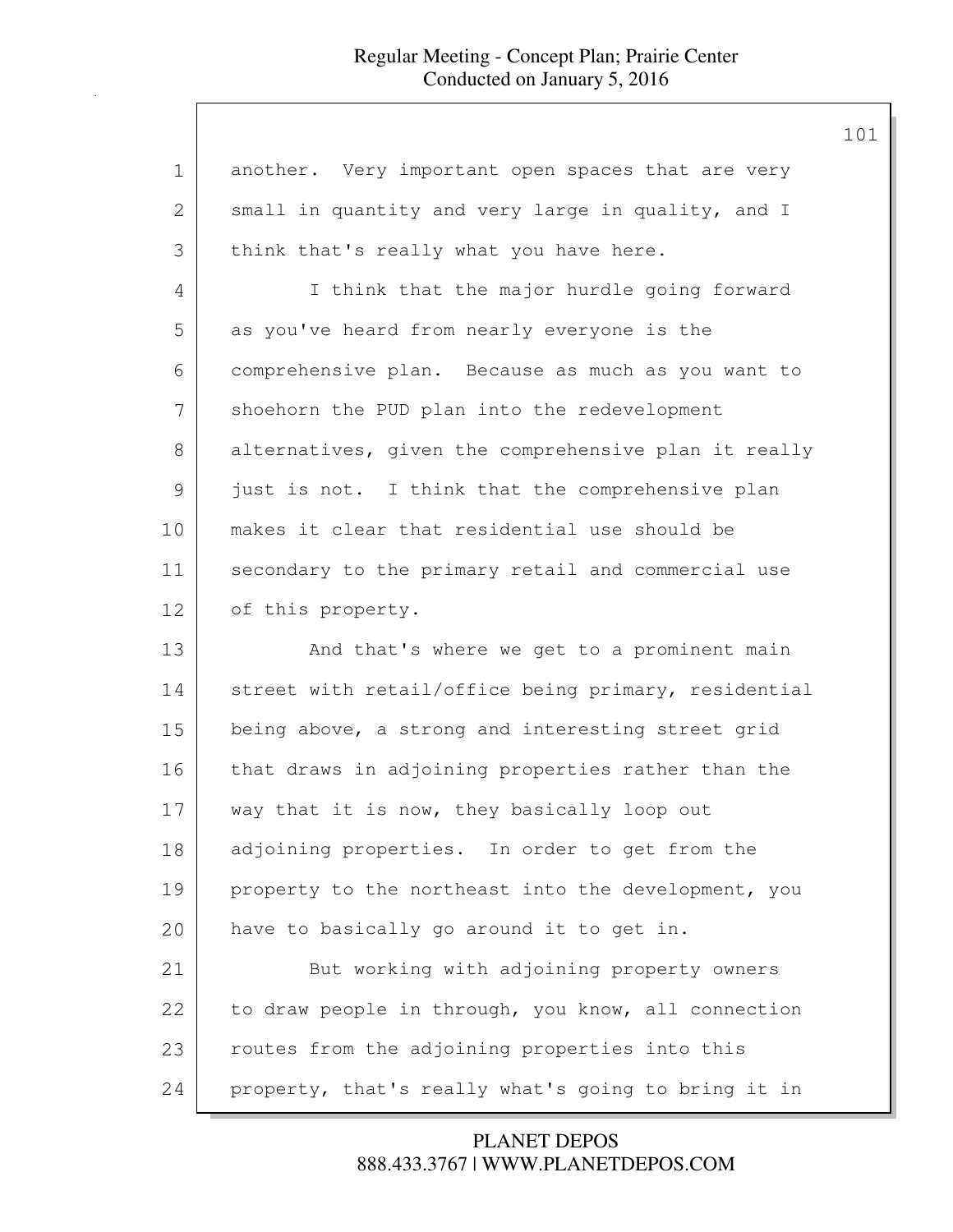1 and make it an integrated part of the surrounding 2 properties.

3 I may support freestanding residential, but 4 really only where it's abutting the residential to 5 the northeast. The idea of having freestanding 6 residential on the edges near Prairie, Jewel, and 7 Binny's is not agreeable to me. I think that those 8 are areas where mixed use, you know, really would be 9 beneficial to the entire property. As I said before, 10 bringing that main street north/south through the 11 middle would foster that retail massing, making 12 residential ancillary to that.

13 As far as exhibits, things that I think 14 would be important to bring along with an 15 application, one would be a recent traffic study. 16 | The profile of our city has changed in the last 17 five years. Traffic patterns have changed.

18 | Also, the City needs to have an opportunity 19 to have their expert review that traffic study, and 20 I don't know if that means that we would need it -- 21 | I mean, you'd have to work with City staff and talk 22 to them about how -- what amount of time the City 23 staff needs in order to get an independent review on 24 that traffic study, as well as an economic impact

> 888.433.3767 | WWW.PLANETDEPOS.COM PLANET DEPOS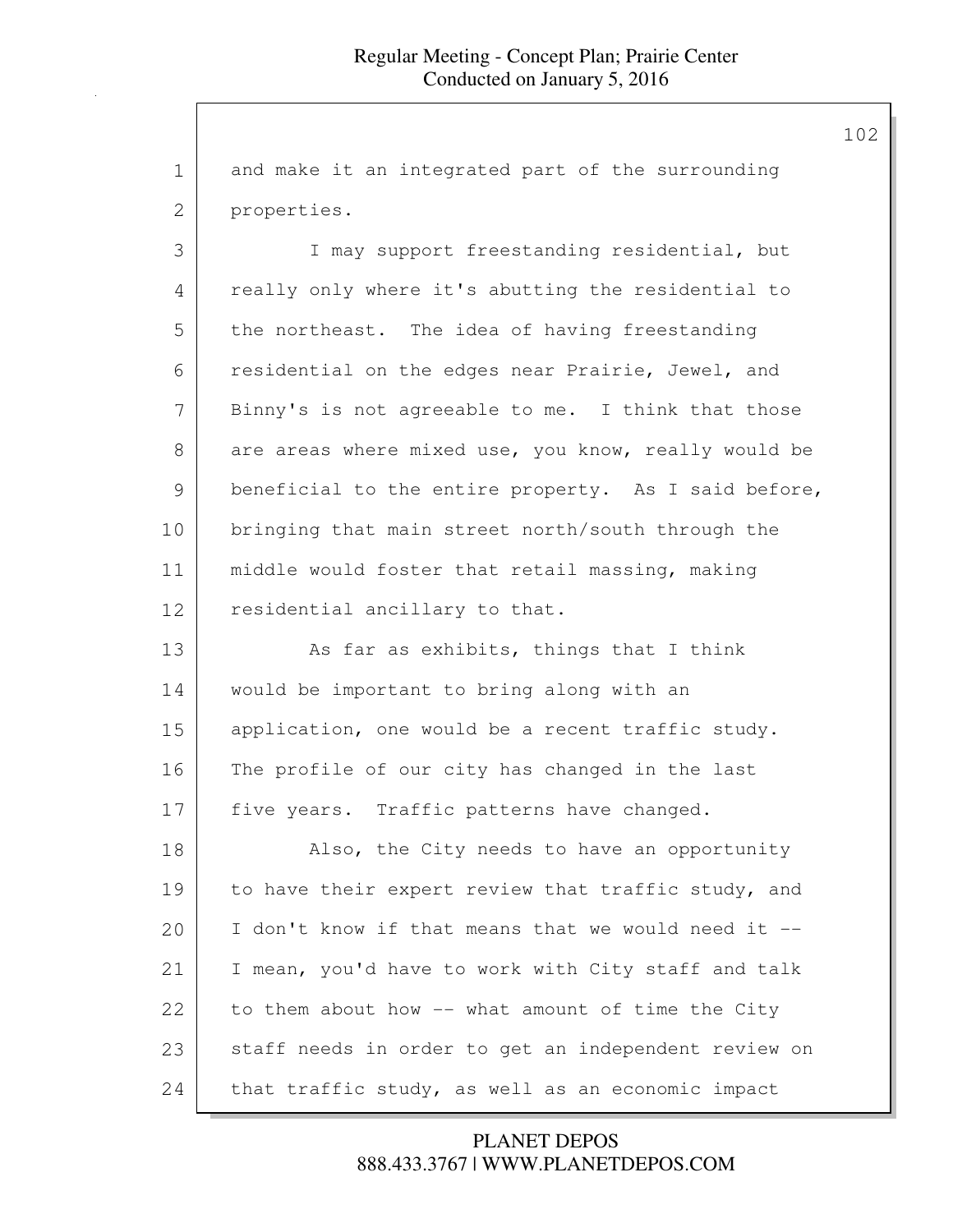study.

| $\mathbf{2}$  | You've done some of that even in what you're           |
|---------------|--------------------------------------------------------|
| 3             | presenting now. We do some of it in the comprehensive  |
| 4             | plan, but it would take a lot of convincing to tell    |
| 5             | me that retail use is not in demand with this          |
| 6             | development and the only possible economically         |
| 7             | feasible route is nearly completely residential.       |
| 8             | One other note, the underground parking I              |
| $\mathcal{G}$ | think is essential to this plan. Having parking        |
| 10            | fields would not be a good thing. Having street        |
| 11            | parking, I think that that's okay only if it's --      |
| 12            | you know, the way that you've dawn it out in the       |
| 13            | PUD plan, I think that that is -- that's acceptable    |
| 14            | to me.                                                 |
| 15            | And that's it. So thank you very much.<br>$\mathbf{I}$ |
| 16            | appreciate your time. I hope that we've given you      |
| 17            | information that's constructive, and, you know, we     |
| 18            | look forward to having the opportunity to work         |
| 19            | through this.                                          |
| 20            | MR. PATZELT: Thank you.                                |
| 21            | CHAIRMAN WALLACE: All right. And that                  |
| 22            | concludes Item No. 4 on your agendas.                  |
| 23            | Item 5 is additional business from the Plan            |
| 24            | Commission members.                                    |

# 888.433.3767 | WWW.PLANETDEPOS.COM PLANET DEPOS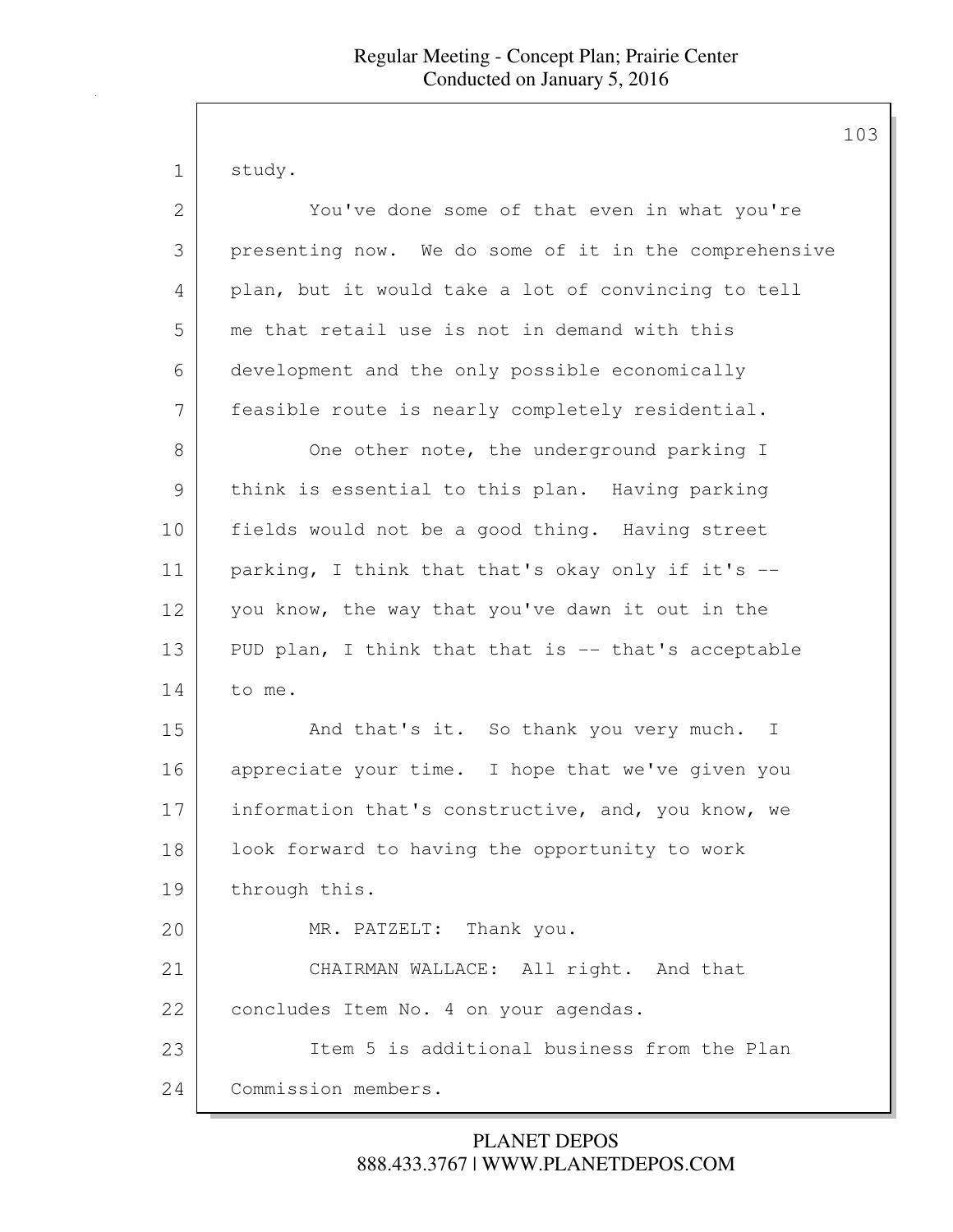$\mathsf{r}$ 

|    |                                                     | 104 |
|----|-----------------------------------------------------|-----|
| 1  | (No response.)                                      |     |
| 2  | CHAIRMAN WALLACE: Staff?                            |     |
| 3  | (No response.)                                      |     |
| 4  | CHAIRMAN WALLACE: All right. The weekly             |     |
| 5  | development report was in the packet. Any questions |     |
| 6  | on that?                                            |     |
| 7  | VICE CHAIRMAN KESSLER: So this item is on           |     |
| 8  | the agenda for the planning and development         |     |
| 9  | committee this coming Monday the 11th?              |     |
| 10 | MR. COLBY: Yes. That is correct.                    |     |
| 11 | VICE CHAIRMAN KESSLER: At 7:00 p.m.                 |     |
| 12 | CHAIRMAN WALLACE: And meeting announcements         |     |
| 13 | are in the agenda. Any additional comment from      |     |
| 14 | members of the public?                              |     |
| 15 | MR. COLBY: If I could make one comment              |     |
| 16 | regarding meeting announcements. The January 19th   |     |
| 17 | meeting of the Plan Commission will be canceled,    |     |
| 18 | which is our next meeting.                          |     |
| 19 | CHAIRMAN WALLACE: Okay.                             |     |
| 20 | MEMBER PRETZ: And I will not be here for            |     |
| 21 | the February 2nd meeting.                           |     |
| 22 | CHAIRMAN WALLACE: Did you hear that, Russ?          |     |
| 23 | MR. COLBY: Yes.                                     |     |
| 24 | CHAIRMAN WALLACE: All right. Any other              |     |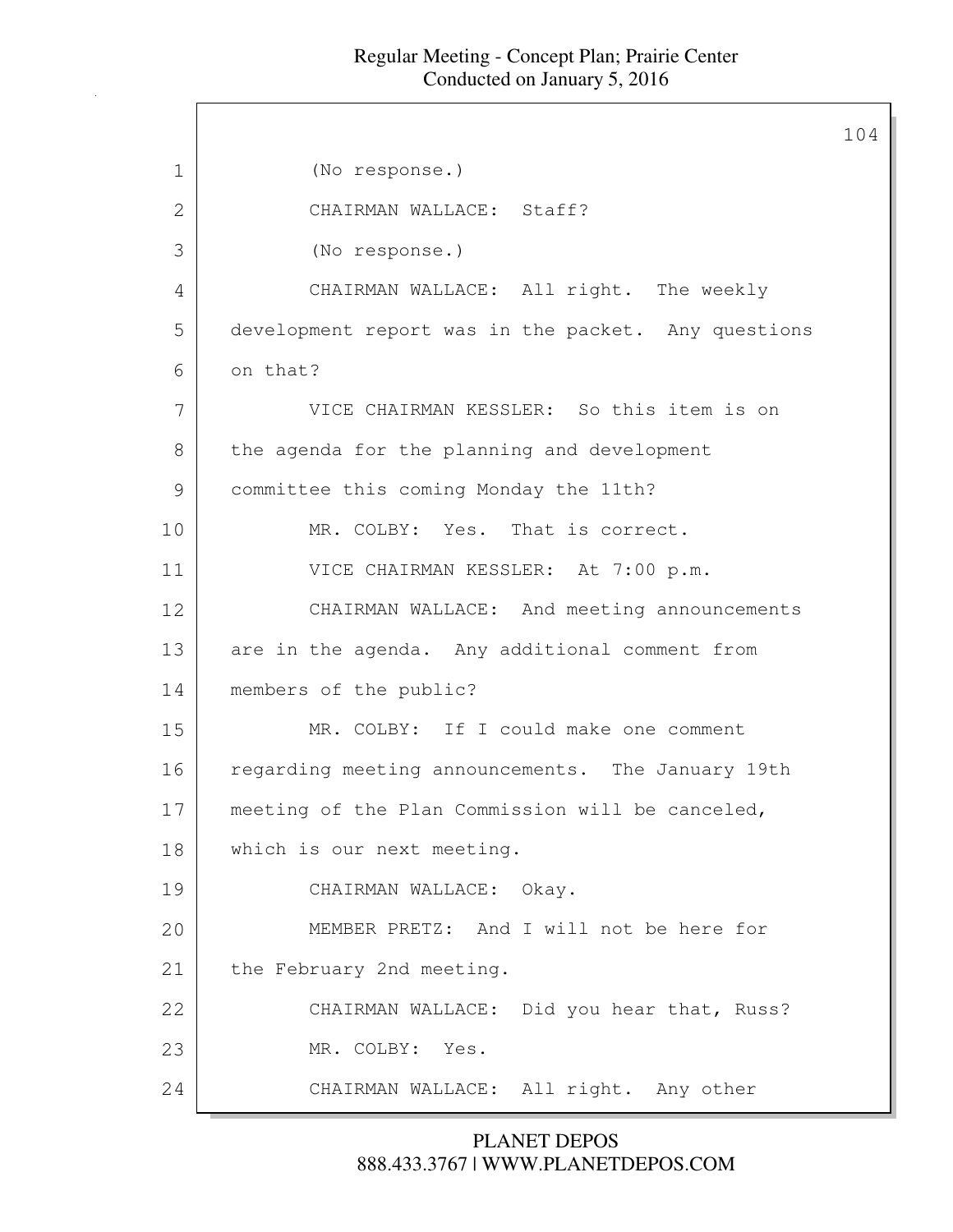$\mathsf{l}$ 

|               |                                                 | 105 |
|---------------|-------------------------------------------------|-----|
| $\mathbf 1$   | public comment?                                 |     |
| $\mathbf{2}$  | (No response.)                                  |     |
| 3             | CHAIRMAN WALLACE: All right. Is there a         |     |
| 4             | motion to adjourn?                              |     |
| 5             | VICE CHAIRMAN KESSLER: So moved.                |     |
| 6             | MEMBER SCHUETZ: Second.                         |     |
| 7             | CHAIRMAN WALLACE: Any discussion on the         |     |
| 8             | motion?                                         |     |
| $\mathcal{G}$ | VICE CHAIRMAN KESSLER: None.                    |     |
| 10            | CHAIRMAN WALLACE: All in favor.                 |     |
| 11            | (Ayes heard.)                                   |     |
| 12            | CHAIRMAN WALLACE: Opposed.                      |     |
| 13            | (No response.)                                  |     |
| 14            | CHAIRMAN WALLACE: This meeting of the           |     |
| 15            | St. Charles Planning Commission is adjourned at |     |
| 16            | 9:19 p.m.                                       |     |
| 17            | (Off the record at 9:19 p.m.)                   |     |
| 18            |                                                 |     |
| 19            |                                                 |     |
| 20            |                                                 |     |
| 21            |                                                 |     |
| 22            |                                                 |     |
| 23            |                                                 |     |
| 24            |                                                 |     |